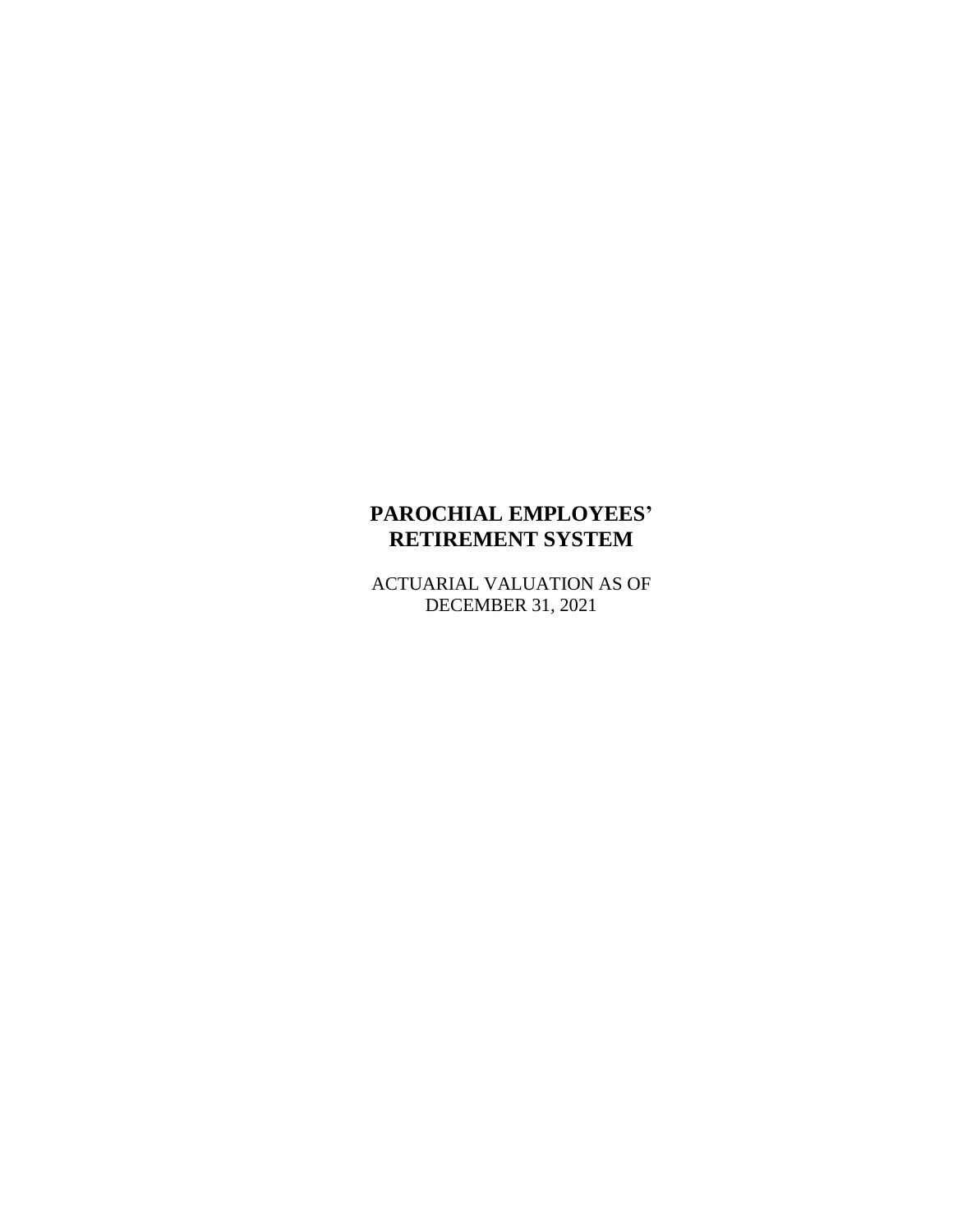## **G. S. CURRAN & COMPANY, LTD.**

**Actuarial Services**

**10555 N. Glenstone Place** • **Baton Rouge, Louisiana 70810** • **(225)769-4825**

Gary S. Curran, FCA, MAAA, ASA, EA Gregory M. Curran, FCA, MAAA, ASA, EA Gregory M. Curran, FCA, MAAA, ASA, EA

Consulting Actuary Consulting Actuary

June 9, 2022

Board of Trustees Parochial Employees' Retirement System 7905 Wrenwood Blvd. Baton Rouge, LA 70809

Ladies and Gentlemen:

We are pleased to present our report on the actuarial valuation of the Parochial Employees' Retirement System for the fiscal year ending December 31, 2021. Our report is based on the actuarial assumptions specified and relies on the data supplied by the system's administrators and accountants. This report was prepared at the request of the Board of Trustees of the Parochial Employees' Retirement System. The primary purposes of the report are to determine the actuarially required contribution for the retirement system for the fiscal year ending December 31, 2022, and to recommend the net direct employer contribution rate for Fiscal 2023. This report does not contain the information necessary for accounting disclosures as required by Governmental Accounting Standards Board (GASB) Statements 67 and 68; that information is included in a separate report. This report was prepared exclusively for the Parochial Employees' Retirement System for a specific limited purpose. It is not for the use or benefit of any third party for any purpose.

In our opinion, all of the assumptions on which this valuation is based are reasonable individually and in the aggregate. Both economic and demographic assumptions are based on our expectations for future experience for the fund. This report has been prepared in accordance with generally accepted actuarial principles and practices, and to the best of our knowledge and belief, fairly reflects the actuarial present values and costs stated herein. The undersigned actuary is a member of the American Academy of Actuaries, has met the qualification standards for the American Academy of Actuaries to render the actuarial opinions incorporated in this report, and is available to provide further information or answer any questions with respect to this valuation.

Sincerely,

G. S. CURRAN & COMPANY, LTD.

By:  $\bigcup_{i=1}^n V_i$ 

Gregory Curran, F.C.A., M.A.A.A., A.S.A. Senior Consulting Actuary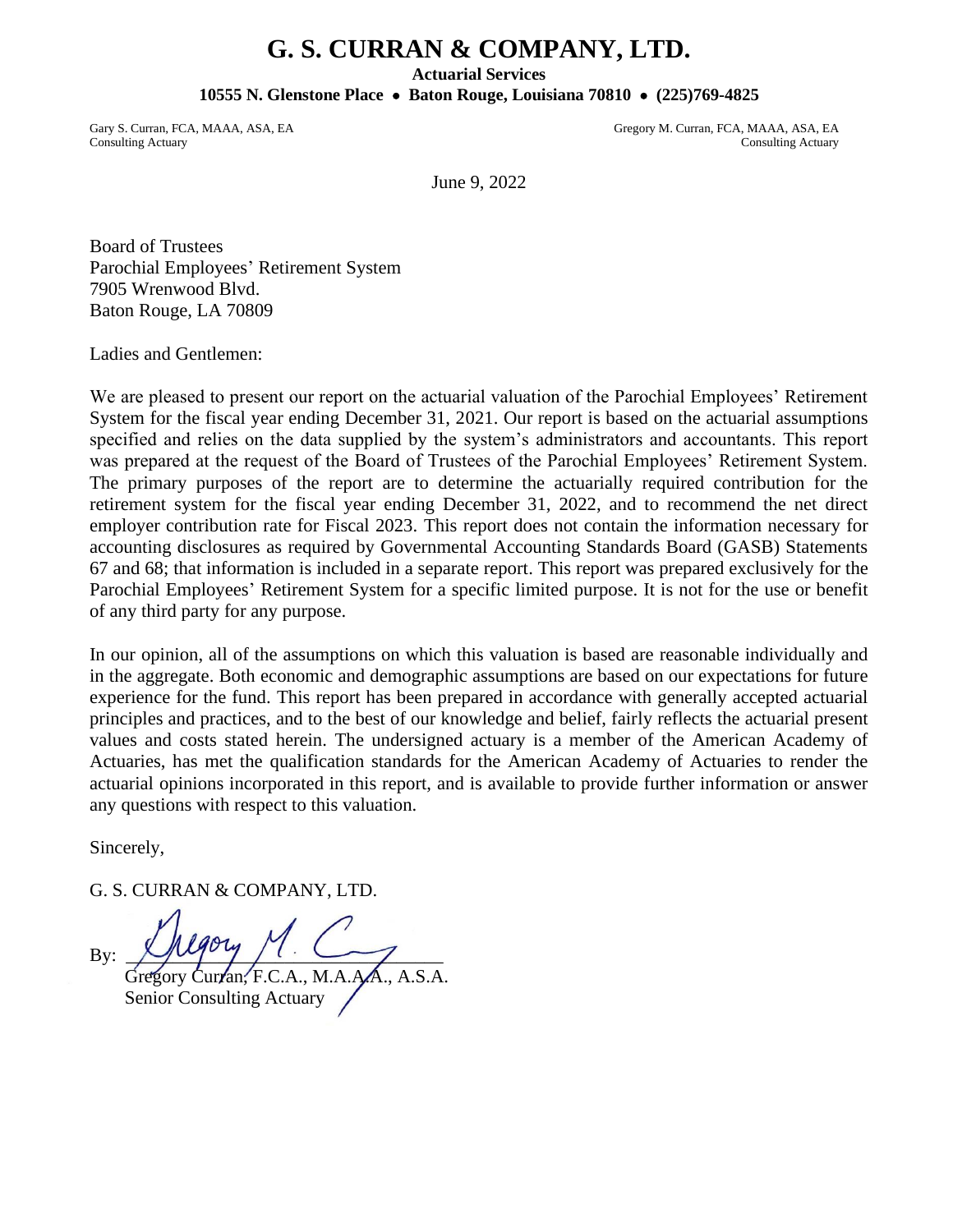# **TABLE OF CONTENTS**

| <b>Subject</b> | Page |
|----------------|------|
|                |      |
|                |      |
|                |      |
|                |      |
|                |      |
|                |      |
|                |      |
|                |      |
|                |      |
|                |      |
|                |      |
|                |      |
|                |      |
|                |      |
|                |      |
|                |      |
|                |      |
|                |      |
|                |      |
|                |      |
|                |      |
|                |      |
|                |      |
|                |      |
|                |      |
|                |      |
|                |      |
|                |      |
|                |      |
|                |      |
|                |      |
|                |      |
|                |      |
|                |      |
|                |      |
|                |      |
|                |      |
|                |      |
|                |      |
|                |      |
|                |      |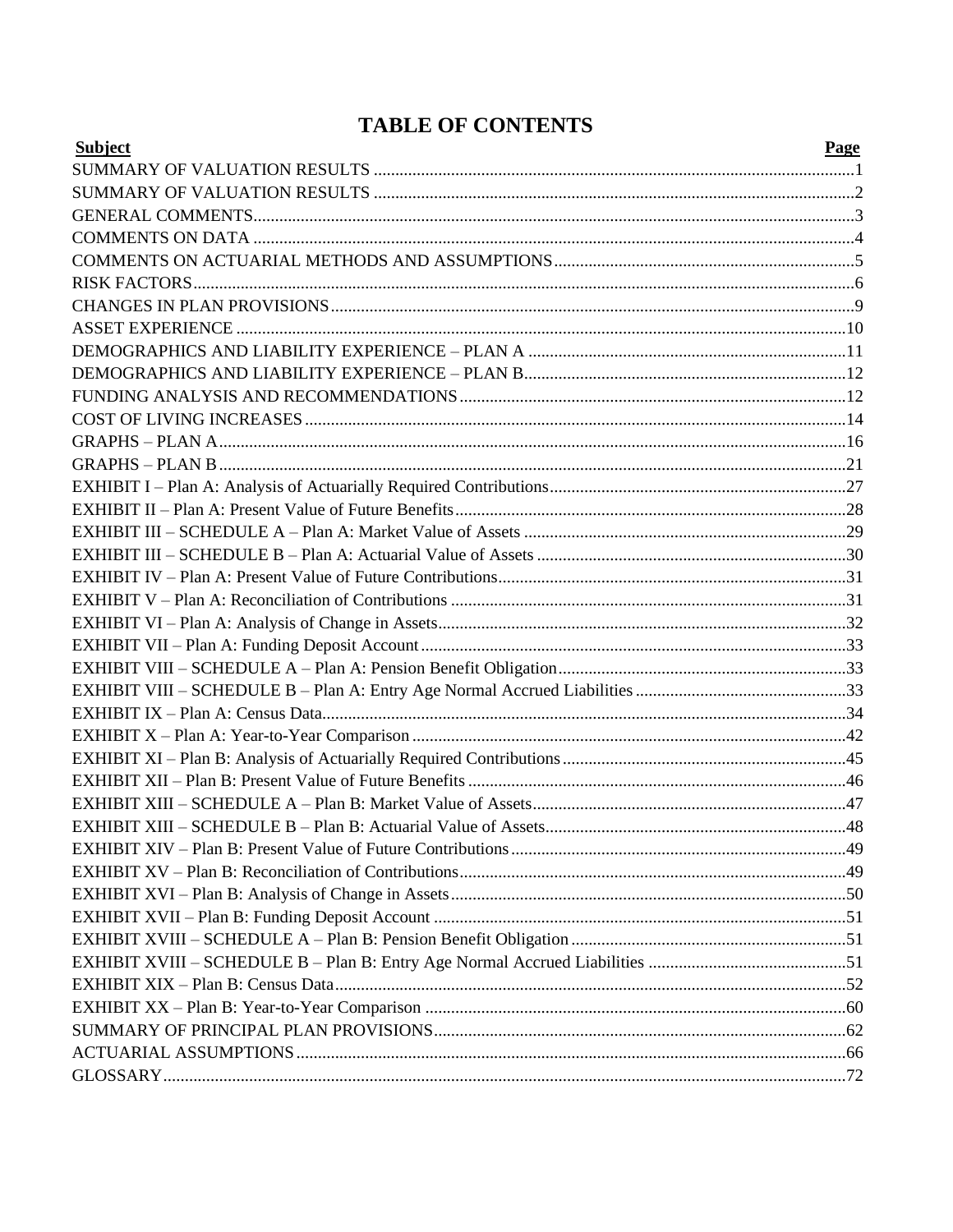### **SUMMARY OF VALUATION RESULTS PAROCHIAL EMPLOYEES' RETIREMENT SYSTEM – PLAN A**

| <b>Valuation Date:</b>                  |                                                             | December 31, 2021   | December 31, 2020   |
|-----------------------------------------|-------------------------------------------------------------|---------------------|---------------------|
| Census Summary:                         | <b>Active Members</b>                                       | 13,643              | 13,750              |
|                                         | <b>Retired Members and Survivors</b>                        | 8,096               | 7,873               |
|                                         | <b>Terminated Due a Deferred Benefit</b>                    | 901                 | 849                 |
|                                         | Terminated Due a Refund                                     | 8,731               | 8,351               |
| Payroll:                                |                                                             | \$<br>672,340,250   | \$<br>666,414,649   |
| Benefits in Payment:                    |                                                             | \$<br>211,189,264   | \$<br>201,085,695   |
| Present Value of Future Benefits:       |                                                             | \$<br>5,531,290,870 | \$<br>5,403,099,984 |
| Actuarial Accrued Liability (EAN):      |                                                             | \$<br>4,426,022,763 | \$<br>4,306,898,028 |
| Funding Deposit Account Credit Balance: |                                                             | \$<br>69,983,070    | \$<br>55, 177, 473  |
| Actuarial Asset Value (AVA):            |                                                             | \$<br>4,568,593,183 | \$<br>4,218,785,899 |
| Market Value of Assets (MVA):           |                                                             | \$<br>4,976,037,622 | \$<br>4,561,001,343 |
|                                         | Ratio of AVA to Actuarial Accrued Liability (EAN):          | 103.22%             | 97.95%              |
|                                         |                                                             | Fiscal 2021         | Fiscal 2020         |
| Market Rate of Return:                  |                                                             | 11.2%               | 13.4%               |
| Actuarial Rate of Return:               |                                                             | 10.6%               | 9.7%                |
|                                         |                                                             | Fiscal 2022         | Fiscal 2021         |
| Employers' Normal Cost (Mid-year):      |                                                             | \$<br>55,348,150    | \$<br>78,066,663    |
| <b>Estimated Administrative Cost:</b>   |                                                             | \$<br>1,916,833     | \$<br>1,794,420     |
| Projected Ad Valorem Tax Contributions: |                                                             | \$<br>8,317,053     | \$<br>8,740,881     |
| Projected Revenue Sharing Funds:        |                                                             | \$<br>135,557       | \$<br>135,578       |
|                                         | Net Direct Employer Actuarially Required Contributions:     | \$<br>48,812,373    | \$<br>70,984,624    |
| Projected Payroll:                      |                                                             | \$<br>687,202,977   | \$<br>683,736,536   |
| Actual Employee Contribution Rate:      |                                                             | 9.50%               | 9.50%               |
|                                         | Actual Net Direct Employer Contribution Rate:               | 11.50%              | 12.25%              |
|                                         | Actuarially Required Net Direct Employer Contribution Rate: | 7.10%               | 10.38%              |
|                                         |                                                             | Fiscal 2023         | Fiscal 2022         |
|                                         | Minimum Recommended Net Direct Employer Cont. Rate:         | 7.00%               | 10.50%              |

**G. S. Curran & Company, Ltd. -1-**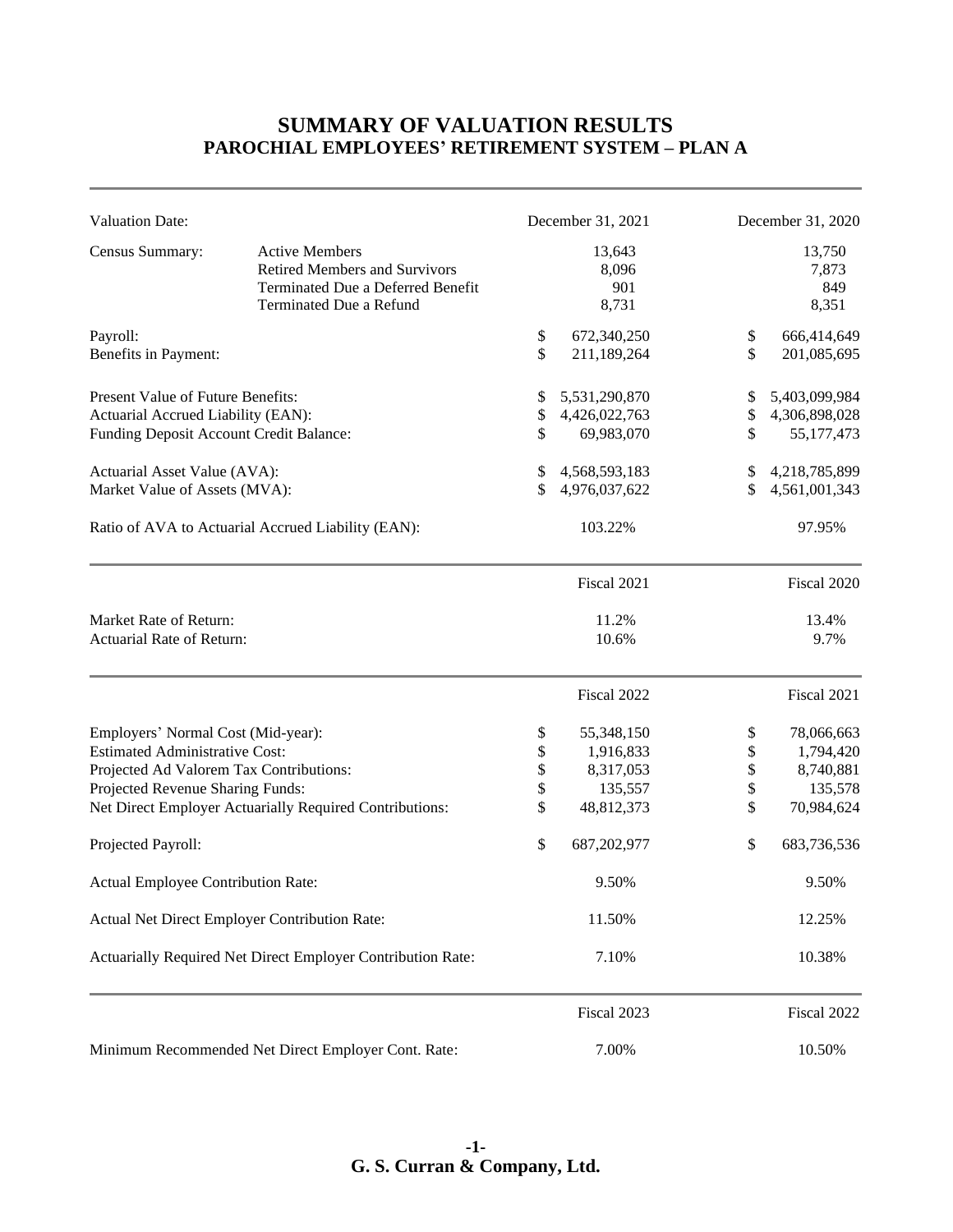### **SUMMARY OF VALUATION RESULTS PAROCHIAL EMPLOYEES' RETIREMENT SYSTEM – PLAN B**

| <b>Valuation Date:</b>                  |                                                             | December 31, 2021 | December 31, 2020 |
|-----------------------------------------|-------------------------------------------------------------|-------------------|-------------------|
| Census Summary:                         | <b>Active Members</b>                                       | 2,367             | 2,387             |
|                                         | <b>Retired Members and Survivors</b>                        | 1,013             | 985               |
|                                         | <b>Terminated Due a Deferred Benefit</b>                    | 174               | 158               |
|                                         | Terminated Due a Refund                                     | 1,914             | 1,841             |
| Payroll:                                |                                                             | \$<br>115,392,433 | \$<br>114,185,471 |
| Benefits in Payment:                    |                                                             | \$<br>14,395,520  | \$<br>13,557,343  |
| Present Value of Future Benefits:       |                                                             | \$<br>500,058,032 | \$<br>485,940,079 |
| Actuarial Accrued Liability (EAN):      |                                                             | \$<br>388,045,808 | \$<br>374,570,332 |
| Funding Deposit Account Credit Balance: |                                                             | \$<br>5,194,363   | \$<br>4,881,920   |
| Actuarial Asset Value (AVA):            |                                                             | \$<br>412,987,548 | \$<br>375,316,220 |
| Market Value of Assets (MVA):           |                                                             | \$<br>449,392,040 | \$<br>405,656,961 |
|                                         | Ratio of AVA to Actuarial Accrued Liability (EAN):          | 106.43%           | 100.20%           |
|                                         |                                                             | Fiscal 2021       | Fiscal 2020       |
| Market Rate of Return:                  |                                                             | 11.2%             | 13.5%             |
| Actuarial Rate of Return:               |                                                             | 10.5%             | 9.7%              |
|                                         |                                                             | Fiscal 2022       | Fiscal 2021       |
| Employers' Normal Cost (Mid-year):      |                                                             | \$<br>6,931,262   | \$<br>9,442,057   |
| <b>Estimated Administrative Cost:</b>   |                                                             | \$<br>328,982     | \$<br>307,461     |
| Projected Ad Valorem Tax Contributions: |                                                             | \$<br>1,427,440   | \$<br>1,497,689   |
| Projected Revenue Sharing Funds:        |                                                             | \$<br>23,265      | \$<br>23,230      |
|                                         | Net Direct Employer Actuarially Required Contributions:     | \$<br>5,809,539   | \$<br>8,228,599   |
| Projected Payroll:                      |                                                             | \$<br>117,723,275 | \$<br>116,319,523 |
| Actual Employee Contribution Rate:      |                                                             | 3.00%             | 3.00%             |
|                                         | Actual Net Direct Employer Contribution Rate:               | 7.50%             | 7.50%             |
|                                         | Actuarially Required Net Direct Employer Contribution Rate: | 4.93%             | 7.07%             |
|                                         |                                                             | Fiscal 2023       | Fiscal 2022       |
|                                         | Minimum Recommended Net Direct Employer Cont. Rate:         | 5.00%             | 7.00%             |

**-2- G. S. Curran & Company, Ltd.**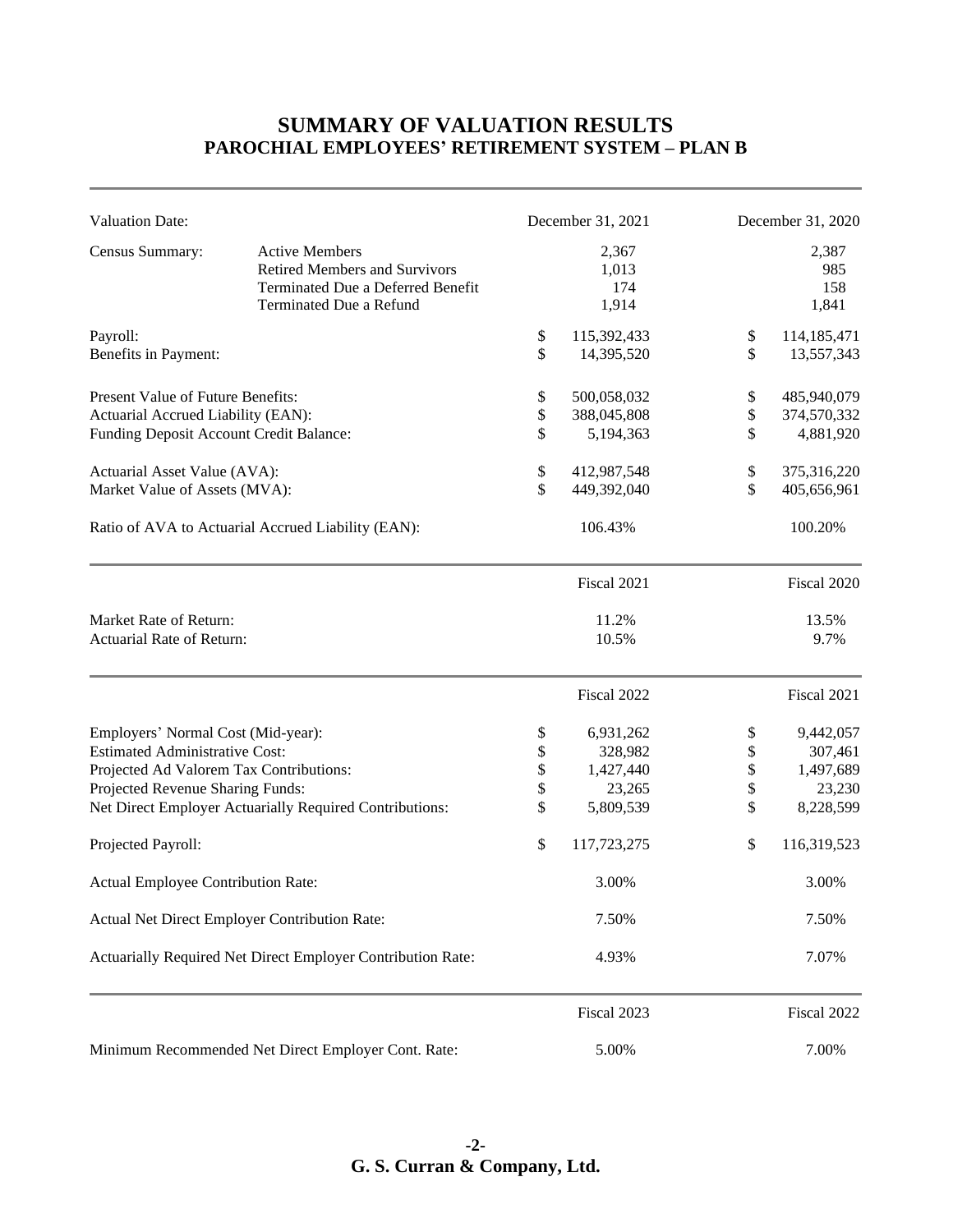### **GENERAL COMMENTS**

The values and calculations in this report were determined by applying statistical analysis and projections to system data and the assumptions listed. There is sometimes a tendency for readers to either dismiss results as mere "guesses" or alternatively ascribe a greater degree of certainty and accuracy to the results than warranted. In fact, neither of these descriptions is valid. Actuarial calculations by their very nature involve estimations. As such, it is likely that eventual results will differ from those presented. The degree to which such differences evolve will depend on several factors including the completeness and accuracy of data used; the degree to which assumptions approximate future experience and the extent to which the mathematical model accurately describes the plan's design and future outcomes.

Data quality varies from system to system and year to year. The data inputs involve both asset information and census information of plan participants. In both cases, the actuary must rely on third parties; nevertheless, steps are taken to reduce the probability and degree of errors. The development of assumptions is primarily the task of the actuary; however, information and advice from plan administrators, staff and other professionals may be factored into the formation of assumptions. The process of setting assumptions is based primarily on analysis of past trends, but modification of historical experience is often required when the actuary has reason to believe that future circumstances may vary significantly from the past. Setting assumptions includes but is not limited to collecting past plan experience and studying general population demographics and economic factors from the past. The actuary will also consider current and future macro-economic and financial expectations as well as factors that are likely to impact the particular group under consideration. Hence, assumptions will also reflect the actuary's judgment in such areas as expectation of population increase and turnover for the plan in view of the particular factors which impact participants. Thus, the process of setting assumptions is not mere "guess work" but rather a process of mathematical analysis of past experience and of those factors likely to impact the future.

One area where the actuary is limited in his ability to develop accurate estimates is the projection of future investment earnings. The difficulties here are significant. First, the future is rarely like the past, and the data points available to develop stochastic trials are far fewer than the number required for statistical significance. In this area, some guess work is inevitable. However, there are tools available to lay a foundation for making estimates with an expectation of reliability. Although past data is limited, that which is available is likely to provide some insight into the future. This data consists of general economic and financial values such as past rates of inflation, rates of return variance, and correlations of returns among various asset classes along with the actual asset experience of the plan. In addition, the actuary can review the current asset market environment as well as economic forecasts from governmental and investment research groups to form a reasonable opinion with regard to probable future investment experience for the plan.

All of the above process would be in vain if the assumption process was static, and the plan would have to deal with the consequences of actual experience differing from assumptions after forty or fifty years of compounded errors. Fortunately, actuarial funding methods for pension plans all allow for periodic corrections of assumptions to conform with reality as it unfolds. This process of repeated correction of estimates produces results which although imperfect are nevertheless a reasonable approach to determine the level of funding and to provide for the future benefits of plan participants.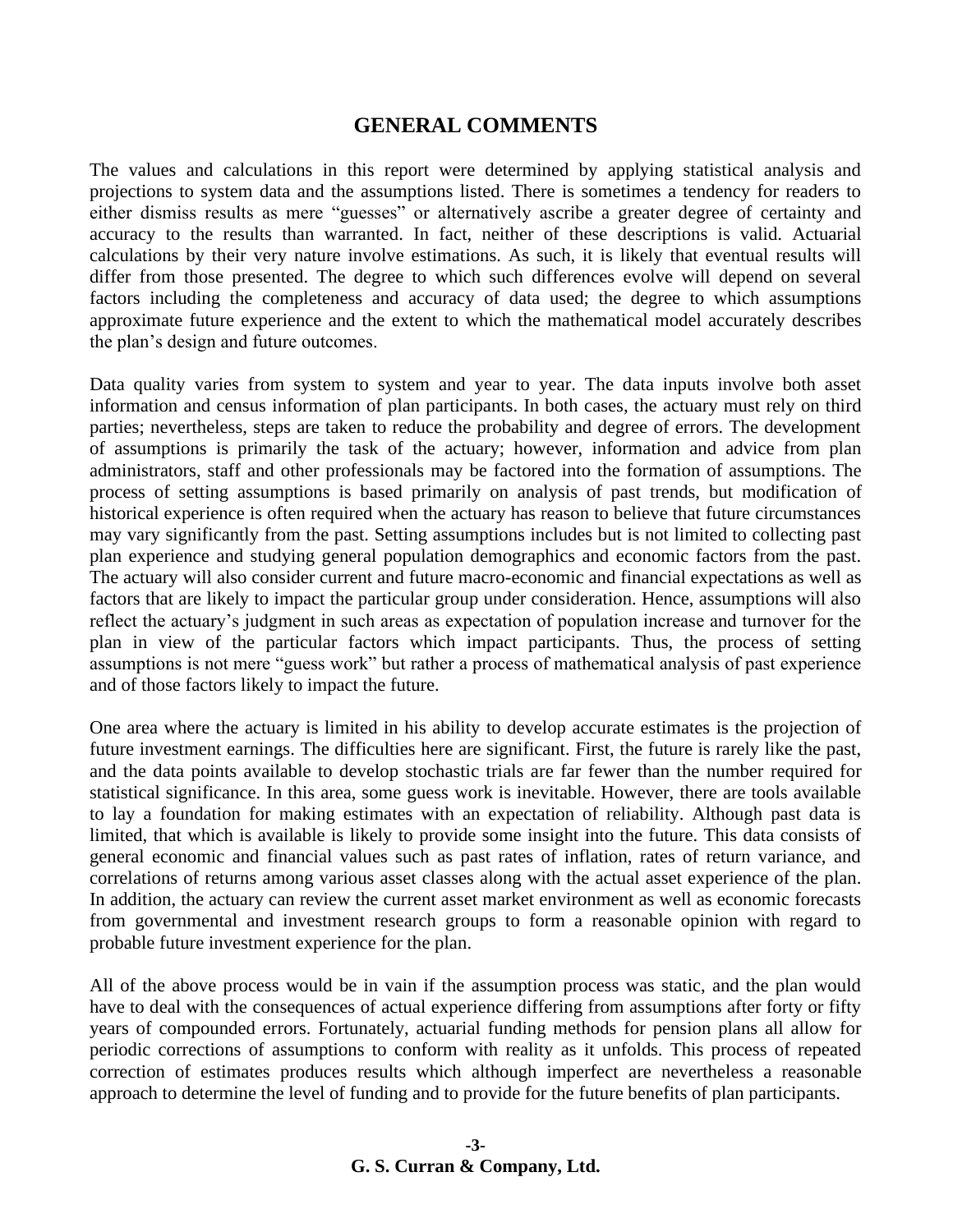#### **COMMENTS ON DATA**

For the valuation, the administrative director of the system furnished a census derived from the system's master data processing file indicating each active covered employee's sex, date of birth, service credit, annual salary, and accumulated contributions. Information on retirees detailing dates of birth of retirees and beneficiaries, as well as option categories and benefit amounts, was provided in like manner. In addition, data was supplied on former employees who are vested or who have contributions remaining on deposit. As illustrated in Exhibit IX, there are 13,643 active members in Plan A, of whom, 7,005 members, including 528 participants in the Deferred Retirement Option Plan (DROP), have vested retirement benefits; 8,096 former members of Plan A or their beneficiaries are receiving retirement benefits. An additional 9,632 former members of Plan A have contributions remaining on deposit with the system. This includes 901 former members who have vested rights or have filed reciprocal agreements for future retirement benefits. Census data on members of Plan B may be found in Exhibit XIX. There are 2,367 active members in Plan B, of whom, 1,197 members, including 57 DROP participants, have vested retirement benefits; 1,013 former members of Plan B or their beneficiaries are receiving retirement benefits. An additional 2,088 former members of Plan B have contributions remaining on deposit with the system. Of this number, 174 have vested rights or have filed reciprocal agreements for future retirement benefits. All individuals submitted were included in the valuation.

Census data submitted to our office is tested for errors. Several types of census data errors are possible; to ensure that the valuation results are as accurate as possible, a significant effort is made to identify and correct these errors. In order to minimize coverage errors (i.e., missing or duplicated individual records) the records are checked for duplicates, and a comparison of the current year's records to those submitted in prior years is made. Changes in status, new records, and previous records, which have no corresponding current record are identified. This portion of the review indicates the annual flow of members from one status to another and is used to check some of the actuarial assumptions, such as retirement rates, rates of withdrawal, and mortality. In addition, the census is checked for reasonableness in several areas, such as age, service, salary, and current benefits. The records identified by this review as questionable are checked against data from prior valuations; those not recently verified are included in a detailed list of items sent to the system's administrator for verification and/or correction. Once the identified data has been researched and verified or corrected, it is returned to us for use in the valuation. Occasionally some requested information is either unavailable or impractical to obtain. In such cases, values may be assigned to missing data. The assigned values are based on information from similar records or based on information implied from other data in the record. As a part of the 2021 actuarial valuation, we received salaries by calendar month to improve our review of member status. The status for records with a sufficient number of months at the end of 2021 without salary was changed to either terminated due a refund or terminated vested, depending on service credit. Due to limitations with the system's database program, we continue to make significant changes to the tier assignment of members based on their dates of entry and service credit.

In addition to the statistical information provided on the system's participants, the system's administrative director furnished general information related to other aspects of the system's expenses, benefits and funding. Valuation asset values as well as income and expenses for the fiscal year were based on information furnished by the system's auditor, the firm of Duplantier, Hrapmann, Hogan & Maher, L.L.P. As indicated in the system's audit report, the net market value of Plan A's assets was \$4,976,037,622 as of December 31, 2021. For Plan A, the net investment income for Fiscal 2021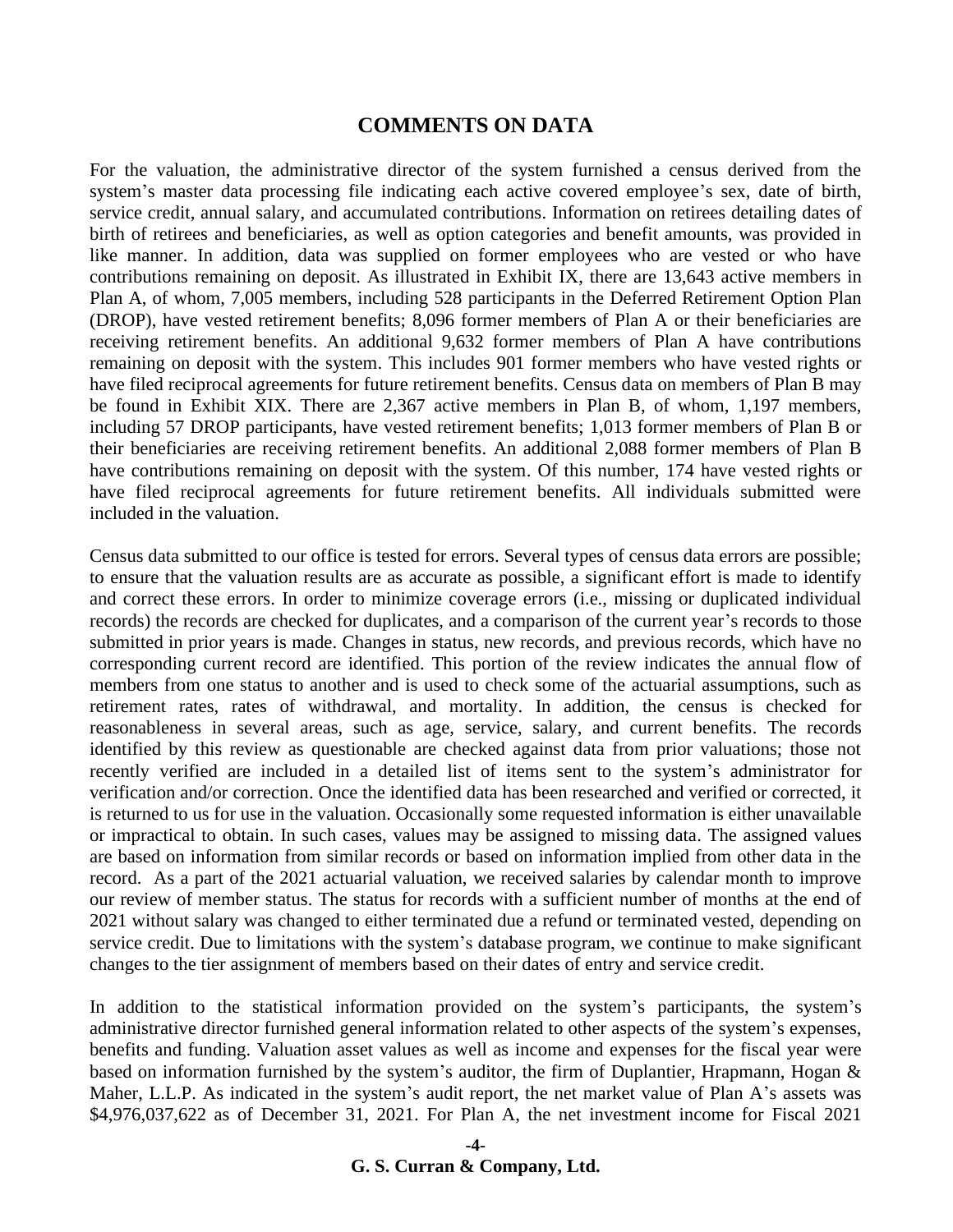measured on a market value basis was \$507,357,899. Contributions to Plan A for the fiscal year totaled \$155,930,262; benefits and expenses amounted to \$248,251,882.

The net market value of Plan B's assets was \$449,392,040 as of December 31, 2021. For Plan B, the net investment income for Fiscal 2021 measured on a market value basis was \$45,442,074. Contributions to Plan B for the fiscal year totaled \$15,077,009; benefits and expenses amounted to \$16,784,004.

Notwithstanding our efforts to review both census and financial data for apparent errors, we must rely upon the system's administrative staff and accountants to provide accurate information. Our review of submitted information is limited to validation of reasonableness and consistency. Verification of submitted data to source information is beyond the scope of our efforts.

### **COMMENTS ON ACTUARIAL METHODS AND ASSUMPTIONS**

Plan A was previously funded under the Frozen Attained Age Normal Cost Method. The Frozen Unfunded Accrued Liability was fully amortized in Fiscal 2012. Hence, for the Fiscal 2013 valuation, the system's funding method was changed to the Aggregate Actuarial Cost Method. Plan B is funded utilizing the Aggregate Actuarial Cost Method. This method does not develop an unfunded actuarial liability. Under the Aggregate Cost Method, actuarial gains and losses are spread over future normal costs. Thus, favorable plan experience will lower future normal costs; unfavorable experience will cause future normal costs to increase. In both plans, benefit and assumption changes are also spread over future normal costs. Effective with Fiscal 2008, for both Plans A and B, any excess funds collected pursuant to R. S. 11:105 or R. S. 11:107 are allocated to the Funding Deposit Account. The Funding Deposit Account credit balance as of the end of the prior fiscal year for Plans A and B was \$55,177,473 and \$4,881,920, respectively. Both accounts were increased with interest at the 6.40% valuation interest rate in effect during fiscal 2020. A freeze in the employer contribution rate in Plan A for Fiscal 2021 resulted in a contribution gain of \$11,274,241 as of December 31, 2021. Because the employer rate for Plan B was set at 7.5% which was the minimum recommended employer contribution rate for Fiscal 2021, the contribution gain of \$336,637 as of December 31, 2021 was not added to the Funding Deposit Account. No funds were withdrawn from the Funding Deposit Account during Fiscal 2021 for either plan. After accounting for the addition of funds to the Plan A funding deposit account and adjusting the balances for interest, the resulting balances as of December 31, 2021 for Plans A and B were \$69,983,070 and \$5,194,363, respectively.

The current year actuarial assumptions utilized for this report are based on the results of an actuarial experience study for the period January 1, 2013 – December 31, 2017, unless otherwise specified in this report. This study included a review of all plan decrements in addition to salary scale experience and other demographic factors which impact plan costs. In determining the valuation interest rate, consideration was given to several factors. First, consensus estimates of rates of return, standard deviations, and correlation coefficients for asset classes derived from various asset consulting firms were developed. Secondly, projected long-term inflation estimates from a number of sources were reviewed. These factors were used to derive forward estimates of the Fund's portfolio earnings rate. Segal Marco Advisors submitted capital market assumptions for use in developing our consultant average assumptions which were used in our ongoing review of the Fund's valuation interest rate. The actuary's reasonable range for the assumption related to the assumed long-term expected rate of return was reviewed by developing 10,000 stochastic trials over the coming 30 years. These trials were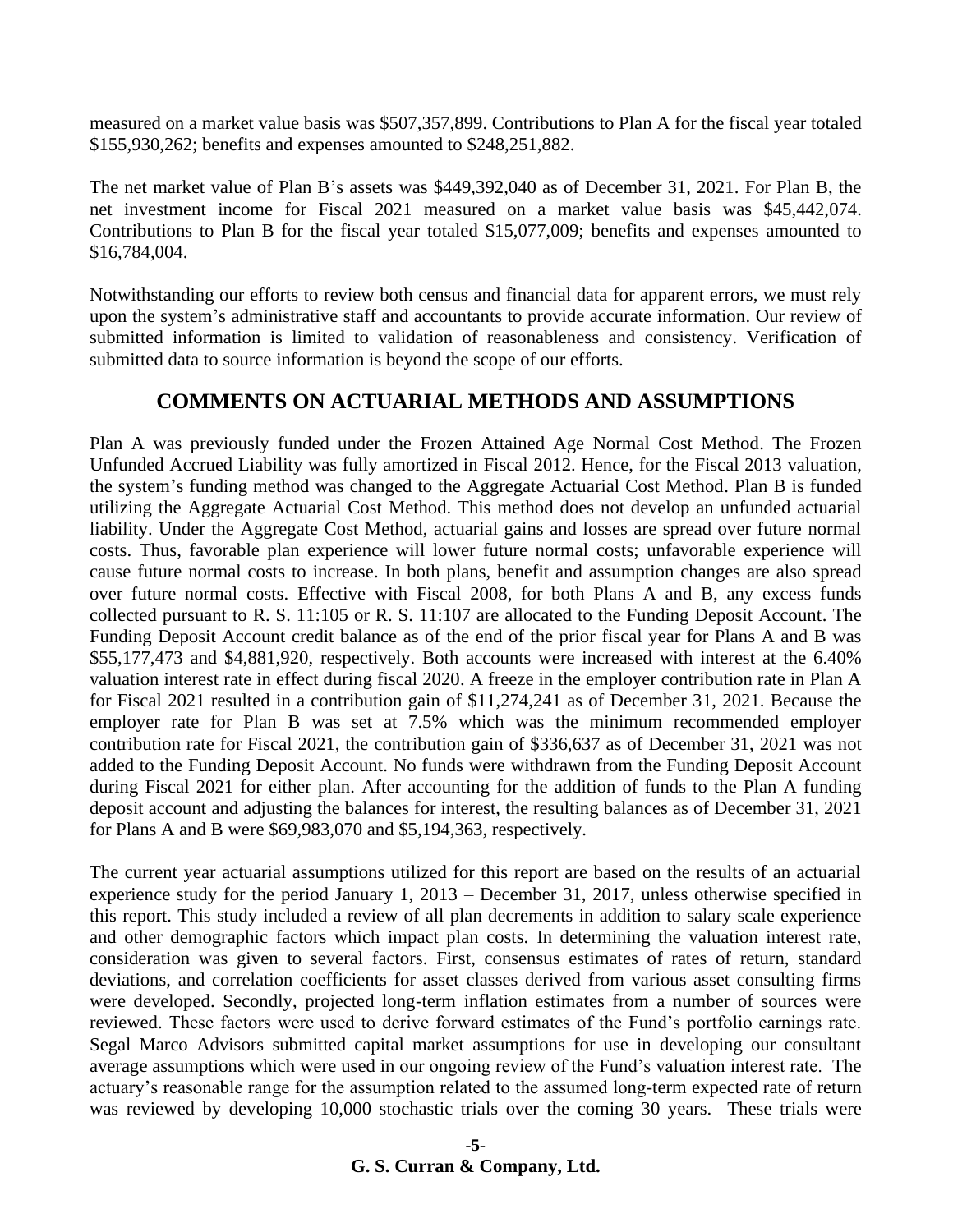developed based upon the average arithmetic portfolio rate of return and an estimate of the portfolio's long-term standard deviation. The reasonable range was set based upon the  $40<sup>th</sup>$  through  $60<sup>th</sup>$ percentile of the geometric 30-year average rates of return taken from these trials. Our study performed in 2022 based upon the system's target asset allocation resulted in a reasonable range of 5.58% through 6.63% with a 50<sup>th</sup> percentile value of 6.11%. Therefore, the current assumed rate of return of 6.4% remains within the system's reasonable range and no change is required.

Although the board of trustees has authority to grant ad hoc Cost of Living Adjustments (COLAs) under limited circumstances, these COLAs have not been shown to have a historical pattern, the amounts of the COLAs have not been relative to a defined cost-of-living or inflation index, and there is no evidence to conclude that COLAs will be granted on a predictable basis in the future. In addition, COLAs paid out of the Funding Deposit Account do not affect the actuarially required contributions to the system. Therefore, for purposes of determining the present value of benefits, these COLAs were deemed not to be substantively automatic and the present value of benefits excludes COLAs not previously granted by the board of trustees.

The current year actuarial assumptions utilized for the report are outlined on pages sixty-six through seventy-one. With the exception of an update in the option factors used to estimate benefits due spouses of members who die prior to retirement, all assumptions used are the same as those used in the 2020 valuation. Since the impact of this change is not material to the answer, the change is not shown separately as a change in plan assumptions. The impact will be contained within plan experience. All calculations, recommendations, and conclusions are based on the assumptions specified. To the extent that prospective experience differs from that assumed, adjustments to contribution levels will be required. Such differences will be revealed in future actuarial valuations.

### **RISK FACTORS**

Defined benefit pension plans are subject to a number of risks. These can be related either to plan assets or liabilities. In order to pay benefits, the plan must have sufficient assets. Several factors can lead to asset levels which are below those required to pay promised benefits. The first risk in this regard is the failure to contribute adequate funds to the plan. In some ways, this is the greatest risk, since other risks can usually be addressed by adequate actuarial funding. Louisiana Constitutional and Statutory provisions greatly limit this risk by requiring that state and statewide plans maintain funding on an actuarial basis. The State Constitution sets forth general requirements with specific funding parameters specified in the state statutes.

All pension plans are subject to the uncertainty of asset performance. The total nominal rate of return on assets is comprised of the real rates of return earned on the portfolio of investments plus the underlying inflation rate. High levels of inflation are a risk to plan members in that they reduce purchasing power of plan benefits. Should the Board attempt to offset inflation with cost-of-living adjustments not funded through the Funding Deposit Accounts, costs would increase. Very low inflation will generally reduce the nominal rate of return on assets; deflation can potentially reduce the capital value of trust assets. During the ten years prior to 2021, inflation levels remained in a fairly narrow range. Currently, economic forecasters view inflation as the greatest concern for future returns.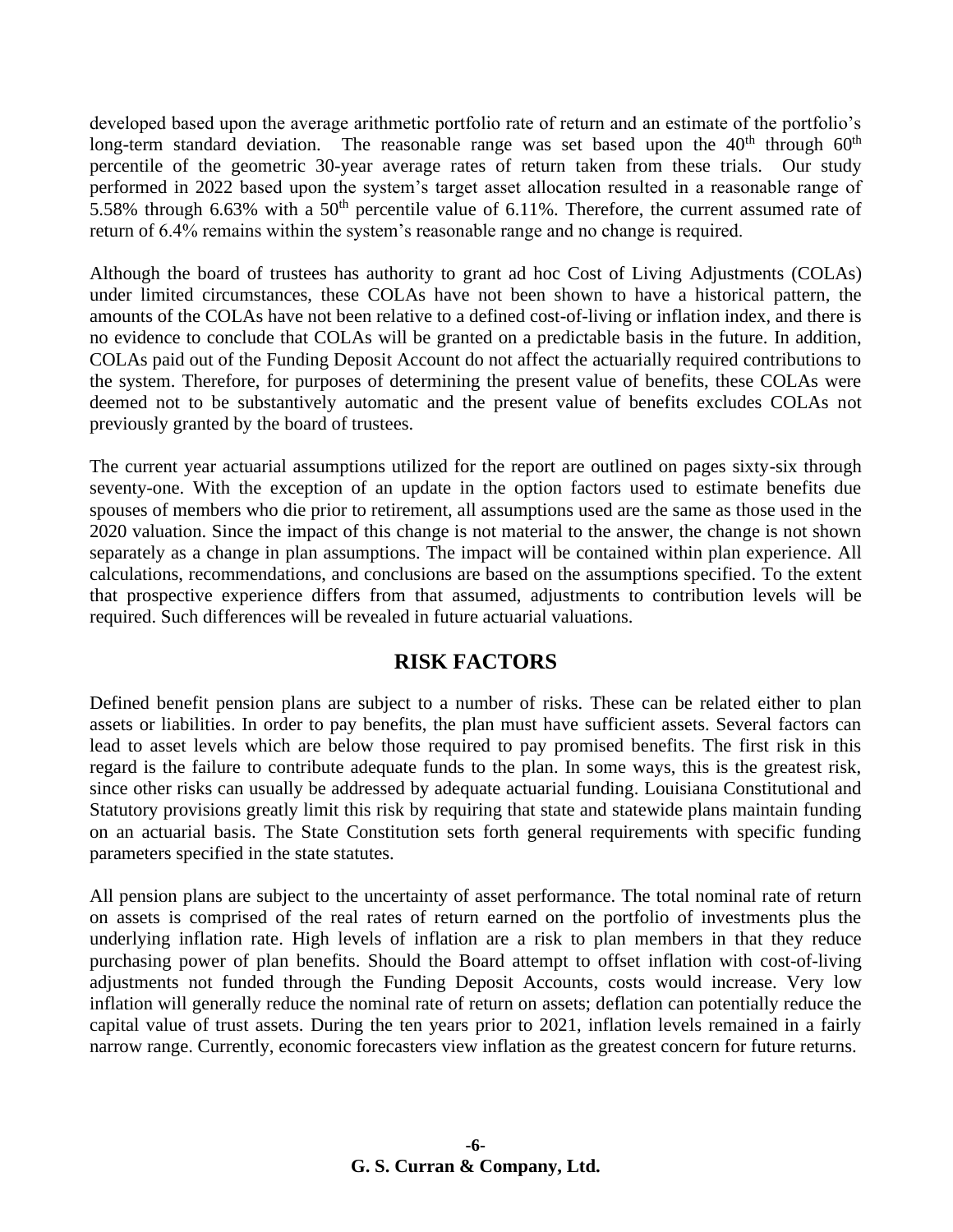Asset performance over the long run depends not only on average returns but also on the volatility of returns. Two portfolios of identical size with identical average rates of return will accumulate different levels of assets if the volatility of returns differs since increased volatility reduces the accumulation of assets. Volatility of returns will be determined by both market conditions and the asset allocation of the investment portfolio. If the system's investment portfolio has a substantial allocation to assets that have low price stability, the risk of portfolio volatility will increase, although low correlations among asset classes can mitigate this risk. Another element of asset risk is reinvestment risk. Interest rate declines can subject pension plans to an increase in this risk. As fixed income securities mature, investment managers may be forced to reinvest funds at decreasing rates of return. For the foreseeable future it is unlikely, though not impossible, that interest rates will decline mitigating the reinvestment risk the plan currently faces.

The system is also exposed to risk related to cash flow. Where benefit payments exceed contributions to a plan, the plan will be required to use investment income or potentially investment capital to pay benefits. In cases where it is necessary to use investment income to pay retirement benefits, investment market downturns will place additional stress on the portfolio and make the recovery from such downturns more difficult since funds available for reinvestment are reduced by benefit payments. The historical cash flow demonstration given in this report illustrates the noninvestment cash flow and benefit payments of the system over the last 10 years. Currently, annual benefit payments slightly exceed annual contributions to the plan for both Plans A and B. This is a result of the plan's maturity level and the reduction in required contributions. Future net noninvestment cash flows for the system will be determined based upon both the system's maturity and future contribution levels. Hence, increases in future contributions due to adverse actuarial experience will tend to mitigate the potential of negative cash flows arising from the natural maturation of the system whereas reduced contribution levels resulting from, positive experience will tend to increase the extent of negative cash flows. Absent a significant increase in the active membership of the system, the trend of higher proportion of retired membership will continue and the current trend toward a higher level of negative noninvestment cash flows will continue.

In addition to asset risk, the plan is also subject to risks related to liabilities. These risks include longevity risk (the risk that retirees will live longer than expected), termination risk (the risk that fewer than the anticipated number of members will terminate service prior to retirement), and other factors that may have an impact on the liability structure of the plan. In a general sense, the short-term effects of these risks on the cost structure of the plan are somewhat limited since changes in these factors tend to be gradual and follow long term secular trends. Final average compensation plans are also vulnerable to unexpectedly large increases in salary for individual members near retirement. The effect of such events frequently relates to pay plan revisions where salaries "catch-up" after a number of years of slow growth. Revisions of this type usually depend on general economic conditions and can result in liability losses. However, they generally are infrequent and are more of a short-term issue.

Liability risk also includes items such as data errors. Significant errors in plan data can distort or disguise plan liabilities. When data corrections are made, the plan may experience unexpected increases or decreases in liabilities. Even natural disasters and dislocations in the economy or other unforeseen events can present risks to the plan. These events can affect member payroll and plan demographics, both of which impact costs. The risk associated with either of these factors can vary dependent upon the severity of the event and cannot be easily forecasted.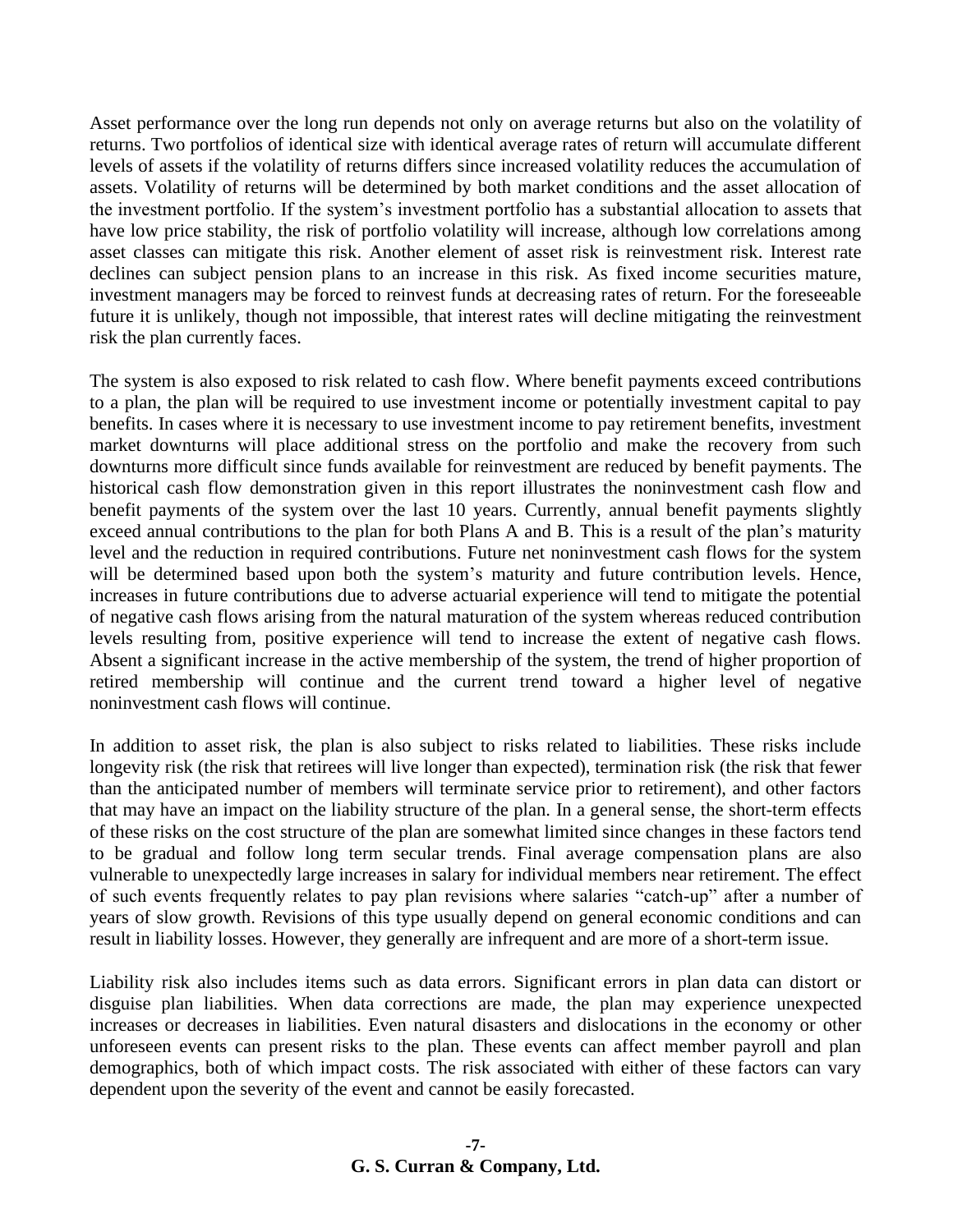Beyond identifying risk categories, it is possible to quantify some risk factors. One fairly well-known risk metric is the funded ratio of the plan. The rate is given as plan assets divided by plan liabilities. However, the definition of each of these terms may vary. The two typical alternatives used for assets are the market and actuarial value of assets. There are a number of alternative measures of liability depending on the funding method employed. The Governmental Accounting Standards Board (GASB) specifies that for financial reporting purposes, the funded ratio is determined by using the market value of assets divided by the entry age normal accrued liability. This value is given in the system's financial report. Alternatively, we have calculated the ratio of the actuarial value of assets to the entry age normal accrued liability based on the funding methodology used to fund the plan. The ratio is 103.22% for Plan A and 106.43% for Plan B as of December 31, 2021. This value gives some indication of the financial strength of the plan; however, it does not guarantee the ability of the fund to pay benefits in the future or indicate that in the future, contributions are likely to be less than or greater than current contributions. In addition, the ratio cannot be used in isolation to compare the relative strength of different retirement systems. However, the trend of this ratio over time can give some insight into the financial health of the plan. Even in this regard, caution is warranted since market fluctuations in asset values and changes in plan assumptions can distort underlying trends in this value. Exhibits X and XX give a history of this value for the last ten years. However, the underlying trend is somewhat disguised since the system has significantly reduced the valuation interest rate over this period. Absent the reduction in this rate, the current ratio would be significantly higher. One additional risk measure is the sensitivity of the plan's cost structure to asset gains and losses. For Plan A, we have determined that based on current assets and demographics, for each percentage under (over) the assumed rate of return on the actuarial value of assets, there will be a corresponding increase (reduction) in the actuarially required contribution as a percentage of projected payroll of 0.76% for the fund. Similarly for Plan B, we have determined that the corresponding increase (reduction) in the actuarially required contribution as a percentage of projected payroll will be 0.41% for the fund.

Each pension plan has its own unique benefit structure and demographic profile. As a result, each plan will respond to changes in interest rates in a unique way. As the expected rate of return on investments changes and the interest rate used to discount plan liabilities is adjusted, the shift in plan liabilities will depend upon the duration of the liabilities (which can be understood as the plan's sensitivity to the change in the interest rate). A slightly different measure of the duration for the plan can also be understood as an indicator of the plan's maturity. When a pension plan is first established, all of the participants are active members; as members retire and the plan matures, the duration of the plan decreases. A determination of the liability duration gives some insight into the investment time horizon of the plan. Thus, the liability duration of a closed plan can be thought of as the weighted "center of gravity" of plan benefit cash flows with expected cash flows occurring both before and after the duration value. For open plans with a continuous flow of new entrants this measure is somewhat less informative since the duration horizon keeps changing as new members enter the plan. For this plan we have estimated the effective liability duration as 14.43 for Plan A and 14.38 for Plan B, when measured based on the interest sensitivity of each plan's entry-age normal accrued liability.

The ability of a system to recover from adverse asset or liability performance is related to the maturity of the plan population. In general, plans with increasing active membership are less vulnerable to asset and liability gains and losses than mature plans since changes in plan costs can be partially allocated to new members. If the plan has a large number of active members compared to retirees, asset or liability losses can be more easily addressed. As more members retire, contributions can only be collected from a smaller segment of the overall plan population. Often, population ratios of actives to annuitants are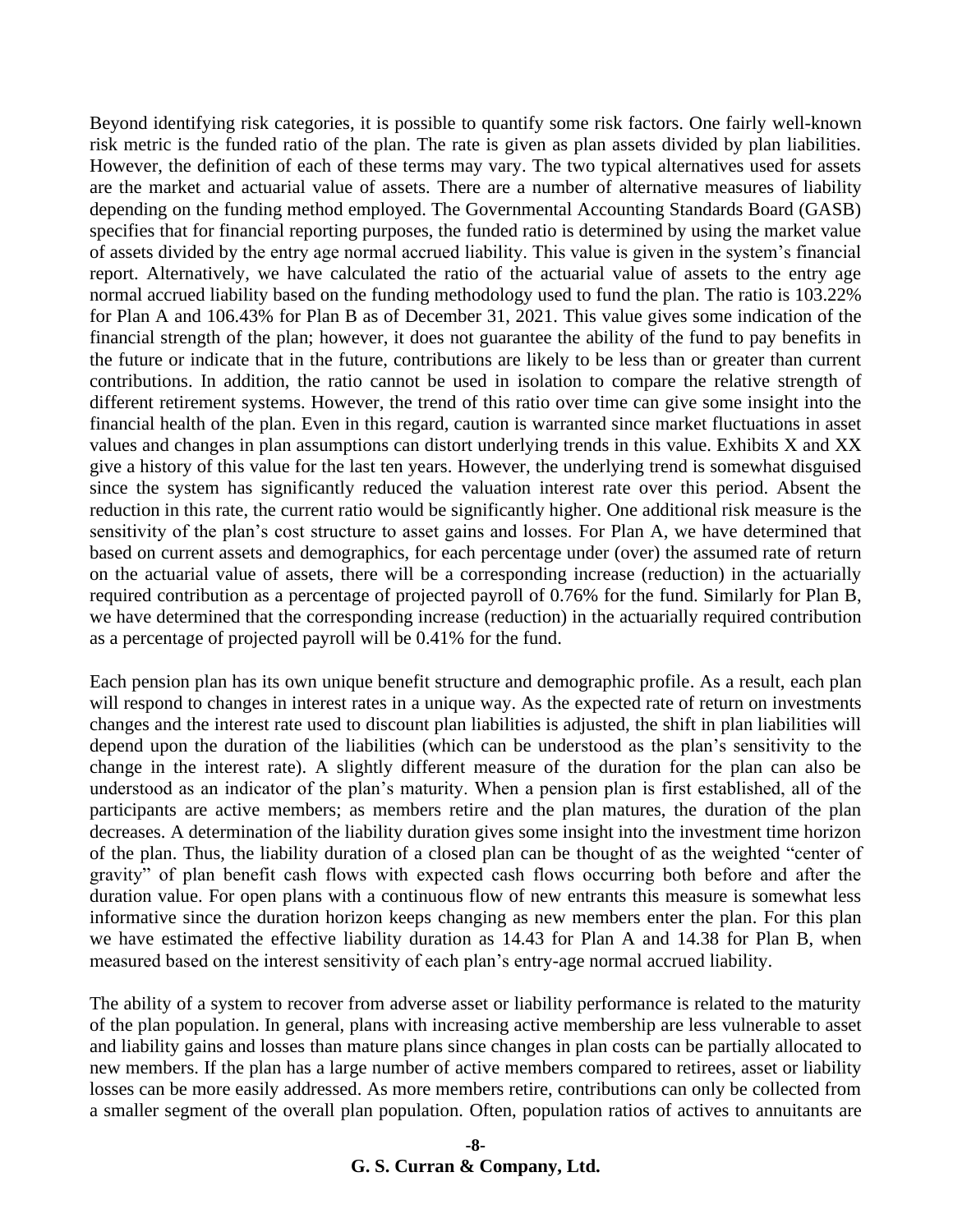used to measure the plan's ability to adjust or recover from adverse events since contributions are made by or on behalf of active members but not for retirees. Thus, if the plan suffers a mortality loss through increased longevity, this will affect both actives and retirees, but the system can only fund this loss by contributions related to active members. A measure of risk related to plan maturity is the ratio of total benefit payments to active payroll. For Fiscal 2021, this ratio is 31.41% for Plan A and 12.48% for Plan B; ten years ago this ratio was 18.95% for Plan A and 6.82% for Plan B.

One other area of exposure the plan faces is the possibility that plan assumptions will need to be revised to conform to changing actual or expected plan experience. Such assumption revisions may relate to economic or demographic factors. With regard to the economic assumptions, there is always the possibility that market expectations will require an adjustment to the assumed rate of return. Current market expectations are that in this area a decrease in the assumptions is more probable than an increase. The magnitude of any potential such change will be related to future capital market expectations. With regard to the economic assumptions, we have determined that a reduction in the valuation interest rate by 1% (without any change to other collateral factors) would increase the actuarially required employer contribution rate for Fiscal 2022 by 12.00% of payroll for Plan A and 7.08% of payroll for Plan B. Future adjustments to the future assumed rates of return may be required; however the likelihood of such an event is difficult to gauge since it requires assigning probabilities to future capital market scenarios.

Noneconomic assumptions such as mortality or other rates of decrement such as withdrawal, retirement, or disability are also subject to change. In general, such changes tend to effect plan costs less than adjustments to the assumed rates of return. Quantifying the probability or magnitude of such changes is beyond the scope of this report.

In summary, there is a risk that future actuarial measurements may differ significantly from current measurements presented in this report due to factors such as the following: plan experience differing from that anticipated by the economic or demographic assumptions, changes in economic or demographic assumptions, and changes in plan provisions or applicable law. Ordinarily, variations in these factors will offset to some extent. However, even with the expectation that not all variations in costs will likely travel in the same direction, factors such as those outlined above have the potential on their own accord to pose a significant risk to future cost levels and solvency of the system.

### **CHANGES IN PLAN PROVISIONS**

The following changes in plan provisions were enacted during the 2021 Regular Session of the Louisiana Legislature:

Act 138 allows certain employees of the Louisiana School Board Association to enroll in the Teacher's Retirement System of Louisiana.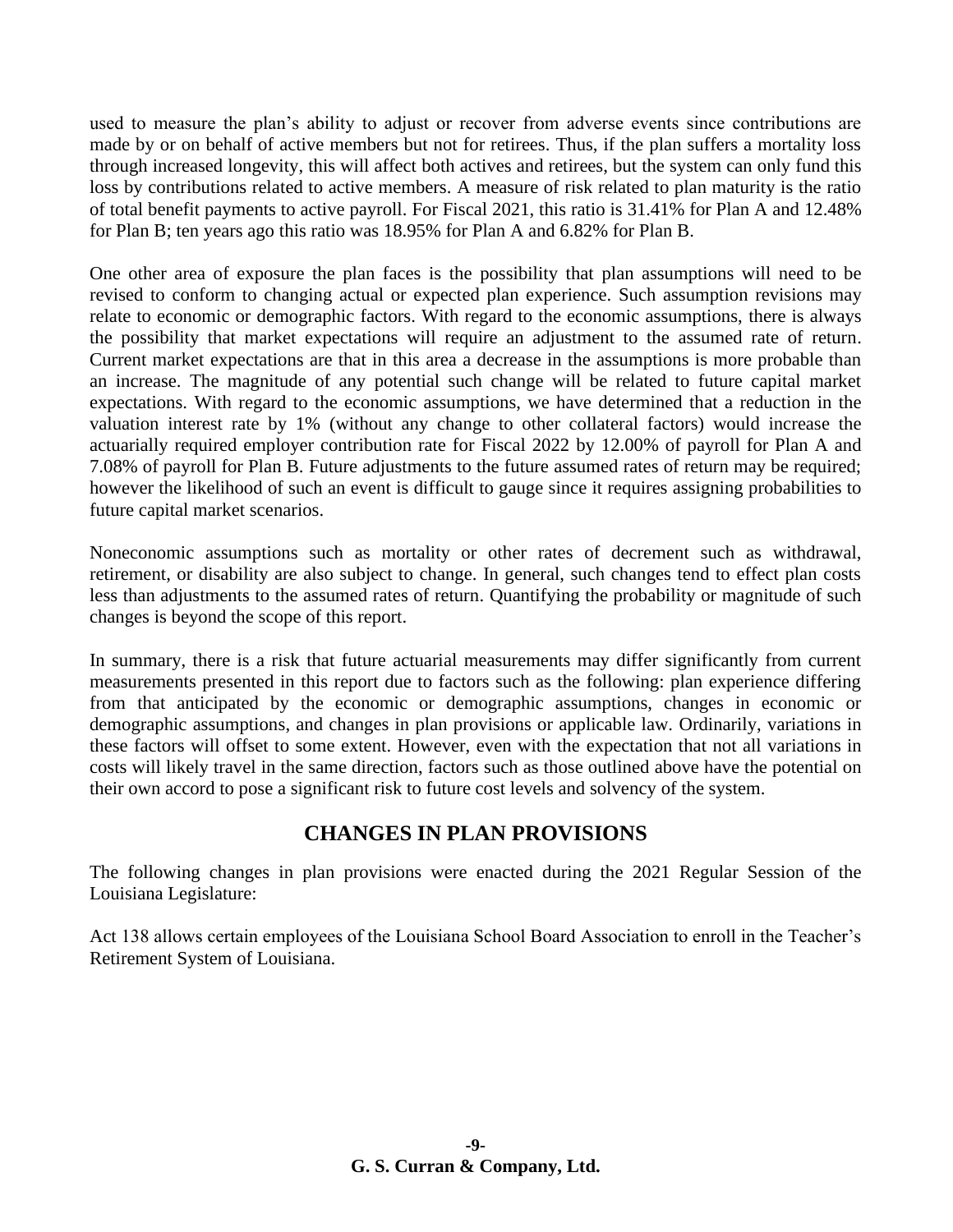### **ASSET EXPERIENCE**

The actuarial and market rates of return for the past ten years are given below. These rates of return on assets were determined by assuming a uniform distribution of income and expense throughout the fiscal year.

| Plan A | Market Value | <b>Actuarial Value</b> |
|--------|--------------|------------------------|
| 2012   | 15.6%        | 4.2%                   |
| 2013   | 18.1%        | 13.0%                  |
| 2014   | 4.9%         | 10.5%                  |
| 2015   | $-0.6%$      | 7.3%                   |
| 2016   | 7.7%         | 7.8%                   |
| 2017   | 17.3%        | 8.6%                   |
| 2018   | $-5.6%$      | 4.7%                   |
| 2019   | 17.8%        | 6.4%                   |
| 2020   | 13.4%        | 9.7%                   |
| 2021   | 11.2%        | 10.6%                  |
|        |              |                        |
|        |              | <b>Actuarial Value</b> |
| Plan B | Market Value |                        |
| 2012   | 15.8%        | 4.8%                   |
| 2013   | 17.6%        | 12.8%                  |
| 2014   | 4.9%         | 10.3%                  |
| 2015   | $-0.7%$      | 7.1%                   |
| 2016   | 7.7%         | 7.5%                   |
| 2017   | 17.4%        | 8.5%                   |
| 2018   | $-5.7%$      | 4.8%                   |
| 2019   | 17.7%        | 6.4%                   |
| 2020   | 13.5%        | 9.7%                   |
| 2021   | 11.2%        | 10.5%                  |

#### Geometric Average Market Rates of Return – Plan A

| 5-year average  | (Fiscal 2017 – 2021)    | 10.5% |
|-----------------|-------------------------|-------|
| 10-year average | (Fiscal 2012 - 2021)    | 9.7%  |
| 15-year average | (Fiscal $2007 - 2021$ ) | 7.1%  |
| 20-year average | (Fiscal $2002 - 2021$ ) | 7.4%  |
| 25-year average | $(Fiscal 1997 - 2021)$  | 7.5%  |
| 30-year average | $(Fiscal 1992 - 2021)$  | 8.0%  |

#### Geometric Average Market Rates of Return – Plan B

| 5-year average  | (Fiscal $2017 - 2021$ ) | 10.5% |
|-----------------|-------------------------|-------|
| 10-year average | $(Fiscal 2012 - 2021)$  | 9.7%  |
| 15-year average | $(Fiscal 2007 - 2021)$  | 7.1%  |
| 20-year average | (Fiscal $2002 - 2021$ ) | 7.4%  |
| 25-year average | (Fiscal $1997 - 2021$ ) | 7.6%  |
| 30-year average | $(Fiscal 1992 - 2021)$  | 7.8%  |

|                              | -10- |  |
|------------------------------|------|--|
| G. S. Curran & Company, Ltd. |      |  |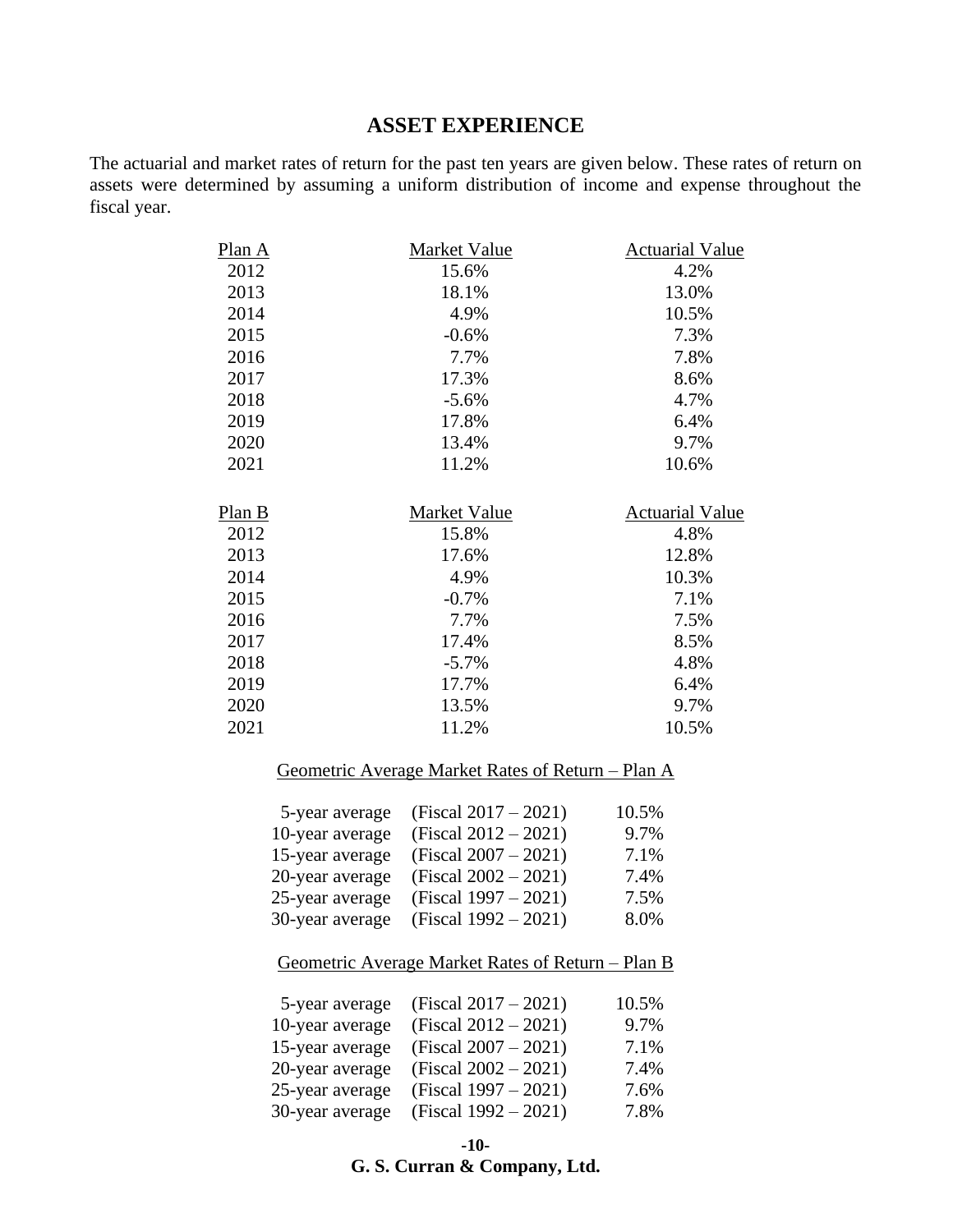The market rate of return gives a measure of investment return on a total return basis and includes realized and unrealized capital gains and losses as well as interest income. This rate of return gives an indication of performance for an actively managed portfolio where securities are bought and sold with the objective of producing the highest total rate of return. During 2021, Plan A earned \$82,410,084 and Plan B earned \$7,396,320 of dividends, interest and other recurring income. In addition, Plan A had net realized and unrealized capital gains and other non-recurring income on investments of \$448,900,285 while the total of such gains for Plan B amounted to \$40,239,734. Investment expenses were \$23,952,470 for Plan A and \$2,193,980 for Plan B.

The actuarial rate of return is presented for comparison to the assumed long-term rate of return of 6.40% for Fiscal 2021. This rate is calculated based on the smoothed value of assets subject to constraints as given in Exhibit III-B for Plan A and Exhibit XIII-B for Plan B. Investment income used to calculate this yield is based upon a smoothing of investment income above or below the valuation interest rate. The difference between rates of return on an actuarial and market value basis results from the smoothing utilized. Yields in excess of the 6.40% assumption will reduce future costs; yields below 6.40% will increase future costs. Net actuarial investment earnings exceeded the actuarial assumed earnings rate of 6.40%, used for Fiscal 2021, by \$175,035,084 for Plan A and exceeded the actuarial assumed earnings rate of 6.40%, used for Fiscal 2021, by \$15,411,862 for Plan B. These earnings surpluses for Plan A produced actuarial gains, which decreased the normal cost accrual rate by 2.8932% and the earnings surpluses for Plan B produced actuarial gains, which decreased the normal cost accrual rate by 1.5130% for Plan B.

At the end of each fiscal year, a review of the data is made to identify current members of Plan A and Plan B who have consecutive service credit in both plans that have not been addressed in previous transfers of assets and liabilities between the Plan A and Plan B trust funds pursuant to the provisions of R.S. 11:2012. In the course of reviewing data for the December 31, 2021 valuation we found members of Plan A and Plan B with such service and recommend a liability transfer of \$334,999 be made from the Plan A trust to the Plan B trust for Fiscal 2021.

### **PLAN A – DEMOGRAPHICS AND LIABILITY EXPERIENCE**

A reconciliation of the census for the plan is given in Exhibit IX. The average active member (including DROP participants) is 47 years old with 10.0 years of service and an annual salary of \$49,281. The plan's active membership, inclusive of DROP participants, decreased by 107 members during the fiscal year. The plan has experienced a decrease in the active plan population of 687 members over the last five years. A review of the active census by age indicates that over the last ten years the population in the forty-one to fifty age group has declined while the population in the sixtyone to seventy age group has increased. Over the same ten-year period the population with less than five years of service credit declined.

The average regular retiree is 71 years old with an annual benefit of \$28,173. The average age at retirement for regular retirees was 61. The number of retirees and beneficiaries receiving benefits from the system increased by 223 during the fiscal year; over the last five years the number of retirees has increased by 1,046 and benefit payments have increased by \$54,048,696.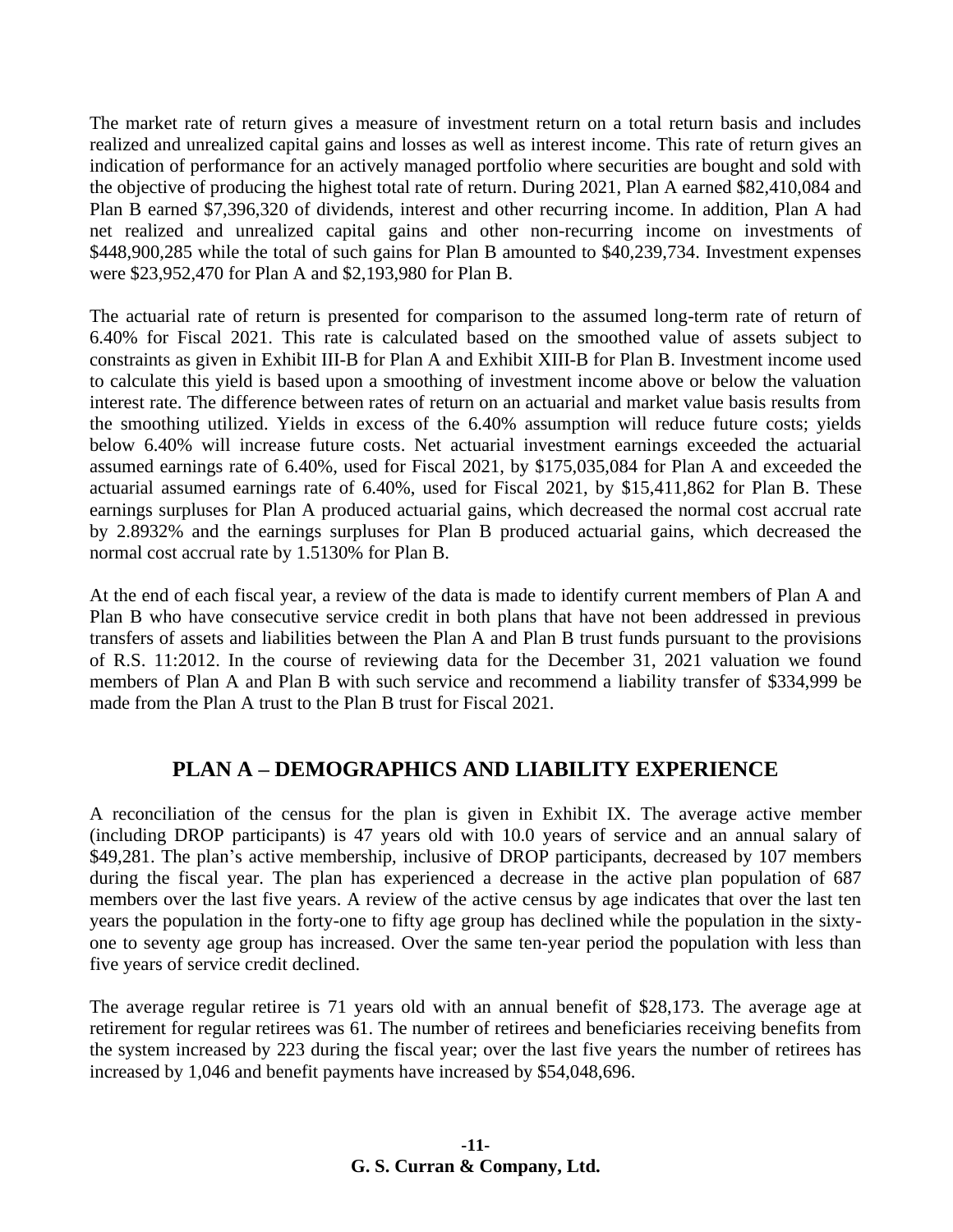Plan liability experience for Fiscal 2021 was favorable. Withdrawals and retiree deaths were above projected levels and disabilities and salary increases were below projected levels. All of these factors tend to decrease costs. Retirements and DROP entries above projected levels partially offset the cost savings. In aggregate, plan liability gains decreased the normal cost accrual rate by 0.4748%.

### **PLAN B – DEMOGRAPHICS AND LIABILITY EXPERIENCE**

A reconciliation of the census for the plan is given in Exhibit XIX. The average active member (including DROP participants) is 47 years old with 10.0 years of service and an annual salary of \$48,750. The plan's active membership, inclusive of DROP participants, decreased by 20 members during the fiscal year. The plan has experienced a decrease in the active plan population of 48 members over the last five years. A review of the active census by age indicates that over the last ten years the population in the forty-one to fifty age group has declined while the population in the sixtyone to seventy age group has increased. Over the same ten-year period the population with less than five years of service credit declined. Other categories increased slightly.

The average regular retiree is 72 years old with an annual benefit of \$15,135. The average age at retirement for regular retirees was 63. The number of retirees and beneficiaries receiving benefits from the system increased by 28 during the fiscal year; over the last five years the number of retirees has increased by 221 and benefit payments have increased by \$5,324,846.

Plan liability experience for Fiscal 2021 was favorable. Withdrawals and retiree deaths were above projected levels and disabilities and salary increases were below projected levels. All of these factors tend to decrease costs. Retirements and DROP entries above projected levels partially offset the cost savings. In aggregate, plan liability gains decreased the normal cost accrual rate by 0.7463%.

### **FUNDING ANALYSIS AND RECOMMENDATIONS**

Actuarial funding of a retirement system is a process whereby funds are accumulated over the working lifetimes of employees in such a manner as to have sufficient assets available at retirement to pay for the lifetime benefits accrued by each member of the system. The required contributions are determined by an actuarial valuation based on rates of mortality, termination, disability, and retirement, as well as investment return and other statistical measures specific to the particular group. Each year a determination is made of the normal cost, and the actuarially required contributions are based on the sum of this value and administrative expenses. Under the funding method used for the plan, changes in plan experience, benefits, or assumptions increase or decrease future normal costs. In addition, excess or deficient contributions can decrease or increase future costs. The funding method used for both plans produce no unfunded actuarial accrued liability.

In order to establish the actuarially required contribution in any given year, it is necessary to define the assumptions and funding method. Thus, the determination of what contribution is actuarially required depends upon the funding method employed. Regardless of the method selected, the ultimate cost of providing benefits is dependent upon the benefits, expenses, and investment earnings. Only to the extent that some methods accumulate assets more rapidly and thus produce greater investment earnings does the funding method affect the ultimate cost.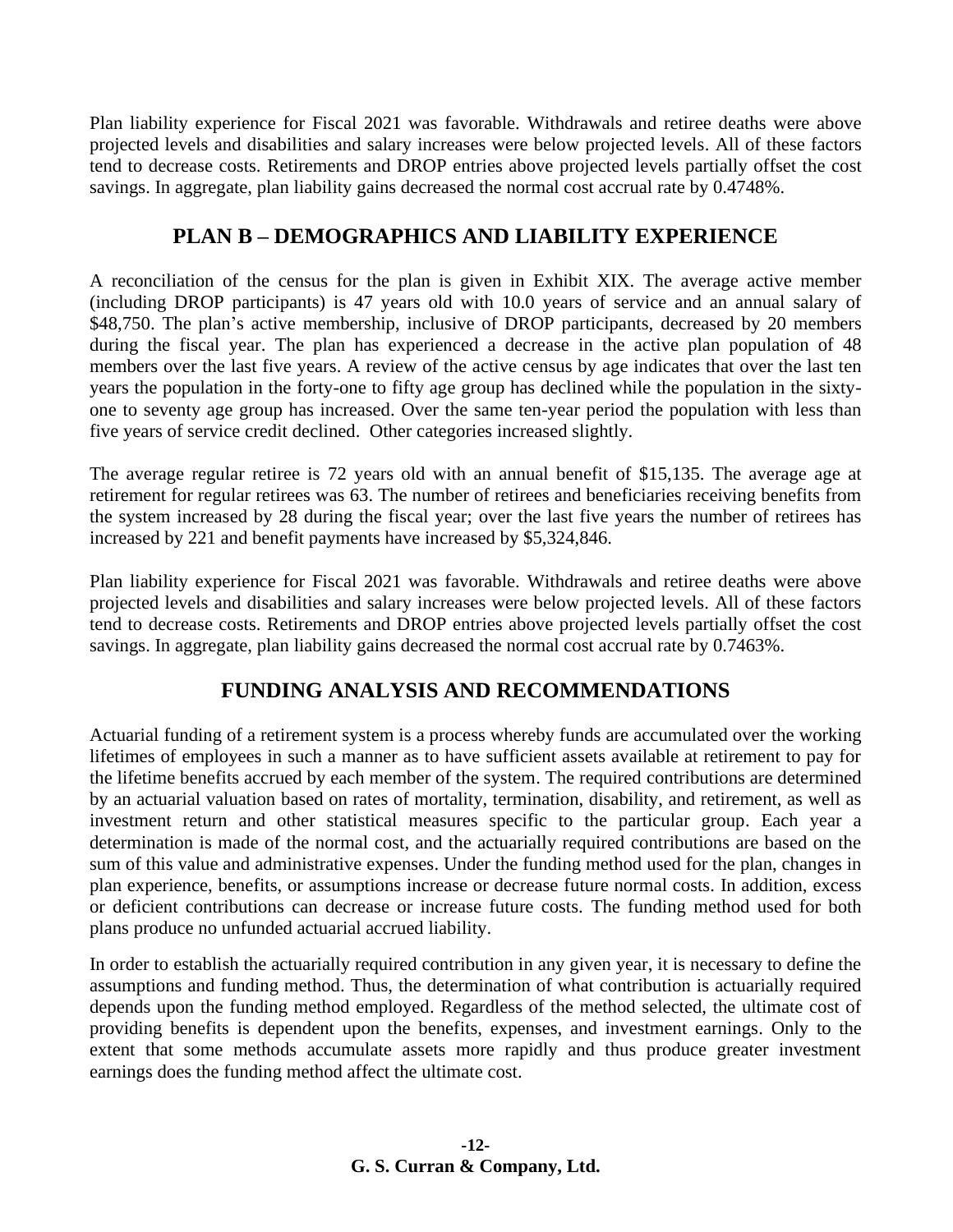Under the provisions of R.S. 11:103, excess or deficient contributions typically decrease or increase future normal costs. However, if the minimum net direct employer contribution is scheduled to decrease, the board may maintain the contribution rate at some level above the minimum recommended rate. Pursuant to R. S. 11:105 and R. S. 11:107, such excess contributions are credited to the Funding Deposit Account.

For Plan A, the derivation of the actuarially required contribution for the current fiscal year is given in Exhibit I. The normal cost for Fiscal 2022 as of January 1, 2022 is \$53,657,730. The total actuarially required contribution is determined by adjusting the value for interest (since payments are made throughout the fiscal year) and adding estimated administrative expenses. As given on line 12 of Exhibit I the total actuarially required contribution for Fiscal 2022 is \$57,264,983. When this amount is reduced by projected tax contributions and revenue sharing funds, the resulting employers' net direct actuarially required contribution for Fiscal 2022 is \$48,812,373. This is 7.10% of the projected Plan A payroll for Fiscal 2022.

Liability and asset experience as well as changes in assumptions and benefits can increase or decrease plan costs. In addition to these factors, any COLA granted without funding from the Funding Deposit Account in the prior fiscal year would increase required contributions. New entrants to the system can also increase or decrease costs as a percent of payroll depending upon their demographic distribution and other factors related to prior plan experience. Finally, contributions above or below requirements may reduce or increase future costs.

The effects of various factors on the cost structure for Plan A are outlined below:

| Employer's Normal Cost Accrual Rate – Fiscal 2021 |  | 12.1038% |
|---------------------------------------------------|--|----------|
|                                                   |  |          |

Factors Increasing the Normal Cost Accrual Rate:

None

Factors Decreasing the Normal Cost Accrual Rate:

| <b>Asset Experience Gain</b>                      | 2.8932\% |
|---------------------------------------------------|----------|
| Plan Liability Experience Gain                    | 0.4748%  |
| New Members                                       | 0.2367\% |
|                                                   |          |
| Employer's Normal Cost Accrual Rate – Fiscal 2022 | 8.4991\% |

Required net direct employer contributions are also affected by the available ad valorem taxes and revenue sharing funds which the system receives each year. When these funds change as a percentage of payroll, net direct employer contributions are adjusted accordingly. We estimate that for Plan A these funds collected in Fiscal 2022 will decrease by 0.07% of payroll. The net effect of the above changes in the cost structure of the system resulted in a minimum actuarially required net direct employer contribution rate for Fiscal 2022 for Plan A of 7.10%; the actual employer contribution rate for Fiscal 2022 is 11.50% of payroll. R.S. 11:103 requires that the net direct employer contributions be rounded to the nearest 0.25%, hence we are recommending a minimum net direct employer contribution rate for Plan A of 7.00% for Fiscal 2023.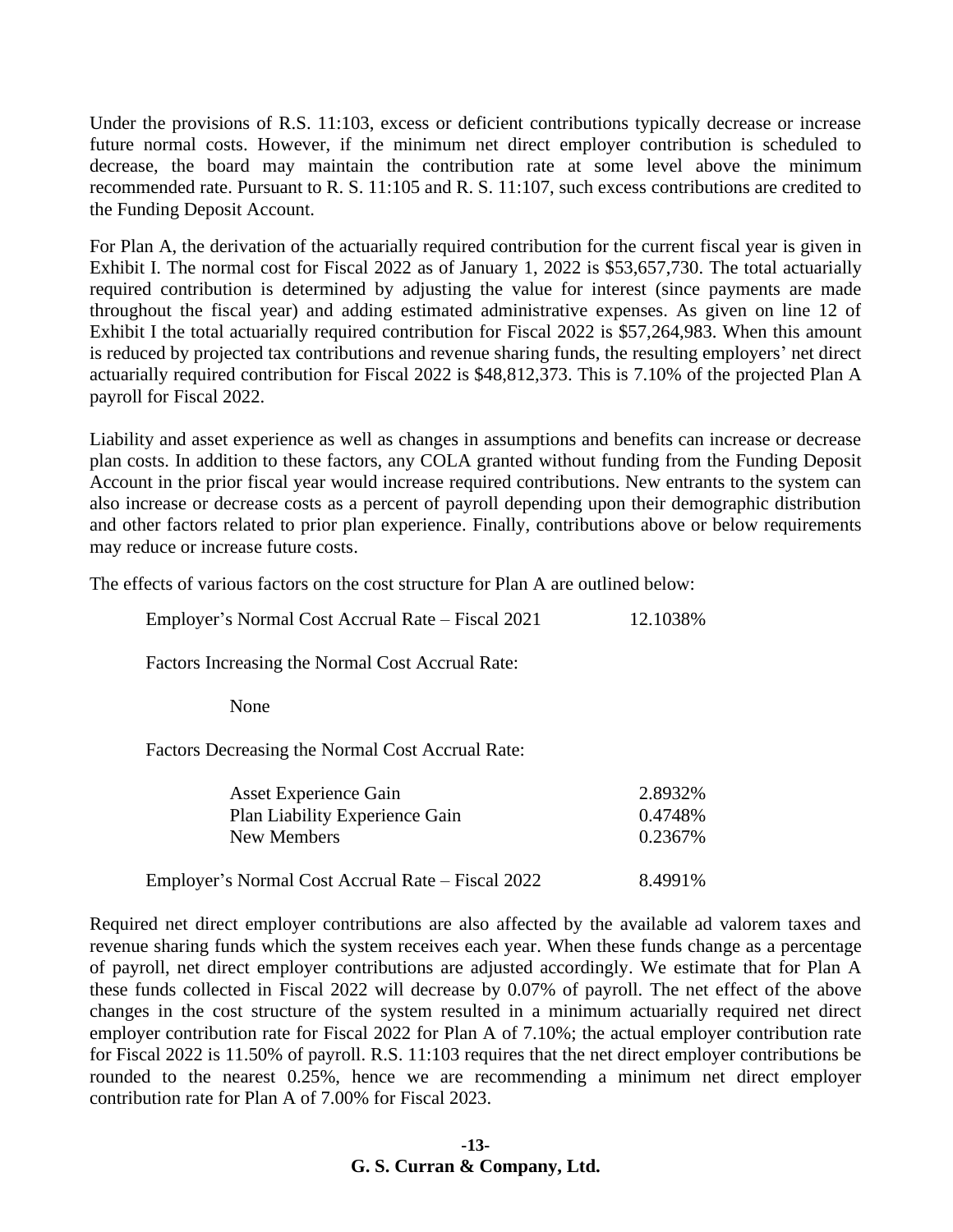For Plan B, the derivation of the actuarially required contribution for the current fiscal year is given in Exhibit XI. The normal cost for Fiscal 2022 as of January 1, 2022 is \$6,719,570. The total actuarially required contribution is determined by adjusting the value for interest (since payments are made throughout the fiscal year) and adding estimated administrative expenses. As given on line 12 of Exhibit XI the total actuarially required contribution for Fiscal 2022 is \$7,260,244. When this amount is reduced by projected tax contributions and revenue sharing funds, the resulting employers' net direct actuarially required contribution for Fiscal 2022 is \$5,809,539. This is 4.93% of the projected Plan B payroll for Fiscal 2022.

The effects of various factors on the cost structure for Plan B are outlined below:

| Employer's Normal Cost Accrual Rate – Fiscal 2021 |  | 8.5995% |
|---------------------------------------------------|--|---------|
|                                                   |  |         |

Factors Increasing the Normal Cost Accrual Rate:

None

Factors Decreasing the Normal Cost Accrual Rate:

| Asset Experience Gain                             | 1.5130\%   |
|---------------------------------------------------|------------|
| Plan Liability Experience Gain                    | 0.7463%    |
| <b>Contribution Gain</b>                          | 0.0330\%   |
| New Members                                       | $0.0394\%$ |
| Employer's Normal Cost Accrual Rate – Fiscal 2022 | 6.2678%    |

We estimate that for Plan B the funds collected from ad valorem taxes and revenue sharing funds in Fiscal 2022 will decrease by 0.08% of payroll. The net effect of the above changes in the cost structure of the system resulted in a minimum actuarially required net direct employer contribution rate for Fiscal 2022 for Plan B of 4.93%; the actual employer contribution rate for Fiscal 2022 is 7.50% of payroll. R.S. 11:103 requires that the net direct employer contributions be rounded to the nearest 0.25%, hence we are recommending a minimum net direct employer contribution rate for Plan B of 5.00% for Fiscal 2023.

For Plan A, the Board may set the net direct employer contribution at any rate between 7.00% and 11.50%. For Plan B, the board may set the rate at any rate between 5.00% and 7.50%. Should the net direct employer contribution rate be set at a level above the minimum rate under R.S. 11:107, the resulting additional contributions paid by the employers, if they exceed any potential contribution losses, would be added to the Funding Deposit Account for both Plans A and B.

### **COST OF LIVING INCREASES**

During calendar 2021 the actual cost of living (as measured by the U.S. Department of Labor CPI-U) increased by 7.04%. Cost of living provisions for the system are detailed in R.S. 11:1937 and R.S. 11:246. The former statute allows the board to use interest earnings in excess of the normal requirements to grant annual cost of living increases of up to 2.50% of the current benefit to retirees aged 62 or over, who have been retired at least one year. R.S. 11:246 provides cost of living increases

#### **-14- G. S. Curran & Company, Ltd.**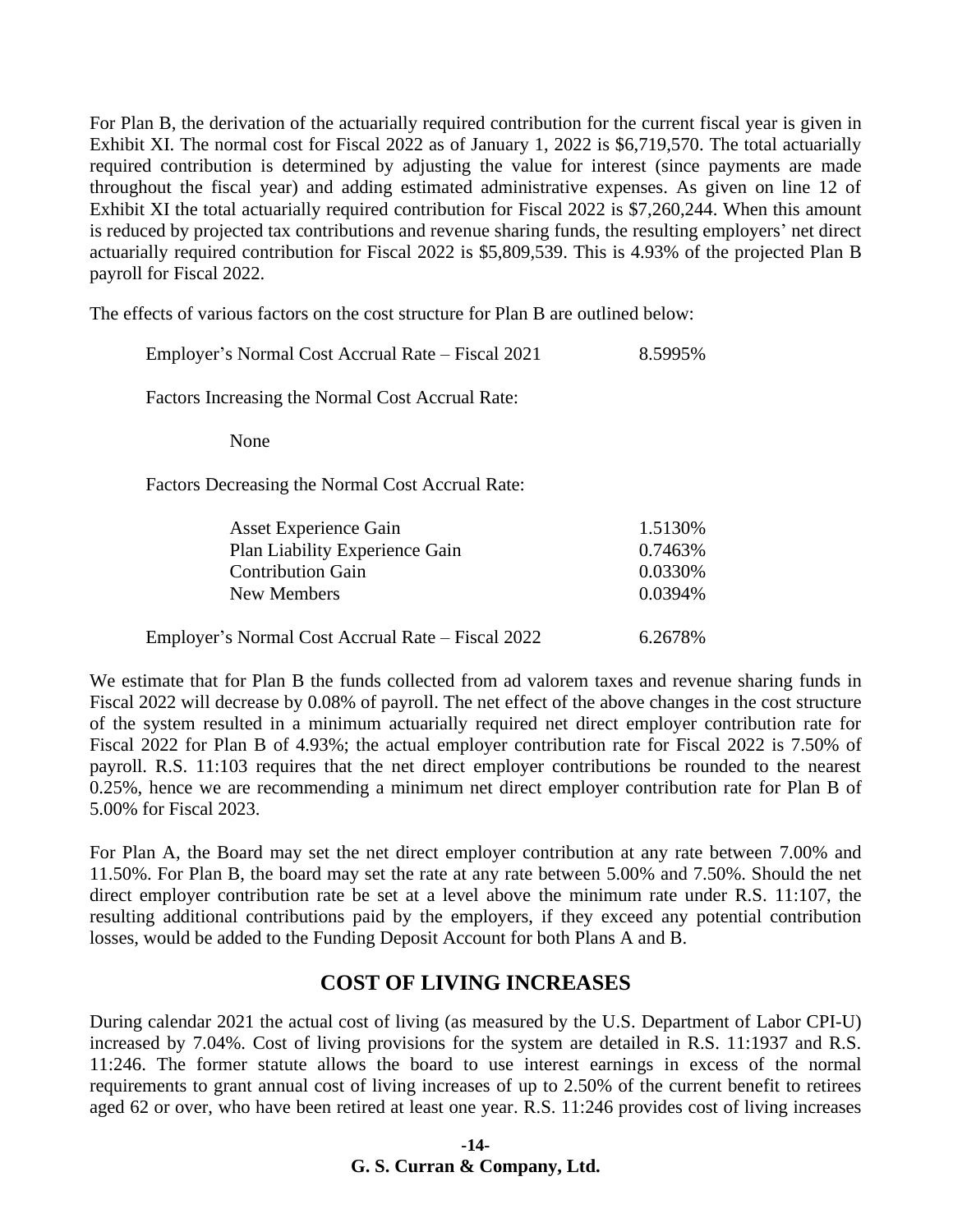to retirees and beneficiaries over the age of 65 equal to 2% of the benefit in payment on October 1, 1977, or the date the benefit was originally received if retirement commenced after that date. R.S. 11:241 provides for cost-of-living benefits payable based on a formula equal to up to \$1 times the total of the number of years of credited service accrued at retirement or at death of the member or retiree plus the number of years since retirement or since death of the member or retiree to the system's fiscal year end preceding the payment of the benefit increase. The provisions of R.S. 11:241 do not repeal provisions relative to cost-of-living adjustments contained within the individual laws governing systems; however, they are to be controlling in cases of conflict.

All of the above provisions require that the system earn sufficient excess interest earnings to fund the increases unless the Board funds a cost-of-living increase out of the Funding Deposit Account credit balance. For Fiscal 2021, Plan A earned \$175,035,084 and Plan B earned \$15,411,862 in excess interest earnings. R.S. 11:243 permits payment of a cost-of-living adjustment (out of excess interest earnings or from the plans' Funding Deposit Accounts) if the plan has a funded ratio of 90% or more and has not granted a benefit increase to retirees, survivors, and beneficiaries in the most recent fiscal year. This limits COLA frequency to a maximum of every other year based on each plan's funded ratio. If COLAs are paid from the Funding Deposit Account, there will be no increase in the Normal Cost Accrual Rate for the plans.

The following cost estimates are as of January 1, 2023:

| Plan A COLA Descriptions                                                | Annual<br><b>Increase in Benefits</b> | <b>Present Value</b><br>of Increase |
|-------------------------------------------------------------------------|---------------------------------------|-------------------------------------|
| R.S. $11:1937 - 21/2\%$ of current benefit to pensioners<br>over age 62 | \$4,326,746                           | \$38,042,323                        |
| R.S. 11:246 - 2% of original benefit to pensioners<br>over age 65       | \$2,745,230                           | \$23,305,281                        |
| <b>Plan B COLA Descriptions</b>                                         | Annual<br>Increase in Benefits        | <b>Present Value</b><br>of Increase |
| R.S. $11:1937 - 21/2\%$ of current benefit to pensioners<br>over age 62 | \$318,612                             | \$2,824,892                         |
| R.S. 11:246 - 2% of original benefit to pensioners<br>over age 65       | \$212,011                             | \$1,831,733                         |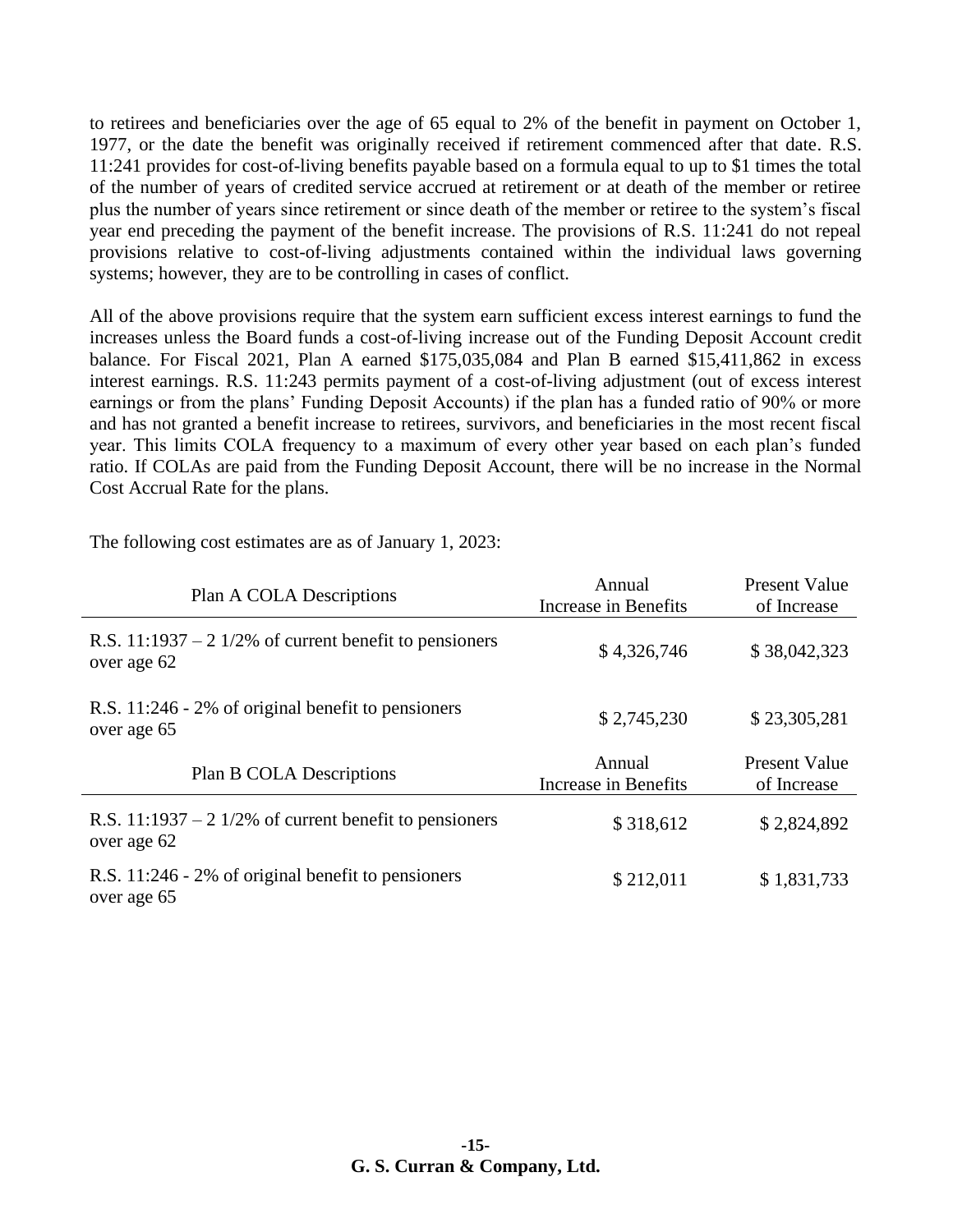# **Plan A – Components of Present Value of Future Benefits December 31, 2021**



# **Plan A – Components of Present Value of Future Benefits**

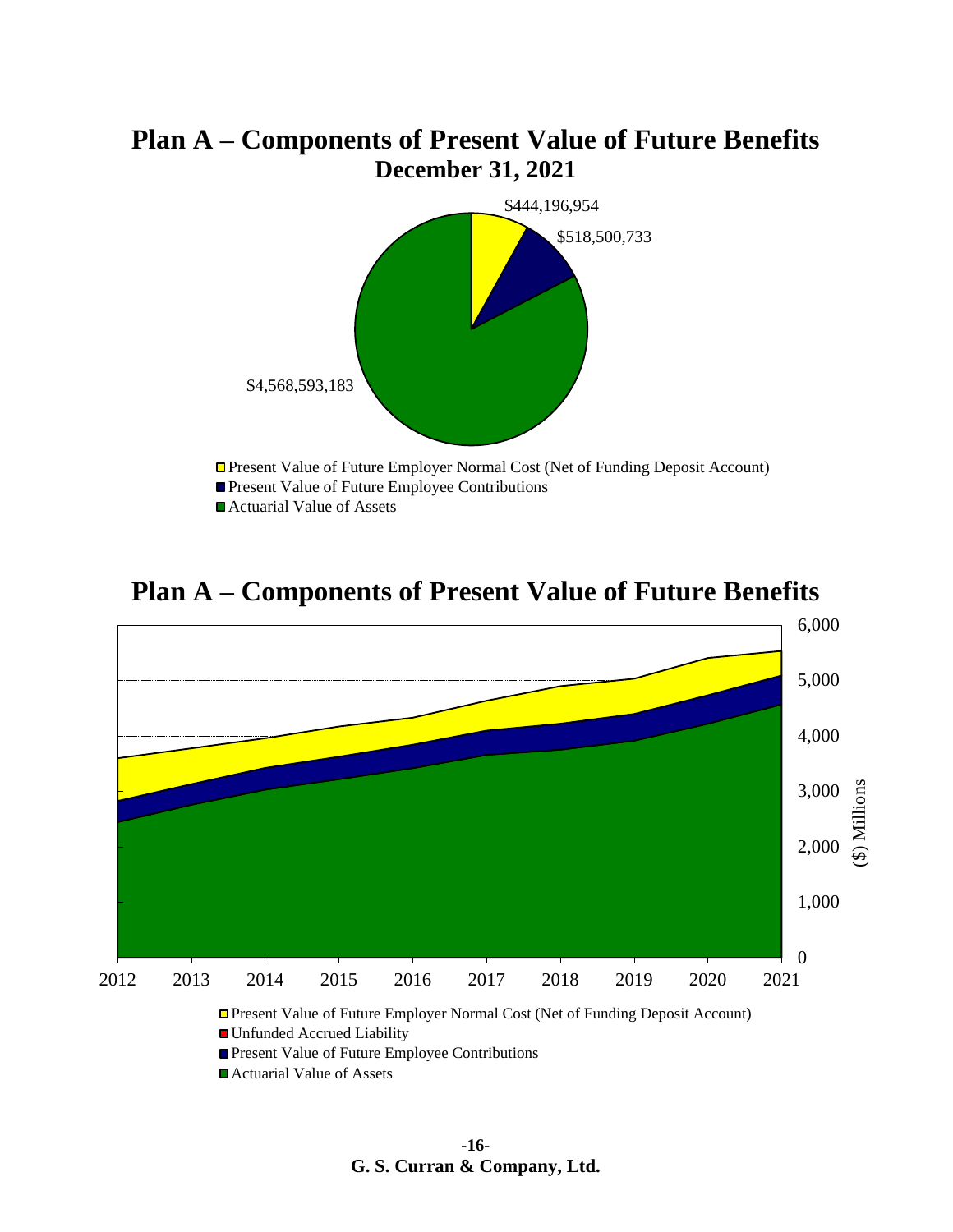

Projected Tax Contributions consist of Projected Ad Valorem and Revenue Sharing Funds as a percent of payroll





**-17- G. S. Curran & Company, Ltd.**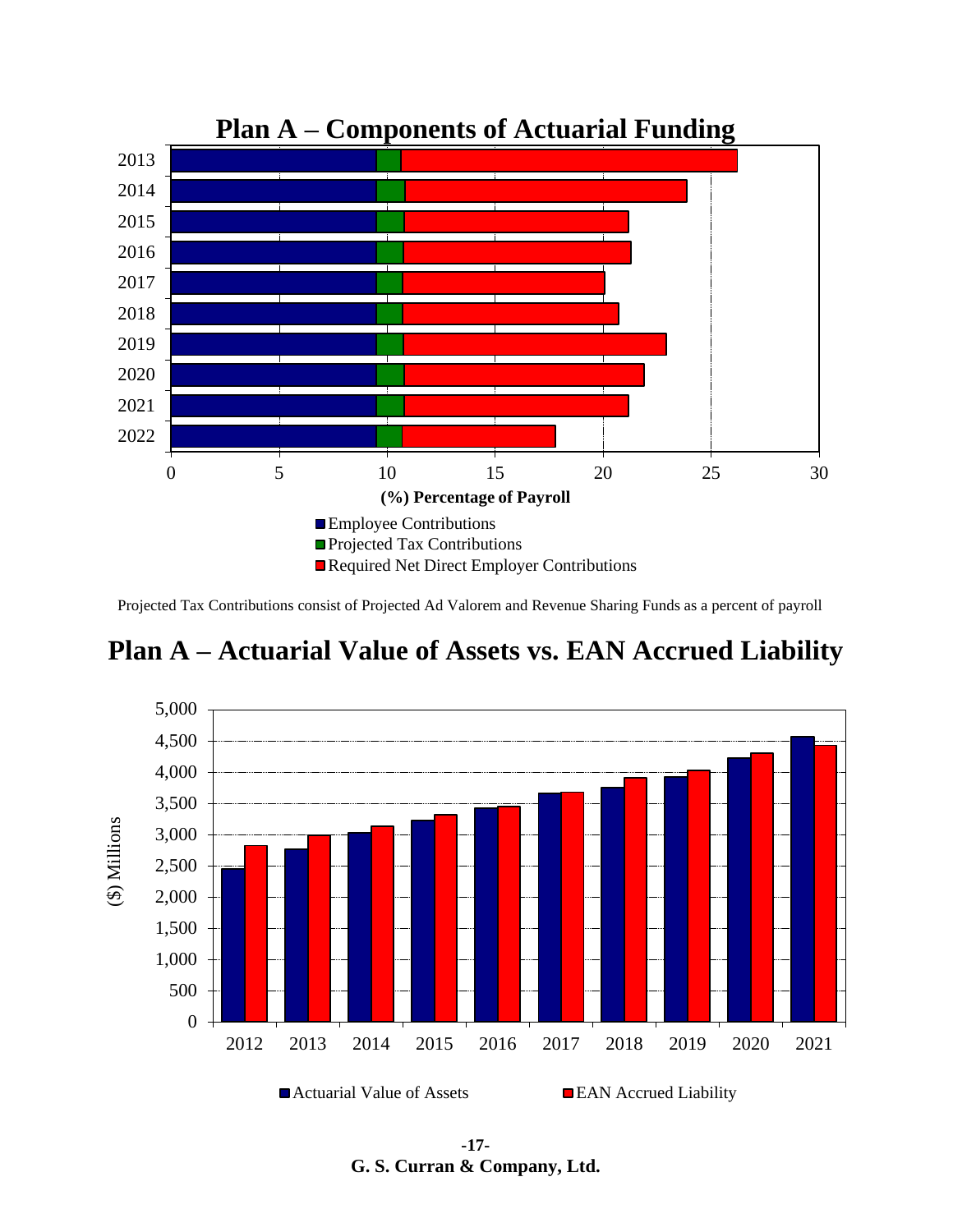

**Plan A – Net Non-Investment Income**

|                                   | 2012  | 2013   | 2014    | 2015    | 2016    | 2017    | 2018    | 2019    | 2020    | 2021    |
|-----------------------------------|-------|--------|---------|---------|---------|---------|---------|---------|---------|---------|
| Non-Investment Income (\$Mil)     | 146.4 | 149.8  | 149.4   | 145.6   | 141.4   | 148.4   | 133.2   | 140.9   | 155.6   | 155.9   |
| Benefits and Expenses (\$Mil)     | 140.9 | 156.8  | 166.4   | 177.9   | 190.7   | 203.3   | 208.0   | 215.0   | 229.5   | 248.3   |
| Net Non-Investment Income (\$Mil) | 5.5   | $-7.0$ | $-17.0$ | $-32.3$ | $-49.3$ | $-54.9$ | $-74.8$ | $-74.1$ | $-73.9$ | $-92.4$ |

# **Plan A – Total Income vs. Expenses (Based on Market Value of Assets)**



|                               | 2012  | 2013  | 2014  | 2015    | 2016  | 2017  | 2018     | 2019  | 2020  | 2021  |
|-------------------------------|-------|-------|-------|---------|-------|-------|----------|-------|-------|-------|
| Total Income (\$Mil)          | 494.4 | 616.3 | 298.5 | 126.8   | 380.0 | 718.4 | $-80.1$  | 765.9 | 698.7 | 663.3 |
| Benefits and Expenses (\$Mil) | 140.9 | 156.8 | 166.4 | 177.9   | 190.7 | 203.3 | 208.0    | 215.0 | 229.5 | 248.3 |
| Net Change in MVA (\$Mil)     | 353.5 | 459.5 | 132.1 | $-51.1$ | 189.3 | 515.1 | $-288.1$ | 550.9 | 469.2 | 415.0 |

**<sup>-18-</sup> G. S. Curran & Company, Ltd.**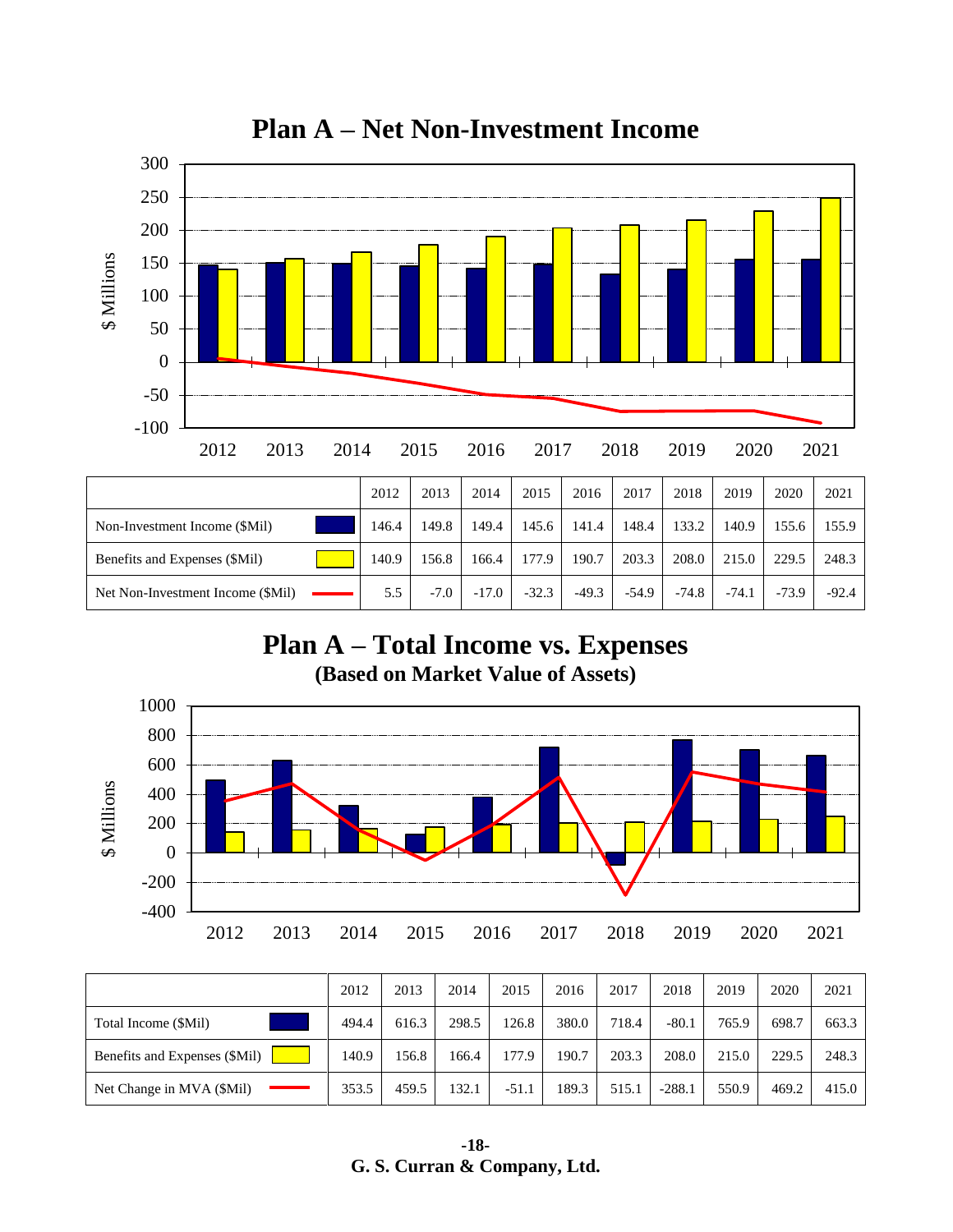

**-19- G. S. Curran & Company, Ltd.**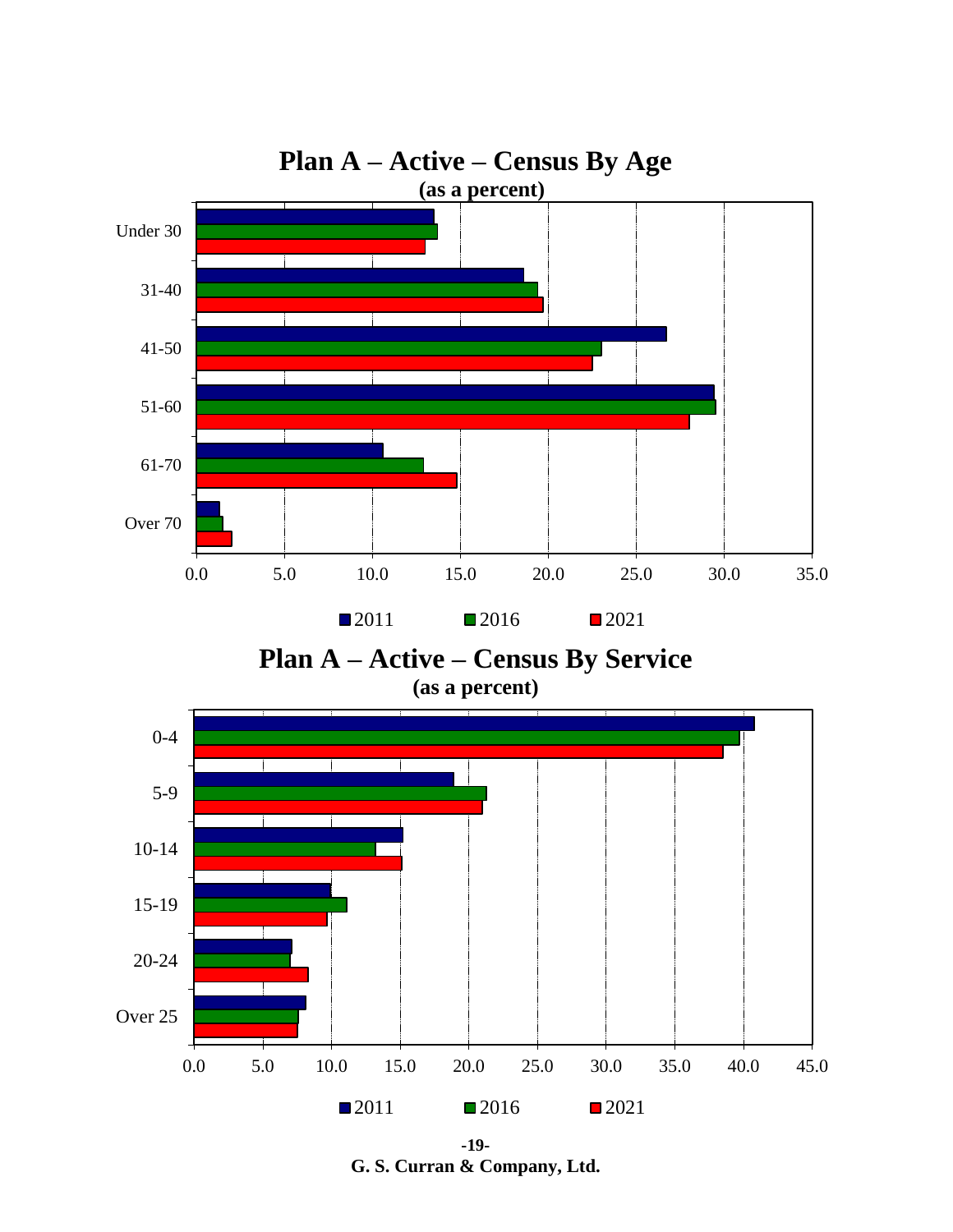

# **Plan A – Historical Asset Yield**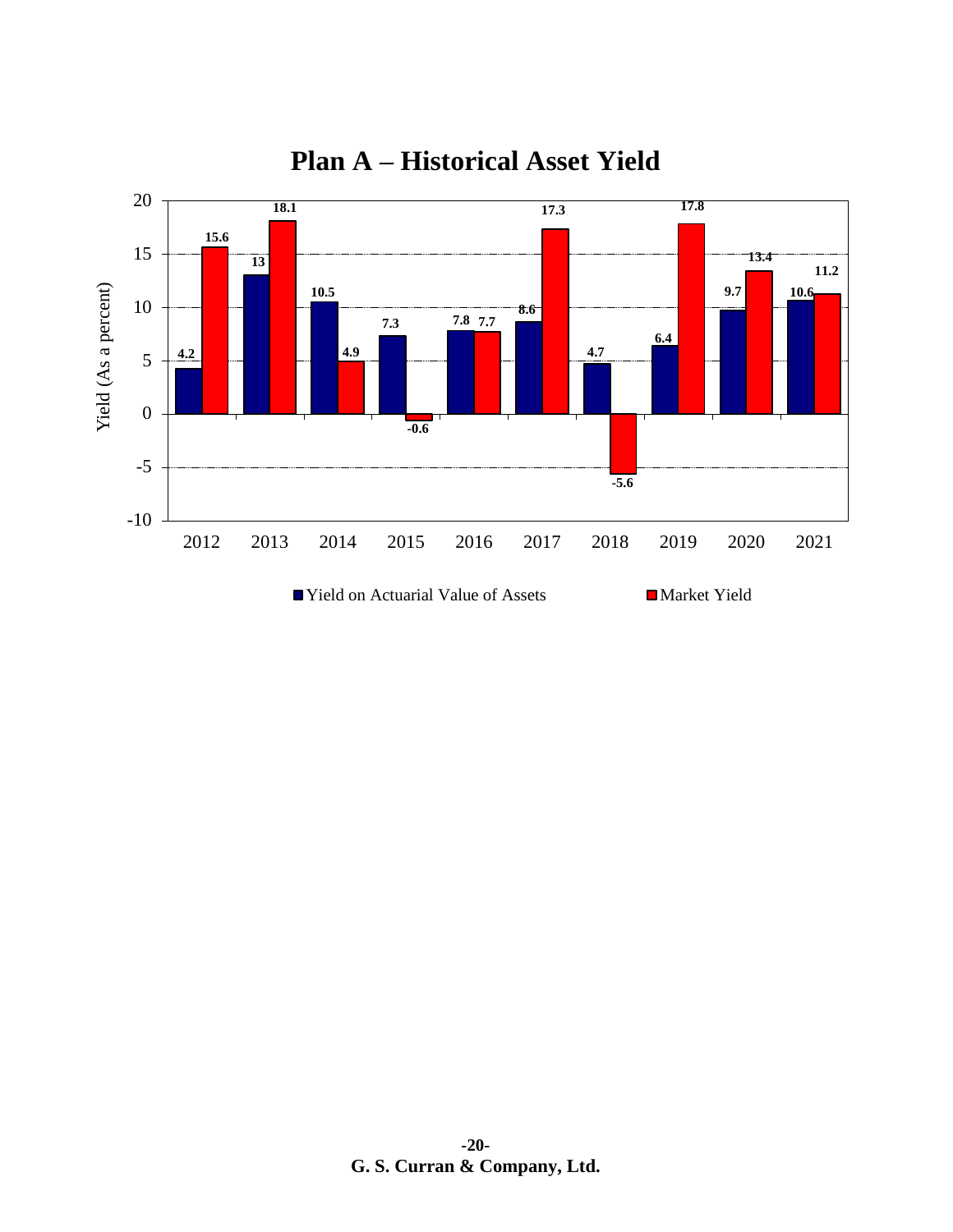# **Plan B – Components of Present Value of Future Benefits December 31, 2021**



# **Plan B – Components of Present Value of Future Benefits**



□ Present Value of Future Employer Normal Cost (Net of Funding Deposit Account) **Present Value of Future Employee Contributions** 

■ Actuarial Value of Assets

**-21- G. S. Curran & Company, Ltd.**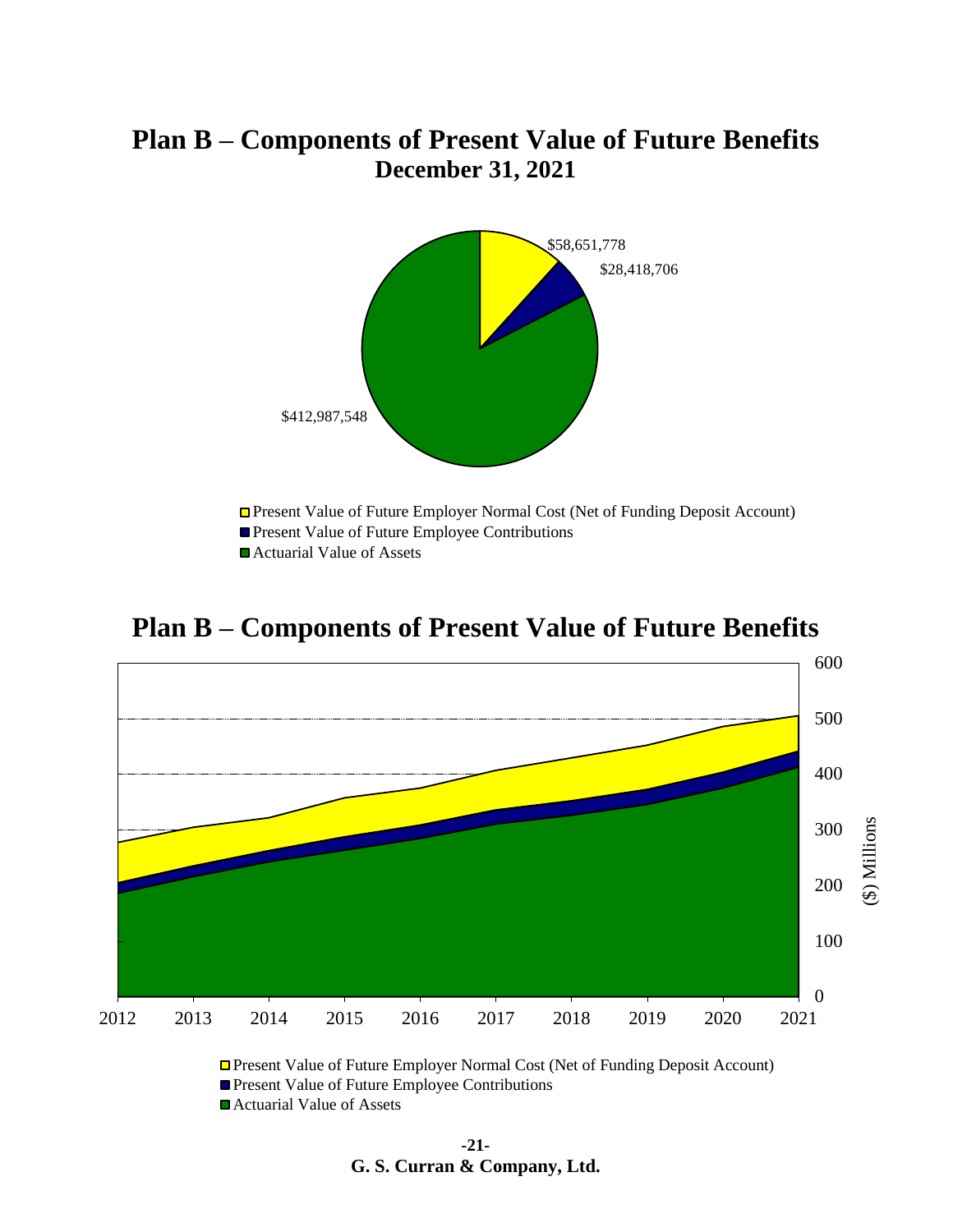

Projected Tax Contributions consist of Projected Ad Valorem and Revenue Sharing Funds as a percent of payroll



# **Plan B – Actuarial Value of Assets vs. EAN Accrued Liability**

**-22- G. S. Curran & Company, Ltd.**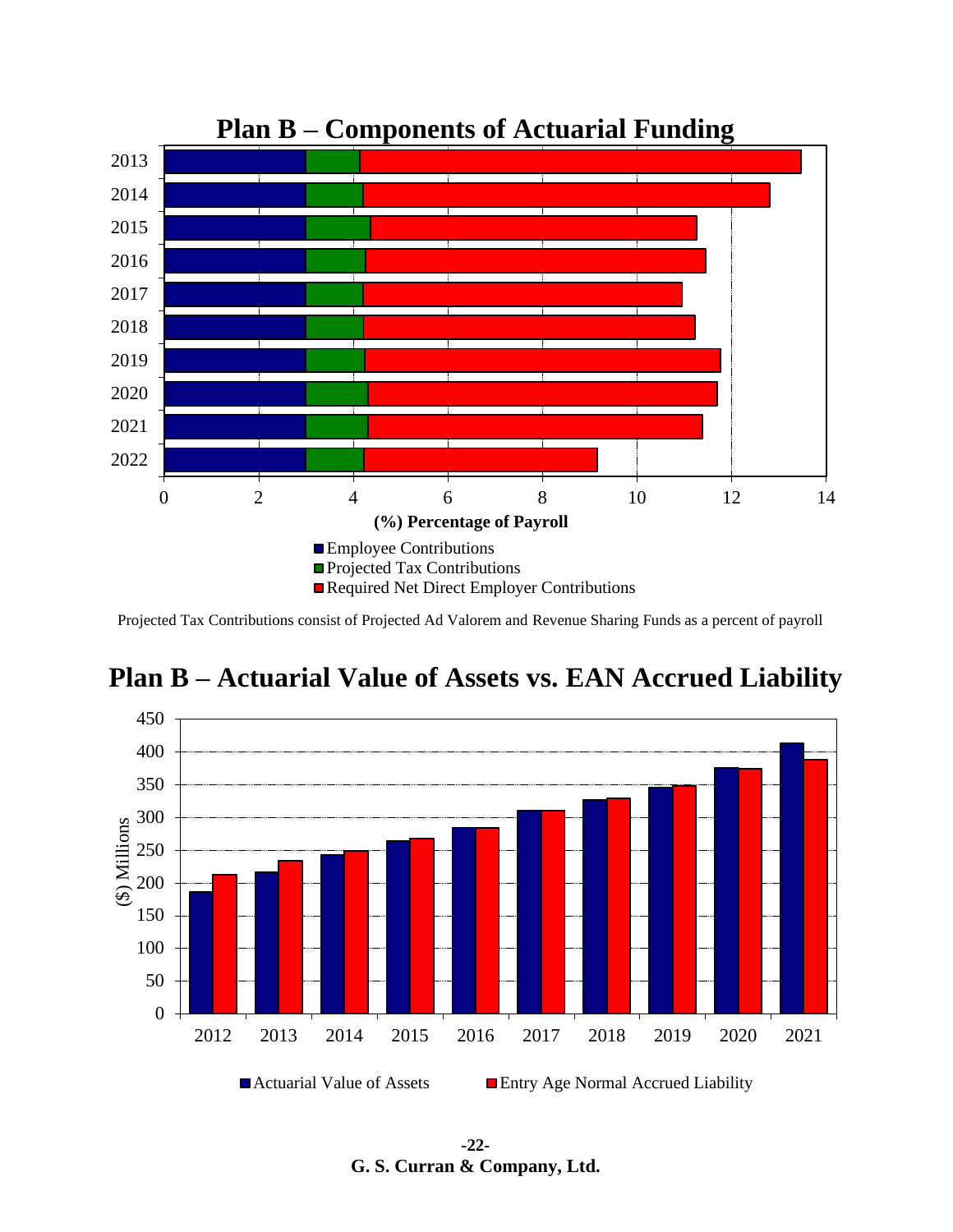

**Plan B – Net Non-Investment Income**

**Plan B – Total Income vs. Expenses (Based on Market Value of Assets)**



**<sup>-23-</sup> G. S. Curran & Company, Ltd.**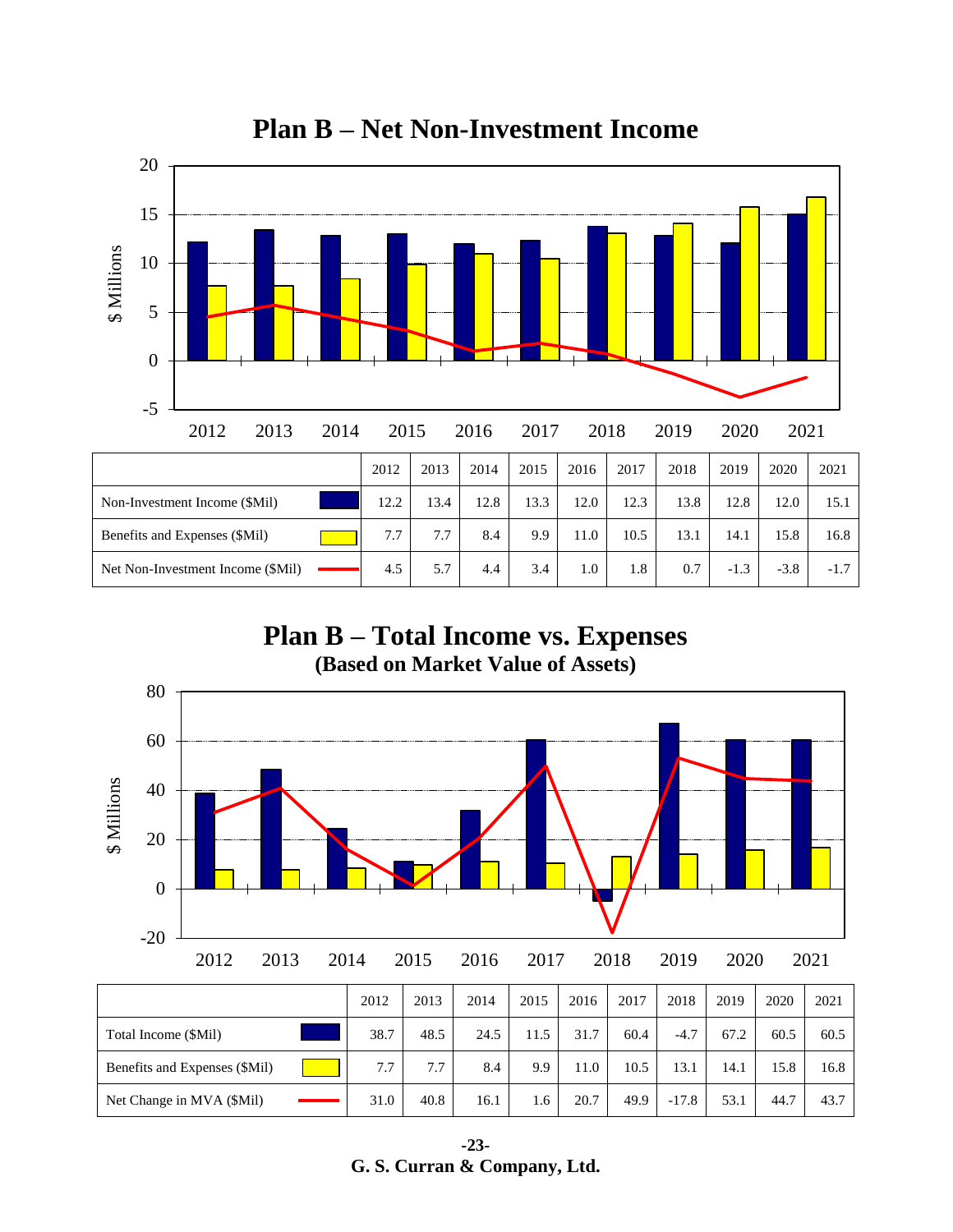

**-24- G. S. Curran & Company, Ltd.**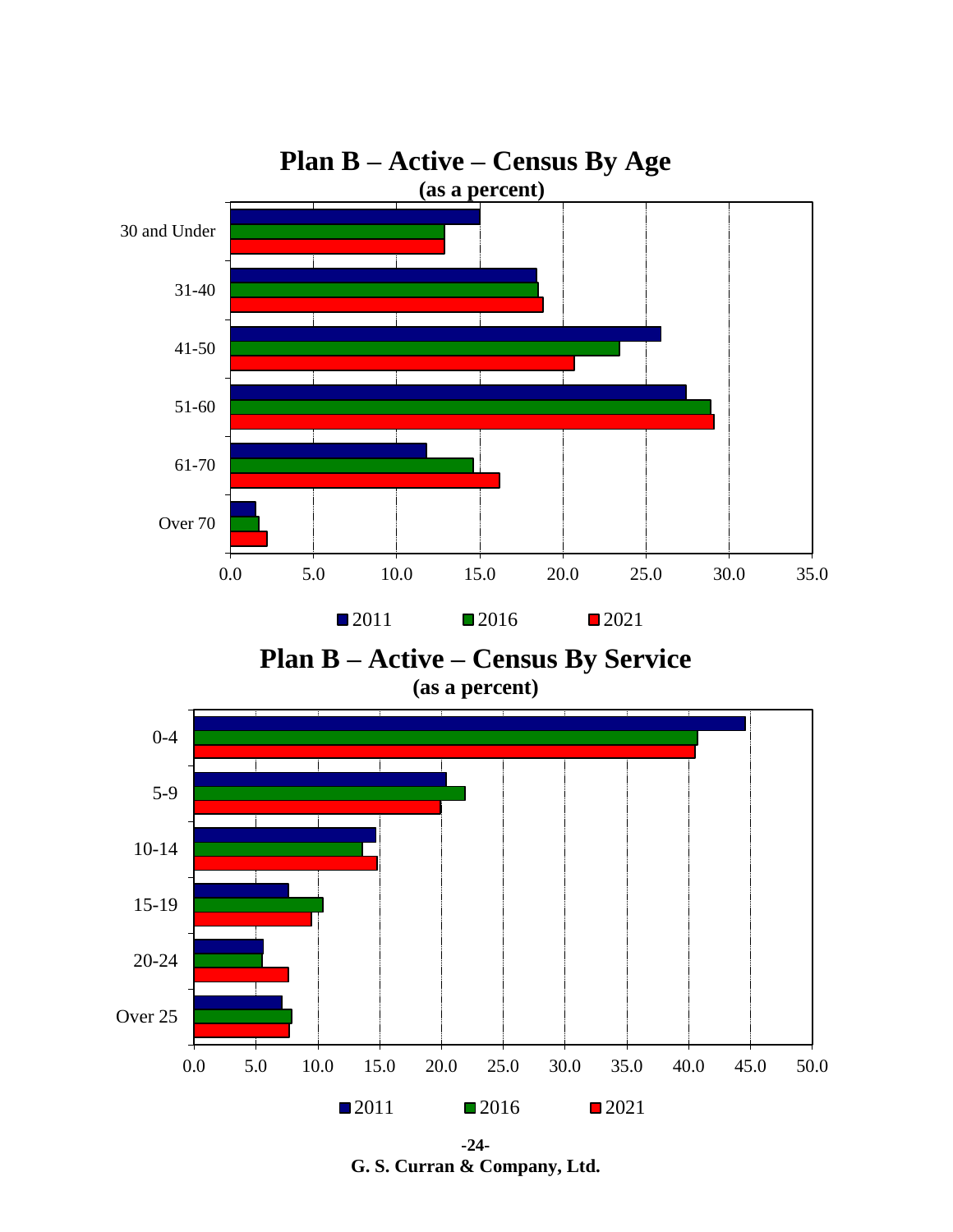

# **Plan B – Historical Asset Yield**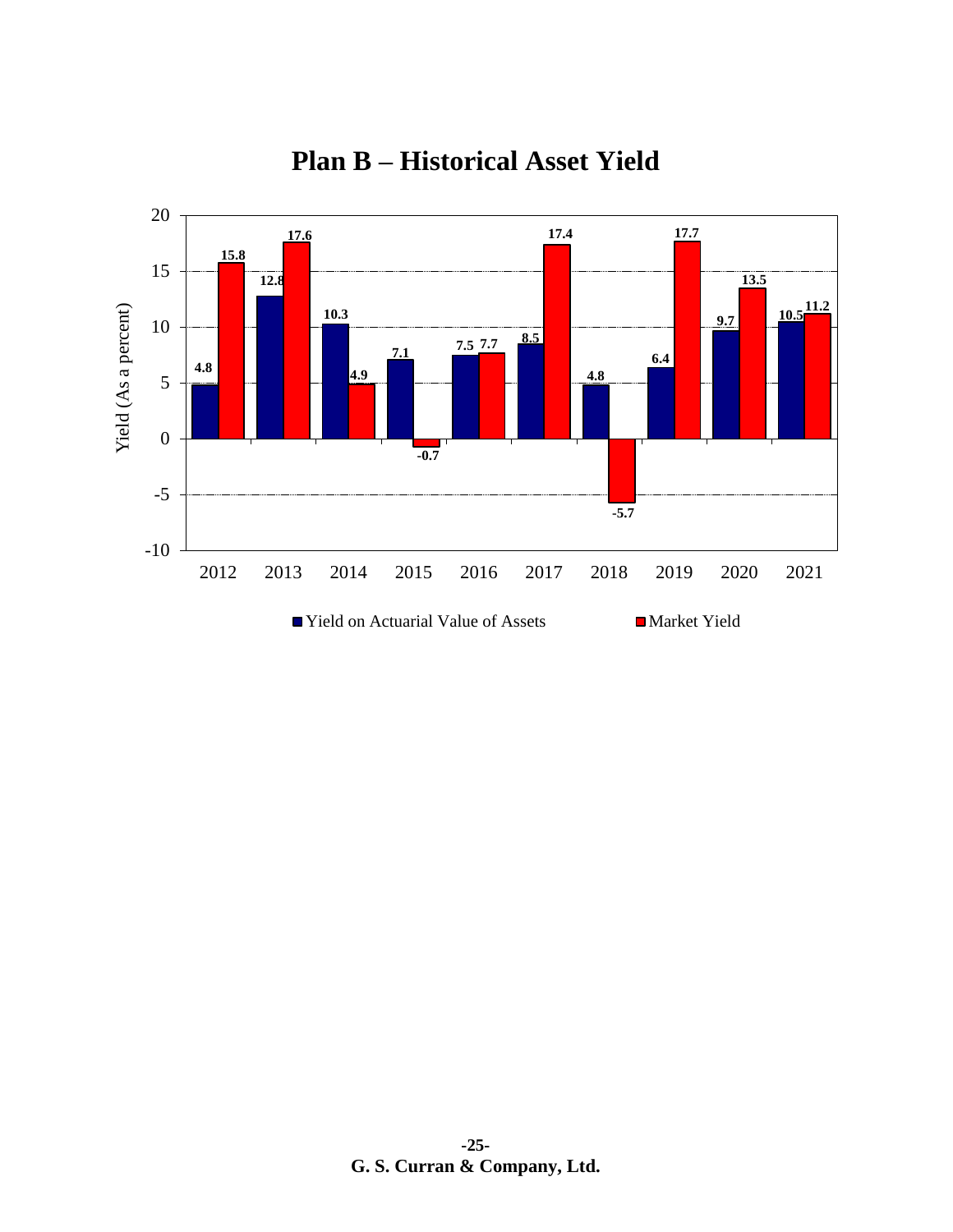# **EXHIBITS**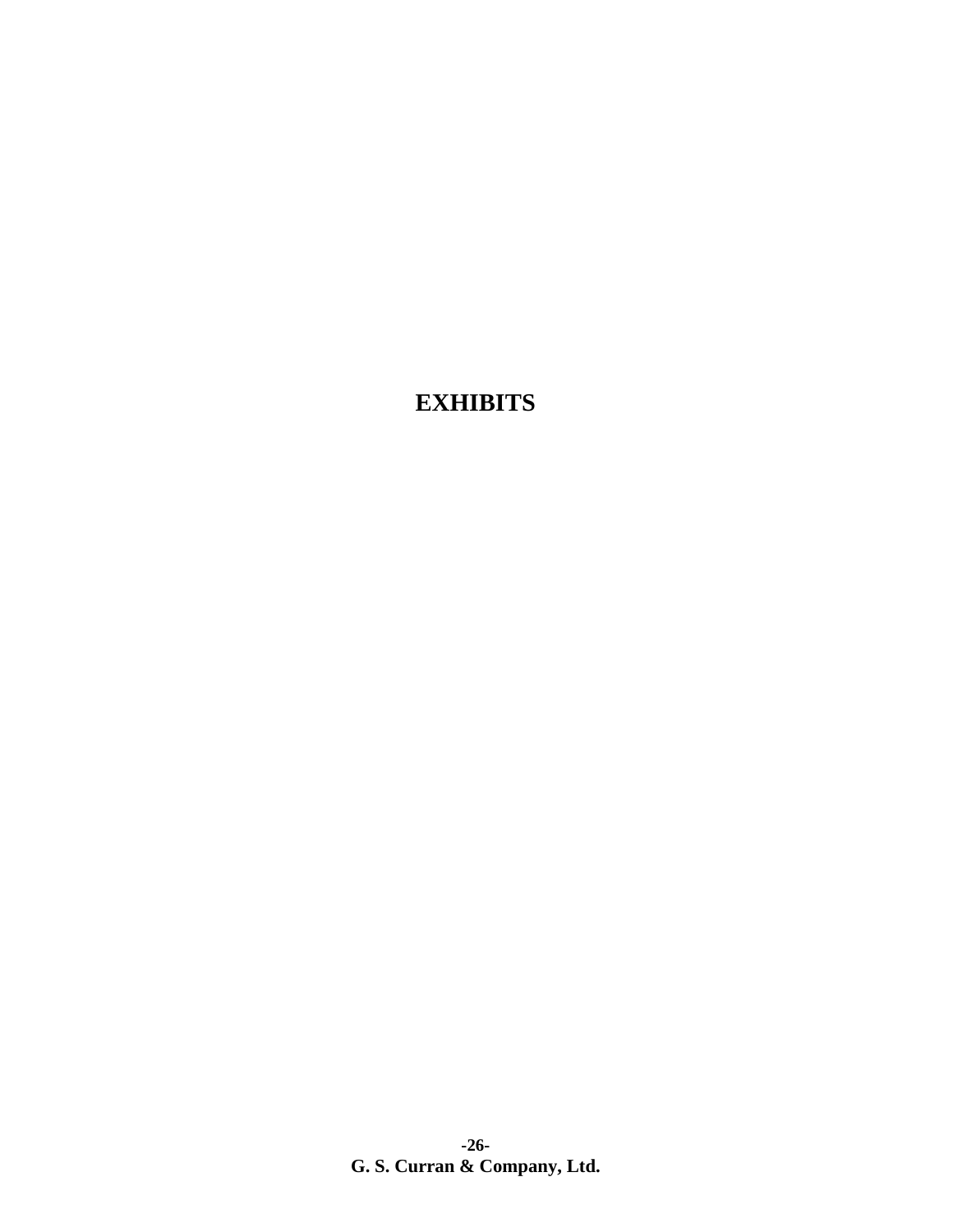### **EXHIBIT I PLAN A: ANALYSIS OF ACTUARIALLY REQUIRED CONTRIBUTIONS**

| 1.  |                                                                               |               | \$5,531,290,870 |
|-----|-------------------------------------------------------------------------------|---------------|-----------------|
| 2.  |                                                                               | \$            | 69,983,070      |
| 3.  |                                                                               |               | \$4,568,593,183 |
| 4.  |                                                                               | \$            | 518,500,733     |
| 5.  |                                                                               | \$            | 514,180,024     |
| 6.  |                                                                               |               |                 |
| 7.  |                                                                               |               | 8.499103%       |
| 8.  |                                                                               | $\mathcal{S}$ | 631,334,033     |
| 9.  |                                                                               |               | 53,657,730      |
|     |                                                                               | $\mathcal{S}$ | 55,348,150      |
|     |                                                                               |               | 1,916,833       |
| 12. | <b>TOTAL</b> Administrative and Interest Adjusted Actuarial Costs $(10 + 11)$ | $\mathbb{S}$  | 57,264,983      |
|     |                                                                               |               | 8,317,053       |
|     |                                                                               |               | 135,557         |
| 15. | Employers' Minimum Net Direct Actuarially Required Contribution               | \$            | 48,812,373      |
|     |                                                                               | $\mathcal{S}$ | 687, 202, 977   |
|     | 17. Employers' Minimum Net Direct Actuarially Required Contribution           |               | 7.10%           |
|     |                                                                               |               | 11.50%          |
|     | 19. Minimum Recommended Net Direct Employer Contribution Rate for Fiscal 2023 |               | 7.00%           |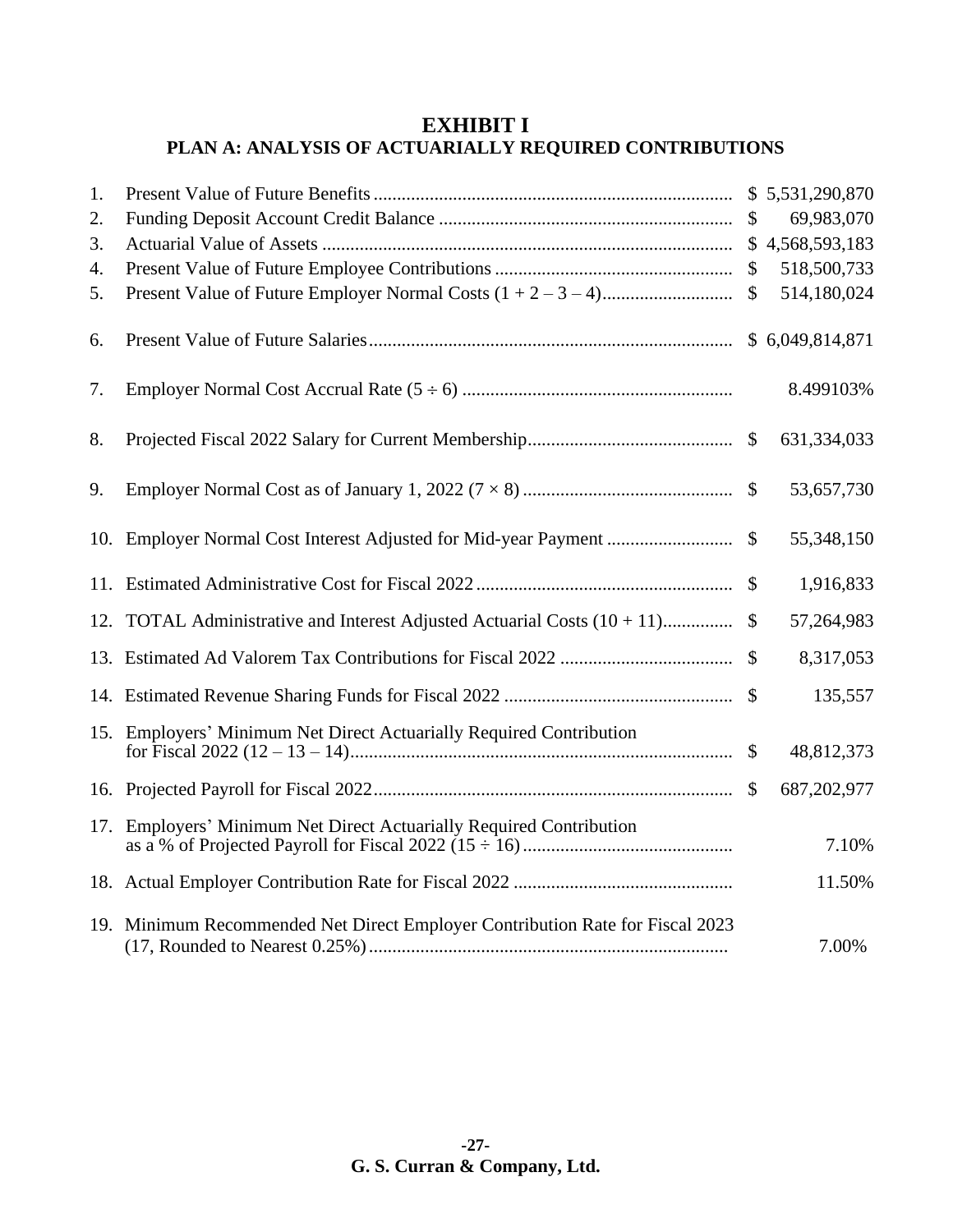### **EXHIBIT II PLAN A: PRESENT VALUE OF FUTURE BENEFITS**

#### PRESENT VALUE OF FUTURE BENEFITS FOR ACTIVE MEMBERS:

|  | 51,060,547    |
|--|---------------|
|  | 121,056,604   |
|  | 122, 142, 173 |
|  | 78.349.386    |
|  |               |

TOTAL Present Value of Future Benefits for Active Members.............................. \$ 3,224,330,153

#### PRESENT VALUE OF FUTURE BENEFITS FOR TERMINATED MEMBERS:

| Terminated Vested Members Due Benefits at Retirement \$ | 112,769,788 |
|---------------------------------------------------------|-------------|
| <b>Terminated Members with Reciprocals</b>              |             |
|                                                         | 319,438     |
|                                                         | 16,961,500  |
|                                                         |             |

TOTAL Present Value of Future Benefits for Terminated Members...................... \$ 130,050,726

#### PRESENT VALUE OF FUTURE BENEFITS FOR RETIREES:

| <b>Regular Retirees</b>                                        |                 |
|----------------------------------------------------------------|-----------------|
| 920,458,205                                                    |                 |
| 1,809,941                                                      |                 |
| 709,601,515                                                    |                 |
| 299,485,779                                                    |                 |
| 71,219,440                                                     |                 |
| 2,002,574,880<br>$\mathcal{S}$                                 |                 |
| 34,606,118                                                     |                 |
| 138,477,768                                                    |                 |
| Reserve for Accrued Retiree DROP Account Balances<br>1,251,225 |                 |
|                                                                |                 |
|                                                                | \$5,531,290,870 |

**-28- G. S. Curran & Company, Ltd.**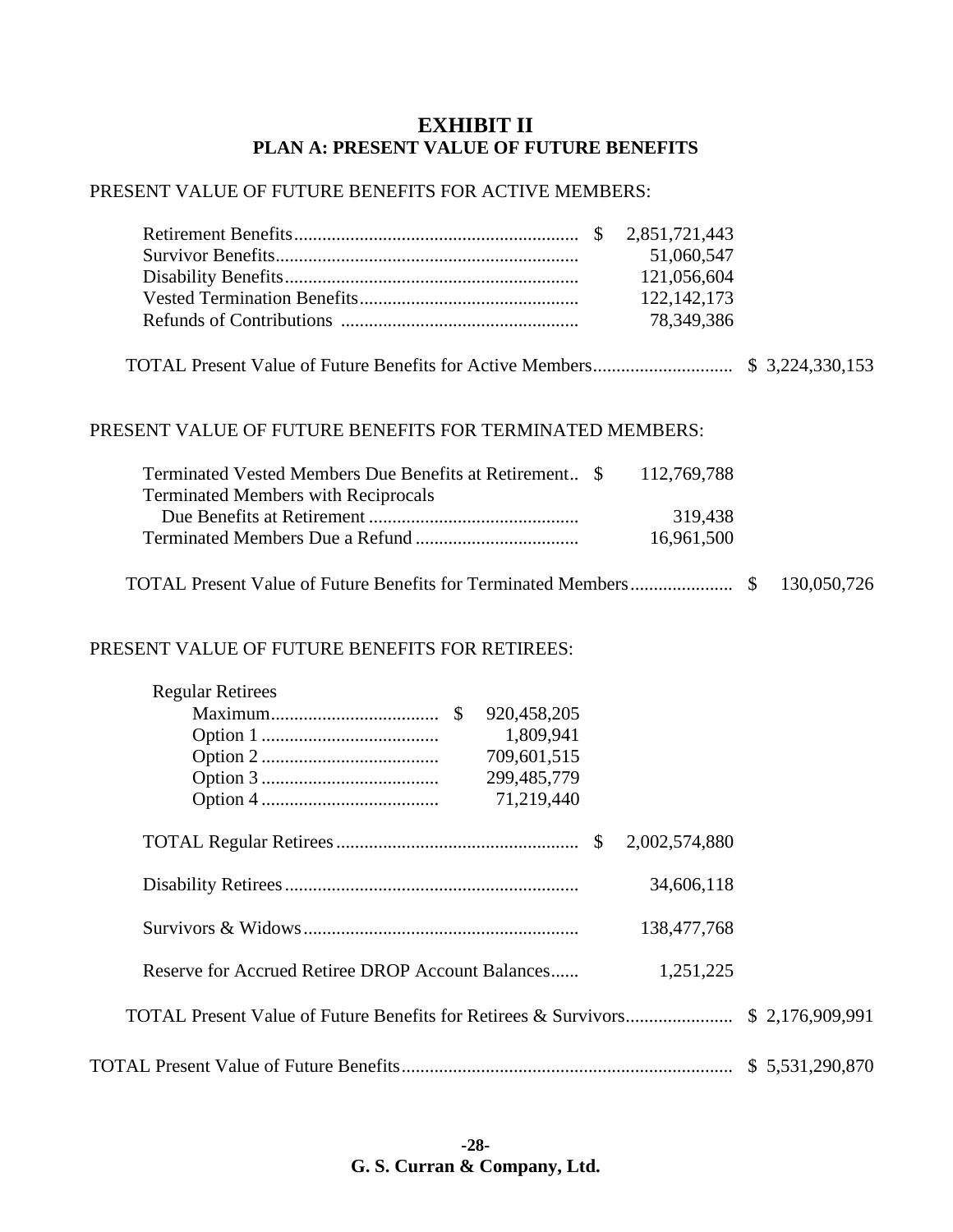### **EXHIBIT III – SCHEDULE A PLAN A: MARKET VALUE OF ASSETS**

### CURRENT ASSETS:

|                             | 130,028,774   |               |                 |
|-----------------------------|---------------|---------------|-----------------|
|                             | 35,002,947    |               |                 |
|                             | 1,738,918     |               |                 |
|                             | 159,343       |               |                 |
|                             | 2,212,539     |               |                 |
|                             | (334,999)     |               |                 |
|                             | 44,487        |               |                 |
|                             | 13            |               |                 |
|                             |               |               |                 |
|                             |               | $\mathcal{S}$ | 168,852,022     |
|                             |               | $\mathcal{S}$ | 524,106         |
| <b>INVESTMENTS:</b>         |               |               |                 |
|                             | 59,304,713    |               |                 |
|                             | 2,640,145,032 |               |                 |
|                             | 1,386,683,416 |               |                 |
|                             | 283,013,568   |               |                 |
|                             | 464, 343, 465 |               |                 |
|                             |               |               | \$4,833,490,194 |
|                             |               |               |                 |
| <b>CURRENT LIABILITIES:</b> |               |               |                 |
|                             | 3,017,192     |               |                 |
|                             | 18,968,895    |               |                 |
|                             | 1,564,321     |               |                 |
|                             | 2,478,503     |               |                 |
|                             | 678,611       |               |                 |
|                             | 121,178       |               |                 |
|                             |               | \$            | 26,828,700      |
|                             |               |               | \$4,976,037,622 |
|                             |               |               |                 |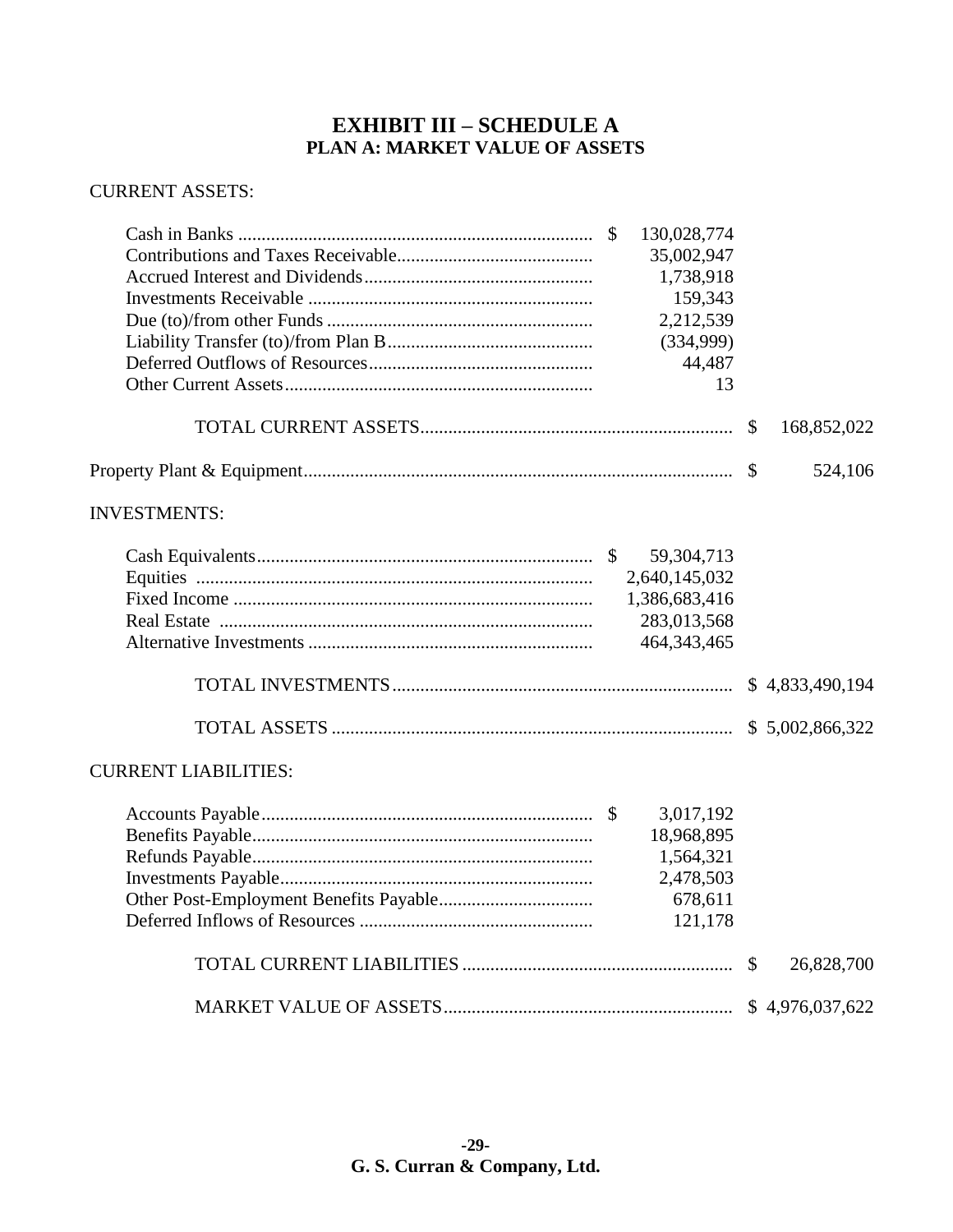### **EXHIBIT III – SCHEDULE B PLAN A: ACTUARIAL VALUE OF ASSETS**

Excess (Shortfall) of invested income for current and previous 4 years:

|  | 279,534,404     |
|--|-----------------|
|  | 397.226.316     |
|  | (469, 282, 812) |
|  | 339,826,280     |
|  |                 |

Deferral of excess (shortfall) of invested income:

|                                    | 174,689,833    |
|------------------------------------|----------------|
|                                    | 167,720,642    |
|                                    | 158,890,526    |
|                                    | (93,856,562)   |
|                                    | $\overline{0}$ |
|                                    | 407,444,439    |
|                                    |                |
|                                    |                |
| Actuarial value of assets corridor |                |
|                                    |                |
|                                    |                |
|                                    |                |
|                                    |                |

|--|--|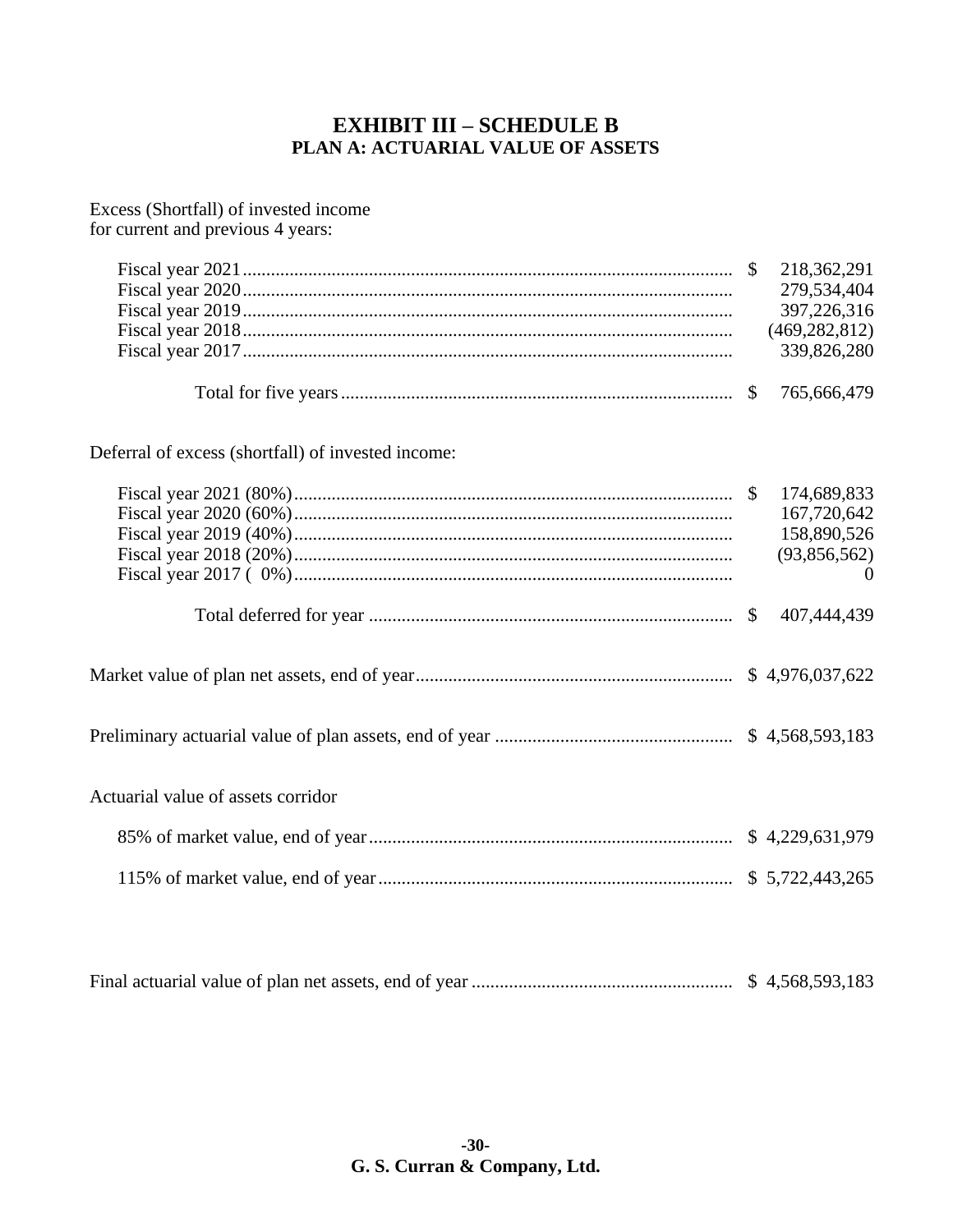### **EXHIBIT IV PLAN A: PRESENT VALUE OF FUTURE CONTRIBUTIONS**

|  | 514,180,024  |
|--|--------------|
|  | (69,983,070) |
|  |              |

### **EXHIBIT V PLAN A: RECONCILIATION OF CONTRIBUTIONS**

|                                                                         | 75,682,384 |            |
|-------------------------------------------------------------------------|------------|------------|
|                                                                         | 4,843,672  |            |
|                                                                         | 1,550,486  |            |
|                                                                         | 48,845     |            |
| TOTAL Interest Adjusted Actuarially Required Employer Contributions  \$ |            | 82,125,387 |
|                                                                         | 82,274,839 |            |
|                                                                         | 2,591,967  |            |
|                                                                         | 8,272,216  |            |
|                                                                         | 260,606    |            |
|                                                                         |            | 93,399,628 |
|                                                                         |            | 11,274,241 |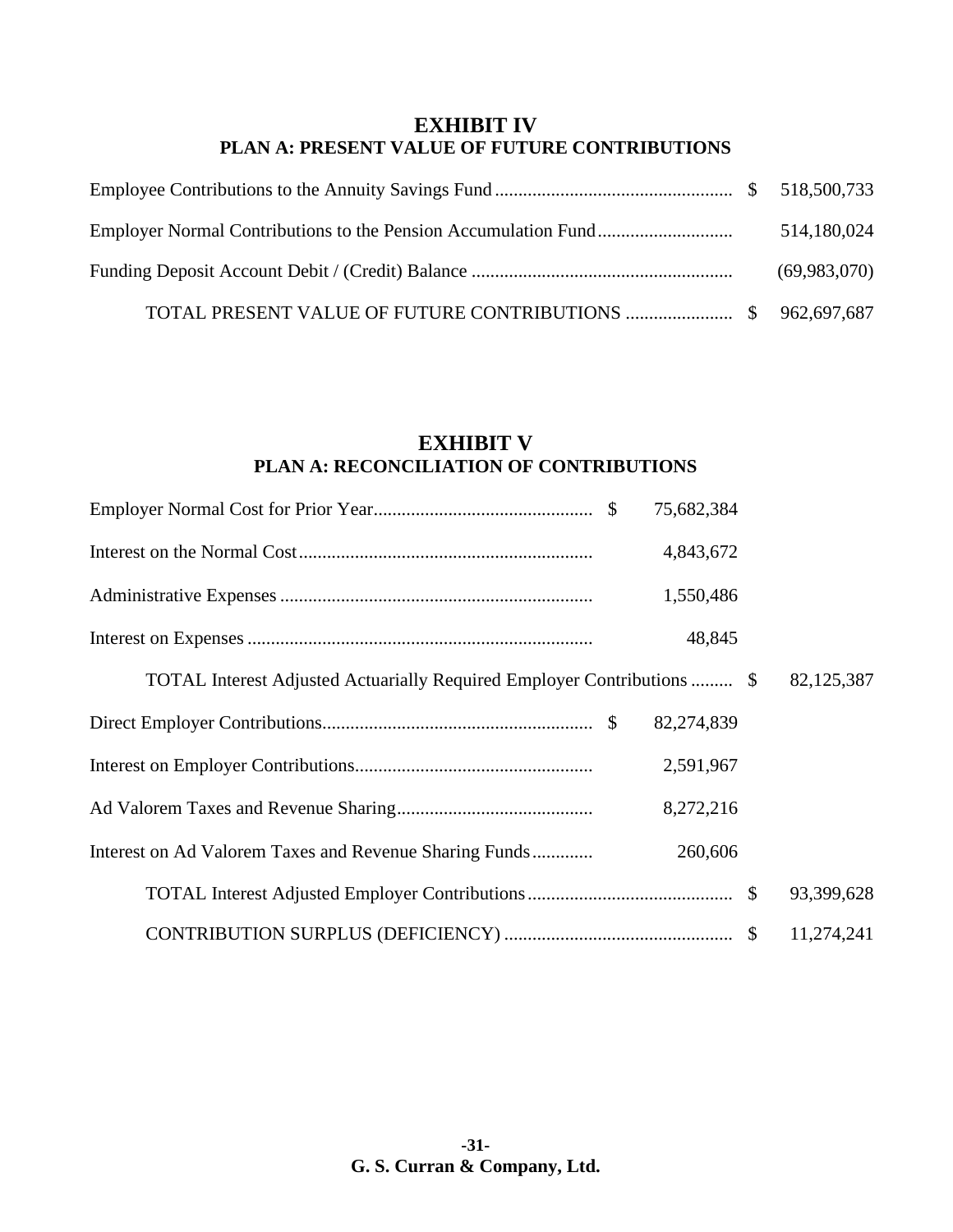### **EXHIBIT VI PLAN A: ANALYSIS OF CHANGE IN ASSETS**

| <b>INCOME:</b>                                  |               |                 |
|-------------------------------------------------|---------------|-----------------|
| 60,596,263<br>$\mathbb{S}$                      |               |                 |
| 82,274,839                                      |               |                 |
| 340,040                                         |               |                 |
| 8,272,216                                       |               |                 |
| (1,385,061)                                     |               |                 |
| 2,943,663                                       |               |                 |
| 2,888,302                                       |               |                 |
|                                                 | $\mathbb{S}$  | 155,930,262     |
| 448,887,247                                     |               |                 |
| 82,410,084                                      |               |                 |
|                                                 |               |                 |
| 13,038                                          |               |                 |
| (23,952,470)                                    |               |                 |
|                                                 | \$            | 507, 357, 899   |
|                                                 | <sup>\$</sup> | 663,288,161     |
| <b>EXPENSES:</b>                                |               |                 |
| 207,160,592                                     |               |                 |
| 22,399,392                                      |               |                 |
| 14,043,544                                      |               |                 |
| 3,097,868                                       |               |                 |
| 1,550,486                                       |               |                 |
|                                                 | \$            | 248,251,882     |
|                                                 |               | 415,036,279     |
| Unadjusted Fund Balance as of December 31, 2021 |               |                 |
|                                                 |               | \$4,633,822,178 |
|                                                 | \$            | (65, 228, 995)  |
|                                                 |               |                 |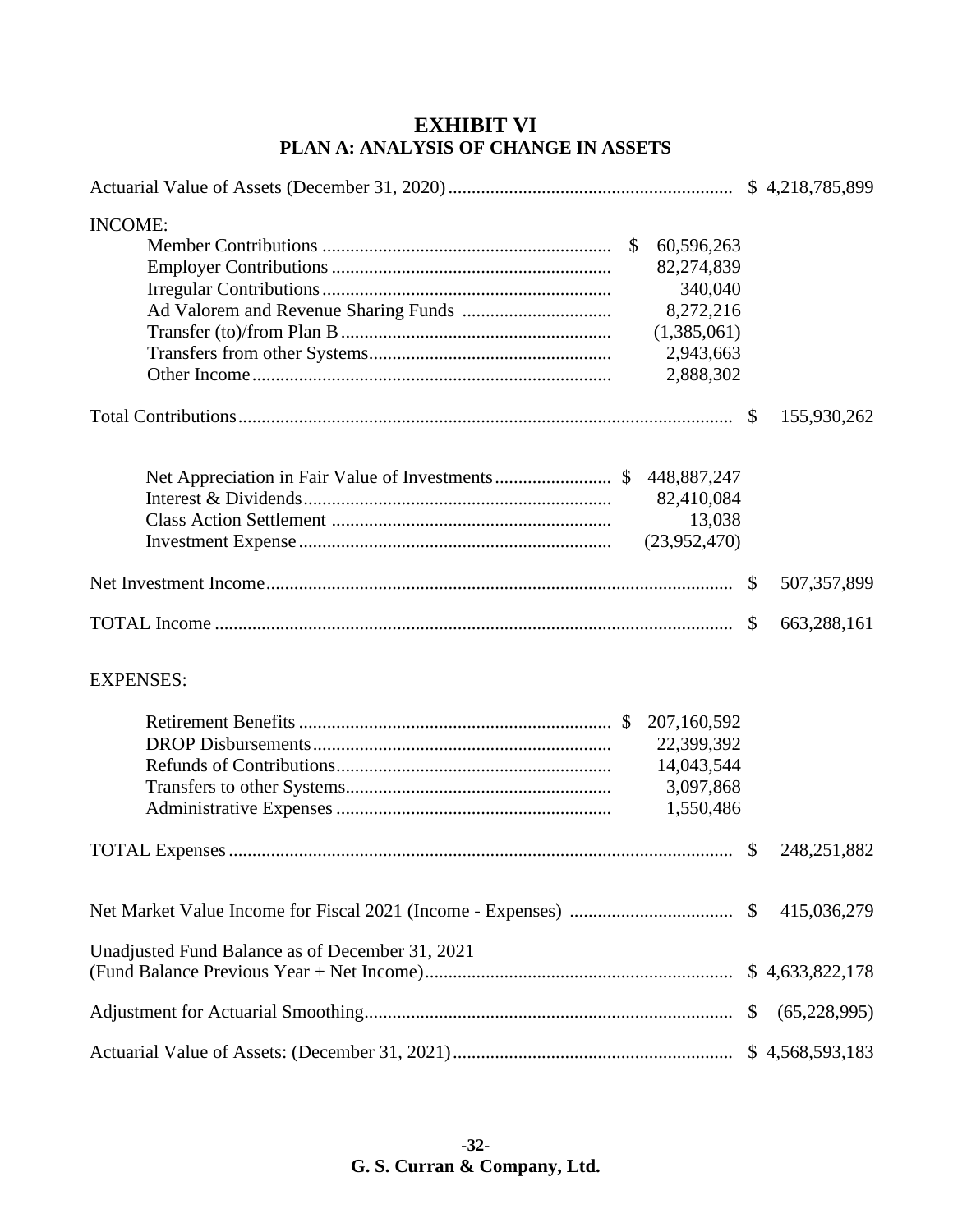### **EXHIBIT VII PLAN A: FUNDING DEPOSIT ACCOUNT**

|  | 3,531,358  |
|--|------------|
|  | 11,274,239 |
|  | $\Omega$   |
|  |            |

### **EXHIBIT VIII – SCHEDULE A PLAN A: PENSION BENEFIT OBLIGATION**

|                                                                         | 130,050,726   |
|-------------------------------------------------------------------------|---------------|
| Present Value of Benefits Payable to Current Retirees and Beneficiaries | 2,176,909,991 |
|                                                                         |               |
|                                                                         |               |
|                                                                         | 105.88%       |

### **EXHIBIT VIII – SCHEDULE B PLAN A: ENTRY AGE NORMAL ACCRUED LIABILITIES**

|                                                                              | 130,050,726   |
|------------------------------------------------------------------------------|---------------|
|                                                                              | 2,176,909,991 |
| TOTAL ENTRY AGE NORMAL ACCRUED LIABILITY  \$4,426,022,763                    |               |
|                                                                              |               |
| Ratio of Net Actuarial Value of Assets to Entry Age Normal Accrued Liability | 103.22%       |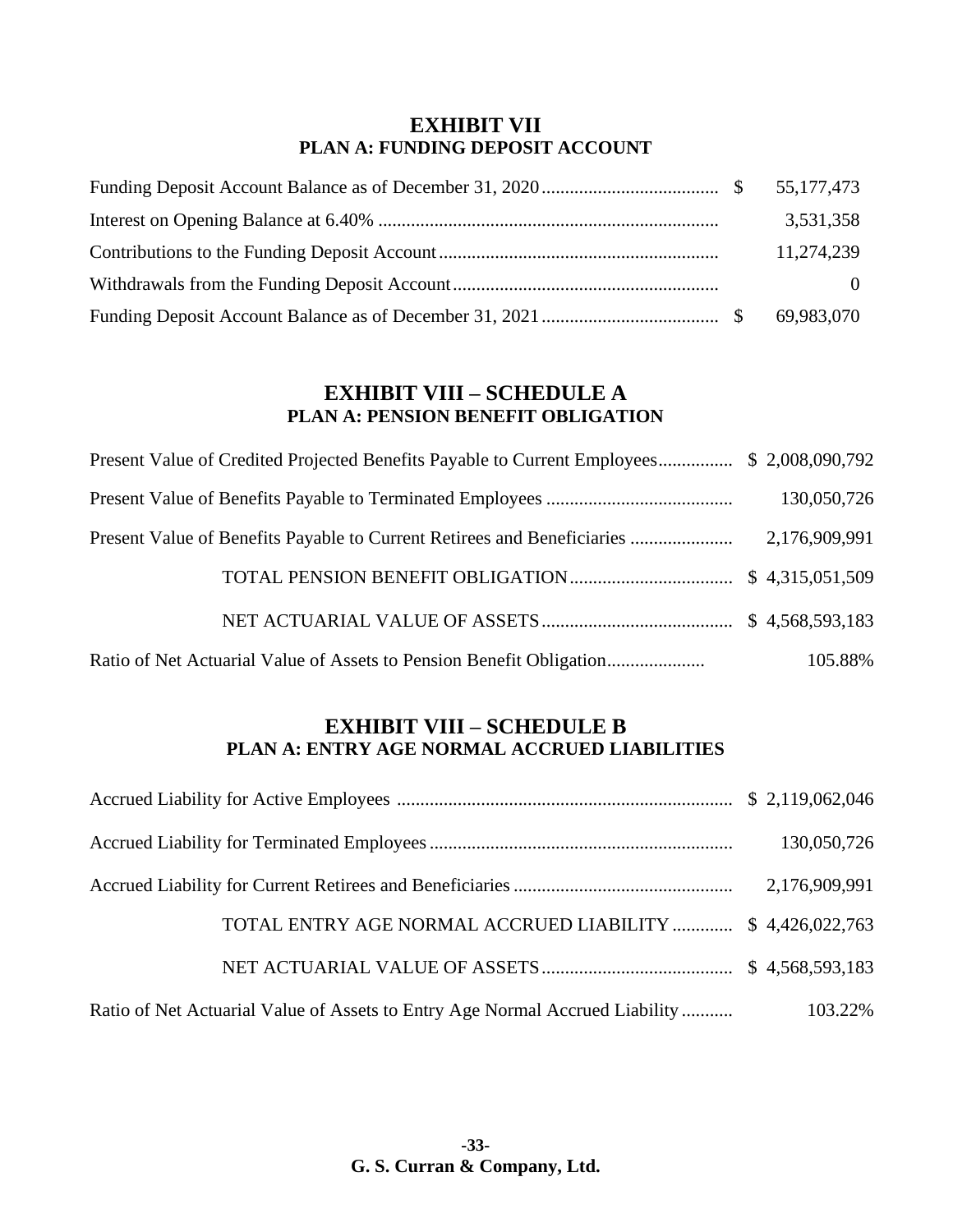# **EXHIBIT IX PLAN A: CENSUS DATA**

|                                 |               | <b>Terminated</b><br>with Funds |             |                |              |
|---------------------------------|---------------|---------------------------------|-------------|----------------|--------------|
|                                 | <b>Active</b> | on Deposit                      | <b>DROP</b> | <b>Retired</b> | <b>Total</b> |
| Number of members as of         |               |                                 |             |                |              |
| December 31, 2020               | 13,220        | 9,200                           | 530         | 7,873          | 30,823       |
| <b>Additions to Census</b>      |               |                                 |             |                |              |
| Initial membership              | 1,757         | 177                             |             |                | 1,934        |
| Death of another member         |               |                                 |             | 114            | 114          |
| Omitted in error last year      |               |                                 |             |                |              |
| Adjustment for multiple records | 3             | 5                               |             |                | 8            |
| Change in Status during Year    |               |                                 |             |                |              |
| Actives terminating service     | (622)         | 622                             |             |                |              |
| Actives who retired             | (296)         |                                 |             | 296            |              |
| Actives entering DROP           | (229)         | (1)                             | 230         |                |              |
| Term. members rehired           | 71            | (71)                            |             |                |              |
| Term. members who retire        |               | (41)                            |             | 41             |              |
| Retirees who are rehired        |               |                                 |             |                |              |
| Refunded who are rehired        | 32            | 9                               |             |                | 41           |
| DROP participants retiring      |               |                                 | (143)       | 143            |              |
| DROP returned to work           | 86            |                                 | (86)        |                |              |
| <b>Eliminated from Census</b>   |               |                                 |             |                |              |
| Refund of contributions         | (872)         | (246)                           |             |                | (1,118)      |
| Deaths                          | (35)          | (22)                            | (3)         | (361)          | (421)        |
| Included in error last year     |               |                                 |             | (10)           | (10)         |
| Adjustment for multiple records |               |                                 |             |                |              |
| Number of members as of         |               |                                 |             |                |              |
| December 31, 2021               | 13,115        | 9,632                           | 528         | 8,096          | 31,371       |
|                                 |               |                                 |             |                |              |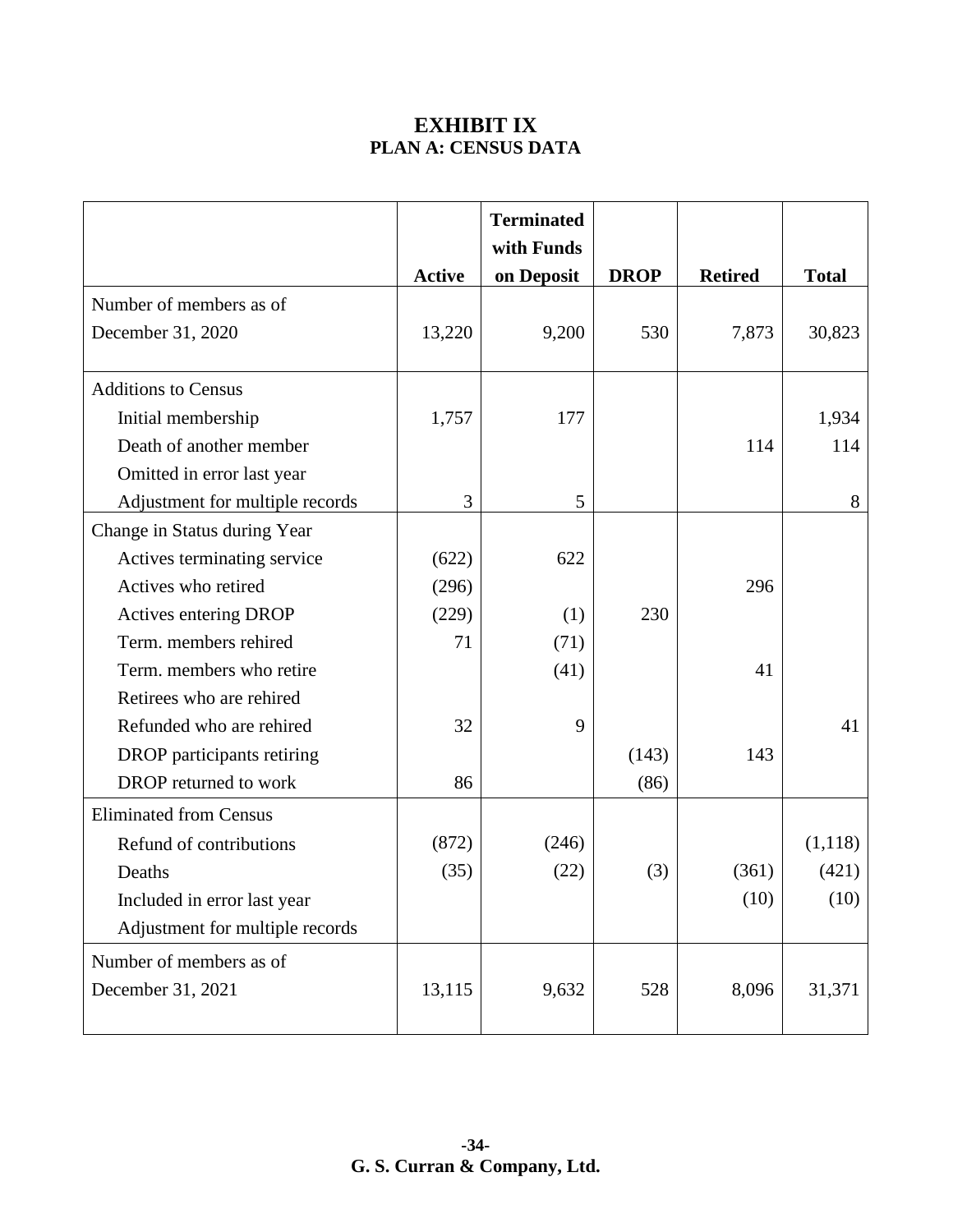#### PLAN A - ACTIVES CENSUS BY AGE:

| Age       | Number<br>Male | Number<br>Female | Total<br>Number | Average<br>Salary | Total<br>Salary |
|-----------|----------------|------------------|-----------------|-------------------|-----------------|
| $16 - 20$ | 74             | 24               | 98              | 29,481            | 2,889,128       |
| $21 - 25$ | 365            | 280              | 645             | 33,519            | 21,619,711      |
| $26 - 30$ | 480            | 555              | 1,035           | 39,729            | 41, 119, 051    |
| $31 - 35$ | 534            | 676              | 1,210           | 43,875            | 53,088,580      |
| $36 - 40$ | 623            | 851              | 1,474           | 48,901            | 72,079,492      |
| $41 - 45$ | 707            | 819              | 1,526           | 51,995            | 79, 344, 507    |
| $46 - 50$ | 677            | 864              | 1,541           | 53,421            | 82, 321, 699    |
| $51 - 55$ | 913            | 972              | 1,885           | 53,589            | 101,015,765     |
| $56 - 60$ | 979            | 957              | 1,936           | 52,229            | 101, 114, 820   |
| $61 - 65$ | 688            | 725              | 1,413           | 51,869            | 73,290,552      |
| $66 - 70$ | 307            | 294              | 601             | 52,721            | 31,685,145      |
| $71 - 75$ | 121            | 81               | 202             | 47,565            | 9,608,194       |
| $76 - 80$ | 37             | 21               | 58              | 45,630            | 2,646,566       |
| $81 - 85$ | 11             | 4                | 15              | 30,550            | 458,250         |
| $86 - 90$ | $\overline{2}$ | $\overline{2}$   | 4               | 14,698            | 58,790          |
| TOTAL     | 6,518          | 7,125            | 13,643          | 49,281            | 672,340,250     |

THE ACTIVE CENSUS INCLUDES 7,005 ACTIVES WITH VESTED BENEFITS, INCLUDING 528 DROP PARTICIPANTS AND 319 ACTIVE FORMER DROP PARTICIPANTS.

| Age       | Number<br>Male | Number<br>Female | Total<br>Number | Average<br>Benefit | Total<br>Benefit |
|-----------|----------------|------------------|-----------------|--------------------|------------------|
|           |                |                  |                 |                    |                  |
| $26 - 30$ | 2              |                  | 3               | 9,153              | 27,458           |
| $31 - 35$ | 11             | 25               | 36              | 11,604             | 417,749          |
| $36 - 40$ | 28             | 50               | 78              | 15,177             | 1,183,844        |
| $41 - 45$ | 43             | 57               | 100             | 18,561             | 1,856,099        |
| $46 - 50$ | 50             | 88               | 138             | 20,011             | 2,761,544        |
| $51 - 55$ | 69             | 136              | 205             | 22,161             | 4,543,070        |
| $56 - 60$ | 85             | 117              | 202             | 18,960             | 3,829,956        |
| $61 - 65$ | 52             | 46               | 98              | 11,330             | 1,110,337        |
| $66 - 70$ | 20             | 10               | 30              | 11,549             | 346,459          |
| $71 - 75$ | 5              |                  | 6               | 7,941              | 47,645           |
| $76 - 80$ | $\mathbf{1}$   |                  | 2               | 2,945              | 5,889            |
| $81 - 85$ | 0              | $\mathfrak{D}$   | $\overline{2}$  | 5,637              | 11,273           |
| $86 - 90$ | 0              |                  |                 | 1,713              | 1,713            |
| TOTAL     | 366            | 535              | 901             | 17,917             | 16, 143, 036     |

PLAN A - TERMINATED MEMBERS DUE A DEFERRED RETIREMENT BENEFIT:

PLAN A - TERMINATED MEMBERS DUE A REFUND OF CONTRIBUTIONS:

| Contributions Ranging              |       | Total              |
|------------------------------------|-------|--------------------|
| Tо                                 |       | Contributions      |
| 99                                 |       | $124,507*$         |
| 499                                | 1,356 | 334,517            |
| 999                                | 618   | 449,037            |
| 1,999<br>$\overline{\phantom{a}}$  | 515   | 735,697            |
| 4,999<br>$\qquad \qquad -$         | 748   | 2,409,598          |
| 9,999<br>$\overline{\phantom{a}}$  | 468   | 3,353,079          |
| 19,999<br>$\overline{\phantom{a}}$ | 358   | 5,095,142          |
| 99,999<br>$\overline{\phantom{m}}$ | 140   | 4,188,355          |
| Above<br>&                         |       | 111,459            |
| TOTAL                              | 8,731 | 16,801,391         |
|                                    |       | Number<br>$4,527*$ |

\* Includes 3,311 members due a refund who were not included in the data provided to the actuary since they are maintained external to the system's database. Excludes \$160,109 due to deceased members.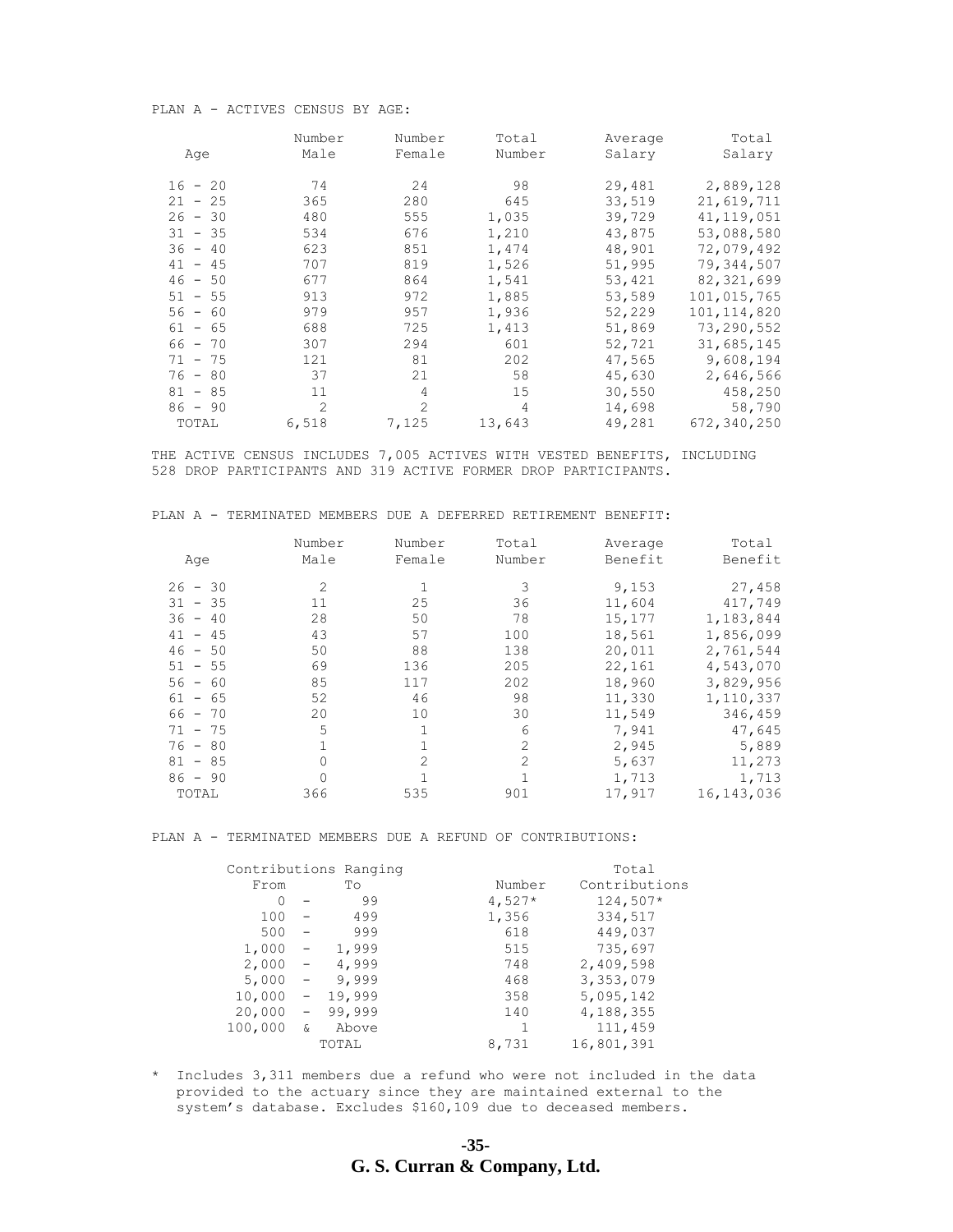#### PLAN A - REGULAR RETIREES:

| Age       | Number<br>Male | Number<br>Female | Total<br>Number | Average<br>Benefit | Total<br>Benefit |
|-----------|----------------|------------------|-----------------|--------------------|------------------|
| $46 - 50$ | $\mathbf{1}$   | 1                | $\mathfrak{D}$  | 67,140             | 134,280          |
| $51 - 55$ | 30             | 20               | 50              | 54,454             | 2,722,696        |
| $56 - 60$ | 227            | 194              | 421             | 48,956             | 20,610,344       |
| $61 - 65$ | 566            | 576              | 1,142           | 37,129             | 42,400,977       |
| $66 - 70$ | 842            | 836              | 1,678           | 28,926             | 48,537,316       |
| $71 - 75$ | 801            | 741              | 1,542           | 24,799             | 38,240,664       |
| $76 - 80$ | 493            | 421              | 914             | 22,511             | 20,575,281       |
| $81 - 85$ | 329            | 289              | 618             | 19,547             | 12,080,056       |
| $86 - 90$ | 140            | 155              | 295             | 15,749             | 4,646,074        |
| $91 - 99$ | 67             | 99               | 166             | 14,555             | 2,416,060        |
| TOTAL     | 3,496          | 3,332            | 6,828           | 28,173             | 192,363,748      |

#### PLAN A - DISABILITY RETIREES:

| Age       | Number<br>Male | Number<br>Female | Total<br>Number | Average<br>Benefit | Total<br>Benefit |
|-----------|----------------|------------------|-----------------|--------------------|------------------|
| $31 - 35$ |                | 0                |                 | 12,682             | 12,682           |
| $41 - 45$ | 2              | 2                | 4               | 20,157             | 80,626           |
| $46 - 50$ | 6              | 8                | 14              | 17,957             | 251,394          |
| $51 - 55$ | 29             | 15               | 44              | 19,513             | 858,556          |
| $56 - 60$ | 41             | 35               | 76              | 16,068             | 1,221,192        |
| $61 - 65$ | 27             | 15               | 42              | 13,312             | 559,086          |
| $66 - 70$ | 3              |                  | 4               | 11,183             | 44,732           |
| TOTAL     | 109            | 76               | 185             | 16,369             | 3,028,268        |

#### PLAN A - SURVIVORS:

|           | Number         | Number | Total          | Average | Total      |
|-----------|----------------|--------|----------------|---------|------------|
| Age       | Male           | Female | Number         | Benefit | Benefit    |
| $0 - 25$  | 5              | 10     | 15             | 19,404  | 291,056    |
| $26 - 30$ | 0              | 4      | $\overline{4}$ | 21,663  | 86,651     |
| $31 - 35$ | $\overline{2}$ | 1      | 3              | 9,641   | 28,922     |
| $36 - 40$ | $\overline{2}$ | 4      | 6              | 13,955  | 83,729     |
| $41 - 45$ | $\mathbf 1$    | 3      | 4              | 4,959   | 19,836     |
| $46 - 50$ | 2              | 5      | 7              | 18,425  | 128,978    |
| $51 - 55$ | $\overline{c}$ | 17     | 19             | 19,385  | 368,309    |
| $56 - 60$ | 6              | 43     | 49             | 20,049  | 982, 417   |
| $61 - 65$ | 15             | 84     | 99             | 19,540  | 1,934,475  |
| $66 - 70$ | 20             | 123    | 143            | 17,639  | 2,522,372  |
| $71 - 75$ | 16             | 175    | 191            | 14,911  | 2,847,954  |
| $76 - 80$ | 19             | 175    | 194            | 12,906  | 2,503,804  |
| $81 - 85$ | 16             | 165    | 181            | 12,246  | 2,216,575  |
| $86 - 90$ | $\overline{2}$ | 106    | 108            | 11,414  | 1,232,708  |
| $91 - 99$ | 3              | 57     | 60             | 9,158   | 549,462    |
| TOTAL     | 111            | 972    | 1,083          | 14,587  | 15,797,248 |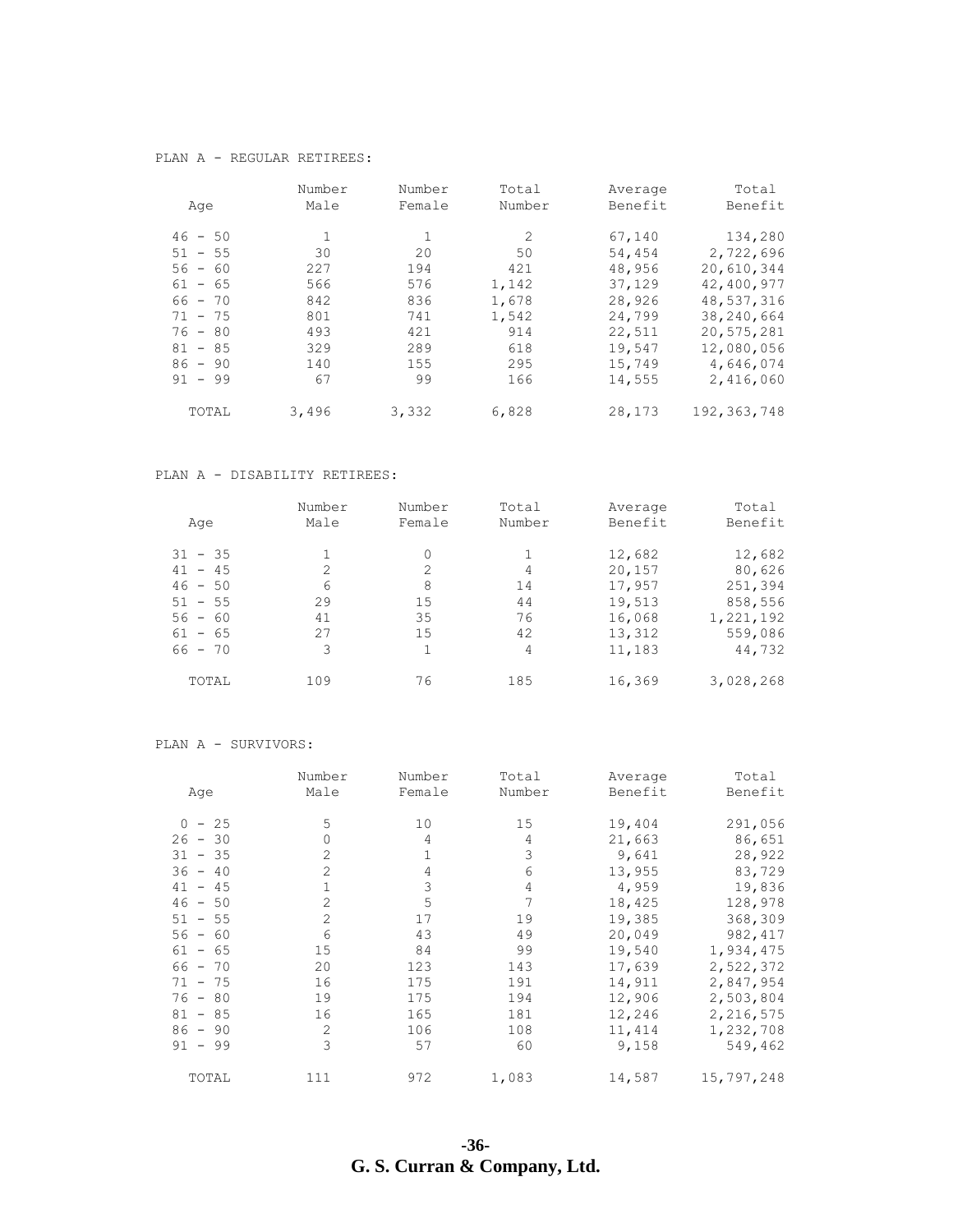|                               | $\overline{\phantom{0}}$<br>đ<br>$\overline{C}$<br>Н                           | 855046156319<br>943172483107<br>60245589462<br>$\sim$<br>$\sim$<br>$\sim$<br>$\sim$<br>$\sim$<br>---------                     | $\infty$<br>4<br>6<br>$\overline{\phantom{0}}$<br>ω<br>$\overline{\phantom{0}}$                                    | $\mathbb U$<br>ত<br>$\rightarrow$<br><b>E3</b><br>ЯR<br>Ave:<br>$\frac{1}{\sigma}$<br>$\overline{O}$ | н о о и н и н о о о н г<br>457899452877                                                                                                                                                                                                                                                                                                                                                                                                                                                                                                                                                                                                            | $\overline{\phantom{0}}$<br>$\infty$<br>$\sim$<br>$\overline{\phantom{a}}$<br>S<br>4        |
|-------------------------------|--------------------------------------------------------------------------------|--------------------------------------------------------------------------------------------------------------------------------|--------------------------------------------------------------------------------------------------------------------|------------------------------------------------------------------------------------------------------|----------------------------------------------------------------------------------------------------------------------------------------------------------------------------------------------------------------------------------------------------------------------------------------------------------------------------------------------------------------------------------------------------------------------------------------------------------------------------------------------------------------------------------------------------------------------------------------------------------------------------------------------------|---------------------------------------------------------------------------------------------|
|                               | revos<br>$\circ$<br>$\infty$                                                   | $H$ in $\Gamma$ on $H$ m<br>$\begin{array}{c}\n1 \\ 1 \\ 0 \\ 0 \\ 0\n\end{array}$                                             | $\circ$<br>$\circ$<br>4                                                                                            | Я<br>sove1<br>$\circ$<br>$\infty$                                                                    | $\begin{array}{c} 0 \\ 0 \\ 0 \\ 0 \\ \end{array}$<br><b>H O O N ID H</b><br>644169<br>P P P Q D Q                                                                                                                                                                                                                                                                                                                                                                                                                                                                                                                                                 | $\Im$<br>$\overline{\phantom{0}}$<br>7,<br>$\circ$                                          |
|                               | Ō<br>$\sim$<br>$\mathbf{I}$<br>ഗ<br>$\sim$                                     | 1964243<br>$\overline{a}$ $\overline{a}$                                                                                       | Μ<br>$\overline{\phantom{0}}$<br>ဖ                                                                                 | $\circ$<br>$\sim$<br>л.<br>ഗ<br>$\sim$                                                               | 1870235<br>о и н м н ∞ н<br>r N 0 10 0 10 0<br>$\overline{\phantom{a}}$<br>$\sim$<br>$\sim$<br>$\hat{}$<br>$\overline{\phantom{a}}$<br>$\overline{\phantom{a}}$<br>0 m 4 6 7 4 10<br>P P P Q Q<br>$\overline{r}$<br>◅                                                                                                                                                                                                                                                                                                                                                                                                                              | $\sigma$<br>ഗ<br>$\cdot$<br>$\infty$<br>$\circ$                                             |
|                               | ↵<br>$\sim$<br>$\mathbf{I}$<br>$\circ$<br>$\sim$                               | つち174544<br>4115773<br>$\overline{ }$<br>12222                                                                                 | Ō<br>$\sim$<br>$\overline{\phantom{0}}$<br>$\overline{\phantom{a}}$<br>$\overline{\phantom{0}}$                    | ↵<br>$\sim$<br>Τ.<br>$\circ$<br>$\sim$                                                               | M N 4 0 8 L W 0<br>$\infty$ $\infty$ $\infty$ $\infty$ $\infty$ $\infty$ $\infty$<br>0 4 7 7 6 0 6 7 7<br>$\sim$<br>$\overline{\phantom{a}}$<br>$\overline{\phantom{a}}$<br>$\overline{\phantom{a}}$<br>$\sim$<br>$\overline{\phantom{a}}$<br>$\overline{\phantom{a}}$<br>H L G C Q Q G C C<br>66665554                                                                                                                                                                                                                                                                                                                                            | 32<br>$\circ$<br>$\overline{\phantom{a}}$<br>$\overline{\phantom{0}}$<br>$\circ$            |
| ervice                        | Ō<br>$\overline{\phantom{0}}$<br>$\mathbf{I}$<br>ഗ<br>$\overline{\phantom{0}}$ | 4 8 0 1 8 9 9 9 1 L<br>whoow mar<br>122224                                                                                     | $\circ$<br>$\sim$<br>ო<br>ervice<br>$\overline{\phantom{a}}$<br>$\overline{\phantom{0}}$                           | c)<br>$\overline{\phantom{0}}$<br>т.<br>ഗ<br>$\overline{\phantom{0}}$                                | 4 9 4 4 5 8 5 5 7 7<br>00 m m o w m 00 o<br>00 01 10 10 10 10 10 10 10 10<br>n c c c u u u u 4                                                                                                                                                                                                                                                                                                                                                                                                                                                                                                                                                     | $\sim$<br>$\overline{\phantom{0}}$<br>$\infty$<br>7,<br>ഗ                                   |
| W<br>$\overline{C}$<br>w<br>Я | 4<br>$\overline{\phantom{0}}$<br>$\mathbf{I}$<br>$\circ$<br>$\exists$          | 0 0 0 0 1 0 1 0 0 0 0 1<br>1528492624<br>1 3 3 4 5 6 7 6 7 6 7 6 7 6                                                           | ω<br>ω<br>$\circ$<br>$^{\nightharpoonup}$<br>$\circ$<br>$\circ$<br>$\ddot{\phantom{1}}$<br>$\sim$<br>ω<br>Я        | 4<br>$\overline{\phantom{0}}$<br>$\mathbf{I}$<br>$\circ$<br>$\overline{\phantom{0}}$                 | う127461981<br>m commmunico N<br>$\sim$ $\sim$ $\sim$<br>$\sim$ $\sim$<br>$\overline{\phantom{a}}$<br>5157559716<br>n n n n n n 4 4 n 4                                                                                                                                                                                                                                                                                                                                                                                                                                                                                                             | 971<br>$\overline{\phantom{a}}$<br>$\sim$<br>ഗ                                              |
| ea<br>Σ<br>Completed          | Ō<br>$\mathbf{I}$<br>ഗ                                                         | 000000000000<br>H H H H W W W O W M M<br>243223431                                                                             | Yea<br>c)<br>ഗ<br>Completed<br>$\infty$<br>$\ddot{\phantom{1}}$<br>N                                               | $\sigma$<br>$\mathbf{I}$<br>ഗ                                                                        | <b>GOOWLWOLQ45</b><br>G<br>$\overline{ }$<br>O M I O O N d d @ W<br>ന<br>$\begin{picture}(160,170) \put(0,0){\line(1,0){150}} \put(15,0){\line(1,0){150}} \put(15,0){\line(1,0){150}} \put(15,0){\line(1,0){150}} \put(15,0){\line(1,0){150}} \put(15,0){\line(1,0){150}} \put(15,0){\line(1,0){150}} \put(15,0){\line(1,0){150}} \put(15,0){\line(1,0){150}} \put(15,0){\line(1,0){150}} \put(15,0){\line(1,0){150$<br>4<br>445545449                                                                                                                                                                                                             | 372<br>$\overline{\phantom{a}}$<br>$\infty$<br>4                                            |
|                               | ↵                                                                              | m N N H M & M & M & L 4<br>2190769851<br>$\overline{\phantom{0}}$<br>$\overline{\phantom{0}}$                                  | Ō<br>S<br>∼                                                                                                        | 4                                                                                                    | 78348470755<br>$\sim$<br>$\hat{\phantom{a}}$<br>$\hat{\phantom{a}}$<br>$\overline{\phantom{a}}$<br>$\overline{\phantom{a}}$<br>$\overline{\phantom{a}}$<br>$\overline{\phantom{a}}$<br>$\overline{\phantom{a}}$<br>$\overline{\phantom{a}}$<br>8360710122883601010128                                                                                                                                                                                                                                                                                                                                                                              | $\circ$<br>ഗ<br>$\overline{\phantom{0}}$<br>$\overline{\phantom{a}}$<br>4<br>4              |
|                               | $\infty$                                                                       | 6 6 7 6 7 6 7 7 8 7 8 7 8 9 7 8 7 8 9 7 8 9 7<br>5318098042<br>$\overline{a}$<br>$\overline{a}$<br>$\overline{ }$              | MEMBERS<br>ഗ<br>ഗ<br>$\infty$                                                                                      | $\infty$                                                                                             | <b>GOWOWDW419</b><br>$\circ$<br>$\overline{\phantom{0}}$<br>$\overline{\phantom{a}}$<br>$\overline{\phantom{a}}$<br>$\overline{\phantom{a}}$<br>$\overline{\phantom{a}}$<br>$\overline{\phantom{a}}$<br>$\overline{\phantom{a}}$<br>58094629724<br>m m d w d d d w d d w                                                                                                                                                                                                                                                                                                                                                                           | $\circ$<br>4<br>$\sim$<br>$\overline{\phantom{a}}$<br>$\overline{\phantom{0}}$<br>4         |
|                               | $\sim$                                                                         | 451619134987<br>の51198073<br>$-1$ $-1$<br>$\overline{ }$                                                                       | CTIVE<br>$\infty$<br>$\infty$<br>K,<br>$\infty$<br>Ŀч<br>O                                                         | $\sim$                                                                                               | O H IN M & O N & N N M IN<br>ဖော<br>$-1$ $\circledcirc$<br>ユア41449<br>$\infty \circ \omega \circ \omega$<br>フ612703<br>F 5 6 6 7 7 8 8 9 8 9 8 9<br>$\label{eq:12} \begin{array}{lllllllllllllllllll} \mathbf{1}_{\mathbf{1}_{\mathbf{1}_{\mathbf{1}}}} & \mathbf{1}_{\mathbf{1}_{\mathbf{1}}} & \mathbf{1}_{\mathbf{1}_{\mathbf{1}}} & \mathbf{1}_{\mathbf{1}_{\mathbf{1}}} & \mathbf{1}_{\mathbf{1}_{\mathbf{1}}} & \mathbf{1}_{\mathbf{1}_{\mathbf{1}}} & \mathbf{1}_{\mathbf{1}_{\mathbf{1}}} & \mathbf{1}_{\mathbf{1}_{\mathbf{1}}} & \mathbf{1}_{\mathbf{1}_{\mathbf{1}}} & \mathbf{1}_{\mathbf{1}_{\mathbf{1}}}$<br>m m m 4 4 4 w 4 4 w 6 w | $\overline{ }$<br>$\infty$<br>$\overline{\phantom{a}}$<br>$\overline{\phantom{0}}$<br>4     |
|                               | $\overline{\phantom{0}}$                                                       | 423963068914<br>H G W O C N W O G O H H<br><b>HHHH</b><br>$\overline{ }$                                                       | SALARY<br>ഗ<br>$\infty$<br>$\infty$                                                                                | $\overline{ }$                                                                                       | c & r o c c c r r r d c c<br>co co co co co co co co co<br>.<br>9 2 0 2 4 5 4 5 6 7 8 9 7                                                                                                                                                                                                                                                                                                                                                                                                                                                                                                                                                          | Ō<br>$\circ$<br>$\overline{r}$<br>$\overline{\phantom{a}}$<br>$\overline{\phantom{0}}$<br>4 |
|                               | $\circ$                                                                        | O H M W N W M W M N M<br>22221111                                                                                              | ANNUAL<br>$\circ$<br>$\infty$<br>AVERAGE<br>$\overline{ }$<br>$\overline{\phantom{a}}$<br>$\overline{\phantom{0}}$ | $\circ$                                                                                              | Н ∞ М О Ի の ∞ М の М О Н<br>G O O G L Q IO 4 Q IO 40 A<br>O M I N M M W W O W H N<br>$\sim$<br>$\overline{\phantom{0}}$<br>$\overline{\phantom{a}}$<br>$\overline{\phantom{a}}$<br>$\overline{\phantom{0}}$<br>ON C LO LO LO LO CO CO<br>N M M M M M M M M M M                                                                                                                                                                                                                                                                                                                                                                                      | ↵<br>Ō<br>$\sim$<br>$\overline{\phantom{a}}$<br>ഗ<br>$\infty$                               |
|                               | Attained<br>w<br>$\mathbf 0$<br>ত<br>$\mathcal{A}$                             | Я<br>Φ<br>o w o w o w o w o<br>⋗<br>2224455667<br>$\circ$<br>1 1 1 1 1 1 1 1 1 1 1 3<br>0 1 0 1 0 1 0 1 0 1 0 1<br>00004456667 | $\mathbf{I}$<br>w<br>$\overline{\phantom{0}}$<br>ർ<br>К<br>$\overline{C}$<br><b>PLAN</b><br>Н                      | ttained<br>ω<br>$\frac{\omega}{\sigma}$<br>A<br>Ŕ,                                                   | $\mathsf{H}$<br>$\mathbb U$<br>o w o w o w o w o<br>$\triangleright$<br>22334455667<br>$\circ$<br>1 1 1 1 1 1 1 1 1 1 1 3<br>0 1 0 1 0 1 0 1 0 1 0 1<br>2224455667                                                                                                                                                                                                                                                                                                                                                                                                                                                                                 | $\mathbbm{O}$<br>Averag                                                                     |

**-37 - G. S. Curran & Company, Ltd.**

PLAN A - ACTIVE MEMBERS:

PLAN A - ACTIVE MEMBERS: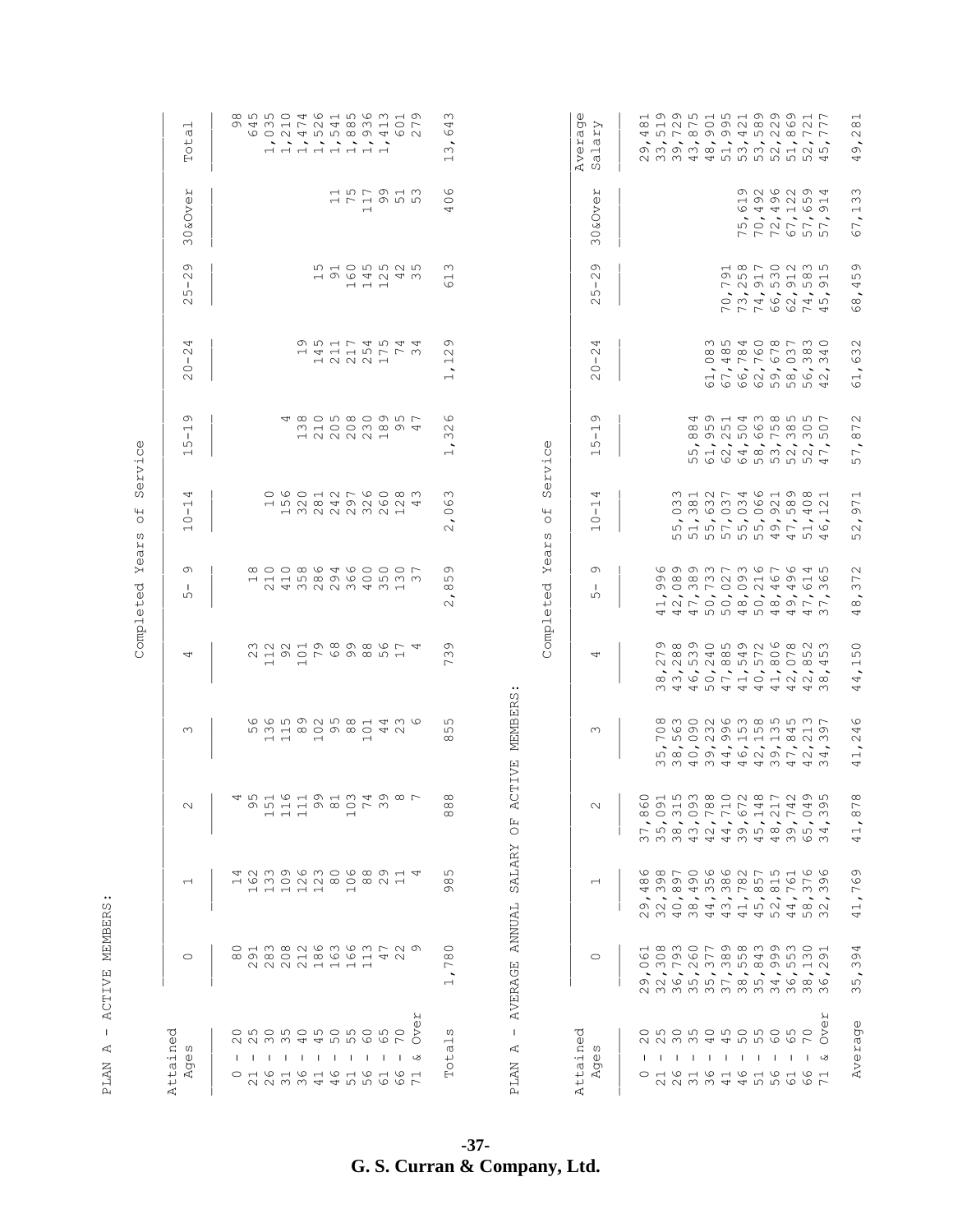|             | Total                                                                                | $\circ$<br>$\omega \, \varpropto \, 4$<br>$\sim$ $\overline{ }$                                                                       | 901<br>ഗ                                                              | $\mathbb U$<br>Average<br>Benefit                                                    | O O O H L M O O O H L M M O<br>$\infty$<br>$\circ$<br>77<br>6110<br>$\circ$<br>ഗ<br>$\circ$<br>H N O H O M N O O W N<br>$\overline{\phantom{0}}$<br>$m$ m $\infty$<br>ഗ                                                                                                                                                                                                                                                                                                     | 917<br>17                                                                                   |
|-------------|--------------------------------------------------------------------------------------|---------------------------------------------------------------------------------------------------------------------------------------|-----------------------------------------------------------------------|--------------------------------------------------------------------------------------|-----------------------------------------------------------------------------------------------------------------------------------------------------------------------------------------------------------------------------------------------------------------------------------------------------------------------------------------------------------------------------------------------------------------------------------------------------------------------------|---------------------------------------------------------------------------------------------|
|             | 30 & Over                                                                            |                                                                                                                                       | 4                                                                     | 30&Over                                                                              | 000<br>$\overline{\phantom{0}}$<br>9,10,1                                                                                                                                                                                                                                                                                                                                                                                                                                   | 10,456                                                                                      |
|             | $\circ$<br>$\sim$<br>$\mathbf{I}$<br>ഗ<br>$\sim$                                     | $\infty$ rv 4<br>$\omega$ $\rightarrow$                                                                                               | BENEFIT:<br>57                                                        | $\sigma$<br>$\sim$<br>Τ.<br>ഗ<br>$\sim$                                              | 132<br>407<br>101<br>17, 13, 10, 10                                                                                                                                                                                                                                                                                                                                                                                                                                         | 13,117                                                                                      |
|             | 4<br>$\sim$<br>$\mathbf{I}$<br>$\circ$<br>$\sim$                                     | $\omega$ 4 $\omega$<br>$\sim$ $\sim$ $\sim$                                                                                           | RETIREMENT<br>4<br>$\overline{ }$                                     | 4<br>$\sim$<br>$\mathbf{I}$<br>$\circ$<br>$\sim$                                     | $\omega \sim$<br>04.04                                                                                                                                                                                                                                                                                                                                                                                                                                                      | 948<br>15,                                                                                  |
|             | $\circ$<br>$\overline{\phantom{0}}$<br>$\mathbf{I}$<br>ഹ<br>$\overline{\phantom{0}}$ | 5 3 9 4<br>5 9 4                                                                                                                      | <b>DEFERRED</b><br>105<br>ity<br>$\mathbb{A}^{\!\mathsf{I}}_i$        | $\circ$<br>$\overline{\phantom{0}}$<br>$\mathbf{I}$<br>ഗ<br>$\overline{\phantom{0}}$ | $N$ $\circ$ $m$<br>$24, 7$<br>$13, 7$                                                                                                                                                                                                                                                                                                                                                                                                                                       | 19,025                                                                                      |
| Eligibility | 4<br>$\overline{\phantom{0}}$<br>$\mathbf{I}$<br>$\circ$<br>$\overline{\phantom{0}}$ | 8801                                                                                                                                  | Eligibil<br><b>DUE</b><br>57<br>$\overline{\phantom{0}}$<br>MEMBERS   | 4<br>$\overline{1}$<br>$\circ$<br>$\overline{\phantom{0}}$                           | $\circ \circ \circ$<br>$250$<br>$250$<br>$\frac{1}{2}$<br>$\sim$ $ -$                                                                                                                                                                                                                                                                                                                                                                                                       | 856<br>18,                                                                                  |
| Retirement  | ained<br>5- 9<br>ti,<br>Ą                                                            | $\begin{array}{c} 0 \\ 0 \\ 0 \\ 0 \end{array}$                                                                                       | Retirement<br>$\circ$<br>$\Box$<br>TERMINATED                         | $\sigma$<br>$\blacksquare$<br>ഗ                                                      | $m \sim \infty$<br>$\omega$ 4 $\infty$<br>O <sub>D</sub><br>24, 8                                                                                                                                                                                                                                                                                                                                                                                                           | 20,661                                                                                      |
| Until       | 4                                                                                    | $\begin{array}{c} 1 \\ 2 \\ 3 \\ 4 \end{array}$                                                                                       | $\mathbb{S}^{\mathbb{O}}$<br>Until<br>Ŀц<br>$\circlearrowright$<br>ω  | 4                                                                                    | 34,492<br>22,242<br>11,774                                                                                                                                                                                                                                                                                                                                                                                                                                                  | 19,975                                                                                      |
| Years       | $\infty$                                                                             | $\begin{array}{c}\n1 \\ 2 \\ 0 \\ 1\n\end{array}$                                                                                     | <b>BENEFITS</b><br>Year:<br>$\infty$<br>$\infty$                      | $\infty$                                                                             | 25,413<br>9,489<br>8,930<br>$\sim$ $\sim$                                                                                                                                                                                                                                                                                                                                                                                                                                   | 588<br>16,                                                                                  |
|             | $\mathbb N$                                                                          | $\overline{\phantom{0}}$<br>$\omega$ $\rightarrow$                                                                                    | ANNUAL<br>$\infty$<br>4                                               | $\sim$                                                                               | $\circ$ $\circ$ $\circ$<br>$\overline{a}$<br>$\overline{ }$<br>$\Gamma$<br>$U \sim \sim$<br>$\sim$ $\sim$ $\sim$<br>$\begin{array}{c} \n\Box \n\end{array}$<br>$\omega \sim 1$                                                                                                                                                                                                                                                                                              | 4<br>$\circ$<br>$\infty$<br>$\overline{\phantom{a}}$<br>$\circ$<br>$\overline{\phantom{0}}$ |
|             | $\overline{\phantom{0}}$                                                             | せいつて<br>$\sim$ $\sim$                                                                                                                 | <b>AVERAGE</b><br>4<br>4<br>$\mathbf{I}$<br>Ą                         | $\overline{\phantom{0}}$                                                             | 4 L U Q<br>$60 - 40$<br>$\omega$ 4 $\omega$<br>$\overline{\phantom{a}}$<br>$\overline{\phantom{a}}$<br>$\sim$ $\sim$<br>$\begin{matrix} 1 & 0 & 0 \\ 0 & 1 & 0 \\ 0 & 0 & 0 \\ 0 & 0 & 0 \\ 0 & 0 & 0 \\ 0 & 0 & 0 \\ 0 & 0 & 0 \\ 0 & 0 & 0 \\ 0 & 0 & 0 \\ 0 & 0 & 0 & 0 \\ 0 & 0 & 0 & 0 \\ 0 & 0 & 0 & 0 \\ 0 & 0 & 0 & 0 \\ 0 & 0 & 0 & 0 & 0 \\ 0 & 0 & 0 & 0 & 0 \\ 0 & 0 & 0 & 0 & 0 \\ 0 & 0 & 0 & 0 & 0 \\ 0 & 0 & 0 & 0 & 0 & 0 \\ 0 & 0 & 0$<br>$O$ $O$ $H$ $H$ | 4<br>$\overline{41}$<br>$\overline{ }$<br>$\sim$                                            |
|             | $\circ$                                                                              | <b>GODMGQUA</b><br>$-4$ $\alpha$                                                                                                      | <b>PLAN</b><br>4<br>$\circ$<br>$\overline{\phantom{0}}$               | $\circ$                                                                              | M H O O H IN N M<br>2 3 3 4 4 5 6 7<br><b>A. A. A. A. A. A. A.</b><br>O M H H N W H                                                                                                                                                                                                                                                                                                                                                                                         | $\sim$<br>$\infty$<br>$\circ$<br>$\overline{\phantom{a}}$<br>ഗ<br>$\overline{\phantom{0}}$  |
|             | w<br>$\mathbb U$<br>Āд                                                               | ΑÄ<br>ഗ<br>$\sim$<br>1 1 1 1 1 1 1 1 1 1 1 1 1 3<br>$\overline{1}$<br>616161616161<br>$\circ$<br>N M W 4 4 10 10 10 10 10 10 20 20 20 | O)<br>$\overline{\phantom{0}}$<br>đ<br>$\overline{+}$<br>$\circ$<br>Н | ರ<br>Attaine<br>w<br>$\omega$<br>Ag.                                                 | $\Xi$<br>ഗ<br>$\sim$<br>1 1 1 1 1 1 1 1 1 1 1 1 3<br>$\mathbf{L}$<br>$\mathbf{I}$<br>0 1 0 1 0 1 0 1 0 1 0 1 0 1 0 1<br>$\circ$<br>N M W 4 4 10 10 6 6 7 7 8 8 9 9                                                                                                                                                                                                                                                                                                          | $\mathbb U$<br>ᡋ<br>đ<br>Avera                                                              |

**-38 - G. S. Curran & Company, Ltd.**

PLAN A - TERMINATED MEMBERS DUE A DEFERRED RETIREMENT BENEFIT: PLAN A - TERMINATED MEMBERS DUE A DEFERRED RETIREMENT BENEFIT: Years Until Retirement Eligibility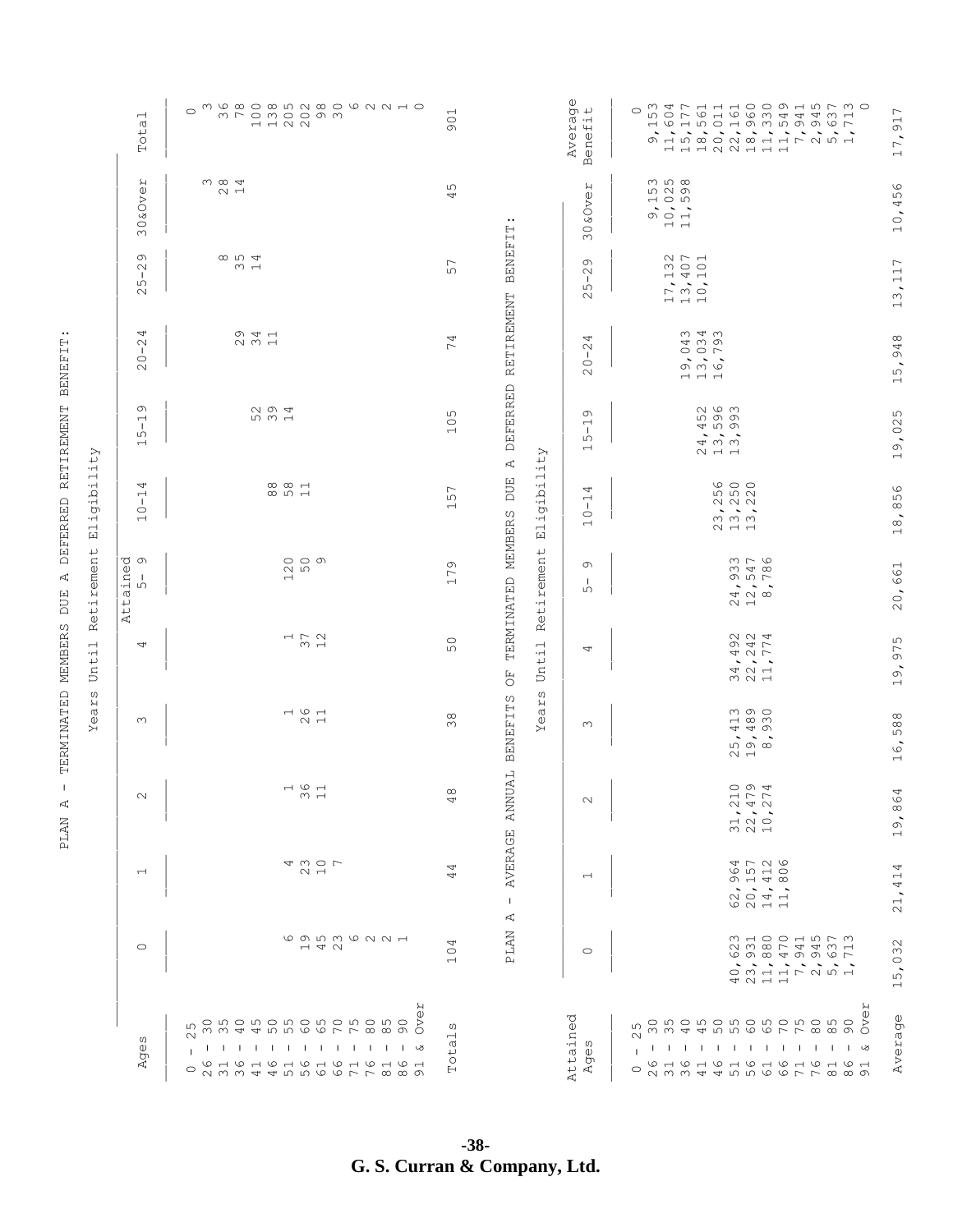| $\mathbf{I}$<br>R<br><b>PLAN</b>                                                                                                                                                                                     | SERVICE                                                                                                         | $\ddot{\phantom{0}}\phantom{0}\bullet\phantom{0}\bullet$<br>w<br>디<br><b>RETIRE</b> |                                                                                                        |                                                                                                                                                                  |                                                                                                                                                                                                           |                                                                                                                    |                                                                                                                                                                                                       |                                                                                       |                                                          |                                                                                                                                                                                                                                                                                                                                                                                    |                                                                                                                                                                                                                                                          |                                                                              |
|----------------------------------------------------------------------------------------------------------------------------------------------------------------------------------------------------------------------|-----------------------------------------------------------------------------------------------------------------|-------------------------------------------------------------------------------------|--------------------------------------------------------------------------------------------------------|------------------------------------------------------------------------------------------------------------------------------------------------------------------|-----------------------------------------------------------------------------------------------------------------------------------------------------------------------------------------------------------|--------------------------------------------------------------------------------------------------------------------|-------------------------------------------------------------------------------------------------------------------------------------------------------------------------------------------------------|---------------------------------------------------------------------------------------|----------------------------------------------------------|------------------------------------------------------------------------------------------------------------------------------------------------------------------------------------------------------------------------------------------------------------------------------------------------------------------------------------------------------------------------------------|----------------------------------------------------------------------------------------------------------------------------------------------------------------------------------------------------------------------------------------------------------|------------------------------------------------------------------------------|
|                                                                                                                                                                                                                      |                                                                                                                 |                                                                                     |                                                                                                        |                                                                                                                                                                  |                                                                                                                                                                                                           | Completed                                                                                                          | Since<br>Years                                                                                                                                                                                        | Retirement                                                                            |                                                          |                                                                                                                                                                                                                                                                                                                                                                                    |                                                                                                                                                                                                                                                          |                                                                              |
| Attained<br>w<br>$\mathbb U$<br>ত<br>A                                                                                                                                                                               | $\circ$                                                                                                         | $\overline{\phantom{0}}$                                                            | $\sim$                                                                                                 | $\infty$                                                                                                                                                         | 4                                                                                                                                                                                                         | $\circ$<br>-1<br>ഗ                                                                                                 | 4<br>$\overline{\phantom{0}}$<br>$\mathbf{I}$<br>$\circ$<br>$\overline{\phantom{0}}$                                                                                                                  | c)<br>$\overline{\phantom{0}}$<br>$\mathbf{I}$<br>ഗ<br>$\overline{\phantom{0}}$       | 4<br>$\sim$<br>т.<br>$\circ$<br>$\sim$                   | Ō<br>$\sim$<br>$\mathbf{I}$<br>ഗ<br>$\sim$                                                                                                                                                                                                                                                                                                                                         | <b>O&amp;Over</b><br>$\infty$                                                                                                                                                                                                                            | ⊣<br>đ<br>Toti                                                               |
| ഗ<br>$\mathbf{L}$                                                                                                                                                                                                    |                                                                                                                 |                                                                                     |                                                                                                        |                                                                                                                                                                  |                                                                                                                                                                                                           |                                                                                                                    |                                                                                                                                                                                                       |                                                                                       |                                                          |                                                                                                                                                                                                                                                                                                                                                                                    |                                                                                                                                                                                                                                                          |                                                                              |
| o n o n o n o n o<br>n o n o n o n o z<br>n o n o n o n o z<br>$\mathbf{L}$<br>0 1 6 1 6 1 6 1 6 1<br>$\mathfrak{w}\mathfrak{w}\mathfrak{w}\mathfrak{w}\mathfrak{w}\mathfrak{w}\mathfrak{w}\mathfrak{w}\mathfrak{w}$ | 12841635<br>200023                                                                                              | 1 4 9 4 9 4 9 70 70<br><u>4 6 10 4 10 01</u>                                        | mmbonddi                                                                                               | O                                                                                                                                                                | 4                                                                                                                                                                                                         | 28295817<br>$\overline{\phantom{a}}$<br>$\overline{\phantom{0}}$                                                   |                                                                                                                                                                                                       |                                                                                       |                                                          |                                                                                                                                                                                                                                                                                                                                                                                    |                                                                                                                                                                                                                                                          | $\begin{array}{c} \n 0 \\  0 \\  0 \\  \end{array}$<br>4                     |
| $\mathbf{1}$ $\mathbf{1}$                                                                                                                                                                                            | $\overline{a}$                                                                                                  | $\overline{a}$                                                                      | 0 W 4 4 4<br>$\overline{\phantom{a}}$                                                                  | $\begin{array}{c} \infty \, \, \sim \, \infty \, \, \sim \, \infty \, \, \sim \, \infty \, \, \sim \, \infty \end{array}$<br>$\omega$ $\omega$ $\omega$ $\omega$ | の749051<br>$\overline{\phantom{0}}$<br>$\overline{a}$                                                                                                                                                     | 34                                                                                                                 | 4219584440419958                                                                                                                                                                                      | 27644763                                                                              |                                                          |                                                                                                                                                                                                                                                                                                                                                                                    |                                                                                                                                                                                                                                                          | 2 4 5 4 5 6 6 7 4 5 6 6 7 5 6 7 6 7 6 7 6                                    |
| $\blacksquare$                                                                                                                                                                                                       |                                                                                                                 |                                                                                     |                                                                                                        | $\overline{\phantom{0}}$                                                                                                                                         | $\overline{\mathcal{A}}$                                                                                                                                                                                  |                                                                                                                    | $\begin{array}{c} \begin{array}{c} \begin{array}{c} \end{array} & \begin{array}{c} \end{array} & \begin{array}{c} \end{array} & \end{array} & \begin{array}{c} \end{array} & \end{array} \end{array}$ |                                                                                       |                                                          | $\overline{\phantom{0}}$                                                                                                                                                                                                                                                                                                                                                           |                                                                                                                                                                                                                                                          | $\overline{\phantom{a}}$<br>$\overline{a}$ $\overline{a}$                    |
| $\mathbf{1}$                                                                                                                                                                                                         |                                                                                                                 |                                                                                     |                                                                                                        |                                                                                                                                                                  | $\circ$ $\circ$                                                                                                                                                                                           |                                                                                                                    |                                                                                                                                                                                                       |                                                                                       |                                                          |                                                                                                                                                                                                                                                                                                                                                                                    |                                                                                                                                                                                                                                                          |                                                                              |
| $\blacksquare$                                                                                                                                                                                                       |                                                                                                                 |                                                                                     |                                                                                                        |                                                                                                                                                                  |                                                                                                                                                                                                           |                                                                                                                    |                                                                                                                                                                                                       | $\begin{array}{c} \rightleftarrows & \sim & \rightarrow \\ \sim & \sim & \end{array}$ |                                                          |                                                                                                                                                                                                                                                                                                                                                                                    |                                                                                                                                                                                                                                                          |                                                                              |
| $\mathbf{1}$                                                                                                                                                                                                         |                                                                                                                 |                                                                                     |                                                                                                        |                                                                                                                                                                  |                                                                                                                                                                                                           | 0.0000000                                                                                                          |                                                                                                                                                                                                       | 2987721                                                                               | セイタンのですよりでしょう<br>$\overline{\phantom{0}}$                | $\omega \; \text{to} \; \text{to} \; \text{4}$<br>$\overline{\phantom{0}}$                                                                                                                                                                                                                                                                                                         | 2813043<br>$\rightarrow$ $\rightarrow$ $\rightarrow$ $\rightarrow$ $\rightarrow$ $\rightarrow$                                                                                                                                                           | 1659621                                                                      |
| ΑÄ<br>ು                                                                                                                                                                                                              |                                                                                                                 |                                                                                     |                                                                                                        |                                                                                                                                                                  |                                                                                                                                                                                                           |                                                                                                                    |                                                                                                                                                                                                       |                                                                                       |                                                          |                                                                                                                                                                                                                                                                                                                                                                                    |                                                                                                                                                                                                                                                          |                                                                              |
| ω<br>$\frac{1}{6}$<br>$\overline{C}$<br>Н                                                                                                                                                                            | $\circ$<br>$\infty$<br>₹                                                                                        | $\infty$<br>$\circ$<br>4                                                            | $\sim$<br>$\circ$<br>4                                                                                 | $\sim$<br>4<br>$\infty$                                                                                                                                          | $\infty$<br>$\circ$<br>4                                                                                                                                                                                  | $\sim$<br>$\overline{5}$<br>$\overline{\phantom{a}}$<br>$\overline{\phantom{0}}$                                   | ∼<br>نَ<br>$\overline{\phantom{0}}$<br>$\overline{\phantom{a}}$<br>$\overline{\phantom{0}}$                                                                                                           | $\circ$<br>c)<br>$\overline{ }$                                                       | Ō<br>4<br>4                                              | $\circ$<br>$\circ$<br>$\sim$                                                                                                                                                                                                                                                                                                                                                       | $\overline{\phantom{0}}$<br>c)<br>$\overline{\phantom{0}}$                                                                                                                                                                                               | $\infty$<br>$\sim$<br>$\infty$<br>$\overline{\phantom{a}}$<br>$\circ$        |
|                                                                                                                                                                                                                      |                                                                                                                 |                                                                                     |                                                                                                        |                                                                                                                                                                  |                                                                                                                                                                                                           |                                                                                                                    |                                                                                                                                                                                                       |                                                                                       |                                                          |                                                                                                                                                                                                                                                                                                                                                                                    |                                                                                                                                                                                                                                                          |                                                                              |
| $\mathbf{I}$<br>К<br><b>PLAN</b>                                                                                                                                                                                     | <b>AVERAGE</b>                                                                                                  | ENE <sub>1</sub><br>$\mathbf m$<br>ANNUAL                                           | PÄ<br>$\Omega$<br>н<br>Ē                                                                               | PO<br>YABLE                                                                                                                                                      | SERVICE                                                                                                                                                                                                   | RETIREES                                                                                                           |                                                                                                                                                                                                       |                                                                                       |                                                          |                                                                                                                                                                                                                                                                                                                                                                                    |                                                                                                                                                                                                                                                          |                                                                              |
|                                                                                                                                                                                                                      |                                                                                                                 |                                                                                     |                                                                                                        |                                                                                                                                                                  |                                                                                                                                                                                                           | Yea<br>Completed                                                                                                   | Since<br>ω<br>Ĥ                                                                                                                                                                                       | Retirement                                                                            |                                                          |                                                                                                                                                                                                                                                                                                                                                                                    |                                                                                                                                                                                                                                                          |                                                                              |
| Attained                                                                                                                                                                                                             |                                                                                                                 |                                                                                     |                                                                                                        |                                                                                                                                                                  |                                                                                                                                                                                                           |                                                                                                                    |                                                                                                                                                                                                       |                                                                                       |                                                          |                                                                                                                                                                                                                                                                                                                                                                                    |                                                                                                                                                                                                                                                          | Average                                                                      |
| ω<br>$\mathbb U$<br>ত<br>R                                                                                                                                                                                           | $\circ$                                                                                                         | $\overline{\phantom{0}}$                                                            | $\sim$                                                                                                 | $\infty$                                                                                                                                                         | 4                                                                                                                                                                                                         | $\sigma$<br>п<br>ഗ                                                                                                 | 4<br>$\overline{\phantom{0}}$<br>$\mathbf{I}$<br>$\circ$<br>$\overline{\phantom{0}}$                                                                                                                  | Ō<br>$\overline{\phantom{0}}$<br>$\mathbf{I}$<br>ഗ<br>$\overline{\phantom{0}}$        | 4<br>$\sim$<br>$\mathbf{I}$<br>$\circ$<br>$\sim$         | Ō<br>$\sim$<br>$\mathbf{I}$<br>ഗ<br>$\sim$                                                                                                                                                                                                                                                                                                                                         | <b>O&amp;Over</b><br>$\infty$                                                                                                                                                                                                                            | $\ddot{+}$<br>Benef                                                          |
| $\mathbf{I}$                                                                                                                                                                                                         | ഗ<br>$\circ$<br>$\sim$                                                                                          | $\overline{\phantom{a}}$                                                            |                                                                                                        |                                                                                                                                                                  |                                                                                                                                                                                                           |                                                                                                                    |                                                                                                                                                                                                       |                                                                                       |                                                          |                                                                                                                                                                                                                                                                                                                                                                                    |                                                                                                                                                                                                                                                          | $\circ$<br>4<br>$\overline{\phantom{0}}$<br>٠<br>$\overline{ }$              |
| c n o n o n o n o y<br>o n o n o n o n o y<br>$\mathbf{1}$ $\mathbf{1}$ $\mathbf{1}$<br>0 1 6 1 6 1 6 1 6 1<br>nn v v r r w w o                                                                                      | 4 7 7 7 9 8 9 7<br>$P P M$ $Q M$<br>$\overline{r}$ 4<br>$\overline{\phantom{a}}$<br>O 4 N O M M N W<br>45432221 | o o co do mo co co co<br>238731511<br>c c c c c c c c c c<br>$\sim$<br>490246734    | フラヨウユフ<br>$\circ$<br>4<br>$\overline{r}$<br>$\overline{\phantom{a}}$<br>0 8 8 9 9 1 9 1 9 1<br>5432222 | 4<br>o 4 8 5 4<br>$\overline{\phantom{0}}$<br>$\sigma$ $\rightarrow$ $\sigma$ $\sim$ $\sim$ $\sim$ $\sim$ $\sim$<br>4522214                                      | フフロミヒ841<br>U O<br>$\begin{array}{ccc} \mathcal{O} & \mathcal{O} & \mathcal{O} \end{array}$<br>$\overline{\phantom{a}}$<br>$P$ $\alpha$ $\alpha$ $\alpha$ $\alpha$ $\alpha$ $\alpha$ $\alpha$<br>$\infty$ | $\overline{ }$<br>$\overline{ }$<br>c)<br>$\overline{\phantom{0}}$<br>$\circ$<br>$\overline{ }$<br><b>65432244</b> | $\overline{ }$                                                                                                                                                                                        |                                                                                       |                                                          |                                                                                                                                                                                                                                                                                                                                                                                    |                                                                                                                                                                                                                                                          | 4 G Q G Q H L Q D<br><b>SSSS</b><br>491975575<br>487842954<br>6543222111     |
|                                                                                                                                                                                                                      | 4<br>$\overline{\phantom{a}}$                                                                                   |                                                                                     | $\overline{\phantom{a}}$                                                                               | 4 IV                                                                                                                                                             | $\tilde{\phantom{a}}$                                                                                                                                                                                     | $\overline{6}$<br>4                                                                                                | $\overline{\phantom{a}}$<br>$\overline{\phantom{a}}$<br>4                                                                                                                                             | 9<br>$\sim$<br>$\infty$                                                               | $\infty$<br>$\circ$                                      |                                                                                                                                                                                                                                                                                                                                                                                    |                                                                                                                                                                                                                                                          |                                                                              |
| $\mathbf{I}$                                                                                                                                                                                                         | $\overline{\phantom{0}}$<br>$\overline{\phantom{a}}$                                                            | $\sim$ $ \sim$ $ \sim$                                                              | 1160785<br>co co co co co<br>$\overline{\phantom{a}}$<br>$\overline{\phantom{a}}$                      | $\begin{array}{c} \n\hline\n\end{array}$ $\begin{array}{c} \n\hline\n\end{array}$ $\begin{array}{c} \n\hline\n\end{array}$<br>$\infty$                           | $O$ $O$ $O$ $O$<br>$\tilde{\phantom{a}}$<br>$\overline{\phantom{a}}$<br>4 3 3 4 5 4 6                                                                                                                     | $\overline{0}$                                                                                                     | $\omega$ $\omega$ $\Delta$ $\Delta$<br>$OQ \nightharpoonup Q$<br>O G C C C C C C C<br>$\overline{\phantom{a}}$<br>31941719<br><b>A</b> W W H                                                          | оомнн моо<br>4705155<br>9 6 5 5 4 9 7 4<br>9 7 9 9 9 9 7 4                            | 0000 <del>4</del> 000<br>1232111                         | 2000000<br>$\begin{array}{c} 1 & 4 & -1 & -6 & -1 \\ 0 & 0 & 0 & 0 & -1 \\ 0 & 0 & 0 & 0 & 0 \\ 0 & 0 & 0 & 0 & 0 \\ 0 & 0 & 0 & 0 & 0 \\ 0 & 0 & 0 & 0 & 0 \\ 0 & 0 & 0 & 0 & 0 \\ 0 & 0 & 0 & 0 & 0 \\ 0 & 0 & 0 & 0 & 0 \\ 0 & 0 & 0 & 0 & 0 \\ 0 & 0 & 0 & 0 & 0 \\ 0 & 0 & 0 & 0 & 0 \\ 0 & 0 & 0 & 0 & 0 \\ 0 & 0 & 0 & 0 & 0 \\ 0 &$<br>$\overline{\phantom{a}}$<br>000000H | <b>7840843</b><br>$4790$<br>$4900$<br>$\frac{1}{2}$                                                                                                                                                                                                      |                                                                              |
| $\mathbf{1}$                                                                                                                                                                                                         | $\infty \circ \circ \circ \circ$<br>$\sim$                                                                      | $\overline{\phantom{a}}$                                                            | $\overline{\phantom{a}}$                                                                               | $\rightarrow$ $\sim$                                                                                                                                             | $\hat{\phantom{a}}$                                                                                                                                                                                       | $\mathcal{O}\quad \mathcal{O}\quad \mathcal{O}\quad \mathcal{O}\quad \mathcal{O}$<br>4<br>$\overline{ }$           | $\overline{\phantom{a}}$                                                                                                                                                                              |                                                                                       | m m m ω ω ω<br>$O$ $O$ $H$                               | $\tilde{\phantom{a}}$<br>112211                                                                                                                                                                                                                                                                                                                                                    |                                                                                                                                                                                                                                                          |                                                                              |
|                                                                                                                                                                                                                      | $\overline{\phantom{a}}$                                                                                        |                                                                                     |                                                                                                        | $\circ$                                                                                                                                                          | $\hat{\phantom{a}}$                                                                                                                                                                                       | $\overline{8}$                                                                                                     | $\tilde{\phantom{a}}$                                                                                                                                                                                 |                                                                                       |                                                          | $\hat{}$                                                                                                                                                                                                                                                                                                                                                                           | $\frac{1}{10}$ $\frac{1}{10}$ $\frac{1}{10}$ $\frac{1}{10}$<br>$\begin{array}{c} \begin{array}{c} \begin{array}{c} \end{array} & \begin{array}{c} \end{array} & \begin{array}{c} \end{array} \\ \begin{array}{c} \end{array} \\ \end{array} \end{array}$ | $\overline{ }$                                                               |
| $\mathbf{I}$                                                                                                                                                                                                         |                                                                                                                 | $\sim$ $\sim$ $\sim$                                                                |                                                                                                        | $\circ$<br>$\circ$                                                                                                                                               | $\infty$                                                                                                                                                                                                  | $\circ$<br>4 0                                                                                                     | 51                                                                                                                                                                                                    |                                                                                       |                                                          | $\hat{\phantom{a}}$                                                                                                                                                                                                                                                                                                                                                                | $\circ$                                                                                                                                                                                                                                                  | $\overline{4}$                                                               |
| $\mathbf{L}$                                                                                                                                                                                                         |                                                                                                                 |                                                                                     |                                                                                                        |                                                                                                                                                                  | $\overline{ }$                                                                                                                                                                                            | $\sigma$                                                                                                           | $\overline{ }$<br>$\omega$<br>$\overline{\phantom{a}}$<br>$\overline{M}$ $\overline{N}$                                                                                                               | $\infty$ $\sim$                                                                       | $OF$ in                                                  | $\overline{\phantom{a}}$                                                                                                                                                                                                                                                                                                                                                           | $4\sigma$<br>6 w m                                                                                                                                                                                                                                       | 4                                                                            |
| ΑÄ<br>చ                                                                                                                                                                                                              |                                                                                                                 |                                                                                     |                                                                                                        |                                                                                                                                                                  |                                                                                                                                                                                                           |                                                                                                                    | $\circ$<br>$\overline{\phantom{a}}$                                                                                                                                                                   |                                                                                       |                                                          | $\circ$<br>$\overline{ }$<br>$\overline{\phantom{a}}$                                                                                                                                                                                                                                                                                                                              |                                                                                                                                                                                                                                                          | ഗ                                                                            |
| $\mathbb U$<br>Averag                                                                                                                                                                                                | ഗ<br>4<br>$\overline{\phantom{0}}$<br>$\overline{\circ}$<br>$\infty$                                            | $\circ$<br>4<br>$\infty$<br>٠<br>$\sim$<br>$\infty$                                 | o<br>$\mathcal{S}$<br>30,                                                                              | 8,084<br>$\mathcal{L}$                                                                                                                                           | O<br>$\overline{0}$<br>31,                                                                                                                                                                                | $\circ$<br>$\mathcal{S}$<br>30,                                                                                    | $\overline{ }$<br>$\frac{1}{\sqrt{2}}$<br>7.<br>$\sim$                                                                                                                                                | 4<br>$\infty$<br>$\overline{\phantom{0}}$<br>$\overline{\phantom{a}}$<br>ഗ<br>$\sim$  | $\mathcal{L}$<br>$\overline{ }$<br>0, 4<br>$\mathcal{L}$ | $\frac{2}{6}$<br>$\overline{\phantom{0}}$<br>$\ddot{\phantom{1}}$<br>$\infty$<br>$\overline{\phantom{0}}$                                                                                                                                                                                                                                                                          | 4<br>$\dot{0}$<br>7,<br>$\overline{\phantom{0}}$                                                                                                                                                                                                         | 73<br>$\overline{\phantom{0}}$<br>$\ddot{\phantom{1}}$<br>$\infty$<br>$\sim$ |

**-39 - G. S. Curran & Company, Ltd.**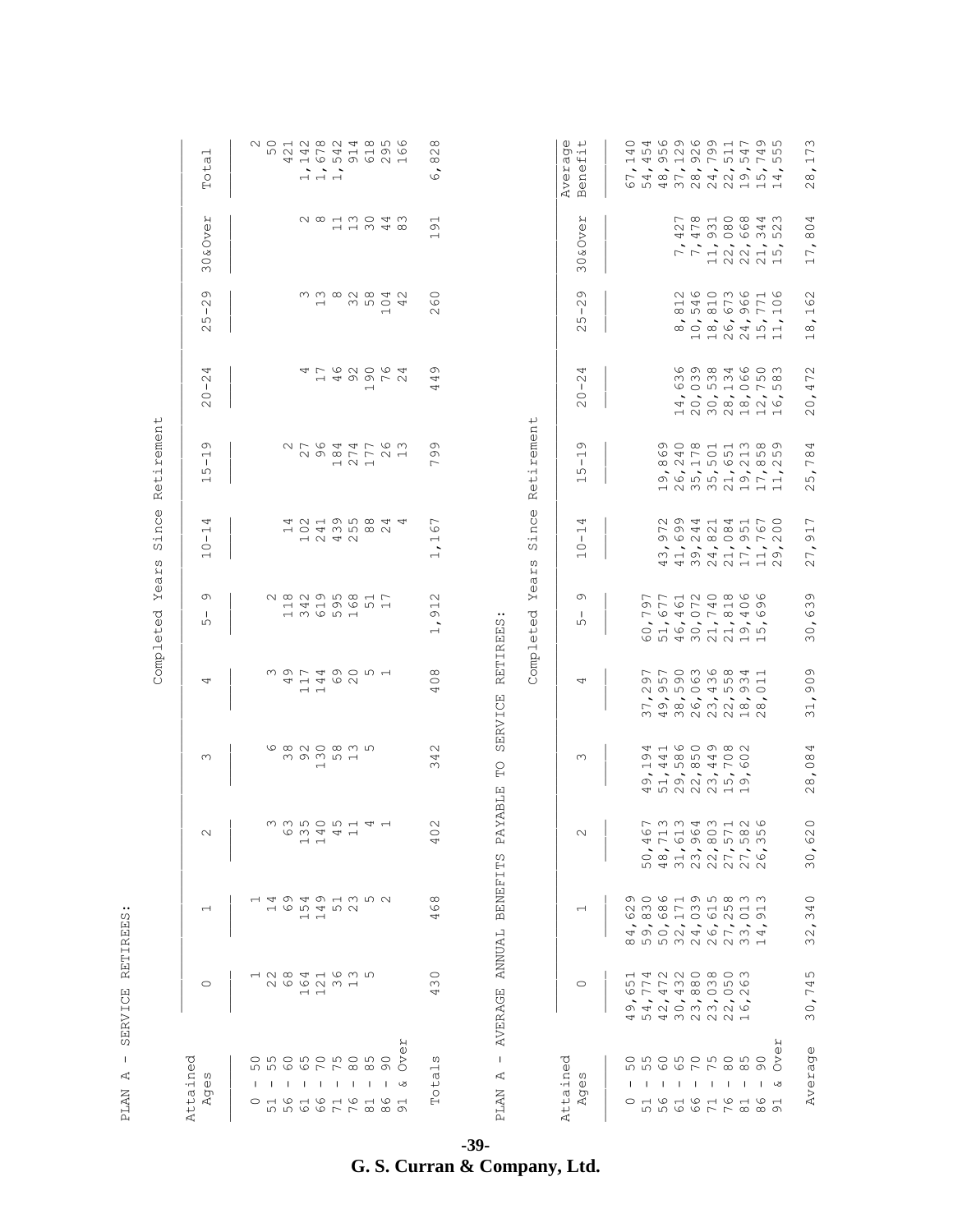|                                  | $\overline{\phantom{0}}$<br>Total                                                   |                                      | 0 1 0 4 4 4 6 6 4 0<br>$\begin{array}{c} \mathcal{A} \\ \mathcal{A} \end{array} \begin{array}{c} \mathcal{A} \\ \mathcal{A} \end{array}$                                                                                                                                                                                                                     |                                                                              | ഗ<br>$\infty$<br>$\overline{\phantom{0}}$  |                                  | $\mathbb U$<br>Benefit<br>Averag                                                      | ONONN M W N M O<br>$\frac{8}{6}$<br>$\ddot{\phantom{1}}$<br>$\sim$<br>$\sim$ $ -$<br>$\overline{a}$ $\overline{a}$<br>$\overline{\phantom{0}}$                                                                                                                                                                                                                                                                                                                                                                                                                                                                                                                                                                                                                                                                                                                                                   | 16,369                                                      |
|----------------------------------|-------------------------------------------------------------------------------------|--------------------------------------|--------------------------------------------------------------------------------------------------------------------------------------------------------------------------------------------------------------------------------------------------------------------------------------------------------------------------------------------------------------|------------------------------------------------------------------------------|--------------------------------------------|----------------------------------|---------------------------------------------------------------------------------------|--------------------------------------------------------------------------------------------------------------------------------------------------------------------------------------------------------------------------------------------------------------------------------------------------------------------------------------------------------------------------------------------------------------------------------------------------------------------------------------------------------------------------------------------------------------------------------------------------------------------------------------------------------------------------------------------------------------------------------------------------------------------------------------------------------------------------------------------------------------------------------------------------|-------------------------------------------------------------|
|                                  | 30&Over                                                                             |                                      |                                                                                                                                                                                                                                                                                                                                                              | $\infty$                                                                     | $\infty$                                   |                                  | 30&Over                                                                               | 6,037                                                                                                                                                                                                                                                                                                                                                                                                                                                                                                                                                                                                                                                                                                                                                                                                                                                                                            | 6,037                                                       |
|                                  | $\sigma$<br>$\sim$<br>-1<br>ഗ<br>$\sim$                                             |                                      |                                                                                                                                                                                                                                                                                                                                                              | 1171                                                                         | S                                          |                                  | $\sigma$<br>$\sim$<br>$\mathbf{I}$<br>ഗ<br>$\sim$                                     | 6<br>6<br>6<br>0<br>6<br>0<br>6<br>9<br>$\Gamma$ $\circ$ $\circ$                                                                                                                                                                                                                                                                                                                                                                                                                                                                                                                                                                                                                                                                                                                                                                                                                                 | 8,106                                                       |
|                                  | 4<br>$\sim$<br>$\mathbf{I}$<br>$\circ$<br>$\sim$                                    |                                      | $N$ $\circ$ $m$                                                                                                                                                                                                                                                                                                                                              |                                                                              | $\Xi$                                      |                                  | 4<br>$\sim$<br>$\mathbf{I}$<br>$\circ$<br>$\sim$                                      | $\frac{1}{n}$                                                                                                                                                                                                                                                                                                                                                                                                                                                                                                                                                                                                                                                                                                                                                                                                                                                                                    | 7,999                                                       |
| Since Retirement                 | $\circ$<br>$\overline{\phantom{0}}$<br>$\mathsf I$<br>ഗ<br>$\overline{\phantom{0}}$ |                                      | $\begin{matrix} 1 & 0 \\ 0 & 1 \end{matrix}$                                                                                                                                                                                                                                                                                                                 |                                                                              | 12                                         | Retirement                       | $\sigma$<br>$\overline{\phantom{0}}$<br>$\mathbf{I}$<br>ഗ<br>$\overline{\phantom{0}}$ | $\begin{array}{c}\n\hline\n\bullet & \bullet & \bullet \\ \hline\n\bullet & \bullet & \bullet\n\end{array}$<br>$\overline{\phantom{a}}$<br>$\overline{\phantom{0}}$                                                                                                                                                                                                                                                                                                                                                                                                                                                                                                                                                                                                                                                                                                                              | 11,726                                                      |
|                                  | 4<br>$\overline{1}$<br>$\circ$<br>$\overline{\phantom{0}}$                          |                                      | $\begin{matrix} 0 & 0 & 0 \\ 0 & 0 & 0 \\ 0 & 0 & 0 \\ 0 & 0 & 0 \\ 0 & 0 & 0 \\ 0 & 0 & 0 \\ 0 & 0 & 0 \\ 0 & 0 & 0 \\ 0 & 0 & 0 \\ 0 & 0 & 0 & 0 \\ 0 & 0 & 0 & 0 \\ 0 & 0 & 0 & 0 \\ 0 & 0 & 0 & 0 \\ 0 & 0 & 0 & 0 & 0 \\ 0 & 0 & 0 & 0 & 0 \\ 0 & 0 & 0 & 0 & 0 \\ 0 & 0 & 0 & 0 & 0 \\ 0 & 0 & 0 & 0 & 0 & 0 \\ 0 & 0 & 0$<br>$\overline{\phantom{0}}$ |                                                                              | $\infty$<br>$\sim$                         | Since<br>$\omega$                | 4<br>$\overline{\phantom{0}}$<br>л.<br>$\circ$<br>$\overline{\phantom{0}}$            | $\circledcirc \circledcirc \circledcirc \circledcirc \circledcirc$<br>$79100$<br>$7900$<br>$\overline{O}$<br><u>d d d d d</u>                                                                                                                                                                                                                                                                                                                                                                                                                                                                                                                                                                                                                                                                                                                                                                    | 16,783                                                      |
| Years<br>Completed               | $\sigma$<br>-1<br>ഗ                                                                 | $\overline{\phantom{0}}$             | $N$ $N$ $m$ $\infty$ $n$<br>$\overline{a}$                                                                                                                                                                                                                                                                                                                   |                                                                              | 52                                         | ear:<br>Σ<br>Completed           | G<br>-1<br>ഗ                                                                          | 682<br>$\odot$<br>$\omega$ $\subset$<br>m <sub>o</sub><br>$\mathrel{\sqsubset}$<br>$\tilde{\Omega}$<br>$\begin{picture}(16,15) \put(0,0){\line(1,0){155}} \put(15,0){\line(1,0){155}} \put(15,0){\line(1,0){155}} \put(15,0){\line(1,0){155}} \put(15,0){\line(1,0){155}} \put(15,0){\line(1,0){155}} \put(15,0){\line(1,0){155}} \put(15,0){\line(1,0){155}} \put(15,0){\line(1,0){155}} \put(15,0){\line(1,0){155}} \put(15,0){\line(1,0){155}} \$<br>$\overline{\phantom{0}}$<br><u>d d d d d</u>                                                                                                                                                                                                                                                                                                                                                                                             | 17,232                                                      |
|                                  | 4                                                                                   |                                      | 12334                                                                                                                                                                                                                                                                                                                                                        |                                                                              | ഗ<br>$\overline{\phantom{0}}$              | DISABILITY RETIREES:             | 4                                                                                     | $\begin{array}{c}\n 3700 \\  7000 \\  7000 \\  74\n \end{array}$                                                                                                                                                                                                                                                                                                                                                                                                                                                                                                                                                                                                                                                                                                                                                                                                                                 | 21, 211                                                     |
|                                  | $\infty$                                                                            |                                      | 11323                                                                                                                                                                                                                                                                                                                                                        |                                                                              | $\overline{C}$                             | $\Gamma$                         | $\infty$                                                                              | $6, 336$<br>$2, 457$<br>$7, 521$<br>$1, 521$<br>$1, 36$<br>$1, 1, 36$<br>$- + - - -$                                                                                                                                                                                                                                                                                                                                                                                                                                                                                                                                                                                                                                                                                                                                                                                                             | 5,175<br>$\overline{\phantom{0}}$                           |
|                                  | $\sim$                                                                              |                                      | 1534                                                                                                                                                                                                                                                                                                                                                         |                                                                              | Μ<br>$\overline{ }$                        | YABLE<br>PÄ.<br>S                | $\sim$                                                                                | $\begin{array}{c} \mathbb{C} \mathbb{C} \mathbb{C} \mathbb{C} \mathbb{C} \mathbb{C} \mathbb{C} \mathbb{C} \mathbb{C} \mathbb{C} \mathbb{C} \mathbb{C} \mathbb{C} \mathbb{C} \mathbb{C} \mathbb{C} \mathbb{C} \mathbb{C} \mathbb{C} \mathbb{C} \mathbb{C} \mathbb{C} \mathbb{C} \mathbb{C} \mathbb{C} \mathbb{C} \mathbb{C} \mathbb{C} \mathbb{C} \mathbb{C} \mathbb{C} \mathbb{C} \mathbb{C} \mathbb{C} \mathbb{C} \mathbb$<br>0.0000000<br>$\infty$<br>$\infty$ $\infty$<br>$\begin{array}{c}\n\ddots \\ \circ \\ \circ \\ \circ \\ \circ\n\end{array}$<br>$\lnot$ $\lnot$ $\lnot$                                                                                                                                                                                                                                                                                                              | 7,70<br>$\overline{\phantom{0}}$                            |
|                                  | $\overline{\phantom{0}}$                                                            |                                      | $\begin{matrix} 0 & 0 \\ 0 & 0 \end{matrix}$                                                                                                                                                                                                                                                                                                                 |                                                                              | 4<br>$\overline{\phantom{0}}$              | <b>BENEFIT</b>                   | $\overline{\phantom{0}}$                                                              | $m \, \omega \, \circ \, m$<br>$O$ $N$ $D$ $O$<br>$\sim$ $\sim$<br>$\omega$ 4<br>$\overline{\phantom{a}}$<br>$\overline{\phantom{0}}$<br>$\sim$<br>$P$ $M$ $D$ $D$<br>$\omega$<br>$\overline{\phantom{0}}$<br>$\overline{a}$                                                                                                                                                                                                                                                                                                                                                                                                                                                                                                                                                                                                                                                                     | 22,610                                                      |
| DISABILITY RETIREES:             | $\circ$                                                                             |                                      | 24561                                                                                                                                                                                                                                                                                                                                                        |                                                                              | $\infty$<br>$\overline{\phantom{0}}$       | AVERAGE ANNUAL                   | $\circ$                                                                               | 9 2 7 6 5<br>9 7 7 6 9<br>の5376<br>$\begin{picture}(180,170) \put(0,0){\line(1,0){150}} \put(15,0){\line(1,0){150}} \put(15,0){\line(1,0){150}} \put(15,0){\line(1,0){150}} \put(15,0){\line(1,0){150}} \put(15,0){\line(1,0){150}} \put(15,0){\line(1,0){150}} \put(15,0){\line(1,0){150}} \put(15,0){\line(1,0){150}} \put(15,0){\line(1,0){150}} \put(15,0){\line(1,0){150$<br>$\begin{array}{c} \begin{array}{c} \begin{array}{c} \text{1} \end{array} & \text{2} \end{array} & \text{3} \end{array} & \begin{array}{c} \text{4} \end{array} & \begin{array}{c} \text{5} \end{array} & \begin{array}{c} \text{6} \end{array} & \begin{array}{c} \text{7} \end{array} & \begin{array}{c} \text{8} \end{array} & \begin{array}{c} \text{9} \end{array} & \begin{array}{c} \text{1} \end{array} & \begin{array}{c} \text{1} \end{array} & \begin{array}{c} \text{1} \end{array} & \begin{array$ | $\rm ^{\circ}$<br>$\frac{1}{8}$<br>$\overline{\phantom{0}}$ |
| $\mathbf{I}$<br>К<br><b>PLAN</b> | Attained<br>Ages                                                                    | ო ო<br>4<br>л.<br>$\mathbf{I}$<br>л. | onononono<br>4 N N<br>$\mathbf{I}$<br>$\mathbf{I}$<br>$\mathbf{I}$<br>$\mathbf{I}$<br>0 1 6 1 6 1 6 1 6 1<br>ww4455667                                                                                                                                                                                                                                       | я<br>$\mathbb{O}$<br>$\delta$<br>$00 -$<br>$\mathbf{I}$<br>$\mathbf{I}$<br>ು | w<br>$\overline{\phantom{0}}$<br>ota.<br>Н | $\mathbf{I}$<br>A<br><b>PLAN</b> | Attained<br>w<br>Age:                                                                 | Я<br>$\mathbb U$<br>onononono<br>$\overline{\delta}$<br>4<br>ო ო<br>4 N N<br>000<br>$\mathbf{I}$<br>$\mathbf{I}$<br>$\mathbf{I}$<br>$\mathbf{I}$<br>-1<br>$\mathbf{I}$<br>Τ.<br>$\mathbf{1}$<br>ು<br>Τ.<br>0 1 0 1 0 1 0 1 0 1<br>mm4455667                                                                                                                                                                                                                                                                                                                                                                                                                                                                                                                                                                                                                                                      | Average                                                     |

**-40 - G. S. Curran & Company, Ltd.**

PLAN A - DISABILITY RETIREES: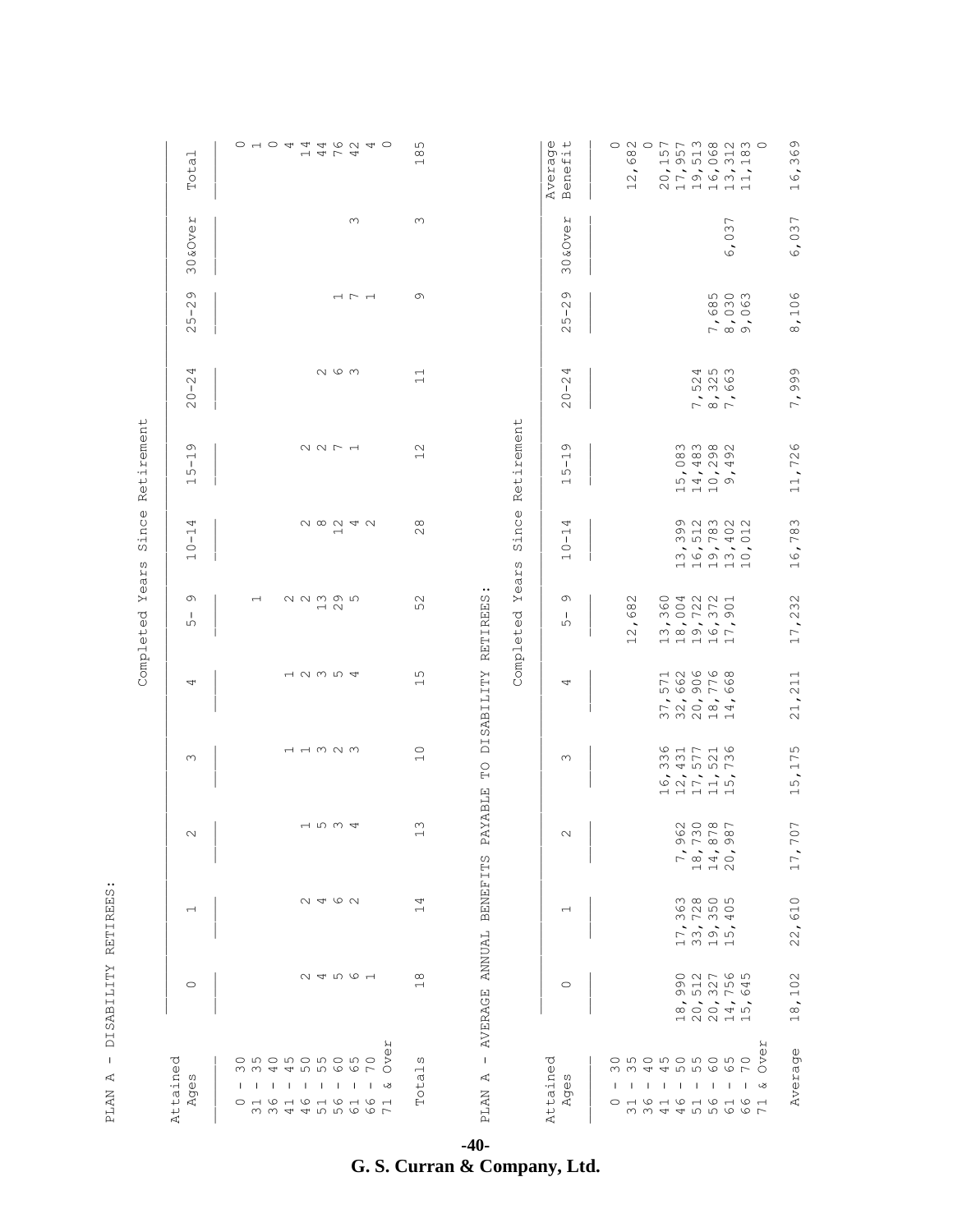| י<br>ו<br>ا<br>ı<br>I                                                             |
|-----------------------------------------------------------------------------------|
| l<br>l<br>$\overline{\phantom{a}}$<br>$\frac{1}{2}$<br>ł                          |
| Г<br>ł<br>Ó                                                                       |
| ひーー しょうしょう しょうしゃ<br>$\frac{1}{4}$<br>ł<br>j<br>ı<br>l<br>$\overline{\phantom{a}}$ |
| くりょ<br>)<br>ı<br> <br> <br> <br> <br> <br> <br>١<br>ı<br>Ì                        |
| ı                                                                                 |
| i                                                                                 |
| ļ                                                                                 |

Completed Years Since Retirement

|                                                                                                                          |                                                                                                                                                                                                                                                                     |                                                                                  |                                                                                                                                        |                                            |                                                                                                                                                                                                     | Year<br>Completed                                                                  | ince<br>U)<br>w                                                                                 | Retirement                                                                                      |                                                                         |                                                             |                                                                                                                                                                                                                                                                                                                                                                                                                 |                                                                                                |
|--------------------------------------------------------------------------------------------------------------------------|---------------------------------------------------------------------------------------------------------------------------------------------------------------------------------------------------------------------------------------------------------------------|----------------------------------------------------------------------------------|----------------------------------------------------------------------------------------------------------------------------------------|--------------------------------------------|-----------------------------------------------------------------------------------------------------------------------------------------------------------------------------------------------------|------------------------------------------------------------------------------------|-------------------------------------------------------------------------------------------------|-------------------------------------------------------------------------------------------------|-------------------------------------------------------------------------|-------------------------------------------------------------|-----------------------------------------------------------------------------------------------------------------------------------------------------------------------------------------------------------------------------------------------------------------------------------------------------------------------------------------------------------------------------------------------------------------|------------------------------------------------------------------------------------------------|
| ರ<br>Attaine<br>Ages                                                                                                     | $\circ$                                                                                                                                                                                                                                                             | $\overline{\phantom{0}}$                                                         | $\sim$                                                                                                                                 | ო                                          | 4                                                                                                                                                                                                   | ᡡ<br>ഗ                                                                             | ↵<br>$\overline{\phantom{m}}$<br>л.<br>$\circ$<br>$\overline{\phantom{0}}$                      | c)<br>$\overline{\phantom{0}}$<br>п.<br>ഗ<br>$\overline{\phantom{0}}$                           | 4<br>$\sim$<br>л.<br>$\circ$<br>$\sim$                                  | O)<br>$\sim$<br>$\mathbf{I}$<br>ഗ<br>$\sim$                 | O&Over<br>$\infty$                                                                                                                                                                                                                                                                                                                                                                                              | ⊣<br>ർ<br>$\overline{C}$<br>Ĥ                                                                  |
|                                                                                                                          | $\infty$                                                                                                                                                                                                                                                            | $\overline{\phantom{0}}$                                                         | 4                                                                                                                                      | $\overline{ }$                             | $\overline{\phantom{0}}$                                                                                                                                                                            | ↴                                                                                  |                                                                                                 | $\blacksquare$                                                                                  |                                                                         |                                                             |                                                                                                                                                                                                                                                                                                                                                                                                                 | $\overline{\phantom{0}}$                                                                       |
| o n o n o n o n o n o n o n o<br>1 1 1 1 1 1 1 1 1 1 1 1 1 1 1 3<br>0 1 0 1 0 1 0 1 0 1 0 1 0 1 0 1 0 1                  |                                                                                                                                                                                                                                                                     |                                                                                  |                                                                                                                                        |                                            |                                                                                                                                                                                                     |                                                                                    |                                                                                                 | $\overline{\phantom{0}}$                                                                        |                                                                         | $\overline{\phantom{0}}$                                    |                                                                                                                                                                                                                                                                                                                                                                                                                 |                                                                                                |
|                                                                                                                          |                                                                                                                                                                                                                                                                     |                                                                                  |                                                                                                                                        |                                            |                                                                                                                                                                                                     | $\sim$ $\overline{a}$                                                              |                                                                                                 |                                                                                                 |                                                                         |                                                             |                                                                                                                                                                                                                                                                                                                                                                                                                 |                                                                                                |
|                                                                                                                          |                                                                                                                                                                                                                                                                     | $\overline{a}$                                                                   |                                                                                                                                        |                                            |                                                                                                                                                                                                     |                                                                                    |                                                                                                 |                                                                                                 |                                                                         | $\sim$                                                      |                                                                                                                                                                                                                                                                                                                                                                                                                 |                                                                                                |
|                                                                                                                          |                                                                                                                                                                                                                                                                     |                                                                                  |                                                                                                                                        |                                            | $\sim$ $\sim$                                                                                                                                                                                       | 123488571                                                                          | പ ന                                                                                             | $\overline{\phantom{a}}$                                                                        |                                                                         |                                                             |                                                                                                                                                                                                                                                                                                                                                                                                                 |                                                                                                |
|                                                                                                                          |                                                                                                                                                                                                                                                                     | $\overline{\phantom{0}}$                                                         |                                                                                                                                        |                                            |                                                                                                                                                                                                     |                                                                                    |                                                                                                 |                                                                                                 |                                                                         |                                                             | $\overline{\phantom{0}}$                                                                                                                                                                                                                                                                                                                                                                                        |                                                                                                |
|                                                                                                                          |                                                                                                                                                                                                                                                                     |                                                                                  |                                                                                                                                        |                                            |                                                                                                                                                                                                     |                                                                                    |                                                                                                 |                                                                                                 |                                                                         |                                                             |                                                                                                                                                                                                                                                                                                                                                                                                                 |                                                                                                |
|                                                                                                                          | $\begin{array}{c} \mathcal{O} \end{array} \begin{array}{c} \mathcal{O} \end{array} \begin{array}{c} \mathcal{O} \end{array} \begin{array}{c} \mathcal{O} \end{array} \begin{array}{c} \mathcal{O} \end{array} \begin{array}{c} \mathcal{O} \end{array} \end{array}$ | 2 フランユュ                                                                          | UU4                                                                                                                                    | $m \infty$ $m \in \mathbb{H}$              | $N$ $\circ$ $\circ$ $N$                                                                                                                                                                             | 124311                                                                             | 123442                                                                                          |                                                                                                 |                                                                         |                                                             |                                                                                                                                                                                                                                                                                                                                                                                                                 |                                                                                                |
|                                                                                                                          |                                                                                                                                                                                                                                                                     |                                                                                  |                                                                                                                                        |                                            |                                                                                                                                                                                                     |                                                                                    |                                                                                                 |                                                                                                 |                                                                         |                                                             |                                                                                                                                                                                                                                                                                                                                                                                                                 |                                                                                                |
|                                                                                                                          |                                                                                                                                                                                                                                                                     |                                                                                  |                                                                                                                                        |                                            |                                                                                                                                                                                                     |                                                                                    |                                                                                                 |                                                                                                 |                                                                         |                                                             |                                                                                                                                                                                                                                                                                                                                                                                                                 |                                                                                                |
|                                                                                                                          |                                                                                                                                                                                                                                                                     |                                                                                  |                                                                                                                                        |                                            |                                                                                                                                                                                                     |                                                                                    |                                                                                                 |                                                                                                 |                                                                         |                                                             |                                                                                                                                                                                                                                                                                                                                                                                                                 | $\overline{ }$                                                                                 |
|                                                                                                                          |                                                                                                                                                                                                                                                                     |                                                                                  |                                                                                                                                        |                                            |                                                                                                                                                                                                     |                                                                                    |                                                                                                 |                                                                                                 |                                                                         |                                                             |                                                                                                                                                                                                                                                                                                                                                                                                                 | 4                                                                                              |
|                                                                                                                          |                                                                                                                                                                                                                                                                     |                                                                                  |                                                                                                                                        |                                            | $\overline{\phantom{0}}$                                                                                                                                                                            |                                                                                    | 412494271                                                                                       | ミフュワエクスピュラ ユスラのシュ                                                                               | 134225556<br>12351                                                      | m N & 8 W 6 W 6<br>$-1$ $\sim$ $-1$                         | $\begin{array}{c} \n 1 & \text{if } \mathcal{A} \n 1 & \text{if } \mathcal{A} \n 1 & \text{if } \mathcal{A} \n 1 & \text{if } \mathcal{A} \n 1 & \text{if } \mathcal{A} \n 1 & \text{if } \mathcal{A} \n 1 & \text{if } \mathcal{A} \n 1 & \text{if } \mathcal{A} \n 1 & \text{if } \mathcal{A} \n 1 & \text{if } \mathcal{A} \n 1 & \text{if } \mathcal{A} \n 1 & \text{if } \mathcal$<br>$\sim$ $\sim$ $\sim$ | $\overline{a}$ $\alpha$ $\alpha$<br>H A Q A Q Q Q Q Q<br>-----                                 |
|                                                                                                                          |                                                                                                                                                                                                                                                                     |                                                                                  |                                                                                                                                        |                                            |                                                                                                                                                                                                     |                                                                                    |                                                                                                 |                                                                                                 |                                                                         |                                                             |                                                                                                                                                                                                                                                                                                                                                                                                                 |                                                                                                |
| $\mathsf{H}$<br>$\mathbb O$<br>$\overline{\delta}$                                                                       |                                                                                                                                                                                                                                                                     |                                                                                  |                                                                                                                                        |                                            |                                                                                                                                                                                                     | $\overline{\phantom{0}}$                                                           |                                                                                                 |                                                                                                 |                                                                         |                                                             |                                                                                                                                                                                                                                                                                                                                                                                                                 |                                                                                                |
| ω<br>ta1<br>$\circ$<br>Н                                                                                                 | 4<br>$\overline{\phantom{0}}$                                                                                                                                                                                                                                       | $\circ$<br>$\sim$                                                                | ഗ<br>$\overline{\phantom{0}}$                                                                                                          | $\overline{ }$<br>$\overline{\phantom{0}}$ | $\infty$<br>$\sim$                                                                                                                                                                                  | ω<br>$\overline{\phantom{0}}$<br>$\overline{\phantom{0}}$                          | Ō<br>$\circ$<br>$\overline{\phantom{0}}$                                                        | $\circ$<br>$\overline{\phantom{0}}$<br>$\sim$                                                   | $\infty$<br>ഗ<br>$\overline{\phantom{0}}$                               | $\infty$<br>4<br>$\overline{\phantom{0}}$                   | ഗ<br>$\circ$<br>$\overline{\phantom{0}}$                                                                                                                                                                                                                                                                                                                                                                        | $\infty$<br>$\infty$<br>$\circ$<br>$\overline{\phantom{a}}$<br>$\overline{\phantom{0}}$        |
| $\mathbf I$<br>Ą<br><b>PLAN</b>                                                                                          | AVERAGE ANNUAL                                                                                                                                                                                                                                                      | <b>BENEFITS</b>                                                                  | <b>AYABLE</b><br>$\mathsf{p}$                                                                                                          | $\Gamma$ O                                 | SURVIVORS OF                                                                                                                                                                                        |                                                                                    | FORMER MEMBERS:                                                                                 |                                                                                                 |                                                                         |                                                             |                                                                                                                                                                                                                                                                                                                                                                                                                 |                                                                                                |
|                                                                                                                          |                                                                                                                                                                                                                                                                     |                                                                                  |                                                                                                                                        |                                            |                                                                                                                                                                                                     | $\mathbb O$<br>≻<br>Completed                                                      | ince<br>$\mathcal{O}$<br>ω<br>ЯZ                                                                | Retirement                                                                                      |                                                                         |                                                             |                                                                                                                                                                                                                                                                                                                                                                                                                 |                                                                                                |
| ರ<br>Attaine<br>$\overset{\circ}{\oplus}$<br>Ăğ                                                                          | $\circ$                                                                                                                                                                                                                                                             | $\overline{\phantom{0}}$                                                         | $\sim$                                                                                                                                 | $\infty$                                   | 4                                                                                                                                                                                                   | O)<br>ഗ                                                                            | 4<br>$\overline{\phantom{0}}$<br>л.<br>$\circ$<br>$\overline{\phantom{0}}$                      | c)<br>$\overline{\phantom{0}}$<br>$\mathbf{I}$<br>ഗ<br>$\overline{\phantom{0}}$                 | 4<br>$\mathbb{N}$<br>Τ.<br>$\circ$<br>$\sim$                            | $\sigma$<br>$\sim$<br>Τ.<br>ഗ<br>$\sim$                     | Я<br>O&Ove<br>$\infty$                                                                                                                                                                                                                                                                                                                                                                                          | $\mathbb{O}$ $\mathbb{L}$<br>Average<br>$\cdot$ H<br>Benef:                                    |
|                                                                                                                          |                                                                                                                                                                                                                                                                     |                                                                                  |                                                                                                                                        |                                            |                                                                                                                                                                                                     |                                                                                    |                                                                                                 |                                                                                                 |                                                                         |                                                             |                                                                                                                                                                                                                                                                                                                                                                                                                 |                                                                                                |
| o w o w o w o w o w o w o                                                                                                | 4<br>ഗ<br>$\sim$<br>$\overline{\phantom{a}}$<br>$\mathrel{\sim}$<br>$\sim$                                                                                                                                                                                          | $\infty$<br>4<br>$\dot{\circ}$<br>$\overline{\phantom{a}}$<br>$\infty$<br>$\sim$ | $\sim$<br>$\infty$<br>$\infty$<br>$\overline{\phantom{a}}$<br>$\sim$<br>$\overline{\phantom{0}}$                                       | $\sim$<br>$\overline{0}$<br>22             | $\infty$<br>$\overline{\circ}$<br>$\overline{\phantom{a}}$<br>$\sim$<br>4                                                                                                                           | $\infty$<br>57<br>$\overline{\phantom{a}}$<br>$\infty$<br>$\overline{\phantom{0}}$ |                                                                                                 | $\Im$<br>$\infty$<br>$\overline{\phantom{a}}$<br>$\sigma$                                       |                                                                         |                                                             |                                                                                                                                                                                                                                                                                                                                                                                                                 | 4<br>$\circ$<br>$\circ$<br>4<br>$\ddot{\phantom{1}}$<br>$\sigma$<br>$\overline{\phantom{0}}$   |
|                                                                                                                          |                                                                                                                                                                                                                                                                     |                                                                                  |                                                                                                                                        |                                            |                                                                                                                                                                                                     | ω.                                                                                 |                                                                                                 | ഗ<br>$\overline{\phantom{0}}$<br>$\overline{\phantom{0}}$<br>$\overline{\phantom{a}}$<br>$\sim$ |                                                                         | 6,348                                                       |                                                                                                                                                                                                                                                                                                                                                                                                                 | $\omega$<br>O<br>G<br>$\sim$                                                                   |
|                                                                                                                          |                                                                                                                                                                                                                                                                     | $\overline{\phantom{0}}$<br>9<br>$\sim$<br>$\frac{1}{4}$<br>$\overline{m}$       |                                                                                                                                        |                                            |                                                                                                                                                                                                     | 4 N<br>$\circ$ $\circ$<br>$\circ$ $\circ$<br>$\sim$ $ \sim$<br>$\circ$ $\sim$      | $\circ$<br>$\frac{6}{2}$<br>$\overline{\phantom{a}}$<br>$\overline{\phantom{0}}$                |                                                                                                 |                                                                         |                                                             |                                                                                                                                                                                                                                                                                                                                                                                                                 | $\overline{ }$<br>4<br>$\circ$                                                                 |
|                                                                                                                          |                                                                                                                                                                                                                                                                     | 4<br>$\infty$<br>$\circ$<br>$\sim$                                               |                                                                                                                                        |                                            | $\Gamma$ $\alpha$<br>$52$<br>41<br>6.7<br>$\overline{\phantom{0}}$                                                                                                                                  |                                                                                    |                                                                                                 | $\infty$ rv<br>ဟ ဖ<br>თ ო<br>$\hat{\phantom{a}}$<br>$\varphi$ 4                                 |                                                                         | $\sim$<br>4<br>ഗ<br>$\overline{5}$                          |                                                                                                                                                                                                                                                                                                                                                                                                                 | $\circ$ $\circ$<br>$\overline{\phantom{0}}$                                                    |
|                                                                                                                          |                                                                                                                                                                                                                                                                     |                                                                                  |                                                                                                                                        |                                            |                                                                                                                                                                                                     | 4                                                                                  | $\overline{\phantom{0}}$<br>ഗ                                                                   | $\overline{\phantom{a}}$                                                                        |                                                                         |                                                             |                                                                                                                                                                                                                                                                                                                                                                                                                 | ഥ മ സ                                                                                          |
|                                                                                                                          |                                                                                                                                                                                                                                                                     | ∼<br>$\sim$<br>ഗ<br>$\overline{\phantom{a}}$<br>$\overline{\phantom{0}}$         |                                                                                                                                        |                                            |                                                                                                                                                                                                     | $\sim$ $\sim$ $\sim$<br><b>4 0 4 0 4 4 4</b>                                       | $\circ$<br>4<br>1 1 0 1 1 1 1                                                                   |                                                                                                 |                                                                         |                                                             | $\sigma$<br>$\circ$<br>$\circ$<br>$\tilde{\phantom{a}}$<br>$\Gamma$                                                                                                                                                                                                                                                                                                                                             | 4                                                                                              |
|                                                                                                                          |                                                                                                                                                                                                                                                                     | $\overline{ }$                                                                   | 4<br>$\hat{\phantom{a}}$                                                                                                               |                                            |                                                                                                                                                                                                     |                                                                                    | $\ddot{a}$<br>$\circ$<br>$\circ$<br>$\sim$                                                      | ഗ                                                                                               | $\circ$<br>$\mathcal{S}^{\circ}$<br>$\circ$<br>$\overline{\phantom{0}}$ | $\overline{\phantom{0}}$                                    |                                                                                                                                                                                                                                                                                                                                                                                                                 | $\circ$<br>ഗ<br>4<br>$\infty$<br>$\circ$                                                       |
|                                                                                                                          |                                                                                                                                                                                                                                                                     | 4 L                                                                              | $O$ $O$ $4$<br>n a o<br>$\overline{\phantom{0}}$ $\overline{\phantom{0}}$<br>$\sim$ $\sim$<br>$\circ$ $\circ$ $\sim$<br>4.4            | $N$ $N$                                    |                                                                                                                                                                                                     |                                                                                    |                                                                                                 | $\sim$<br>$\sim$                                                                                | $\hat{\phantom{a}}$                                                     | $\overline{\phantom{0}}$<br>4<br>$\infty$                   | 4                                                                                                                                                                                                                                                                                                                                                                                                               | $\circ$<br>LO                                                                                  |
|                                                                                                                          | 41423<br>$\begin{array}{ccc} \mathcal{O} & \mathcal{A} & \mathcal{O} & \mathcal{O} & \mathcal{O} \end{array}$<br>$H$ $H$ $M$ $\sim$ $H$<br>$\mathbf{w} = \mathbf{w} - \mathbf{w} = \mathbf{w} - \mathbf{w}$<br>$6$ $8$ $9$ $10$ $10$<br>$\sim 0.7$                  |                                                                                  |                                                                                                                                        | $O$ $M$ $N$ $N$ $d$                        | $\Gamma \Gamma$ $\infty$ $\circ$<br>$-1$ $\infty$ $\sim$ $\infty$<br>$\infty$ $\rightarrow$ 0<br>$\begin{array}{c}\n\bullet \\ \bullet \\ \bullet \\ \bullet\n\end{array}$<br>$m \nightharpoonup N$ |                                                                                    | $47$<br>$71$<br>$\overline{ }$                                                                  | $\infty$ $\sim$ $\infty$ $\infty$<br>$\overline{\phantom{a}}$                                   | $\circ$ $\sim$ $\sim$<br>$\circ$ $\circ$ $\circ$ $\circ$                |                                                             | $\tilde{\phantom{a}}$                                                                                                                                                                                                                                                                                                                                                                                           | $\circ$<br>$4 \omega$<br>$\circ$                                                               |
|                                                                                                                          |                                                                                                                                                                                                                                                                     |                                                                                  |                                                                                                                                        | $\overline{a}$ $\alpha$                    |                                                                                                                                                                                                     |                                                                                    | $\overline{51}$                                                                                 | $\sim$                                                                                          | $\infty$<br>$\overline{\phantom{a}}$                                    |                                                             |                                                                                                                                                                                                                                                                                                                                                                                                                 | $\overline{ }$<br>$\overline{ }$<br>$\sigma$                                                   |
|                                                                                                                          | $\sim$                                                                                                                                                                                                                                                              | on on on un<br>$Q \cap G$<br>$O$ $O$ $O$ $N$<br>4 2 4 2 4 4                      | $\circ$ $\circ$ $\circ$<br>$\circledcirc$ $\circledcirc$<br>$U$ $U$ $H$<br>$\sim$ $\sim$ $\sim$<br>$N$ $N$ $\Omega$<br>$\circ$ $\circ$ |                                            |                                                                                                                                                                                                     | 979631324<br>4 U W D<br>n n o o n o u 4 w                                          | $\sim$<br>$\infty$                                                                              | $\sim$ $\sim$<br>.                                                                              | $\overline{\phantom{0}}$<br>$\overline{ }$<br>$\overline{\phantom{a}}$  | $\overline{a}$ $\overline{a}$                               | $\overline{\phantom{a}}$                                                                                                                                                                                                                                                                                                                                                                                        | $\circ$ $\circ$<br>$\circ$<br>$\circ$<br><b>----------</b>                                     |
|                                                                                                                          |                                                                                                                                                                                                                                                                     |                                                                                  |                                                                                                                                        |                                            | $\infty$<br>4<br>$\circ$<br>$\overline{1}$<br>$\sim$                                                                                                                                                |                                                                                    | $\circ$                                                                                         |                                                                                                 | $\overline{\phantom{0}}$<br>$\circ$                                     |                                                             |                                                                                                                                                                                                                                                                                                                                                                                                                 | $\overline{4}$<br>$\sim$                                                                       |
| Я<br>Ove:<br>1 1 1 1 1 1 1 1 1 1 1 1 1 1 1 3<br>0 1 0 1 0 1 0 1 0 1 0 1 0 1 0 1 0 1<br>N N M M 4 4 10 10 6 0 7 7 8 8 9 9 |                                                                                                                                                                                                                                                                     |                                                                                  |                                                                                                                                        |                                            |                                                                                                                                                                                                     | Ō<br>, 42,<br>$\infty$<br>$\overline{\phantom{0}}$                                 | O 9 1 5 10 20 0 20 20 20 20 20<br>$rac{1}{20}$<br>motivo con contro<br>$\overline{\phantom{0}}$ | 473830540<br>つてきま<br>$\sim$ $\sim$                                                              | r comundo com<br>74<br>92<br>$\sim$<br>18241340<br>$\overline{a}$       | 4 3 3 4 4 5 5 4 5<br><b>4 w 10 8 9 10</b><br>$\overline{ }$ | m in N n io co m<br>$\infty$ $\circ$ $\sim$ $\infty$ $\sim$ $\sim$ $\sim$<br>6363351                                                                                                                                                                                                                                                                                                                            | $4\degree$<br>$\overline{H}$ in<br>4 ⊣<br>$\overline{\phantom{a}}$<br>$\overline{\phantom{0}}$ |
|                                                                                                                          |                                                                                                                                                                                                                                                                     |                                                                                  |                                                                                                                                        |                                            |                                                                                                                                                                                                     |                                                                                    |                                                                                                 |                                                                                                 |                                                                         |                                                             |                                                                                                                                                                                                                                                                                                                                                                                                                 |                                                                                                |

61 - 65 28,141 20,769 24,194 22,063 11,187 23,533 19,473 15,923 8,878 6,914 4,683 19,540 66 - 70 13,394 17,029 8,502 22,928 19,041 18,710 18,238 12,873 7,493 4,305 17,639 71 - 75 6,712 20,059 62,299 10,032 9,639 16,223 16,512 14,023 14,185 12,313 9,632 14,911 76 - 80 22,523 13,992 22,511 80,594 10,132 12,629 12,890 11,110 13,511 14,369 12,906 81 - 85 14,795 9,197 21,043 9,954 8,804 11,275 13,012 12,817 15,396 12,246 86 - 90 7,002 11,444 14,740 12,955 8,558 11,414 91 & Over 18,429 19,764 5,710 10,923 7,501 9,143 9,158 Average 21,692 21,470 23,377 23,322 19,347 18,009 15,274 13,529 12,646 11,913 10,448 14,587

14,587

10,448

11,913

12,646

13,529

15,274

18,009

19,347

23, 322

23,377

21,470

21,692

Average

**-41 - G. S. Curran & Company, Ltd.**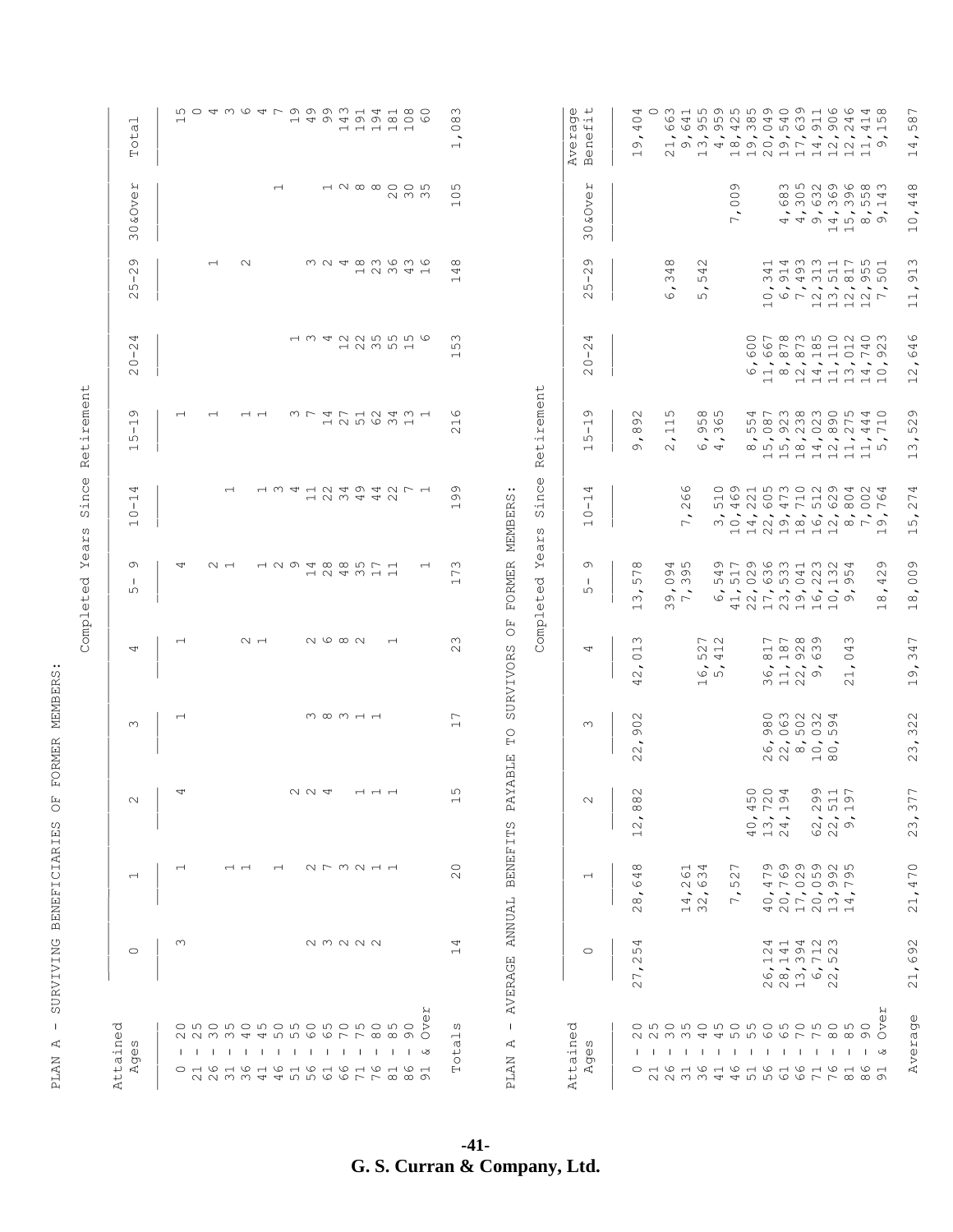# **EXHIBIT X PLAN A: YEAR-TO-YEAR COMPARISON**

|                                                                                                                                                  | Fiscal 2021                     | Fiscal 2020                     | Fiscal 2019                     | Fiscal 2018                     |
|--------------------------------------------------------------------------------------------------------------------------------------------------|---------------------------------|---------------------------------|---------------------------------|---------------------------------|
| Number of Active Members<br>Number of Retirees & Survivors<br>Number of Terminated Due Deferred Benefits<br><b>Number Terminated Due Refunds</b> | 13,643<br>8,096<br>901<br>8,731 | 13,750<br>7,873<br>849<br>8,351 | 14,042<br>7,651<br>818<br>7,967 | 14,027<br>7,467<br>813<br>7,845 |
| Active Lives Payroll                                                                                                                             | \$<br>672,340,250               | \$<br>666,414,649               | \$<br>634,490,049               | 615,887,352<br>\$               |
| Retiree Benefits in Payment                                                                                                                      | \$<br>211,189,264               | \$<br>201,085,695               | \$<br>185,969,386               | 177,804,484<br>\$               |
| Market Value of Assets                                                                                                                           | 4,976,037,622<br>\$             | \$4,561,001,343                 | \$4,091,788,575                 | \$ 3,540,960,468                |
| Entry Age Normal (EAN) Accrued Liability                                                                                                         | 4,426,022,763<br>\$             | 4,306,898,028<br>\$             | \$4,019,234,688                 | \$3,908,729,734                 |
| Ratio of AVA to EAN Accrued Liability                                                                                                            | 103.22%                         | 97.95%                          | 97.41%                          | 96.03%                          |
| <b>Actuarial Value of Assets</b>                                                                                                                 | 4,568,593,183<br>\$             | 4,218,785,899<br>\$             | \$3,915,328,623                 | \$3,753,426,178                 |
| Present Value of Future Employer Normal Cost                                                                                                     | 514,180,024<br>\$               | \$<br>725,789,884               | 717,931,079<br>\$               | 756,070,638<br>\$               |
| Present Value of Future Employee Contrib.                                                                                                        | \$<br>518,500,733               | 513,701,674<br>\$               | \$<br>480,272,531               | \$<br>466,755,194               |
| Funding Deposit Account Credit Balance                                                                                                           | \$<br>69,983,070                | \$<br>55, 177, 473              | \$<br>83,972,205                | \$<br>78,847,141                |
| Frozen Unfunded Actuarial Accrued Liability                                                                                                      | \$<br>$\boldsymbol{0}$          | \$<br>$\boldsymbol{0}$          | \$<br>$\boldsymbol{0}$          | \$<br>$\boldsymbol{0}$          |
| <b>Present Value of Future Benefits</b>                                                                                                          | \$5,531,290,870                 | \$5,403,099,984                 | \$5,029,560,028                 | 4,897,404,869<br>\$             |
|                                                                                                                                                  | Fiscal 2022                     | Fiscal 2021                     | Fiscal 2020                     | Fiscal 2019                     |
| <b>Employee Contribution Rate</b>                                                                                                                | 9.50%                           | 9.50%                           | 9.50%                           | 9.50%                           |
| Projected Tax Contribution as % of Payroll                                                                                                       | 1.23%                           | 1.30%                           | 1.30%                           | 1.24%                           |
| <b>Actuarially Required Net Direct Employer</b><br><b>Contribution Rate</b>                                                                      | 7.10%                           | 10.38%                          | 11.11%                          | 12.18%                          |
| <b>Actual Employer Contribution Rate</b>                                                                                                         | 11.50%                          | 12.25%                          | 12.25%                          | 11.50%                          |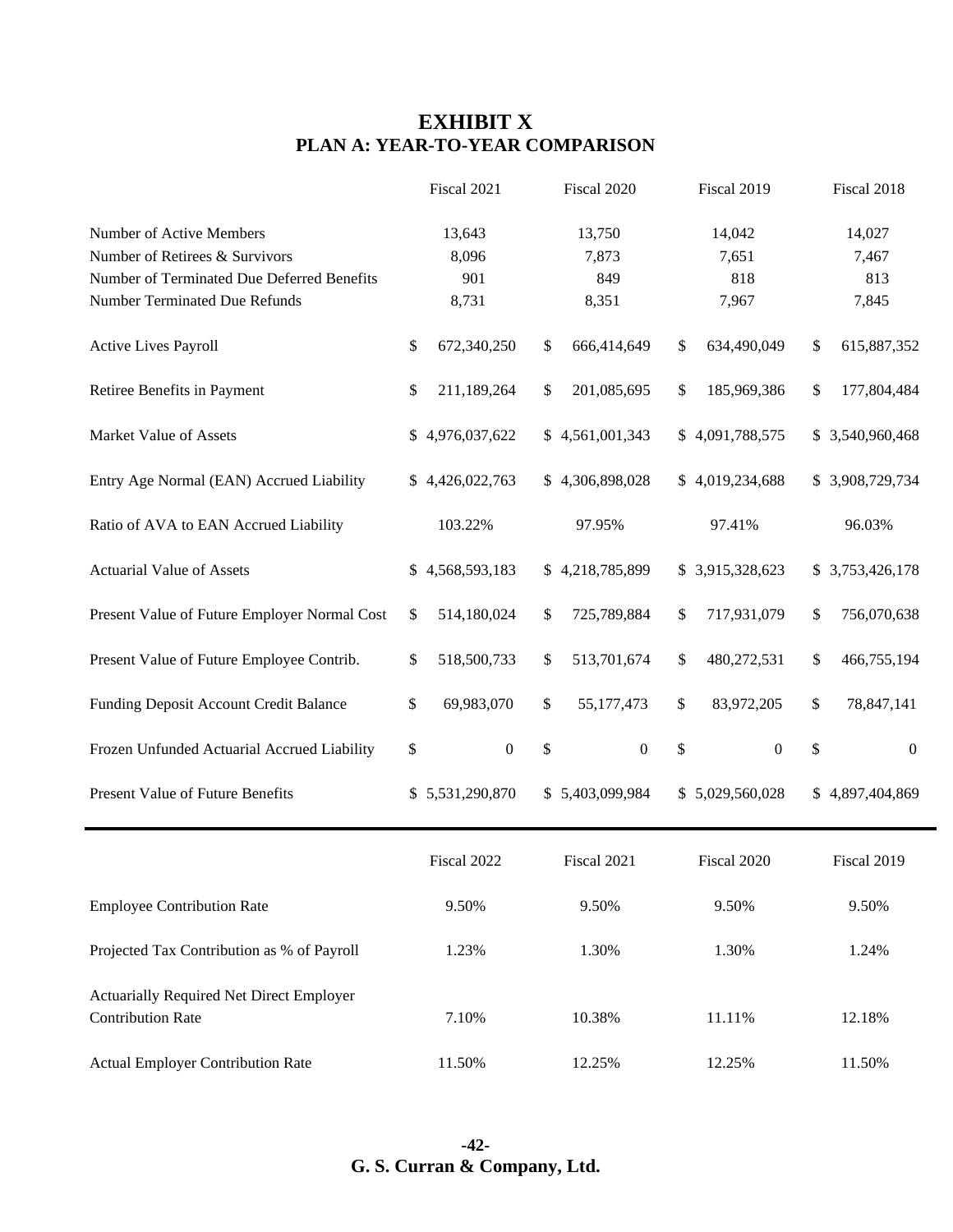| Fiscal 2017                     | Fiscal 2016                     | Fiscal 2015                     |              | Fiscal 2014                     | Fiscal 2013                     | Fiscal 2012                     |
|---------------------------------|---------------------------------|---------------------------------|--------------|---------------------------------|---------------------------------|---------------------------------|
| 14,201<br>7,301<br>709<br>7,482 | 14,330<br>7,050<br>703<br>7,329 | 14,232<br>6,783<br>678<br>7,182 |              | 14,061<br>6,523<br>660<br>7,026 | 13,866<br>6,242<br>683<br>7,109 | 14,370<br>5,991<br>561<br>6,795 |
| \$<br>605,199,478               | \$<br>599,421,070               | \$<br>577,600,460               | \$           | 566,547,812                     | \$<br>543,669,542               | \$<br>558,327,346               |
| \$<br>170,697,910               | \$<br>157,140,568               | \$<br>146,994,479               | \$           | 137,309,161                     | \$<br>124,299,785               | \$<br>114,515,106               |
| \$<br>3,829,020,281             | \$ 3,313,917,014                | \$ 3,124,593,132                | $\mathbb{S}$ | 3,175,649,999                   | \$ 3,043,479,814                | \$2,583,983,506                 |
| \$<br>3,676,214,901             | \$3,446,813,538                 | \$ 3,316,128,533                |              | \$ 3,133,179,431                | \$2,984,143,643                 | \$2,823,038,820                 |
| 99.49%                          | 99.20%                          | 97.11%                          |              | 96.80%                          | 92.49%                          | 86.73%                          |
| \$<br>3,657,539,805             | \$ 3,419,149,648                | \$ 3,220,157,028                | \$           | 3,032,888,183                   | \$2,760,148,403                 | \$2,448,529,177                 |
| \$<br>604,529,232               | \$<br>555,155,571               | \$<br>592,955,250               | \$           | 560,647,763                     | \$<br>651,806,943               | \$<br>773,908,389               |
| \$<br>437, 372, 887             | \$<br>422,091,697               | \$<br>405,879,187               | $\$$         | 389,156,042                     | \$<br>370, 352, 485             | \$<br>378,465,400               |
| \$<br>66,910,393                | \$<br>68,896,088                | \$<br>49,644,401                | \$           | 23,781,823                      | \$<br>4,918,053                 | \$<br>4,574,933                 |
| \$<br>$\boldsymbol{0}$          | \$<br>$\boldsymbol{0}$          | \$<br>$\boldsymbol{0}$          | \$           | $\boldsymbol{0}$                | \$<br>$\boldsymbol{0}$          | \$<br>$\boldsymbol{0}$          |
| \$<br>4,632,531,531             | \$4,327,500,828                 | \$4,169,347,064                 | \$           | 3,958,910,165                   | \$3,777,389,778                 | \$3,596,328,033                 |
| Fiscal 2018                     | Fiscal 2017                     | Fiscal 2016                     |              | Fiscal 2015                     | Fiscal 2014                     | Fiscal 2013                     |
| 9.50%                           | 9.50%                           | 9.50%                           |              | 9.50%                           | 9.50%                           | 9.50%                           |
| 1.22%                           | 1.22%                           | 1.27%                           |              | 1.28%                           | 1.32%                           | 1.16%                           |
| 9.99%                           | 9.35%                           | 10.52%                          |              | 10.40%                          | 13.07%                          | 15.56%                          |
| 11.50%                          | 12.50%                          | 13.00%                          |              | 14.50%                          | 16.00%                          | 16.75%                          |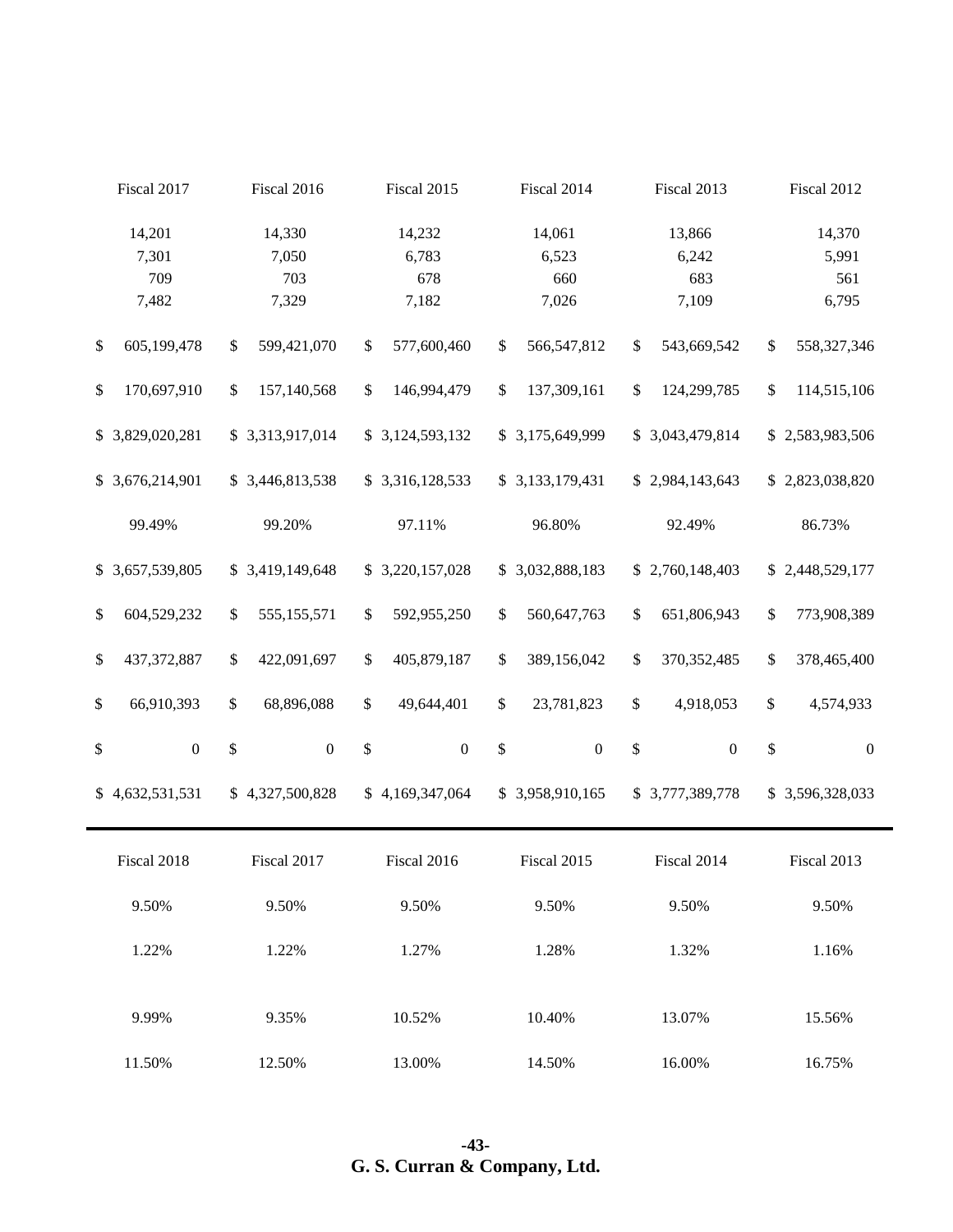**PAGE INTENTIONALLY LEFT BLANK**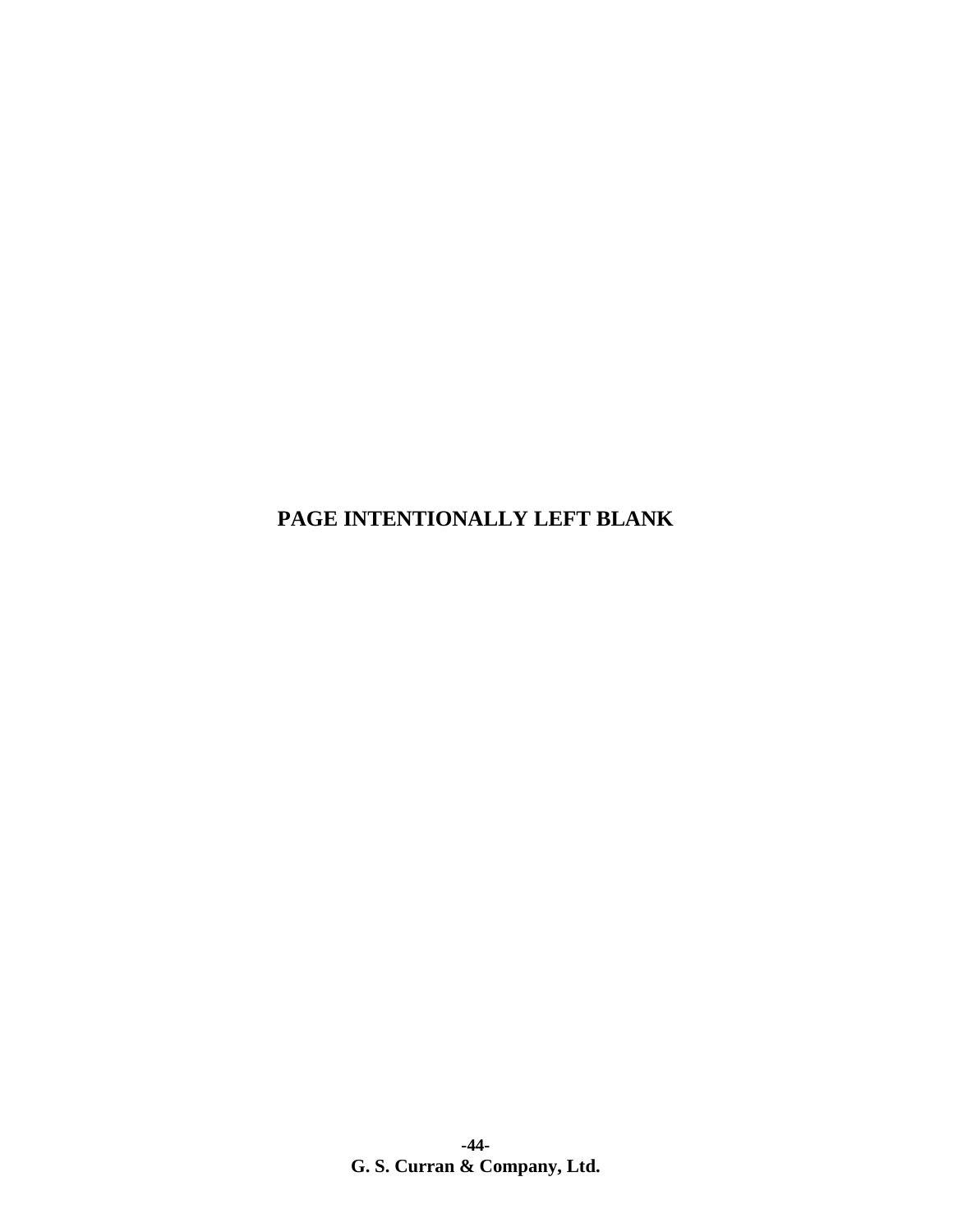# **EXHIBIT XI PLAN B: ANALYSIS OF ACTUARIALLY REQUIRED CONTRIBUTIONS**

| 1.  |                                                                                          | \$            | 500,058,032 |
|-----|------------------------------------------------------------------------------------------|---------------|-------------|
| 2.  |                                                                                          | \$            | 5,194,363   |
| 3.  |                                                                                          | $\mathcal{S}$ | 412,987,548 |
| 4.  |                                                                                          | \$            | 28,418,706  |
| 5.  |                                                                                          | \$            | 63,846,141  |
| 6.  |                                                                                          |               |             |
| 7.  |                                                                                          |               | 6.267776%   |
| 8.  |                                                                                          | $\mathcal{S}$ | 107,208,204 |
| 9.  |                                                                                          |               | 6,719,570   |
|     |                                                                                          | $\mathbb{S}$  | 6,931,262   |
|     |                                                                                          | $\mathbb{S}$  | 328,982     |
| 12. | <b>TOTAL Administrative and Interest Adjusted Actuarial Costs <math>(10 + 11)</math></b> | \$            | 7,260,244   |
|     |                                                                                          |               | 1,427,440   |
|     |                                                                                          |               | 23,265      |
| 15. | Employers' Minimum Net Direct Actuarially Required Contribution                          | $\mathbb{S}$  | 5,809,539   |
|     |                                                                                          | $\mathbb{S}$  | 117,723,275 |
|     | 17. Employers' Minimum Net Direct Actuarially Required Contribution                      |               | 4.93%       |
|     |                                                                                          |               | 7.50%       |
| 19. | Minimum Recommended Net Direct Employer Contribution Rate for Fiscal 2023                |               | 5.00%       |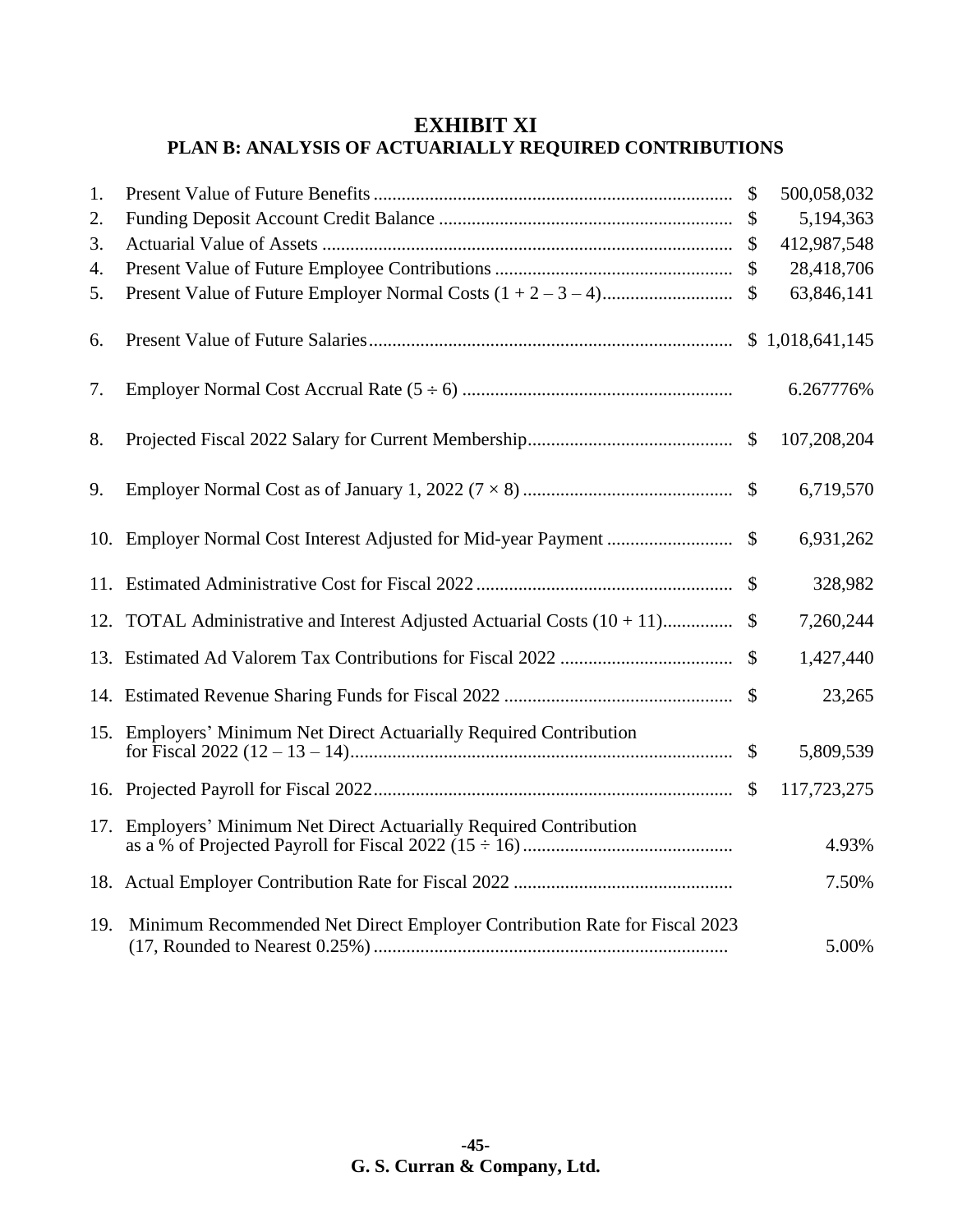## **EXHIBIT XII PLAN B: PRESENT VALUE OF FUTURE BENEFITS**

#### PRESENT VALUE OF FUTURE BENEFITS FOR ACTIVE MEMBERS:

| 300,904,665<br>6,103,566<br>14,813,242<br>13,035,782<br>4,167,690                                                    |              |             |
|----------------------------------------------------------------------------------------------------------------------|--------------|-------------|
|                                                                                                                      |              | 339,024,945 |
| PRESENT VALUE OF FUTURE BENEFITS FOR TERMINATED MEMBERS:                                                             |              |             |
| Terminated Vested Members Due Benefits at Retirement  \$<br>12,871,828<br><b>Terminated Members with Reciprocals</b> |              |             |
| 152,555<br>1,248,270                                                                                                 |              |             |
|                                                                                                                      |              | 14,272,653  |
| PRESENT VALUE OF FUTURE BENEFITS FOR PENSIONERS:                                                                     |              |             |
| Regular Retirees by Option Selected:<br>59,150,711<br>234,867<br>57,149,957<br>14,473,675<br>1,556,287               |              |             |
| 132,565,497                                                                                                          |              |             |
| 2,774,131                                                                                                            |              |             |
| 11,401,915                                                                                                           |              |             |
| 18,891                                                                                                               |              |             |
|                                                                                                                      | $\mathbb{S}$ | 146,760,434 |
|                                                                                                                      |              | 500,058,032 |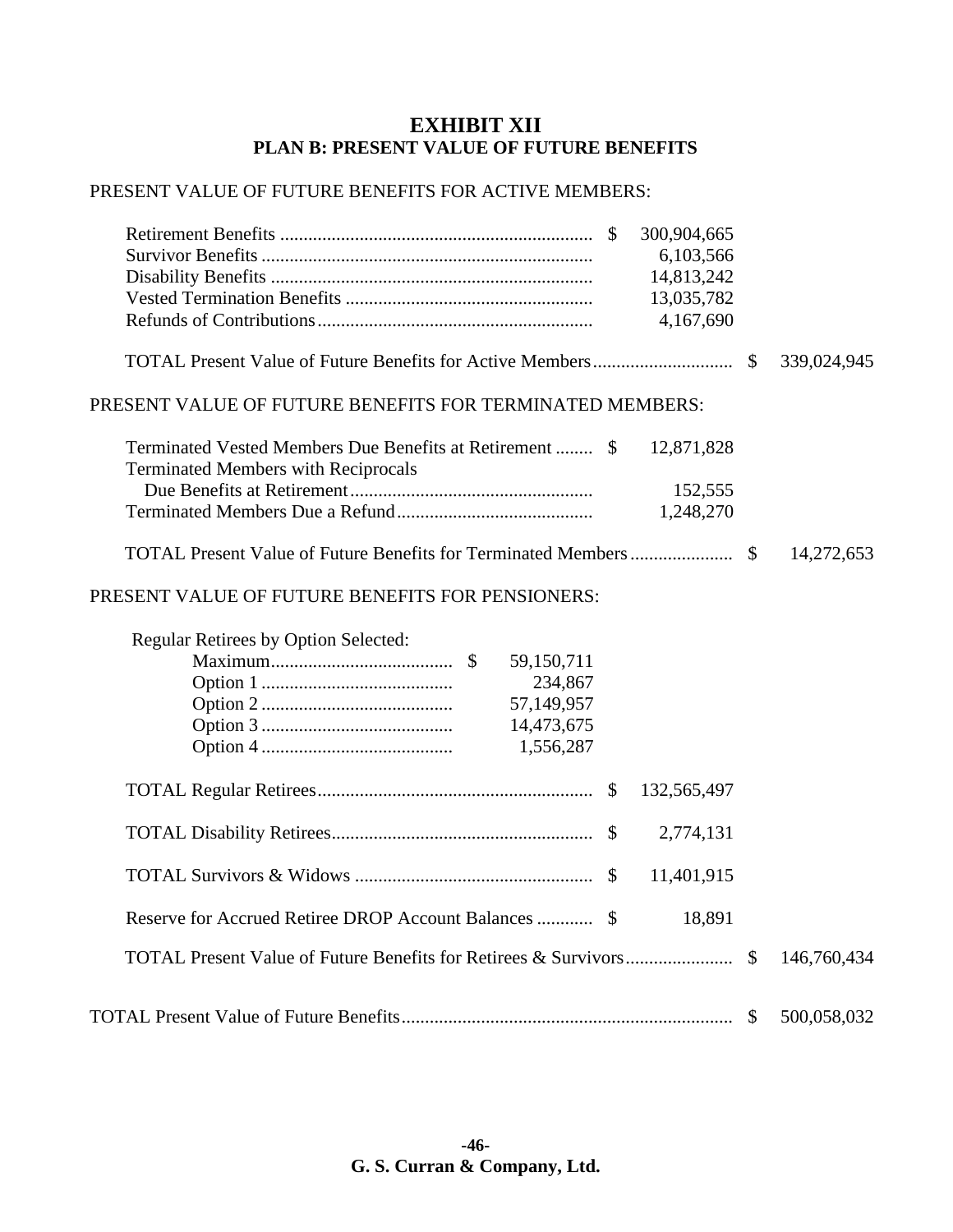# **EXHIBIT XIII - SCHEDULE A** PLAN B: MARKET VALUE OF ASSETS

## **CURRENT ASSETS:**

|                             | 39,331,337    |             |
|-----------------------------|---------------|-------------|
|                             | 3,373,412     |             |
|                             | 148,371       |             |
|                             | 13,564        |             |
|                             | (2,212,539)   |             |
|                             | 334,999       |             |
|                             | 8,415         |             |
|                             | $\mathcal{S}$ | 40,997,559  |
|                             | $\mathcal{S}$ | 78,604      |
| <b>INVESTMENTS:</b>         |               |             |
|                             | 5,195,095     |             |
|                             | 223,454,930   |             |
|                             | 116,405,283   |             |
|                             | 24,657,318    |             |
|                             | 40,467,735    |             |
|                             | $\mathbb{S}$  | 410,180,361 |
|                             | $\mathbb{S}$  | 451,256,524 |
| <b>CURRENT LIABILITIES:</b> |               |             |
|                             | 1,257,620     |             |
|                             | 252,928       |             |
|                             | 225,474       |             |
|                             | 128,462       |             |
|                             |               | 1,864,484   |
|                             | $\mathbb{S}$  | 449,392,040 |
|                             |               |             |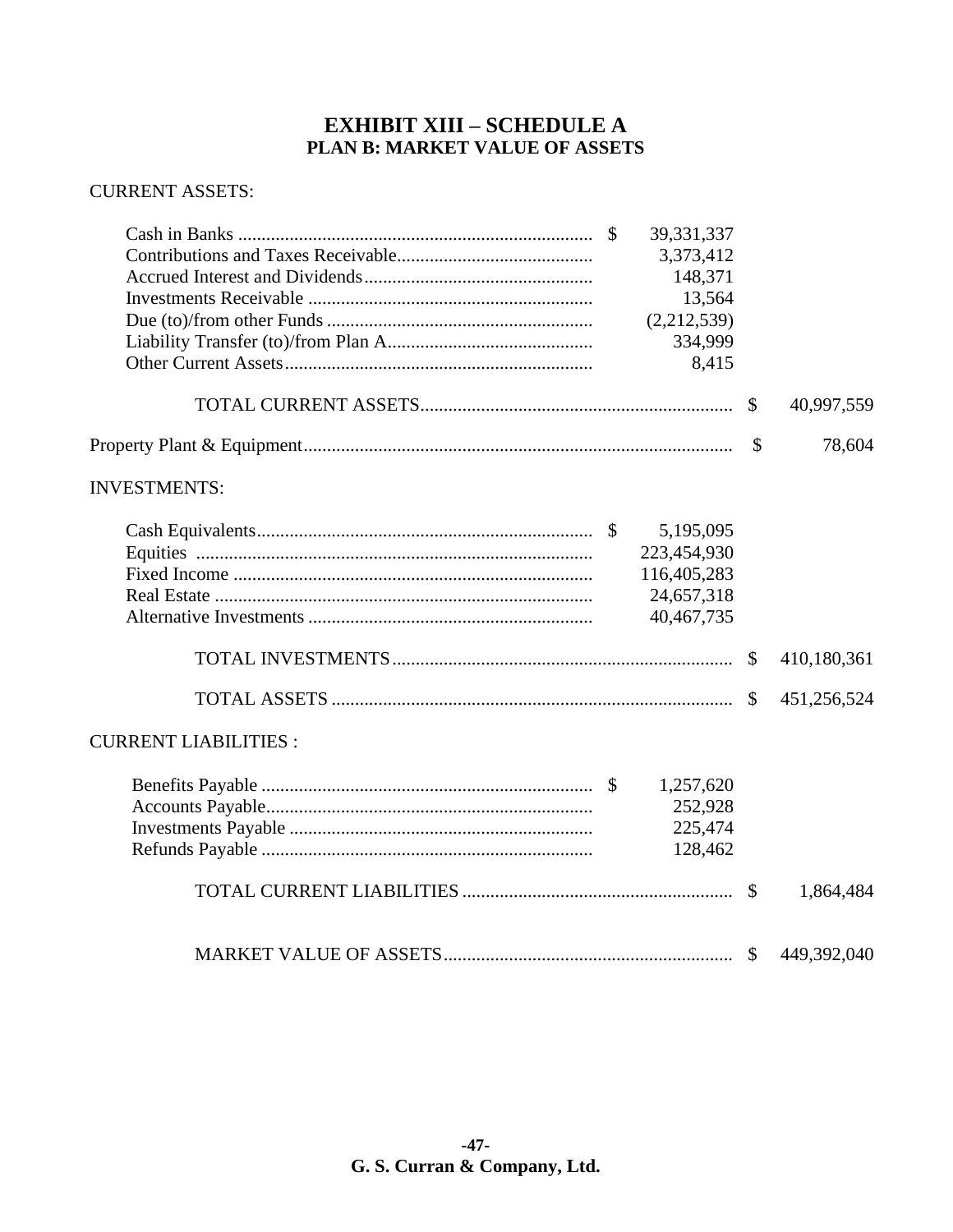## **EXHIBIT XIII – SCHEDULE B PLAN B: ACTUARIAL VALUE OF ASSETS**

Excess (Shortfall) of invested income for current and previous 4 years:

|  | 25,162,835     |
|--|----------------|
|  | 34,442,464     |
|  | (40, 486, 193) |
|  | 28.697.360     |
|  |                |

Deferral of excess (shortfall) of invested income:

|                                    | 15,627,044<br>15,097,701<br>13,776,986<br>(8,097,239)<br>$\Omega$ |
|------------------------------------|-------------------------------------------------------------------|
|                                    | 36,404,492                                                        |
|                                    |                                                                   |
|                                    |                                                                   |
| Actuarial value of assets corridor |                                                                   |
|                                    |                                                                   |
|                                    | 516,800,846                                                       |
|                                    |                                                                   |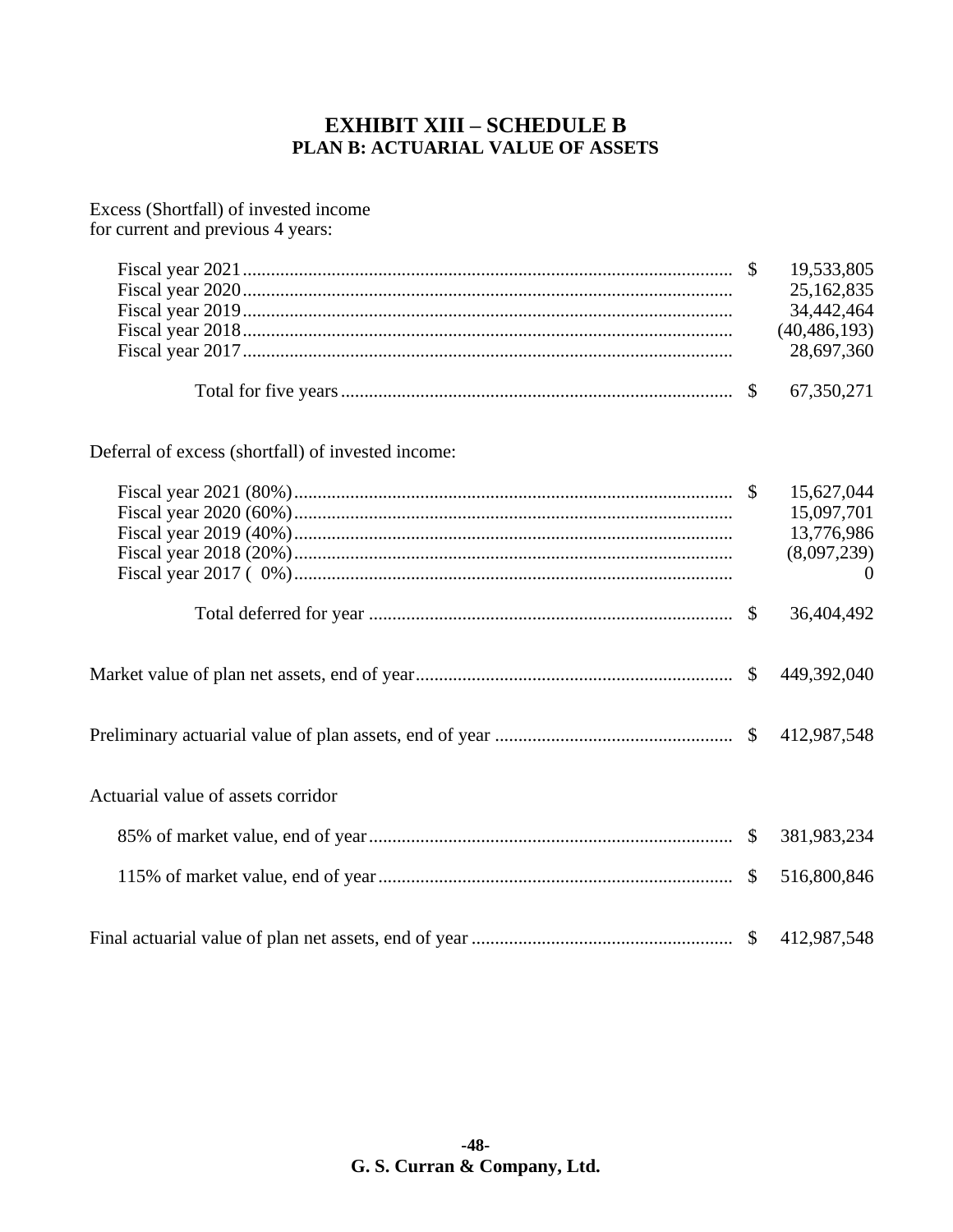### **EXHIBIT XIV PLAN B: PRESENT VALUE OF FUTURE CONTRIBUTIONS**

|  | 63,846,141    |
|--|---------------|
|  | (5, 194, 363) |
|  |               |

# **EXHIBIT XV PLAN B: RECONCILIATION OF CONTRIBUTIONS**

| 585,836                                                                 |            |
|-------------------------------------------------------------------------|------------|
| 265,342                                                                 |            |
| 8,360                                                                   |            |
| TOTAL Interest Adjusted Actuarially Required Employer Contributions  \$ | 10,013,220 |
|                                                                         |            |
| 269,872                                                                 |            |
| 1,467,409                                                               |            |
| 46,229                                                                  |            |
|                                                                         | 10,349,857 |
|                                                                         | 336,637    |

**-49- G. S. Curran & Company, Ltd.**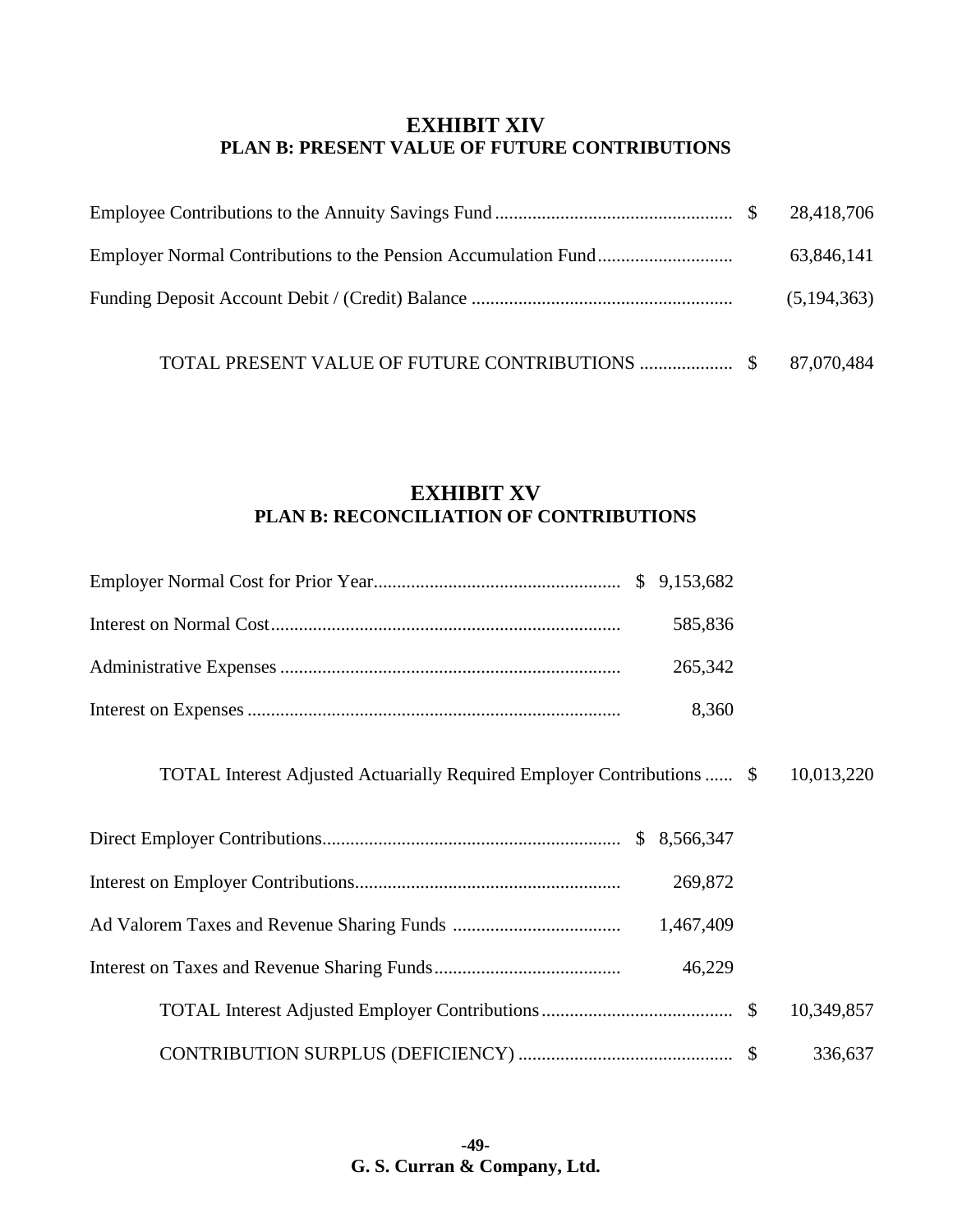# **EXHIBIT XVI PLAN B: ANALYSIS OF CHANGE IN ASSETS**

|                                                                                  | 375,316,220       |
|----------------------------------------------------------------------------------|-------------------|
| <b>INCOME:</b>                                                                   |                   |
| 3,392,465<br>8,566,347<br>12,388<br>1,467,409<br>1,385,061<br>130,687<br>122,652 |                   |
|                                                                                  | 15,077,009        |
| 40,238,555<br>7,396,320<br>1,179<br>(2,193,980)                                  |                   |
|                                                                                  | \$<br>45,442,074  |
|                                                                                  | \$<br>60,519,083  |
| <b>EXPENSES:</b>                                                                 |                   |
| 1,452,667<br>856,758<br>194,955<br>265,342                                       |                   |
|                                                                                  | \$<br>16,784,004  |
|                                                                                  | \$43,735,079      |
| Unadjusted Fund Balance as of December 31, 2021                                  | \$<br>419,051,299 |
|                                                                                  | \$<br>(6,063,751) |
|                                                                                  | \$<br>412,987,548 |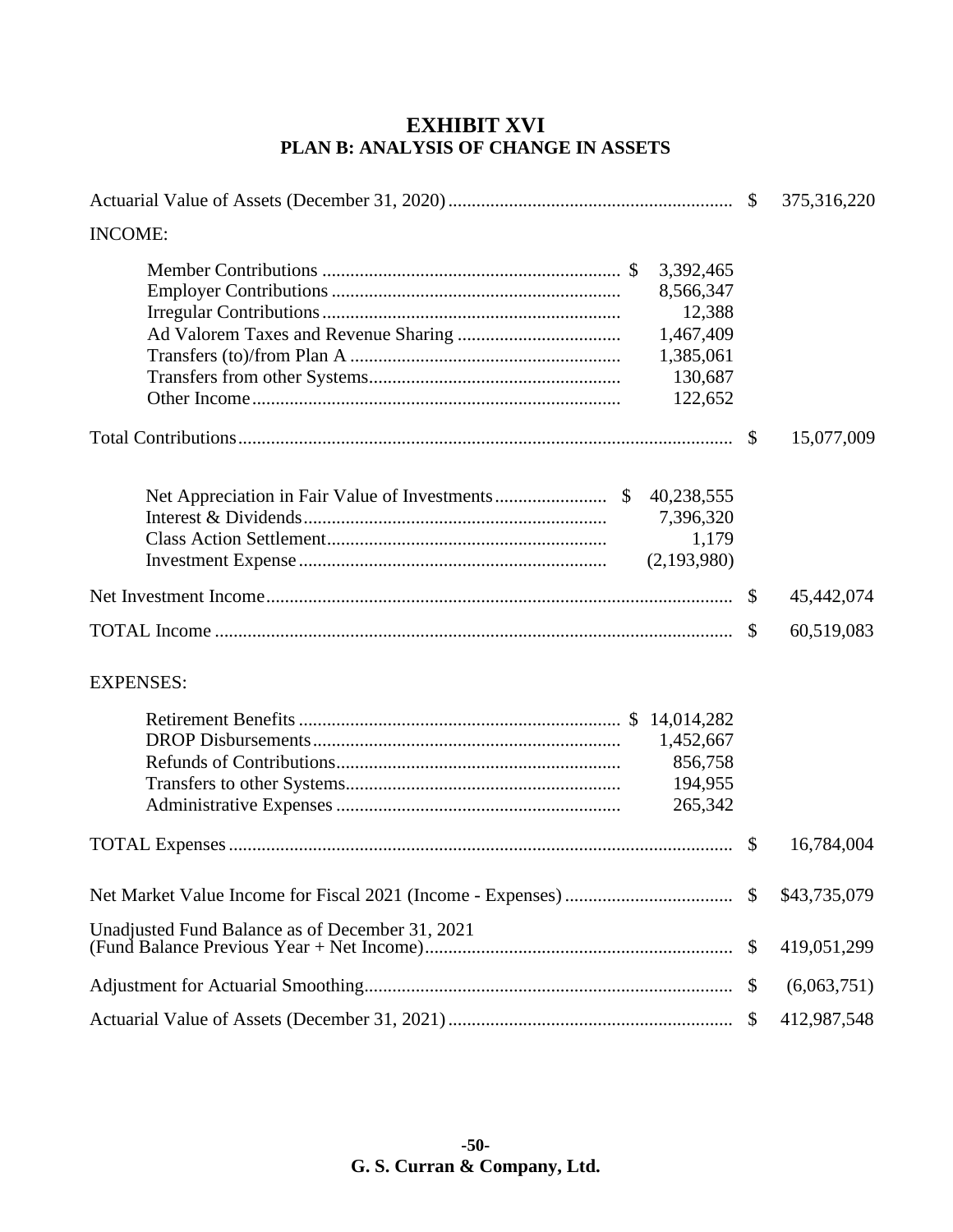### **EXHIBIT XVII PLAN B: FUNDING DEPOSIT ACCOUNT**

|  | 4,881,920 |
|--|-----------|
|  | 312,443   |
|  | $\Omega$  |
|  | $\Omega$  |
|  | 5,194,363 |

### **EXHIBIT XVIII – SCHEDULE A PLAN B: PENSION BENEFIT OBLIGATION**

| Present Value of Credited Projected Benefits Payable to Current Employees | \$204,836,502  |
|---------------------------------------------------------------------------|----------------|
|                                                                           | 14,272,653     |
| Present Value of Benefits Payable to Current Retirees and Beneficiaries   | 146,760,434    |
|                                                                           | \$ 365,869,589 |
|                                                                           | \$412,987,548  |
|                                                                           |                |

Ratio of Net Actuarial Value of Assets to Pension Benefit Obligation......................... 112.88%

## **EXHIBIT XVIII – SCHEDULE B PLAN B: ENTRY AGE NORMAL ACCRUED LIABILITIES**

|                                                                              | \$227,012,721 |
|------------------------------------------------------------------------------|---------------|
|                                                                              | 14,272,653    |
|                                                                              | 146,760,434   |
| TOTAL ENTRY AGE NORMAL ACCRUED LIABILITY                                     | \$388,045,808 |
|                                                                              | \$412,987,548 |
| Ratio of Net Actuarial Value of Assets to Entry Age Normal Accrued Liability | 106.43%       |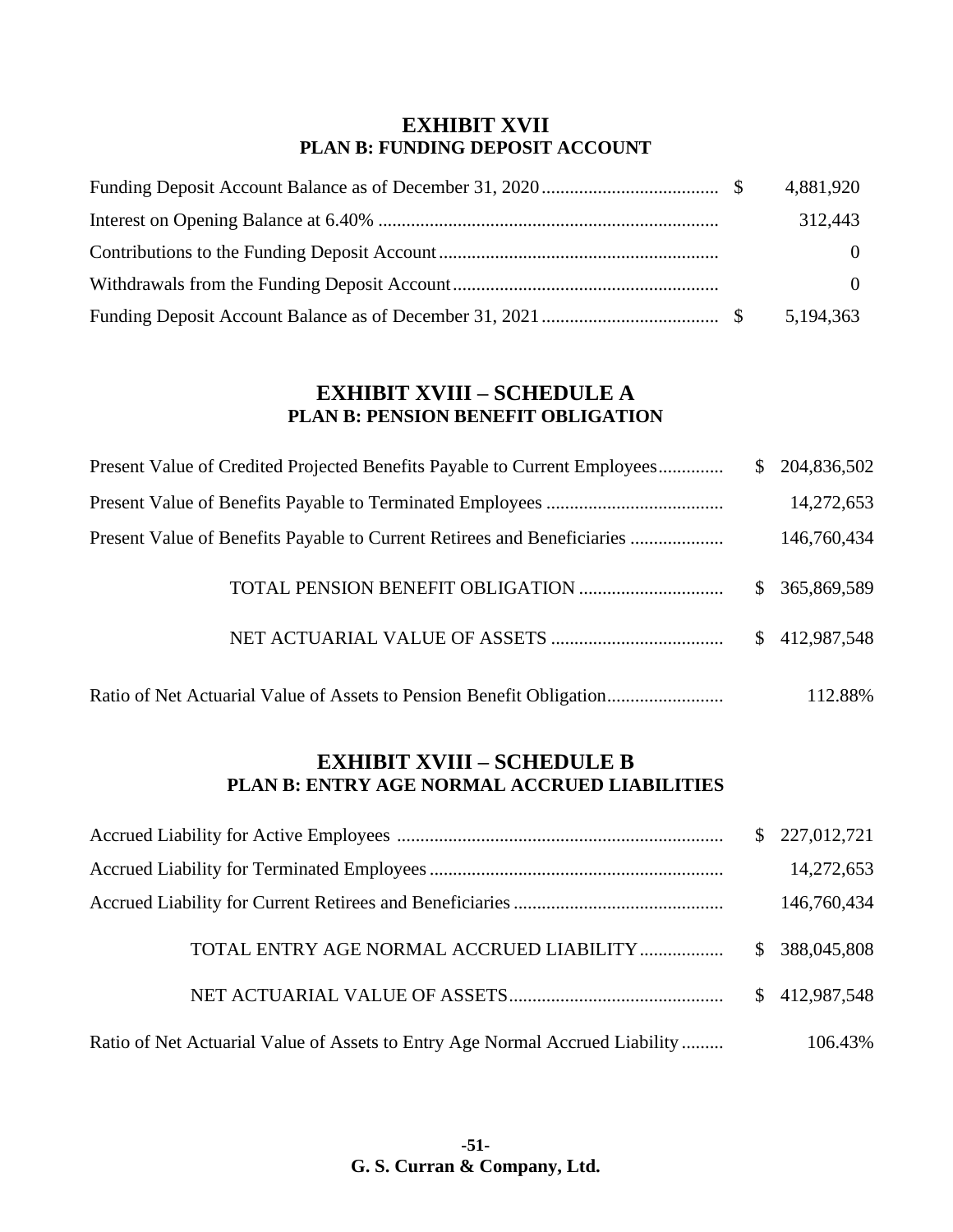## **EXHIBIT XIX PLAN B: CENSUS DATA**

|                                 |                | <b>Terminated</b><br>with Funds |             |                |              |
|---------------------------------|----------------|---------------------------------|-------------|----------------|--------------|
|                                 | <b>Active</b>  | on Deposit                      | <b>DROP</b> | <b>Retired</b> | <b>Total</b> |
| Number of members as of         |                |                                 |             |                |              |
| December 31, 2020               | 2,321          | 1,999                           | 66          | 985            | 5,371        |
| <b>Additions to Census</b>      |                |                                 |             |                |              |
| Initial membership              | 324            | 32                              |             |                | 356          |
| Death of Another Member         |                |                                 |             | 11             | 11           |
| Omitted in error last year      |                |                                 |             | 1              | 1            |
| Adjustment for multiple records |                |                                 |             |                |              |
| Change in Status during Year    |                |                                 |             |                |              |
| Actives terminating service     | (147)          | 147                             |             |                |              |
| Actives who retired             | (55)           |                                 |             | 55             |              |
| Actives entering DROP           | (22)           |                                 | 22          |                |              |
| Term. members rehired           | 26             | (26)                            |             |                |              |
| Term. members who retire        |                | (5)                             |             | 5              |              |
| Retirees who are rehired        |                |                                 |             |                |              |
| Refunded who are rehired        | $\overline{4}$ | $\overline{2}$                  |             |                | 6            |
| DROP participants retiring      |                |                                 | (8)         | 8              |              |
| DROP returned to work           | 23             |                                 | (23)        |                |              |
| <b>Eliminated from Census</b>   |                |                                 |             |                |              |
| Refund of contributions         | (159)          | (48)                            |             |                | (207)        |
| Deaths                          | (5)            | (4)                             |             | (52)           | (61)         |
| Included in error last year     |                | (8)                             |             |                | (8)          |
| Adjustment for multiple records |                | (1)                             |             |                | (1)          |
|                                 |                |                                 |             |                |              |
| Number of members as of         |                |                                 |             |                |              |
| December 31, 2021               | 2,310          | 2,088                           | 57          | 1,013          | 5,468        |
|                                 |                |                                 |             |                |              |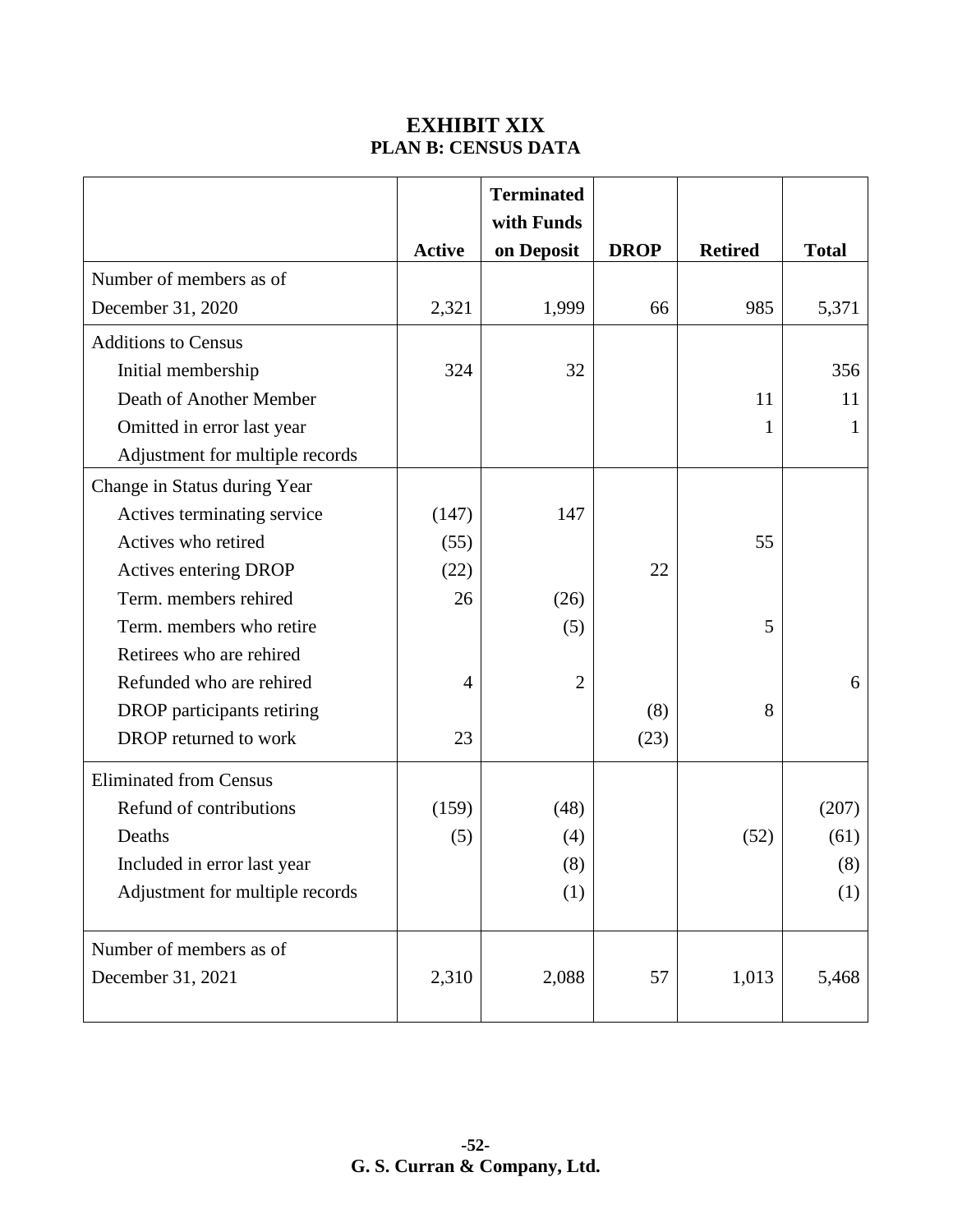#### PLAN B - ACTIVES CENSUS BY AGE:

|           | Number         | Number         | Total  | Average | Total         |
|-----------|----------------|----------------|--------|---------|---------------|
| Age       | Male           | Female         | Number | Salary  | Salary        |
| $16 - 20$ | 6              | 3              | 9      | 27,112  | 244,009       |
| $21 - 25$ | 48             | 53             | 101    | 33,424  | 3, 375, 784   |
| $26 - 30$ | 90             | 105            | 195    | 39,581  | 7,718,243     |
| $31 - 35$ | 71             | 136            | 207    | 45,165  | 9,349,130     |
| $36 - 40$ | 100            | 139            | 239    | 49,536  | 11,839,083    |
| $41 - 45$ | 72             | 144            | 216    | 50,971  | 11,009,739    |
| $46 - 50$ | 130            | 145            | 275    | 50,910  | 14,000,230    |
| $51 - 55$ | 156            | 173            | 329    | 51,320  | 16,884,415    |
| $56 - 60$ | 184            | 176            | 360    | 50,584  | 18,210,152    |
| $61 - 65$ | 153            | 115            | 268    | 52,146  | 13,975,146    |
| $66 - 70$ | 69             | 46             | 115    | 50,134  | 5,765,441     |
| $71 - 75$ | 26             | 15             | 41     | 59,231  | 2,428,468     |
| $76 - 80$ | 8              | $\mathfrak{D}$ | 10     | 53,765  | 537,652       |
| $81 - 85$ | $\overline{2}$ | $\Omega$       | 2      | 27,471  | 54,941        |
| TOTAL     | 1,115          | 1,252          | 2,367  | 48,750  | 115, 392, 433 |

THE ACTIVE CENSUS INCLUDES \_\_\_\_\_ ACTIVES WITH VESTED BENEFITS, INCLUDING 57 DROP PARTICIPANTS AND 71 ACTIVE FORMER DROP PARTICIPANTS.

|           | Number | Number         | Total          | Average | Total     |
|-----------|--------|----------------|----------------|---------|-----------|
| Age       | Male   | Female         | Number         | Benefit | Benefit   |
|           |        |                |                |         |           |
| $26 - 30$ | 0      | $\mathfrak{D}$ | $\mathfrak{D}$ | 7,566   | 15,132    |
| $31 - 35$ | 5      | 4              | 9              | 6,665   | 59,982    |
| $36 - 40$ | 10     | 10             | 20             | 8,529   | 170,578   |
| $41 - 45$ |        | 16             | 23             | 9,150   | 210,443   |
| $46 - 50$ | 6      | 10             | 16             | 13,110  | 209,762   |
| $51 - 55$ | 8      | 29             | 37             | 12,973  | 479,997   |
| $56 - 60$ | 18     | 16             | 34             | 11,744  | 399,304   |
| $61 - 65$ | 14     | 10             | 24             | 8,627   | 207,042   |
| $66 - 70$ | 3      | 6              | 9              | 9,188   | 82,692    |
| TOTAL     | 71     | 103            | 174            | 10,546  | 1,834,932 |

PLAN B - TERMINATED MEMBERS DUE A DEFERRED RETIREMENT BENEFIT:

#### PLAN B - TERMINATED MEMBERS DUE A REFUND OF CONTRIBUTIONS:

|        |                                 | Contributions Ranging |          | Total         |
|--------|---------------------------------|-----------------------|----------|---------------|
| From   |                                 | Tо                    | Number   | Contributions |
|        | $\overline{\phantom{0}}$        | 99                    | $1,094*$ | $28,574*$     |
| 100    | $\overline{\phantom{0}}$        | 499                   | 350      | 87,158        |
| 500    |                                 | 999                   | 136      | 96,683        |
| 1,000  | $\hspace{0.1mm}-\hspace{0.1mm}$ | 1,999                 | 132      | 194,484       |
| 2,000  | $\overline{\phantom{m}}$        | 4,999                 | 144      | 455,476       |
| 5,000  | $\overline{\phantom{m}}$        | 9,999                 | 52       | 339,061       |
| 10,000 | $\qquad \qquad -$               | 19,999                | 6        | 72,764        |
|        |                                 | TOTAL                 | 1,914    | 1,274,200     |

\* Includes 718 members due a refund who were not included in the data provided to the actuary because they are maintained external to the computer system. Excludes \$7,593 in contributions owed to deceased members.

> **-53- G. S. Curran & Company, Ltd.**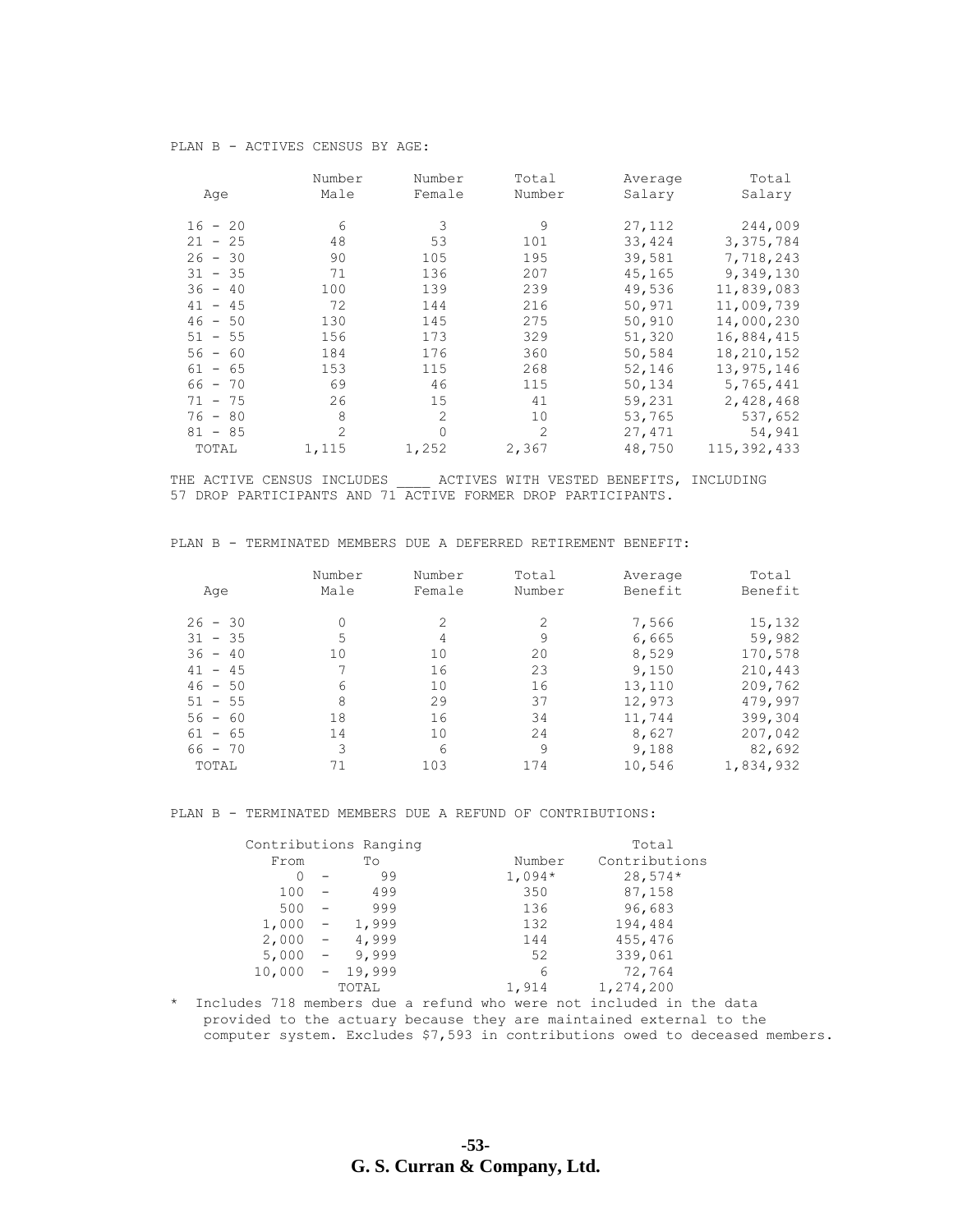#### PLAN B - REGULAR RETIREES:

| Age       | Number<br>Male | Number<br>Female | Total<br>Number | Average<br>Benefit | Total<br>Benefit |
|-----------|----------------|------------------|-----------------|--------------------|------------------|
| $51 - 55$ | 2              | 0                | $\mathfrak{D}$  | 13,727             | 27,454           |
| $56 - 60$ | 14             | 9                | 23              | 35,202             | 809,653          |
| $61 - 65$ | 71             | 66               | 137             | 19,040             | 2,608,443        |
| $66 - 70$ | 112            | 101              | 213             | 16,048             | 3,418,302        |
| $71 - 75$ | 115            | 102              | 217             | 14,501             | 3,146,654        |
| $76 - 80$ | 67             | 57               | 124             | 12,133             | 1,504,540        |
| $81 - 85$ | 46             | 35               | 81              | 10,185             | 824,981          |
| $86 - 90$ | 16             | 26               | 42              | 10,846             | 455,541          |
| $91 - 99$ | $\mathfrak{D}$ | 11               | 13              | 7,637              | 99,287           |
| TOTAL     | 445            | 407              | 852             | 15,135             | 12,894,855       |

#### PLAN B - DISABILITY RETIREES:

| Age       | Number<br>Male | Number<br>Female | Total<br>Number | Average<br>Benefit | Total<br>Benefit |
|-----------|----------------|------------------|-----------------|--------------------|------------------|
| $36 - 40$ |                | 0                |                 | 7,401              | 7,401            |
| $41 - 45$ | $\mathfrak{D}$ | 0                | 2               | 8,416              | 16,832           |
| $46 - 50$ | $\mathfrak{D}$ |                  | 3               | 8,706              | 26,117           |
| $51 - 55$ |                | 2                | 3               | 13,059             | 39,176           |
| $56 - 60$ | 4              | 4                | 8               | 11,267             | 90,139           |
| $61 - 65$ | $\mathfrak{D}$ | 3                | 5               | 8,409              | 42,046           |
| $66 - 70$ | 0              |                  |                 | 6,307              | 6,307            |
| TOTAL     | 12             | 11               | 23              | 9,914              | 228,018          |

#### PLAN B - SURVIVORS:

|           | Number       | Number         | Total          | Average | Total     |
|-----------|--------------|----------------|----------------|---------|-----------|
| Age       | Male         | Female         | Number         | Benefit | Benefit   |
| $36 - 40$ | 0            |                |                | 4,844   | 4,844     |
| $41 - 45$ | 0            | 3              | 3              | 9,447   | 28,340    |
| $46 - 50$ |              | 0              |                | 2,463   | 2,463     |
| $51 - 55$ | 0            | $\overline{2}$ | $\overline{2}$ | 9,855   | 19,710    |
| $56 - 60$ |              | 3              | 4              | 5,403   | 21,610    |
| $61 - 65$ | 3            | 18             | 21             | 9,361   | 196,575   |
| $66 - 70$ | 3            | 12             | 15             | 12,107  | 181,611   |
| $71 - 75$ | 3            | 23             | 26             | 10,907  | 283,569   |
| $76 - 80$ | 2            | 32             | 34             | 9,936   | 337,815   |
| $81 - 85$ | $\mathbf{1}$ | 20             | 21             | 6,074   | 127,556   |
| $86 - 90$ | 0            | 6              | 6              | 9,095   | 54,571    |
| $91 - 99$ | 0            | 4              | 4              | 3,496   | 13,983    |
| TOTAL     | 14           | 124            | 138            | 9,222   | 1,272,647 |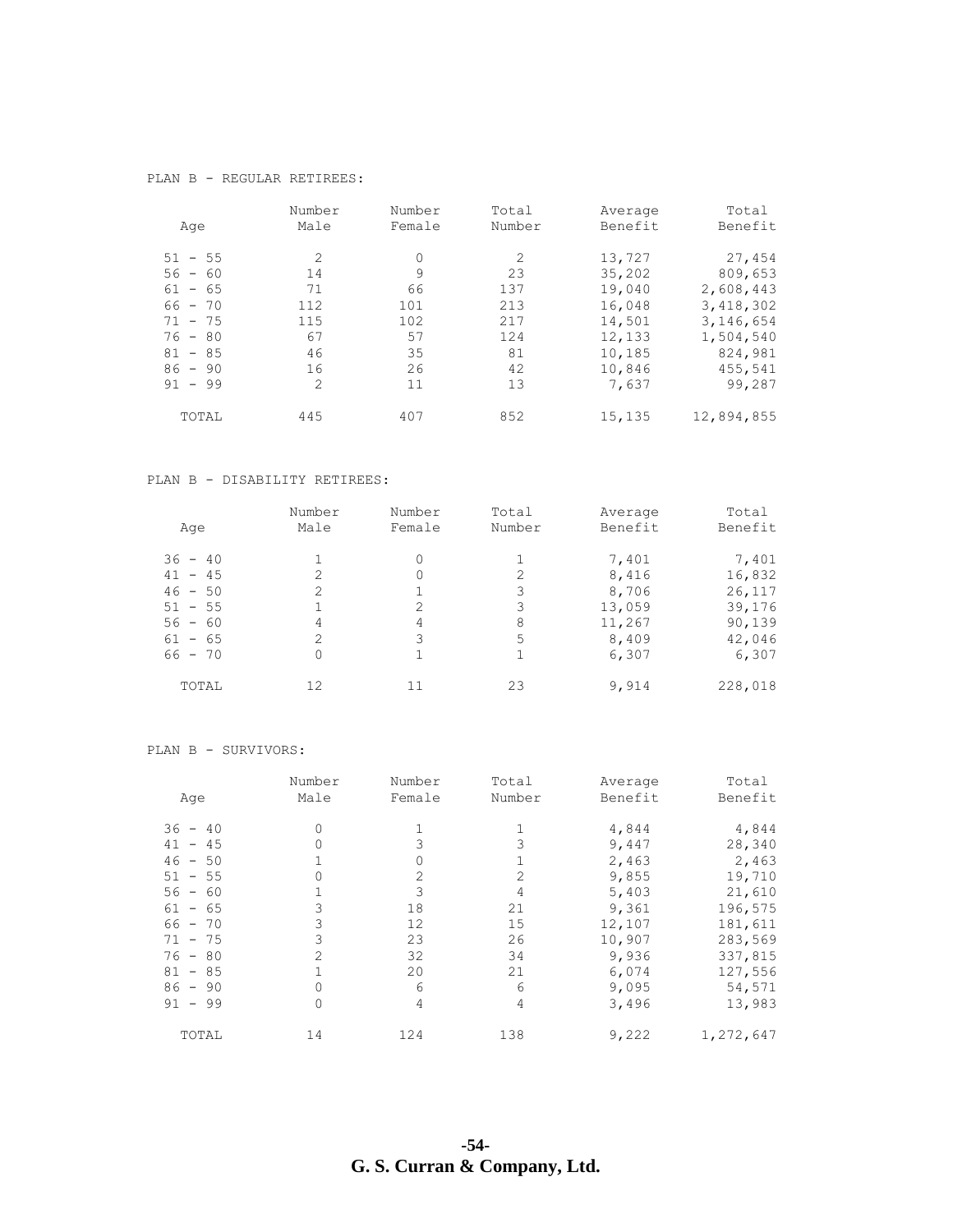| $\mathbf{I}$<br>$\mathbf{\underline{\alpha}}$<br><b>PLAN</b>                          | MEMBERS<br><b>ACTIVE</b>                                                                           |                                                                                                                               |                                                                                                                     |                                                                                                                             |                                                                                             | Year.<br>Completed                                                                                                  | $\overline{\mathbb{C}}$<br>ω                                                                              | Service                                                                                       |                                                                       |                                                                                        |                                                                                                                                                                                                                         |                                                                             |
|---------------------------------------------------------------------------------------|----------------------------------------------------------------------------------------------------|-------------------------------------------------------------------------------------------------------------------------------|---------------------------------------------------------------------------------------------------------------------|-----------------------------------------------------------------------------------------------------------------------------|---------------------------------------------------------------------------------------------|---------------------------------------------------------------------------------------------------------------------|-----------------------------------------------------------------------------------------------------------|-----------------------------------------------------------------------------------------------|-----------------------------------------------------------------------|----------------------------------------------------------------------------------------|-------------------------------------------------------------------------------------------------------------------------------------------------------------------------------------------------------------------------|-----------------------------------------------------------------------------|
| ರ<br>$\mathbb U$<br>ain<br>ω<br>$\mathbb U$<br>ত<br>A<br>$\pm$<br>R                   | $\circ$                                                                                            | $\overline{\phantom{0}}$                                                                                                      | $\sim$                                                                                                              | $\infty$                                                                                                                    | 4                                                                                           | Ō<br>$\mathbf{I}$<br>ഗ                                                                                              | 4<br>$\overline{\phantom{0}}$<br>$\mathbf{I}$<br>$\circ$<br>$\overline{\phantom{0}}$                      | $\sigma$<br>$\overline{\phantom{0}}$<br>$\mathbf{I}$<br>ഗ<br>$\overline{\phantom{0}}$         | 4<br>$\sim$<br>Ι.<br>$\circ$<br>$\sim$                                | $\sigma$<br>$\sim$<br>$\mathbf{I}$<br>ഗ<br>$\sim$                                      | я<br>&Ove:<br>$\circ$<br>$\infty$                                                                                                                                                                                       | $\overline{\phantom{0}}$<br>ർ<br>$\vec{c}$<br>Н                             |
|                                                                                       |                                                                                                    |                                                                                                                               |                                                                                                                     |                                                                                                                             |                                                                                             |                                                                                                                     |                                                                                                           |                                                                                               |                                                                       |                                                                                        |                                                                                                                                                                                                                         |                                                                             |
| o w o w o w o w o<br>2234455667<br>1 1 1 1 1 1 1 1 1 1 1 3<br>0 1 0 1 0 1 0 1 0 1 0 1 | 8 H N O N & T & D & D & D &                                                                        | 191910186951                                                                                                                  |                                                                                                                     |                                                                                                                             |                                                                                             |                                                                                                                     |                                                                                                           |                                                                                               |                                                                       |                                                                                        |                                                                                                                                                                                                                         | онигою и оо о и м                                                           |
| 2234455667                                                                            | 563313311                                                                                          | 1 3 1 2 2 3 4                                                                                                                 | 14041629611<br>123124214                                                                                            | 4873461704<br>1112211111                                                                                                    | 53949628911                                                                                 | 14786081879                                                                                                         |                                                                                                           |                                                                                               |                                                                       |                                                                                        |                                                                                                                                                                                                                         | O の O M H L N V V H IN<br><b>HHNNNNMMNH</b>                                 |
|                                                                                       |                                                                                                    |                                                                                                                               |                                                                                                                     |                                                                                                                             | 0 - 0 - 0 - 0 - 0                                                                           | w c r 4 4 m L r 5 0                                                                                                 |                                                                                                           |                                                                                               |                                                                       |                                                                                        |                                                                                                                                                                                                                         |                                                                             |
|                                                                                       |                                                                                                    |                                                                                                                               |                                                                                                                     |                                                                                                                             |                                                                                             |                                                                                                                     | 0 4 6 4 6 4 6                                                                                             |                                                                                               |                                                                       |                                                                                        |                                                                                                                                                                                                                         |                                                                             |
|                                                                                       |                                                                                                    |                                                                                                                               |                                                                                                                     |                                                                                                                             |                                                                                             |                                                                                                                     |                                                                                                           | G O O W W TU TH<br>N N M M <del>d</del> M H H                                                 | 10142723                                                              |                                                                                        |                                                                                                                                                                                                                         |                                                                             |
|                                                                                       |                                                                                                    |                                                                                                                               |                                                                                                                     |                                                                                                                             |                                                                                             |                                                                                                                     |                                                                                                           |                                                                                               |                                                                       |                                                                                        |                                                                                                                                                                                                                         |                                                                             |
|                                                                                       |                                                                                                    |                                                                                                                               |                                                                                                                     |                                                                                                                             |                                                                                             |                                                                                                                     |                                                                                                           |                                                                                               |                                                                       | $N \upharpoonright \emptyset$ $\emptyset$ $\emptyset$ $\emptyset$ $\emptyset$<br>12111 | 100001                                                                                                                                                                                                                  |                                                                             |
|                                                                                       |                                                                                                    | $\overline{ }$                                                                                                                |                                                                                                                     |                                                                                                                             |                                                                                             |                                                                                                                     |                                                                                                           |                                                                                               |                                                                       |                                                                                        | $\sim$ $\sim$                                                                                                                                                                                                           |                                                                             |
|                                                                                       |                                                                                                    |                                                                                                                               |                                                                                                                     |                                                                                                                             |                                                                                             |                                                                                                                     |                                                                                                           |                                                                                               |                                                                       |                                                                                        |                                                                                                                                                                                                                         |                                                                             |
|                                                                                       |                                                                                                    |                                                                                                                               |                                                                                                                     |                                                                                                                             |                                                                                             |                                                                                                                     |                                                                                                           |                                                                                               |                                                                       |                                                                                        |                                                                                                                                                                                                                         |                                                                             |
| Я<br>$\mathbb U$<br>$\delta$                                                          |                                                                                                    |                                                                                                                               |                                                                                                                     |                                                                                                                             |                                                                                             |                                                                                                                     |                                                                                                           |                                                                                               |                                                                       |                                                                                        | $\overline{ }$                                                                                                                                                                                                          |                                                                             |
|                                                                                       |                                                                                                    |                                                                                                                               |                                                                                                                     |                                                                                                                             |                                                                                             |                                                                                                                     |                                                                                                           |                                                                                               |                                                                       |                                                                                        |                                                                                                                                                                                                                         |                                                                             |
| w<br>$\overline{\phantom{0}}$<br>ൽ<br>↵<br>$\circ$<br>Н                               | $\overline{\phantom{0}}$<br>$\sim$<br>$\infty$                                                     | $\overline{\phantom{0}}$<br>$\Gamma$<br>$\overline{\phantom{0}}$                                                              | <b>U</b> )<br>$\overline{ }$<br>$\overline{\phantom{0}}$                                                            | 4<br>4<br>$\overline{\phantom{0}}$                                                                                          | $\overline{ }$<br>4<br>$\overline{\phantom{0}}$                                             | $\overline{\phantom{0}}$<br>$\overline{ }$<br>4                                                                     | $\overline{\phantom{0}}$<br>ഗ<br>$\infty$                                                                 | ഗ<br>$\sim$<br>$\sim$                                                                         | $\circ$<br>$\infty$<br>$\overline{\phantom{0}}$                       | Ō<br>$\infty$                                                                          | $\infty$<br>$\infty$                                                                                                                                                                                                    | ∼<br>0<br>$\infty$<br>$\overline{\phantom{a}}$<br>$\sim$                    |
|                                                                                       |                                                                                                    |                                                                                                                               |                                                                                                                     |                                                                                                                             |                                                                                             |                                                                                                                     |                                                                                                           |                                                                                               |                                                                       |                                                                                        |                                                                                                                                                                                                                         |                                                                             |
| п.<br>Щ<br><b>PLAN</b>                                                                | AVERAGE                                                                                            | SALARY<br><b>ANNUAL</b>                                                                                                       | К<br>Ŀц<br>$\circ$                                                                                                  | MEMBERS<br><b>TTIVE</b>                                                                                                     |                                                                                             |                                                                                                                     |                                                                                                           |                                                                                               |                                                                       |                                                                                        |                                                                                                                                                                                                                         |                                                                             |
|                                                                                       |                                                                                                    |                                                                                                                               |                                                                                                                     |                                                                                                                             |                                                                                             | ae.<br>Σ<br>Completed                                                                                               | $\overline{a}$<br>ω                                                                                       | Service                                                                                       |                                                                       |                                                                                        |                                                                                                                                                                                                                         |                                                                             |
| ರ<br>$\Phi$<br>ttain<br>Ą                                                             |                                                                                                    |                                                                                                                               |                                                                                                                     |                                                                                                                             |                                                                                             |                                                                                                                     |                                                                                                           |                                                                                               |                                                                       |                                                                                        |                                                                                                                                                                                                                         | $\mathbb U$<br>āğ<br>Avera                                                  |
| ω<br>$\mathbb U$<br>þ<br>A                                                            | $\circ$                                                                                            | $\overline{\phantom{0}}$                                                                                                      | $\sim$                                                                                                              | $\infty$                                                                                                                    | 4                                                                                           | $\sigma$<br>ш<br>ഗ                                                                                                  | 4<br>$\overline{\phantom{0}}$<br>$\mathbf{I}$<br>$\circ$<br>$\overline{\phantom{0}}$                      | $\sigma$<br>$\overline{\phantom{0}}$<br>$\mathbf{I}$<br>ഗ<br>$\overline{\phantom{0}}$         | 4<br>$\sim$<br>л.<br>$\circ$<br>$\sim$                                | $\sigma$<br>$\sim$<br>ш<br>ഗ<br>$\sim$                                                 | <b>Z</b><br>AOver<br>$\circ$<br>$\infty$                                                                                                                                                                                | $\rightarrow$<br>ar;<br>$\overline{\phantom{0}}$<br>đ<br>ω                  |
| $\mathbf{I}$                                                                          | 4                                                                                                  |                                                                                                                               |                                                                                                                     |                                                                                                                             |                                                                                             |                                                                                                                     |                                                                                                           |                                                                                               |                                                                       |                                                                                        |                                                                                                                                                                                                                         | $\overline{\phantom{0}}$<br>$\overline{\phantom{0}}$                        |
| o wo wo wo wo                                                                         | s si                                                                                               |                                                                                                                               | $\overline{ }$<br>$\overline{\phantom{0}}$                                                                          | $\circ$                                                                                                                     | $\overline{\phantom{0}}$<br>4                                                               | O<br>$\sim$                                                                                                         |                                                                                                           |                                                                                               |                                                                       |                                                                                        |                                                                                                                                                                                                                         | $\sim$ $\sim$                                                               |
|                                                                                       |                                                                                                    |                                                                                                                               | $\infty$<br>$\overline{\phantom{0}}$                                                                                | $\overline{\phantom{a}}$                                                                                                    | N U<br>$\infty$                                                                             | $\sim$<br>4                                                                                                         | 4                                                                                                         |                                                                                               |                                                                       |                                                                                        |                                                                                                                                                                                                                         |                                                                             |
|                                                                                       | $\sim$ $ \sim$                                                                                     |                                                                                                                               | $\circ$<br>$\ddot{\phantom{0}}$                                                                                     |                                                                                                                             | $\circ$<br>ത ത ന<br>$\overline{4}$                                                          |                                                                                                                     | $\sim$ $\sim$                                                                                             |                                                                                               |                                                                       |                                                                                        |                                                                                                                                                                                                                         | $\sim$ $\sim$                                                               |
|                                                                                       | $\sim$                                                                                             |                                                                                                                               | $\overline{\phantom{a}}$                                                                                            | $\overline{\phantom{a}}$                                                                                                    |                                                                                             | $\tilde{\phantom{a}}$                                                                                               |                                                                                                           | O<br>∼                                                                                        | $\circ$<br>$\overline{\phantom{a}}$                                   |                                                                                        |                                                                                                                                                                                                                         | $N$ $\infty$ $\infty$ $\sim$ $\sim$                                         |
|                                                                                       | $\sim$                                                                                             |                                                                                                                               | $\overline{\phantom{a}}$                                                                                            | $\overline{\phantom{a}}$                                                                                                    | $\circ$ $\circ$                                                                             |                                                                                                                     | $\sim$ $\sim$                                                                                             |                                                                                               | $\overline{\phantom{a}}$                                              |                                                                                        |                                                                                                                                                                                                                         |                                                                             |
|                                                                                       | $\sim$                                                                                             |                                                                                                                               | <u>ഗശ ഗത</u> യ<br>$\sim$                                                                                            | O IO IO I - M O 4<br>$\overline{\phantom{a}}$                                                                               | M M<br>$\infty$ $\cup$ $\cup$ $\sim$                                                        |                                                                                                                     | $\sim$                                                                                                    | $\overline{\phantom{a}}$                                                                      | $\circ$<br>$\tilde{\phantom{a}}$                                      | $\omega \omega 4$<br>0                                                                 | $\overline{\phantom{a}}$                                                                                                                                                                                                | $\overline{M}$ $\overline{N}$ $\overline{N}$<br>. <b>.</b>                  |
|                                                                                       |                                                                                                    |                                                                                                                               | $\overline{\phantom{a}}$                                                                                            |                                                                                                                             |                                                                                             | $\hat{\phantom{a}}$                                                                                                 | $\overline{\phantom{a}}$                                                                                  |                                                                                               | $\overline{\phantom{a}}$                                              |                                                                                        | $\overline{\phantom{a}}$                                                                                                                                                                                                |                                                                             |
| 1 1 1 1 1 1 1 1 1 1 1                                                                 | $\sim$                                                                                             |                                                                                                                               | $\overline{\phantom{a}}$                                                                                            | $A \otimes \otimes \otimes \otimes \wedge \wedge \otimes \otimes \wedge$<br>m g d H g<br>6763274080<br>m w w 4 4 4 6 10 w 4 | $\overline{\mathcal{A}}$                                                                    |                                                                                                                     |                                                                                                           | $\begin{array}{c} \n \square \quad \infty \quad \square \quad \square \quad \sim \end{array}$ | $\sim$                                                                |                                                                                        | $\ddot{\phantom{1}}$                                                                                                                                                                                                    | A N H N Y Y Y H H                                                           |
|                                                                                       |                                                                                                    |                                                                                                                               |                                                                                                                     | $4 \, \text{C}$                                                                                                             | $\circ$                                                                                     |                                                                                                                     |                                                                                                           |                                                                                               | $\overline{\phantom{a}}$                                              | $\overline{r}$                                                                         |                                                                                                                                                                                                                         | $\overline{\phantom{0}}$                                                    |
| Я<br>$\mathbb U$<br>$\delta$<br>ು<br>0 1 0 1 0 1 0 1 0 1 0 1<br>00004456667           | 1 フ 2 2 2 9 9 2 1 7 5 7 4<br>す 0 1 2 7 0 2 6 3 7 4<br>$Q \rightarrow A$<br>U W W 4 4 W W W 4 4 W V | O N M W D O & N W W O N<br>4 ア ア と 5 8 7 9 7 8 7 9<br>G W 4 U F W W W G O G 4<br>.<br>248594063973<br>m m m m m d m m m m m m | $\circ$<br>$\infty$ $\sim$ $\rightarrow$<br>フフラクフォロヒュュ<br>m o v v a d d r a d o<br>m m m <del>d</del> m d d m m d m |                                                                                                                             | 66471973582<br>$\omega \propto \infty$<br>ক ৩<br>O C Q M C Q Q Q Q Q Q<br><b>ちちょう4 う4 う</b> | 1463334462<br>o o m co m la co d 4<br>19279379460<br>$\overline{\phantom{a}}$<br>2 3 3 4 5 4 5 6 7 8 9<br>455454546 | 1527415047<br>n N O 8 8 9 9 H 9 O<br>1 9 1 9 1 9 4 1 4 8 4 0<br>$\sim$ $\sim$<br>4625239139<br>4456654657 | $4\sim$<br>0.0001100<br>$\circ$<br>n n n n n n n 4                                            | 94449808<br>16214843<br>$\infty$ $\circ$ $\infty$<br>∞ ⊄ ○ ∞ ∽ ∞ ∞ ∞  | <b>PSSSHP</b><br>$\overline{ }$<br>$P A$ $Q A$ $Q$                                     | 5 4 5 6 7 6<br>697172<br>$\begin{array}{c} \mathcal{O} \mathcal{O} \end{array} \begin{array}{c} \mathcal{O} \mathcal{O} \end{array} \begin{array}{c} \mathcal{O} \mathcal{O} \end{array}$<br>00 m co ro ch <del>q</del> | 241561004641<br>400<br>$\circ$<br>$\sim$ $\sim$<br>r m o n o o o u o n o r  |
|                                                                                       |                                                                                                    |                                                                                                                               |                                                                                                                     |                                                                                                                             |                                                                                             |                                                                                                                     |                                                                                                           |                                                                                               |                                                                       |                                                                                        |                                                                                                                                                                                                                         |                                                                             |
| $\omega$<br>Averag                                                                    | Ō<br>$\sim$<br>$\sigma$<br>$\overline{\phantom{a}}$<br>$\overline{ }$<br>$\infty$                  | $\sim$<br>4<br>$\sim$<br>$\overline{\phantom{a}}$<br>$\circ$<br>4                                                             | $\overline{\phantom{0}}$<br>$\infty$<br>$\circ$<br>$\sigma$<br>$\infty$                                             | $\mathcal{L}$<br>6,023<br>4                                                                                                 | $\sim$<br>$\circ$<br>$\circ$<br>$\overline{\phantom{a}}$<br>4<br>4                          | $\circ$<br>$\infty$<br>$\infty$<br>$\overline{\phantom{a}}$<br>$\circ$<br>ഗ                                         | ┌<br>$\overline{ }$<br>$\infty$<br>$\overline{\phantom{a}}$<br>$\circ$<br>ഗ                               | $\overline{ }$<br>$\overline{1}$<br>$\overline{r}$<br>$\ddot{\phantom{1}}$<br>$\sim$<br>ഗ     | $\overline{ }$<br>4<br>$\infty$<br>$\overline{\phantom{a}}$<br>4<br>ഗ | $\mathcal{S}$<br>$\infty$<br>$\overline{\phantom{a}}$<br>$\vec{c}$                     | 72<br>$\overline{ }$<br>$\overline{\phantom{a}}$<br>$\infty$<br>ഗ                                                                                                                                                       | $\circ$<br>ഗ<br>$\overline{r}$<br>$\overline{\phantom{a}}$<br>$\infty$<br>4 |

**-55 - G. S. Curran & Company, Ltd.**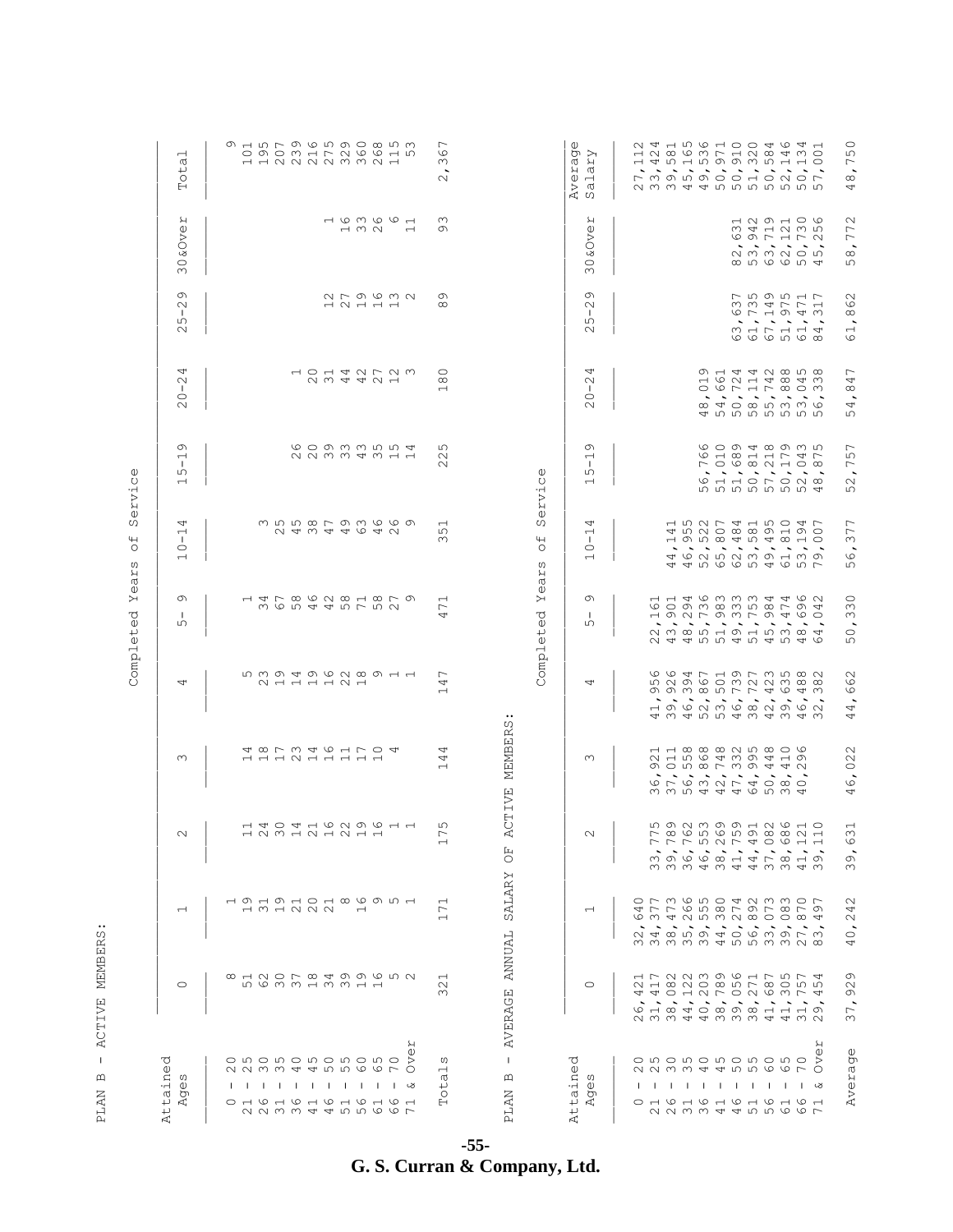| $\mathbf{I}$<br>$\mathbf{\underline{\alpha}}$<br><b>PLAN</b>                                                                                                                                                                                | TERMINATED MEMBERS                                                                                                                                      |                                                                                                             | A<br>DUE                                                                      | <b>DEFERRED</b>                                                                        | RETIREMENT BENEFIT                                                                                                                        | Years Until                                                                                                           | Retirement                                                                                                            | Eligibility                                                                                                                   |                                                                                                                                                    |                                                                                                                                                               |                                                                                                                 |                                                                                                                      |
|---------------------------------------------------------------------------------------------------------------------------------------------------------------------------------------------------------------------------------------------|---------------------------------------------------------------------------------------------------------------------------------------------------------|-------------------------------------------------------------------------------------------------------------|-------------------------------------------------------------------------------|----------------------------------------------------------------------------------------|-------------------------------------------------------------------------------------------------------------------------------------------|-----------------------------------------------------------------------------------------------------------------------|-----------------------------------------------------------------------------------------------------------------------|-------------------------------------------------------------------------------------------------------------------------------|----------------------------------------------------------------------------------------------------------------------------------------------------|---------------------------------------------------------------------------------------------------------------------------------------------------------------|-----------------------------------------------------------------------------------------------------------------|----------------------------------------------------------------------------------------------------------------------|
| Attained<br>Ages                                                                                                                                                                                                                            | $\circ$                                                                                                                                                 | $\overline{\phantom{0}}$                                                                                    | $\sim$                                                                        | $\infty$                                                                               | 4                                                                                                                                         | O)<br>-1<br>ഗ                                                                                                         | 4<br>$\overline{\phantom{0}}$<br>$\mathbf{I}$<br>$\circ$<br>$\overline{\phantom{0}}$                                  | Ō<br>$\overline{\phantom{0}}$<br>$\mathbf{I}$<br>ഗ<br>$\overline{\phantom{0}}$                                                | 4<br>$\sim$<br>л.<br>$\circ$<br>$\sim$                                                                                                             | $\circ$<br>$\sim$<br>$\mathbf{I}$<br>ഗ<br>$\sim$                                                                                                              | 30&Over                                                                                                         | $\overline{\phantom{0}}$<br>Tota                                                                                     |
| ΑP<br><b>wowowowo</b><br>$\delta$<br>2 3 4 4 5 5 6<br>$\circ$ $\sim$<br>$\blacksquare$<br>$\mathbf{I}$<br>$\mathbf{I}$<br>$\mathbf{I}$<br>$\mathbf{I}$<br>$\mathbf{I}$<br>$\mathbf{I}$<br>$\mathbf{L}$<br>Ι.<br>ఆ<br>ш<br>$-1$ $\circ$ $-1$ | <u> ന ത</u><br>$\overline{\phantom{0}}$                                                                                                                 | 4.4.7                                                                                                       | $\overline{\phantom{a}}$ $\overline{\phantom{a}}$<br>$\overline{\phantom{0}}$ | $\overline{a}$                                                                         | $m \, \omega$                                                                                                                             | $\begin{array}{c} \mathfrak{Q} \\ \mathfrak{Q} \end{array} \begin{array}{c} \mathfrak{Q} \\ \mathfrak{Q} \end{array}$ | $\circ$ 5 $\circ$                                                                                                     | $\infty$ $\infty$ $\rightarrow$                                                                                               | <b>n</b> ∞ ⊣                                                                                                                                       | クタア<br>$\overline{\phantom{0}}$                                                                                                                               | $\begin{matrix} 1 & 1 & 1 \\ 1 & 1 & 1 \\ 1 & 1 & 1 \end{matrix}$                                               | 221332                                                                                                               |
| w<br>$\overline{\phantom{0}}$<br>Tota.                                                                                                                                                                                                      | $\infty$<br>$\sim$                                                                                                                                      | $\circ$                                                                                                     | $\infty$<br>$\overline{\phantom{0}}$                                          | $\sim$                                                                                 | $\circ$                                                                                                                                   | $4\,$                                                                                                                 | ഗ<br>$\overline{\phantom{0}}$                                                                                         | ഗ<br>$\overline{\phantom{0}}$                                                                                                 | 4<br>$\overline{\phantom{0}}$                                                                                                                      | $\infty$<br>$\sim$                                                                                                                                            | $\circ$<br>$\overline{\phantom{0}}$                                                                             | 4<br>17                                                                                                              |
| <b>wowowowo</b><br>$\mathbf{I}$<br>$\vec{C}$<br>2334455667<br>$\mathbf{\underline{\upomega}}$<br>Attain<br>w<br>$\mathbb U$<br>$\blacksquare$<br>$\mathbf{I}$<br>л.<br>$\mathbf{I}$<br>п<br><b>PLAN</b><br>Ãğ                               | $\circ$<br><b>AVERAGE</b>                                                                                                                               | <b>BENEFIT</b><br>$\overline{\phantom{0}}$<br><b>ANNUAL</b>                                                 | $\overline{\overline{C}}$<br>$\sim$<br>ω                                      | TERMINATED<br>$\infty$                                                                 | Year.<br>MEMBERS<br>4                                                                                                                     | O)<br>Until<br>$\mathbf{I}$<br>К<br>ഗ<br><b>DUE</b><br>$\omega$                                                       | Retirement<br>4<br>$\overline{\phantom{0}}$<br>$\mathbf{I}$<br><b>DEFERRED</b><br>$\circ$<br>$\overline{\phantom{0}}$ | Eligibility<br>Ō<br>RETIREMENT<br>$\overline{\phantom{0}}$<br>$\mathbf{I}$<br>ഗ<br>$\overline{\phantom{0}}$<br>$\overline{a}$ | $\overline{H}$ in $\overline{O}$<br>4<br>$\sim$<br>11, 811<br>9, 155<br>7, 749<br>$\cdot$ .<br><b>BENEFIT</b><br>$\mathbf{I}$<br>$\circ$<br>$\sim$ | $\sigma$<br>$O \cap P$<br>$\sim$<br>$\mathbf{I}$<br>ഗ<br>$\begin{array}{c}\n\bullet \\ \bullet \\ \bullet\n\end{array}$<br>$\overline{\phantom{a}}$<br>$\sim$ | 566<br>501<br>002<br>$\mathsf{H}$<br>$\omega$<br>30 & O ve<br>$\begin{array}{c}\n\ddots \\ \hline\n\end{array}$ | $\oplus$ $\oplus$<br>Benefi<br>6625117<br>667517<br>Averag                                                           |
| ΑĐ<br>$\delta$<br>$\mathbf{I}$<br>$\mathbf{I}$<br>л.<br>$\mathbf{I}$<br>$\mathbf{I}$<br>ು                                                                                                                                                   | $\sim$ $\sim$ $\sim$<br>$\omega \sim \omega$<br>60 m<br>$\overline{\phantom{a}}$<br>$\tilde{\phantom{a}}$<br>m <sub>o</sub><br>$\overline{\phantom{0}}$ | O N<br>$\overline{ }$<br>$\circ$<br>9<br>9<br>9<br>4<br>9<br>9<br>4<br>12, 6, 7<br>$\overline{\phantom{a}}$ | $\sim \infty$<br>4<br>$\circ$<br>$\sqrt{2}$<br>$\frac{14}{7}$                 | $\omega$ 4<br>59.<br>77.<br>$\frac{1}{1}$<br>$\dot{\circ}$<br>$\overline{\phantom{0}}$ | ന ഥ<br>$\sim$<br>$\overline{4}$<br>$\sim$ $\sim$<br>$\overline{\phantom{a}}$<br>$\overline{\phantom{a}}$<br>ை<br>$\overline{\phantom{0}}$ | $\frac{1}{2}$<br>$\overline{\phantom{0}}$                                                                             | 531<br>340<br>597<br>र<br>सळस<br>$\overline{\phantom{a}}$<br>$\overline{\phantom{0}}$                                 | 0,084<br>1,864<br>6,096                                                                                                       |                                                                                                                                                    |                                                                                                                                                               |                                                                                                                 | 000000000000<br>$7\,4$<br>$\frac{2}{6}$ & $\frac{2}{1}$<br>$\begin{array}{c}\n\hline\n\vdots \\ \hline\n\end{array}$ |
| Average                                                                                                                                                                                                                                     | 482<br>S                                                                                                                                                | 14,742                                                                                                      | $\circ$<br>51<br>$\tilde{\varepsilon}$<br>$\overline{\phantom{0}}$            | 9,184                                                                                  | 12, 139                                                                                                                                   | 1,820<br>$\overline{\phantom{0}}$                                                                                     | 11,770                                                                                                                | 10,530                                                                                                                        | 10,004                                                                                                                                             | 7,888                                                                                                                                                         | 6,174                                                                                                           | 10,546                                                                                                               |

**-56 - G. S. Curran & Company, Ltd.**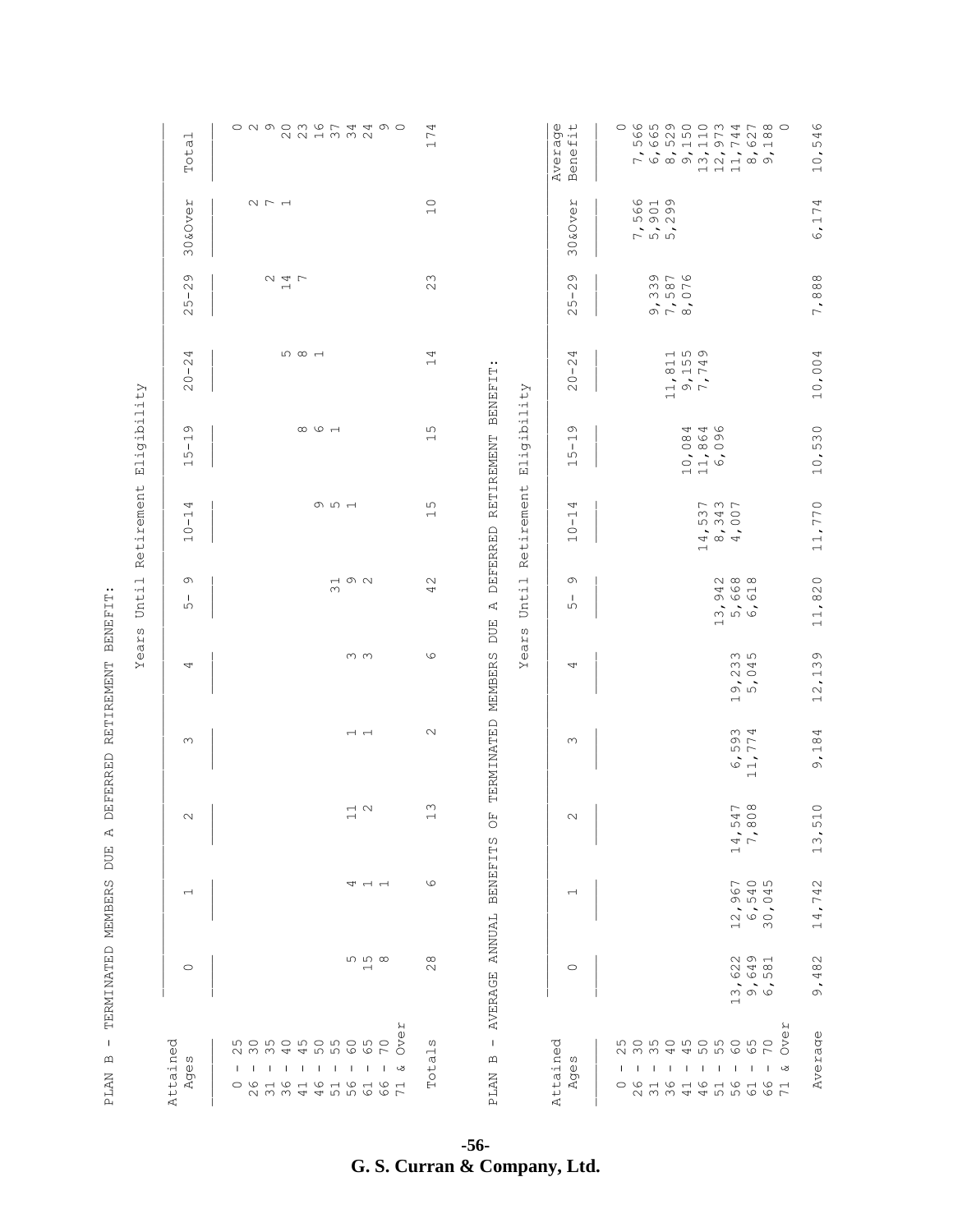|                              | $\overline{\phantom{0}}$<br>൯<br>$\overline{\phantom{a}}$<br>$\circ$<br>Н             | O N M T M T 4 H N M<br>0 0 1 1 0 0 4 1<br>$\begin{array}{c} \begin{array}{c} \begin{array}{c} \end{array}\\ \end{array} \begin{array}{c} \end{array} \end{array} \begin{array}{c} \end{array} \begin{array}{c} \end{array} \begin{array}{c} \end{array} \end{array}$ | $\sim$<br>ഗ<br>$\infty$                                                                                     | $\oplus$ $\oplus$<br>Average<br>Benefit                                              | O N N O 8 H M W 6 N<br><i>N</i> O d d O w w d w<br>20001186<br>$\overline{ }$<br>$\overline{\phantom{a}}$<br>$\sim$ $\sim$<br>$\sim$<br>.<br>$\overline{\phantom{a}}$<br>m n o v d u o o h<br><u>d w d d d d d</u>                                                                                                                                                                                                                                                                                                                                                                                                                                                                                                         | ഗ<br>$\infty$<br>$\overline{\phantom{0}}$<br>$\sim$<br>ഗ<br>$\overline{ }$                    |
|------------------------------|---------------------------------------------------------------------------------------|----------------------------------------------------------------------------------------------------------------------------------------------------------------------------------------------------------------------------------------------------------------------|-------------------------------------------------------------------------------------------------------------|--------------------------------------------------------------------------------------|----------------------------------------------------------------------------------------------------------------------------------------------------------------------------------------------------------------------------------------------------------------------------------------------------------------------------------------------------------------------------------------------------------------------------------------------------------------------------------------------------------------------------------------------------------------------------------------------------------------------------------------------------------------------------------------------------------------------------|-----------------------------------------------------------------------------------------------|
|                              | <b>O&amp;Over</b><br>$\infty$                                                         | $\sim$ $\circ$<br>$\overline{ }$                                                                                                                                                                                                                                     | $\sim$<br>$\overline{\phantom{0}}$                                                                          | <b>JAAC</b><br>ು<br>$\circ$<br>$\infty$                                              | ഗ<br>$\overline{H}$ m<br>$\infty$ m<br>4<br>$\infty$<br>り 4<br>$\infty$<br>$\Gamma$ $\infty$<br>$\overline{\phantom{0}}$                                                                                                                                                                                                                                                                                                                                                                                                                                                                                                                                                                                                   | ഗ<br>$\overline{ }$<br>ഗ<br>c)                                                                |
|                              | $\sigma$<br>$\sim$<br>-1<br>ഗ<br>$\sim$                                               | $4\,$ $\infty$ $\,$<br>$\sim$<br>$\overline{\phantom{0}}$                                                                                                                                                                                                            | $\sigma$<br>$\overline{ }$                                                                                  | c)<br>$\sim$<br>$\mathbf{I}$<br>ഗ<br>$\sim$                                          | $\circ$<br>$\sigma$<br>$\overline{M}$ $\overline{N}$<br>$\sim$<br>$\infty$<br>$\infty$ $\circ$ $\sim$<br>4<br>$\Gamma$ $\rightarrow$ $\infty$<br>ഗ<br>$\overline{\phantom{a}}$<br>$\frac{1}{10}$<br>$\overline{\phantom{a}}$<br>$\circ$<br>Ō<br>$\overline{\phantom{0}}$                                                                                                                                                                                                                                                                                                                                                                                                                                                   | $\sigma$<br>4<br>$\circ$<br>$\overline{\phantom{a}}$<br>$\infty$                              |
|                              | 4<br>$\sim$<br>л.<br>$\circ$<br>$\sim$                                                | 122140<br>$N$ $N$                                                                                                                                                                                                                                                    | $\circ$<br>ഗ                                                                                                | 4<br>$\sim$<br>$\mathbf{I}$<br>$\circ$<br>$\sim$                                     | $\circ \circ \circ \circ \circ \circ \circ \circ$<br><b>L</b> ∞40 r v<br><b>A.A.A.A.A.A</b><br>459810<br>$-1$ $-1$                                                                                                                                                                                                                                                                                                                                                                                                                                                                                                                                                                                                         | $\infty$<br>ഗ<br>$\circ$<br>10,                                                               |
| Retirement                   | $\sigma$<br>$\overline{\phantom{0}}$<br>$\mathbf{I}$<br>ഗ<br>$\overline{\phantom{0}}$ | 165245<br>$-4$ $-4$ $\circ$                                                                                                                                                                                                                                          | Retirement<br>$\infty$<br>$\sigma$                                                                          | O)<br>$\overline{\phantom{0}}$<br>$\mathbf{I}$<br>ഗ<br>$\overline{\phantom{0}}$      | <b>756566</b><br>$\begin{array}{c} \mathcal{N} \hspace{2pt} \mathcal{N} \hspace{2pt} \mathcal{N} \end{array}$<br>$\overline{\phantom{0}}$ $\overline{\phantom{0}}$<br>9<br>$\begin{array}{c} \n\vdots \\ \downarrow \\ \downarrow \\ \end{array}$<br>$\hat{\phantom{a}}$<br>$\hat{\phantom{a}}$<br><b>NOOM</b><br>$\begin{array}{c} \rightleftarrows & \sim & \rightarrow \\ \sim & \sim & \end{array}$                                                                                                                                                                                                                                                                                                                    | 621<br>$\overline{a}$<br>$\overline{\phantom{0}}$                                             |
| nce.<br>∙⊣<br>w<br>ω         | ↴<br>$\overline{\phantom{0}}$<br>$\mathbf{I}$<br>$\circ$<br>$\overline{\phantom{0}}$  | 243753<br>$-150$ m $-1$                                                                                                                                                                                                                                              | ince<br>4<br>$\sim$<br>$\overline{\phantom{0}}$<br>Ω,<br>$\omega$                                           | ↴<br>$\overline{\phantom{0}}$<br>$\mathbf{I}$<br>$\circ$<br>$\overline{\phantom{0}}$ | $600-100$<br>$m$ ഹ ത ത ത<br><b>5999999</b><br>$\mathbf{v} = \mathbf{v} - \mathbf{v} = \mathbf{v}$<br>$\sim$ $\sim$<br>$\begin{array}{c} \n 1 & \text{if } \mathcal{A} \n 0 & \text{if } \mathcal{A} \n \end{array}$<br>0111111                                                                                                                                                                                                                                                                                                                                                                                                                                                                                             | ഗ<br>$\infty$<br>$\alpha$<br>$\sim$<br>$\infty$<br>$\overline{\phantom{0}}$                   |
| aar.<br>$\Join$<br>Completed | $\sigma$<br>л.<br>ഗ                                                                   | $\infty \circ \neg + \sim \infty$<br>$N$ $\infty$ $\infty$ $N$                                                                                                                                                                                                       | ЯZ<br>$\mathbb U$<br>≻<br>$\overline{\phantom{0}}$<br>$\infty$<br>$\sim$<br>$\vec{C}$<br>$\cdot \cdot$<br>ω | c)<br>$\mathbf{I}$<br>ഗ                                                              | $\infty$ $\circ$ $\infty$ $\infty$ $\infty$ $\mapsto$<br>004739<br>$\overline{\phantom{a}}$<br>$\overline{\phantom{a}}$<br>$\overline{\phantom{a}}$<br>$N$ $\infty$ $N$ $N$ $\infty$ $n$<br>$\begin{array}{c} \n \text{A} & \text{A} & \text{A} & \text{A} \\  \text{A} & \text{A} & \text{A} & \text{A} & \text{A}\n \end{array}$                                                                                                                                                                                                                                                                                                                                                                                         | $\overline{ }$<br>$\infty$<br>c)<br>ഗ<br>$\overline{ }$                                       |
|                              | 4                                                                                     | $m \circledcirc \circledcirc \circledcirc \rightarrow$<br>$\begin{array}{c} \begin{array}{c} \begin{array}{c} \end{array} & \begin{array}{c} \end{array} \\ \end{array} \end{array}$                                                                                 | RETIREE<br>Complet<br>$\circ$<br>$\circ$<br><b>SERVICE</b>                                                  | 4                                                                                    | $\begin{array}{ccc} & \mathcal{L} & \mathcal{L} & \mathcal{L} & \mathcal{L} & \mathcal{L} & \mathcal{L} & \mathcal{L} & \mathcal{L} & \mathcal{L} & \mathcal{L} & \mathcal{L} & \mathcal{L} & \mathcal{L} & \mathcal{L} & \mathcal{L} & \mathcal{L} & \mathcal{L} & \mathcal{L} & \mathcal{L} & \mathcal{L} & \mathcal{L} & \mathcal{L} & \mathcal{L} & \mathcal{L} & \mathcal{L} & \mathcal{L} & \mathcal{L} & \mathcal{L} & \mathcal{L} & \mathcal{L} & \math$<br>$\infty$<br>フラユム<br>$Q \cap Q \cap Q$<br>$\sim$ $\sim$ $\sim$<br>$\overline{\phantom{a}}$<br>$\sim$<br>17552<br>$\begin{array}{c} \n \text{A} & \text{A} & \text{A} & \text{A} \\  \text{A} & \text{A} & \text{A} & \text{A} & \text{A}\n \end{array}$ | $\infty$<br>ഗ<br>$\sim$<br>$\overline{7}$<br>$\overline{ }$                                   |
|                              | $\infty$                                                                              | う48721<br>$\overline{\phantom{a}}$ $\overline{\phantom{a}}$ $\overline{\phantom{a}}$ $\overline{\phantom{a}}$                                                                                                                                                        | ഗ<br>$\circ$<br>$_{FQ}^{\circ}$<br><b>BLE</b>                                                               | $\infty$                                                                             | 435759<br>$0$ $0$ $0$ $0$ $0$<br>$O \cup Q$<br><b>A. A. A. A. A. A.</b><br>$\begin{array}{c} \infty & \infty & \text{if } \infty \end{array}$<br>011111                                                                                                                                                                                                                                                                                                                                                                                                                                                                                                                                                                    | $\circ$<br>$-4,74$<br>$\overline{\phantom{0}}$                                                |
|                              | $\sim$                                                                                | 1653811<br>$N$ $N$                                                                                                                                                                                                                                                   | Ā<br>ഗ<br>PAY.<br>$\circ$<br>Ω,                                                                             | $\sim$                                                                               | O)<br>3600<br>$\overline{\phantom{0}}$<br>$\overline{10}$<br>$\infty$<br>ന<br>$\circ$<br>$\circ$<br>$\infty$<br>ഹ<br>$O$ $O$ $P$<br>4<br>4 W<br>$\overline{\phantom{0}}$<br>$\overline{\phantom{a}}$<br>$\hat{\phantom{a}}$<br>$\overline{\phantom{a}}$<br>$\overline{\phantom{a}}$<br>$\alpha$ $\alpha$ $\beta$ $\beta$ $\gamma$ $\beta$ $\alpha$<br>4<br>$\begin{array}{ccc} \curvearrowleft & \curvearrowleft & \curvearrowleft \\ \curvearrowleft & \curvearrowleft & \curvearrowleft \\ \curvearrowleft & \curvearrowleft & \curvearrowleft \end{array} \end{array}$                                                                                                                                                  | $\overline{\phantom{0}}$<br>$\overline{5}$<br>$\circ$<br>7,<br>$\overline{\phantom{0}}$       |
|                              | $\overline{ }$                                                                        | フ33133<br>$\sim$ $ -$                                                                                                                                                                                                                                                | <b>BENEFIT</b><br>$\overline{6}$                                                                            | $\overline{\phantom{0}}$                                                             | $O \nightharpoonup T$ $O$<br>∼<br>$\overline{\phantom{0}}$<br>700<br>$\circ$<br>or di covico<br>$\overline{\phantom{0}}$<br>$\sim$<br>$\overline{\phantom{a}}$<br>$\hat{\phantom{a}}$<br>٠<br>$\overline{\phantom{0}}$<br>$\overline{\phantom{a}}$<br>$\infty$ $\infty$ $\leftarrow$ $\infty$ $\leftarrow$<br>$\overline{ }$<br>$\omega$ $\mapsto$ $\omega$<br>$\overline{ }$                                                                                                                                                                                                                                                                                                                                              | 20,627                                                                                        |
|                              | $\circ$                                                                               | 179172<br>$\sim$ $\sim$                                                                                                                                                                                                                                              | AVERAGE ANNUAL<br>57                                                                                        | $\circ$                                                                              | 575873<br>$O \cap C1$<br>$\begin{array}{c} \n \mathcal{O} \n \mathcal{O} \n \mathcal{O} \n \mathcal{O} \n \mathcal{O} \n \mathcal{O} \n \mathcal{O} \n \mathcal{O} \n \mathcal{O} \n \mathcal{O} \n \mathcal{O} \n \mathcal{O} \n \mathcal{O} \n \mathcal{O} \n \mathcal{O} \n \mathcal{O} \n \mathcal{O} \n \mathcal{O} \n \mathcal{O} \n \mathcal{O} \n \mathcal{O} \n \mathcal{O} \n \mathcal{O} \n \mathcal{O} \n \mathcal{O} \n \mathcal{O} \n \mathcal$<br>$\overline{\phantom{a}}$<br>$\begin{array}{c} \curvearrowleft \circledtimes \circledtimes \circledtimes \circledtimes \circledtimes \end{array}$<br>2 3 4 4 4 7                                                                                           | $\circ$<br>$\overline{6}$<br>$\overline{\phantom{a}}$<br>$\infty$<br>$\overline{\phantom{0}}$ |
|                              | Attained<br>w<br>$\mathbb U$<br>ত<br>A                                                | $\mathsf{H}$<br>$\mathbb U$<br>o n o n o n o n o<br>⋗<br>n n v v r r w w o<br>Ò<br>$1$ $1$ $1$ $1$<br>$\blacksquare$<br>$\mathbf{I}$<br>$\mathbf{I}$<br>$\blacksquare$<br>$\mathbf{1}$<br>ು<br>0 1 6 1 6 1 6 1 6<br>$\overline{ }$<br>nn v v r r w w g               | w<br>$\mathbf{I}$<br>$\overline{\phantom{0}}$<br>đ<br>Щ<br>$_{+}$<br>$\circ$<br><b>PLAN</b><br>Н            | $\vec{C}$<br>Attain<br>ω<br>$\mathbb{O}$<br>ত<br>A                                   | я<br>$\mathbb U$<br>o n o n o n o n o<br>$\delta$<br>n n v v r r ∞ ∞ の<br>$\mathbf{1}$<br>$\mathbf{1}$<br>$\mathbf{I}$<br>$\blacksquare$<br>$\mathbf{L}$<br>$\mathbf{1}$<br>ು<br>л.<br>0 1 0 1 0 1 0 1 0 1<br>nnoorrooo                                                                                                                                                                                                                                                                                                                                                                                                                                                                                                    | $\mathbb U$<br>Averag                                                                         |

PLAN B - SERVICE RETIREES: PLAN B - SERVICE RETIREES:

**-57 - G. S. Curran & Company, Ltd.**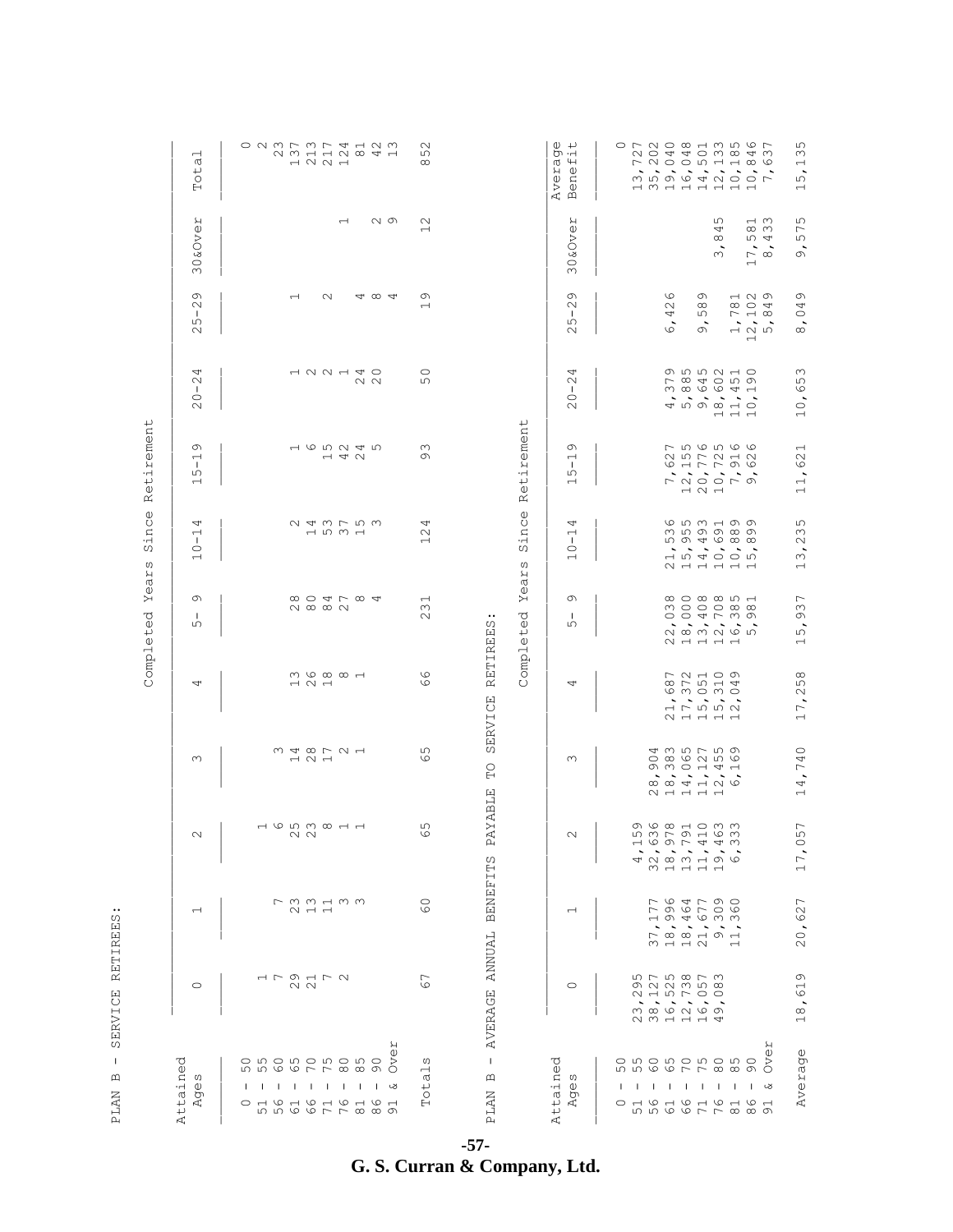| ζ<br>보브리<br>E<br>-<br>区                                                     |
|-----------------------------------------------------------------------------|
| ì<br>۰<br>ł<br>ŀ<br>ŀ<br>ŀ<br>r<br>R<br>í<br>ር<br>ተ<br>١<br>ł<br>$\epsilon$ |
| I                                                                           |
| Щ                                                                           |
| ・・・・<br>ρ                                                                   |

| $\ddagger$<br>raman<br>$\frac{1}{1}$<br>$\frac{1}{\Phi}$<br>Ă  |
|----------------------------------------------------------------|
| aina<br>ł                                                      |
| w<br>ear<br>Þ                                                  |
| てくー<br>5<br>Ď<br>J<br>)<br>$\overline{C}$<br>ı<br>ı,<br>ł<br>Ć |

|                | $\overline{\phantom{0}}$<br>Tota.                                        |                                                                                                                                                                                                        | $\infty$<br>$\sim$       |                                                             | Average<br>Benefit                                                                   | 4<br>4r<br>$\circ$ $\circ$<br>4 w<br>$\begin{array}{c}\n\hline\n\circ\circ\circ\circ\circ\to\circ\circ\\ \n\hline\n\circ\circ\circ\to\to\circ\circ\n\end{array}$                                                                        | 4<br>9,91 |
|----------------|--------------------------------------------------------------------------|--------------------------------------------------------------------------------------------------------------------------------------------------------------------------------------------------------|--------------------------|-------------------------------------------------------------|--------------------------------------------------------------------------------------|-----------------------------------------------------------------------------------------------------------------------------------------------------------------------------------------------------------------------------------------|-----------|
|                | 30&Over                                                                  |                                                                                                                                                                                                        | $\circ$                  |                                                             | 30&Over                                                                              |                                                                                                                                                                                                                                         |           |
|                | $\circ$<br>$\sim$<br>Τ.<br>ഗ<br>$\sim$                                   |                                                                                                                                                                                                        | $\circ$                  |                                                             | $\circ$<br>$\sim$<br>$\mathbf{I}$<br>ഗ<br>$\sim$                                     |                                                                                                                                                                                                                                         |           |
|                | 4<br>$\sim$<br>$\mathbf{I}$<br>$\circ$<br>$\sim$                         |                                                                                                                                                                                                        | $\circ$                  |                                                             | 4<br>$\sim$<br>$\mathbf{I}$<br>$\circ$<br>$\sim$                                     |                                                                                                                                                                                                                                         |           |
| Retirement     | O<br>$\overline{\phantom{0}}$<br>л.<br>ഗ<br>$\overline{\phantom{0}}$     | $\sim$ $\rightarrow$<br>$\overline{\phantom{0}}$                                                                                                                                                       | 4                        | Retirement                                                  | G<br>$\overline{\phantom{0}}$<br>л.<br>ഗ<br>$\overline{\phantom{0}}$                 | ന ഥ<br>$\omega$<br>29<br>15, 3<br>5,<br>$\overline{6}$ in                                                                                                                                                                               | 5,734     |
| Since<br>Years | 4<br>$\begin{array}{c}\n1 \\ 1\n\end{array}$<br>$\overline{\phantom{0}}$ | $\sim$ $\sim$                                                                                                                                                                                          | $\infty$                 | Since<br>$\mathcal{O}$<br>ear:                              | 4<br>$\overline{\phantom{0}}$<br>$\mathbf{I}$<br>$\circ$<br>$\overline{\phantom{0}}$ | 10,777<br>6,307                                                                                                                                                                                                                         | 9,287     |
| Completed      | $\sigma$<br>Τ.<br>ഗ                                                      | $\rightarrow$ $\rightarrow$ $\rightarrow$ $\rightarrow$                                                                                                                                                | $\circ$                  | $\cdot \cdot$<br><b>RETIREES</b><br>Υ<br>Completed          | G<br>-1<br>ഗ                                                                         | 9,697<br>3,0591<br>7,591<br>7,579<br>$\overline{\phantom{a}}$                                                                                                                                                                           | 11,575    |
|                | 4                                                                        |                                                                                                                                                                                                        | $\circ$                  | <b>DISABILITY</b>                                           | 4                                                                                    |                                                                                                                                                                                                                                         | $\circ$   |
|                | $\infty$                                                                 | $\overline{\phantom{0}}$                                                                                                                                                                               | $\overline{\phantom{0}}$ | $\Gamma$<br><b>ABLE</b>                                     | $\infty$                                                                             | 5,080<br>$\overline{\phantom{0}}$                                                                                                                                                                                                       | 15,080    |
|                | $\sim$                                                                   | $\overline{\phantom{0}}$                                                                                                                                                                               | 4                        | PAY<br><b>BENEFITS</b>                                      | $\sim$                                                                               | L<br>$\overline{ }$<br>თ<br>401<br>$\frac{1}{1}$<br>$\overline{2}$<br>$\overline{2}0$<br>$\mathcal{L}_{\mathbf{r}}$<br>$\dot{\infty}$<br>$\overline{1}$<br>$\tilde{\mathrm{c}}$<br>$\overline{\phantom{0}}$<br>$\overline{\phantom{0}}$ | 9,964     |
|                | $\overline{\phantom{0}}$                                                 | $\overline{\phantom{0}}$                                                                                                                                                                               | $\overline{\phantom{0}}$ |                                                             | $\overline{\phantom{0}}$                                                             | 400<br>$\overline{\circ}$                                                                                                                                                                                                               | 9,400     |
|                | $\circ$                                                                  | $\overline{\phantom{0}}$                                                                                                                                                                               | $\overline{\phantom{0}}$ | AVERAGE ANNUAL                                              | $\circ$                                                                              | ഗ<br>$\overline{\phantom{0}}$<br>Γ<br>$\ddot{\circ}$                                                                                                                                                                                    | 8,715     |
|                | Attained<br>Ages                                                         | $\frac{1}{2}$<br>59<br>$\delta$<br>ഗ<br>$\overline{7}$<br>Μ<br>ು<br>J.<br>$\mathbf{I}$<br>$\mathbf{I}$<br>$\mathbf{I}$<br>$\mathbf{I}$<br>п<br>п<br>-<br>6 1 6 1 6 1 6 1<br>6 1 6 1 6 1 6 1<br>$\circ$ | w<br>Total               | $\mathbf I$<br>$\mathbf{\underline{\alpha}}$<br><b>PLAN</b> | Attained<br>Ages                                                                     | Over<br>5550<br>550<br>m o m<br>59<br>$\circ$<br>4<br>$\overline{ }$<br>$\infty$<br>4<br>$\mathbf{I}$<br>ು<br>$\mathbf{I}$<br>$\mathbf{I}$<br>J.<br>$\mathbf{I}$<br>$\mathbf{I}$<br>J.<br>п                                             |           |

**-58 - G. S. Curran & Company, Ltd.**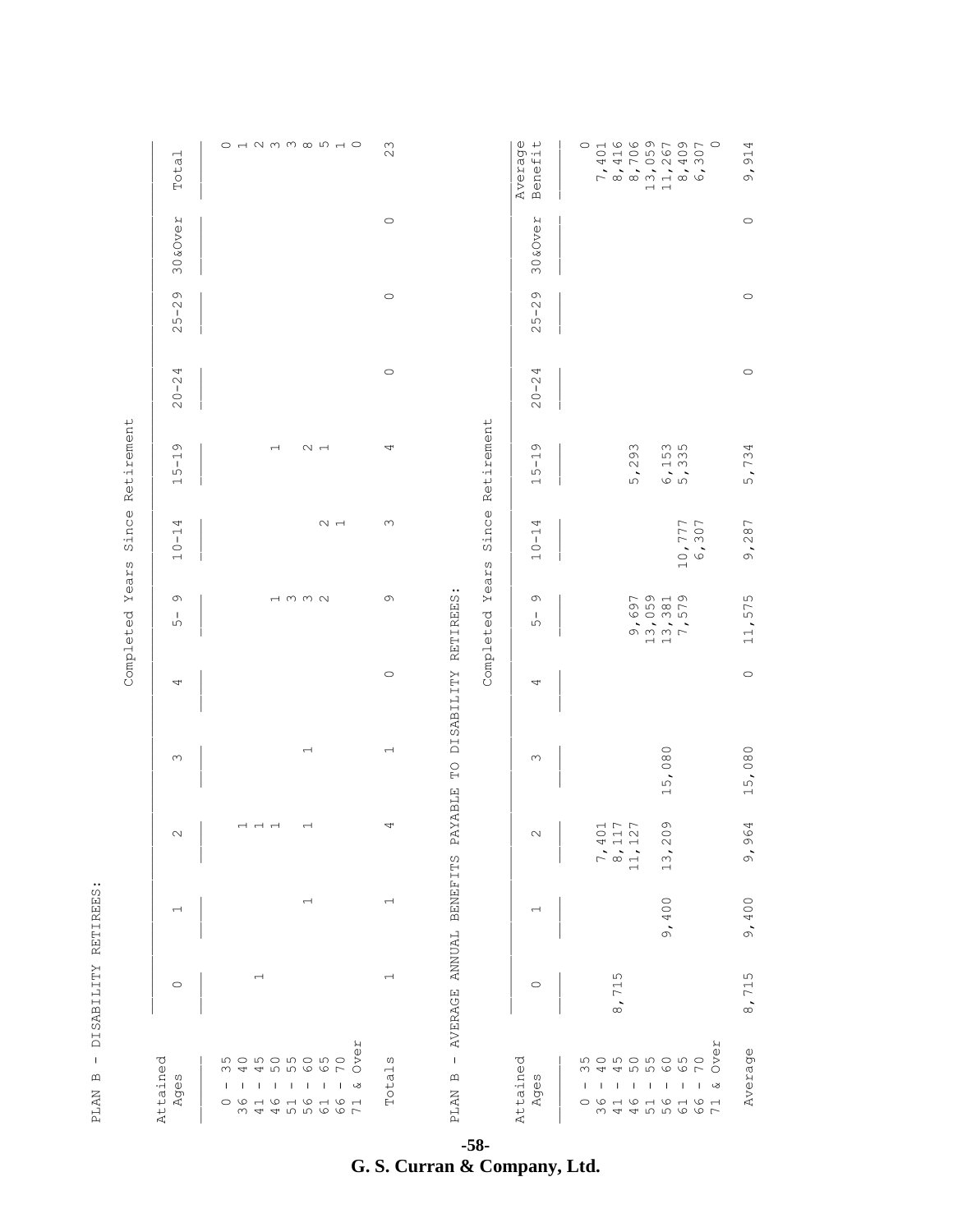|                                               | $\overline{\phantom{0}}$<br>ota.<br>$\vdash$                                         | O 1 3 1 2 4 1 5 6 4 1 6 4<br>$\begin{array}{c} \mathcal{O} & \rightarrow & \mathcal{O} \\ \mathcal{O} & \rightarrow & \mathcal{O} \end{array}$ | $\infty$<br>$\infty$<br>$\overline{\phantom{0}}$ |                                            | $\mathbb{O}$ $\mathbb{L}$<br>ה ים<br>Averad<br>Benef                                 | O 4 4 6 7 0 9 0 0 0 0 1 0 0<br>O 4 1 0 10 0 10 0 0 0 0 10 0 0<br>$\overline{O}$<br>$\infty$ 4<br>$\omega \, \, \cup \, \omega$<br>44<br>$\circ$ 4<br>$\infty$<br>4 9 9 9 9 9 9 9 9 9 9 9 9 9 9 9 9<br>$\overline{a}$                                                                                                                                                     | 22<br>$\sim$<br>$\ddot{\phantom{1}}$<br>S                        |
|-----------------------------------------------|--------------------------------------------------------------------------------------|------------------------------------------------------------------------------------------------------------------------------------------------|--------------------------------------------------|--------------------------------------------|--------------------------------------------------------------------------------------|--------------------------------------------------------------------------------------------------------------------------------------------------------------------------------------------------------------------------------------------------------------------------------------------------------------------------------------------------------------------------|------------------------------------------------------------------|
|                                               | <b>O&amp;Over</b><br>$\infty$                                                        | $m \nabla m$                                                                                                                                   | $\infty$                                         |                                            | $\mathsf{H}$<br>O&Ove<br>$\infty$                                                    | 262<br>2016<br>2026<br>$\begin{array}{c}\n5 \\ \hline\n0 \\ \hline\n\end{array}$<br>$\overline{\phantom{0}}$                                                                                                                                                                                                                                                             | 271<br>$\dot{\circ}$                                             |
|                                               | Ō<br>$\sim$<br>$\mathbf{I}$<br>ഗ<br>$\sim$                                           | $\begin{array}{c} 2 & 0 \\ 0 & 1 \end{array}$<br>$\overline{\phantom{0}}$                                                                      | $\sim$<br>$\overline{\phantom{0}}$               |                                            | Ō<br>$\sim$<br>$\mathbf{I}$<br>ഗ<br>$\sim$                                           | $M \cap \mathcal{O}$<br>ഗ<br>74.<br>$75$<br>32<br>77<br>$\frac{1}{2}$<br>7,                                                                                                                                                                                                                                                                                              | G<br>$\infty$<br>$\sim$<br>4                                     |
|                                               | 4<br>$\sim$<br>$\perp$<br>$\circ$<br>$\sim$                                          | 11475<br>$\overline{\phantom{0}}$                                                                                                              | $\circ$<br>$\overline{\phantom{0}}$              |                                            | ↵<br>$\sim$<br>$\mathbf{I}$<br>$\circ$<br>$\sim$                                     | $\circ$<br>$\begin{array}{c} 6 & 0 & 0 & 0 \\ 0 & 0 & 0 & 0 \\ 0 & 0 & 0 & 0 \end{array}$<br>4<br>$\begin{array}{c} \mathfrak{O} \quad \mathcal{O} \quad \mathcal{A} \quad \mathcal{L} \end{array}$<br>$\begin{array}{c}\n\circ \\ \circ \\ \circ \\ \circ\n\end{array}$<br>$\overline{\phantom{a}}$<br>$\infty$<br>$\overline{\phantom{0}}$<br>$\overline{\phantom{0}}$ | , 432<br>$\circ$                                                 |
| Retirement                                    | $\circ$<br>$\overline{\phantom{0}}$<br>Τ.<br>ഗ<br>$\overline{\phantom{0}}$           | <b>HOMOODNH</b><br>$\overline{\phantom{a}}$<br>$\overline{\phantom{0}}$                                                                        | $\circ$<br>$\infty$                              | Retirement                                 | O<br>$\overline{\phantom{0}}$<br>т.<br>ഗ<br>$\overline{\phantom{0}}$                 | ത ന<br>cour publico<br>$\overline{O7}$<br>$\circ$<br>$\overline{4}$<br>WOOW4HLO<br>$\overline{\phantom{a}}$<br>O.770074<br>$\overline{\phantom{a}}$<br>$\sim$ $\sim$<br>$\overline{ }$<br>$\overline{\phantom{0}}$<br>$\overline{\phantom{0}}$<br>$\overline{\phantom{0}}$<br>$\overline{\phantom{0}}$                                                                   | 347<br>$\circ$<br>$\overline{\phantom{0}}$                       |
| Since                                         | 4<br>$\overline{\phantom{0}}$<br>$\mathbf{I}$<br>$\circ$<br>$\overline{\phantom{0}}$ | 46501<br>$\overline{\phantom{0}}$                                                                                                              | $\circ$<br>$\sim$                                | Since<br>$\cdot\cdot$                      | 4<br>$\overline{\phantom{0}}$<br>$\mathbf{I}$<br>$\circ$<br>$\overline{\phantom{0}}$ | 9<br>9<br>9<br>9<br>9<br>9<br>9<br>9<br>9<br>9<br>9<br>9<br>9<br>5<br>$\circ$ $\circ$ $\circ$ $\circ$<br>$\frac{1}{4}$ $\frac{1}{4}$ $\frac{1}{8}$ $\frac{1}{8}$ $\frac{1}{10}$<br>$\overline{\phantom{a}}$<br>9<br>$\overline{a}$                                                                                                                                       | 082<br>$\sim$<br>$\overline{10}$                                 |
| Years<br>Completed                            | $\circ$<br>J.<br>ഗ                                                                   | 1223652<br>$\overline{\phantom{0}}$                                                                                                            | 22                                               | FORMER MEMBERS<br>Years<br>Completed       | O<br>$\mathbf{I}$<br>ഗ                                                               | $\sim$<br>$-2,77$<br>400<br>$\begin{array}{c}\n1 \text{ m } 0 \\ 1 \text{ m } 1 \\ 1 \text{ m } 1\n\end{array}$<br>$\overline{\phantom{0}}$                                                                                                                                                                                                                              | 890<br>$\ddot{\circ}$                                            |
|                                               | 4                                                                                    | $\overline{\phantom{0}}$<br>$\overline{ }$<br>$\overline{\phantom{0}}$                                                                         | ഗ                                                | SURVIVORS OF                               | 4                                                                                    | $\rightarrow$ $\circ$<br>, 844<br>$\infty$<br>$\circ$ $\circ$<br>$\infty$<br>$\infty$ $\sim$<br>$\circ$<br>$\overline{\phantom{a}}$<br>$\frac{1}{6}$<br>4<br>$\infty$<br>$\overline{ }$<br>$\overline{\phantom{0}}$                                                                                                                                                      | 254<br>$\hat{\phantom{a}}$<br>$\sim$<br>$\overline{\phantom{0}}$ |
| FORMER MEMBERS:                               | $\infty$                                                                             | $\sim$<br>$\overline{\phantom{0}}$                                                                                                             | $\infty$                                         | $_{\rm P}^{\rm O}$                         | $\infty$                                                                             | 6,350<br>54<br>$\mathord{\hspace{1pt}\text{--}\hspace{1pt}}$<br>$\tilde{\varepsilon}$<br>$\overline{\phantom{0}}$                                                                                                                                                                                                                                                        | $\infty$<br>8,81                                                 |
| ð                                             | $\sim$                                                                               | $\overline{a}$                                                                                                                                 | $\sim$                                           | <b>NABLE</b><br>PÃ<br>Ω,                   | $\sim$                                                                               | $\omega$ 4<br>$\frac{4}{8}$<br>$\frac{10}{8}$                                                                                                                                                                                                                                                                                                                            | 4<br>52<br>$\sigma$                                              |
| BENEFICIARIES                                 | $\overline{ }$                                                                       | $\sim$ $-1$                                                                                                                                    | 4                                                | <b>BENEFIT</b>                             | $\overline{\phantom{0}}$                                                             | $\sim$ $\sim$<br>20,862<br>9,07                                                                                                                                                                                                                                                                                                                                          | $\infty$<br>58<br>$\overline{11}$                                |
| SURVIVING                                     | $\circ$                                                                              | $\overline{\phantom{0}}$                                                                                                                       | $\overline{\phantom{0}}$                         | AVERAGE ANNUAL                             | $\circ$                                                                              | 502<br>$\dot{\infty}$                                                                                                                                                                                                                                                                                                                                                    | 502<br>$\ddot{\circ}$                                            |
| $\mathbf{I}$<br>$\mathfrak{m}$<br><b>PLAN</b> | Attained<br>ω<br>Age:                                                                | $\mathsf{H}$<br>$\mathbb U$<br>nononononono<br>d<br>Andronououop<br>Andronouop<br>$\omega$ 4<br>1 1 1 1 1 1 1 1 1 1 3<br>- 1<br>-1<br>$\circ$  | w<br>$\frac{1}{6}$<br>$\overline{C}$<br>$\vdash$ | $\mathbf{1}$<br>$\mathbf m$<br><b>PLAN</b> | Attained<br>C)<br>Age:                                                               | 1 1 1 1 1 1 1 1 1 1<br>$\mathbf{I}$<br>ا ⊘ا<br>л.                                                                                                                                                                                                                                                                                                                        | Average                                                          |

**-59 - G. S. Curran & Company, Ltd.**

PLAN B - SURVIVING BENEFICIARIES OF FORMER MEMBERS: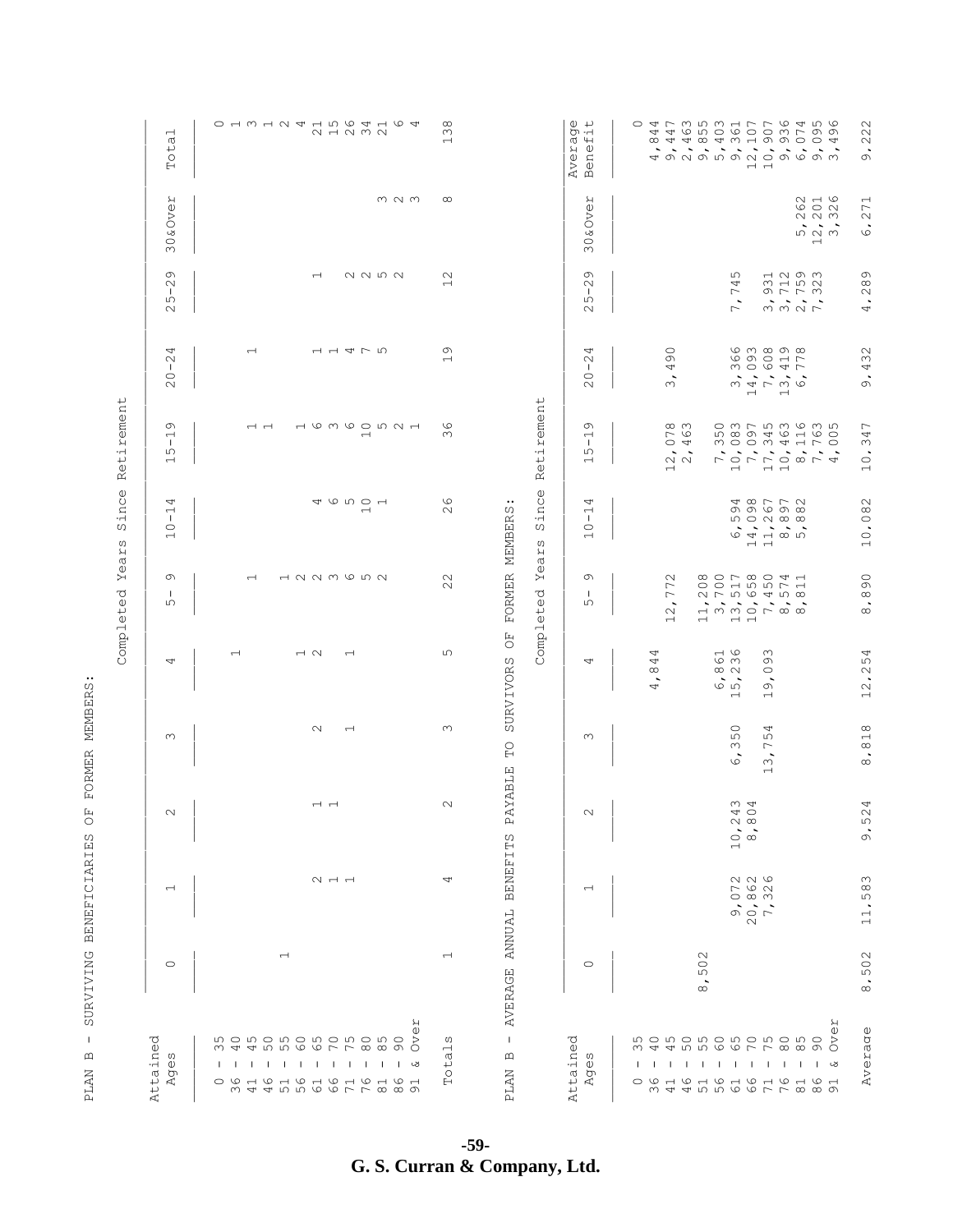## **EXHIBIT XX PLAN B: YEAR-TO-YEAR COMPARISON**

|                                                                      | Fiscal 2021       | Fiscal 2020       | Fiscal 2019       | Fiscal 2018       |
|----------------------------------------------------------------------|-------------------|-------------------|-------------------|-------------------|
| Number of Active Members                                             | 2,367             | 2,387             | 2,462             | 2,429             |
| Number of Retirees & Survivors                                       | 1,013             | 985               | 942               | 896               |
| Number of Terminated Due Deferred Benefits                           | 174               | 158               | 152               | 154               |
| Number Terminated Due Refunds                                        | 1,914             | 1,841             | 1,769             | 1,708             |
| Active Lives Payroll                                                 | 115,392,433<br>\$ | \$114,185,471     | 111,568,953<br>\$ | 105,914,905<br>\$ |
| Retiree Benefits in Payment                                          | 14,395,520<br>\$  | 13,557,343<br>\$  | 12,183,667<br>\$  | \$<br>11,243,992  |
| Market Value of Assets                                               | 449,392,040<br>\$ | 405,656,961<br>\$ | 360,893,172<br>\$ | 307,800,757<br>\$ |
| Entry Age Normal (EAN) Accrued Liability                             | 388,045,808<br>\$ | \$374,570,332     | 348,089,703<br>\$ | \$ 329,243,218    |
| Ratio of AVA to EAN Accrued Liability                                | 106.43%           | 100.20%           | 99.34%            | 99.11%            |
| <b>Actuarial Value of Assets</b>                                     | 412,987,548<br>\$ | 375,316,220<br>\$ | 345,786,489<br>\$ | 326,300,632<br>\$ |
| Present Value of Future Employer Normal Cost                         | \$<br>63,846,141  | \$<br>87,209,842  | \$<br>86,369,014  | \$<br>83,679,498  |
| Present Value of Future Employee Contrib.                            | \$<br>28,418,706  | \$<br>28,295,937  | 27,007,067<br>\$  | 25,843,520<br>\$  |
| Funding Deposit Account Credit Balance                               | \$<br>5,194,363   | \$<br>4,881,920   | \$<br>6,928,047   | \$<br>6,220,583   |
| Present Value of Future Benefits                                     | 500,058,032<br>\$ | 485,940,079<br>\$ | 452,234,523<br>\$ | 429,603,067<br>\$ |
|                                                                      | Fiscal 2022       | Fiscal 2021       | Fiscal 2020       | Fiscal 2019       |
| <b>Employee Contribution Rate</b>                                    | 3.00%             | 3.00%             | 3.00%             | 3.00%             |
| Projected Tax Contribution as % of Payroll                           | 1.23%             | 1.31%             | 1.31%             | 1.24%             |
| Actuarially Required Net Direct Employer<br><b>Contribution Rate</b> | 4.93%             | 7.07%             | 7.39%             | 7.53%             |
|                                                                      |                   |                   |                   |                   |
| <b>Actual Employer Contribution Rate</b>                             | 7.50%             | 7.50%             | 7.50%             | 7.50%             |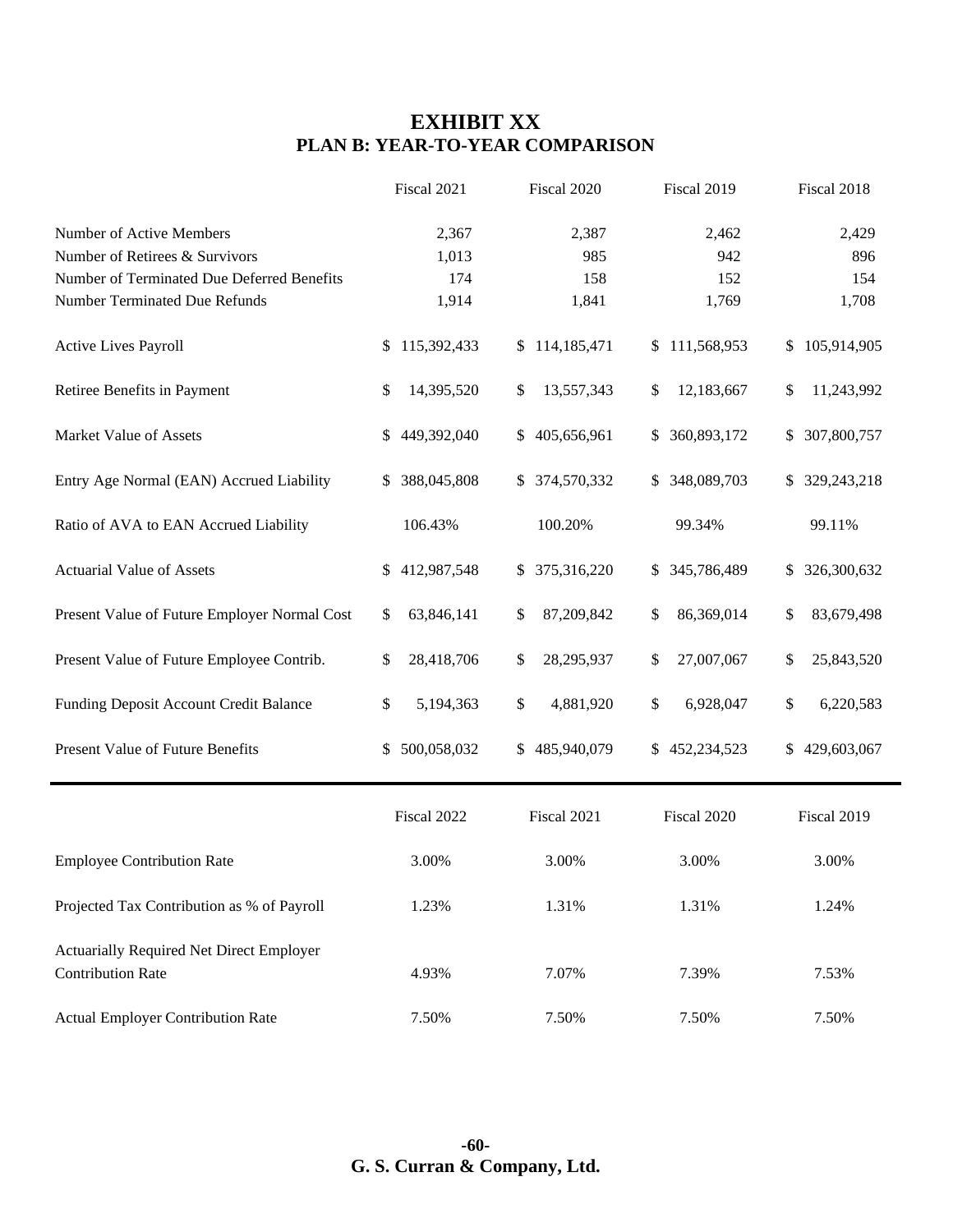| Fiscal 2017       | Fiscal 2016               | Fiscal 2015                   | Fiscal 2014       | Fiscal 2013        | Fiscal 2012         |
|-------------------|---------------------------|-------------------------------|-------------------|--------------------|---------------------|
| 2,459             | 2,415                     | 2,413                         | 2,321             | 2,288              | 2,298               |
| 855               | 792                       | 747                           | 714               | 688                | 657                 |
| 142               | 138                       | 139                           | 135               | 135                | 132                 |
| 1,637             | 1,608                     | 1,554                         | 1,531             | 1,550              | 1,504               |
| 103,056,369<br>\$ | 100,932,377<br>\$         | \$<br>98,127,898              | \$<br>91,698,297  | $\$$<br>89,168,260 | \$<br>86,882,261    |
| \$<br>10,430,299  | $\mathbb{S}$<br>9,070,674 | $\mathbb{S}$<br>8,150,177     | \$<br>7,448,991   | $\$$<br>6,779,114  | \$<br>6,334,153     |
| 325,626,878<br>\$ | 275,756,021<br>\$         | 255,103,397<br>\$             | 253,501,744<br>\$ | 237,412,166<br>\$  | 196,577,145<br>\$   |
| 307,480,656<br>\$ | \$283,598,901             | 267,985,810<br>$\mathbb{S}^-$ | \$249,207,071     | \$233,321,224      | 212,489,491<br>\$   |
| 101.09%           | 100.38%                   | 98.46%                        | 97.50%            | 92.60%             | 87.62%              |
| 310,818,392<br>\$ | \$284,685,809             | 263,849,591<br>\$             | 242,977,968<br>\$ | 216,066,754<br>\$  | \$<br>186, 172, 779 |
| \$<br>76,666,027  | \$<br>71,874,582          | \$<br>74,851,929              | \$<br>61,503,111  | \$<br>71,374,679   | \$<br>74,251,290    |
| \$<br>24,893,108  | \$<br>24,084,343          | \$<br>23,527,632              | \$<br>19,608,454  | \$<br>19,192,399   | \$<br>18,544,210    |
| \$<br>5,361,971   | \$<br>5,602,259           | $\mathbb{S}$<br>4,622,489     | \$<br>2,281,164   | $\$$<br>2,126,959  | \$<br>1,559,909     |
| \$<br>407,015,556 | 375,042,475<br>\$         | 357,606,663<br>\$             | 321,808,369<br>\$ | \$<br>304,506,873  | 277,408,370<br>\$   |
| Fiscal 2018       | Fiscal 2017               | Fiscal 2016                   | Fiscal 2015       | Fiscal 2014        | Fiscal 2013         |
| 3.00%             | 3.00%                     | 3.00%                         | 3.00%             | 3.00%              | 3.00%               |
| 1.22%             | 1.21%                     | 1.26%                         | 1.36%             | 1.21%              | 1.14%               |
| 7.01%             | 6.75%                     | 7.20%                         | 6.91%             | 8.60%              | 9.33%               |
| 7.50%             | 8.00%                     | $8.00\%$                      | 9.00%             | 9.25%              | 10.00%              |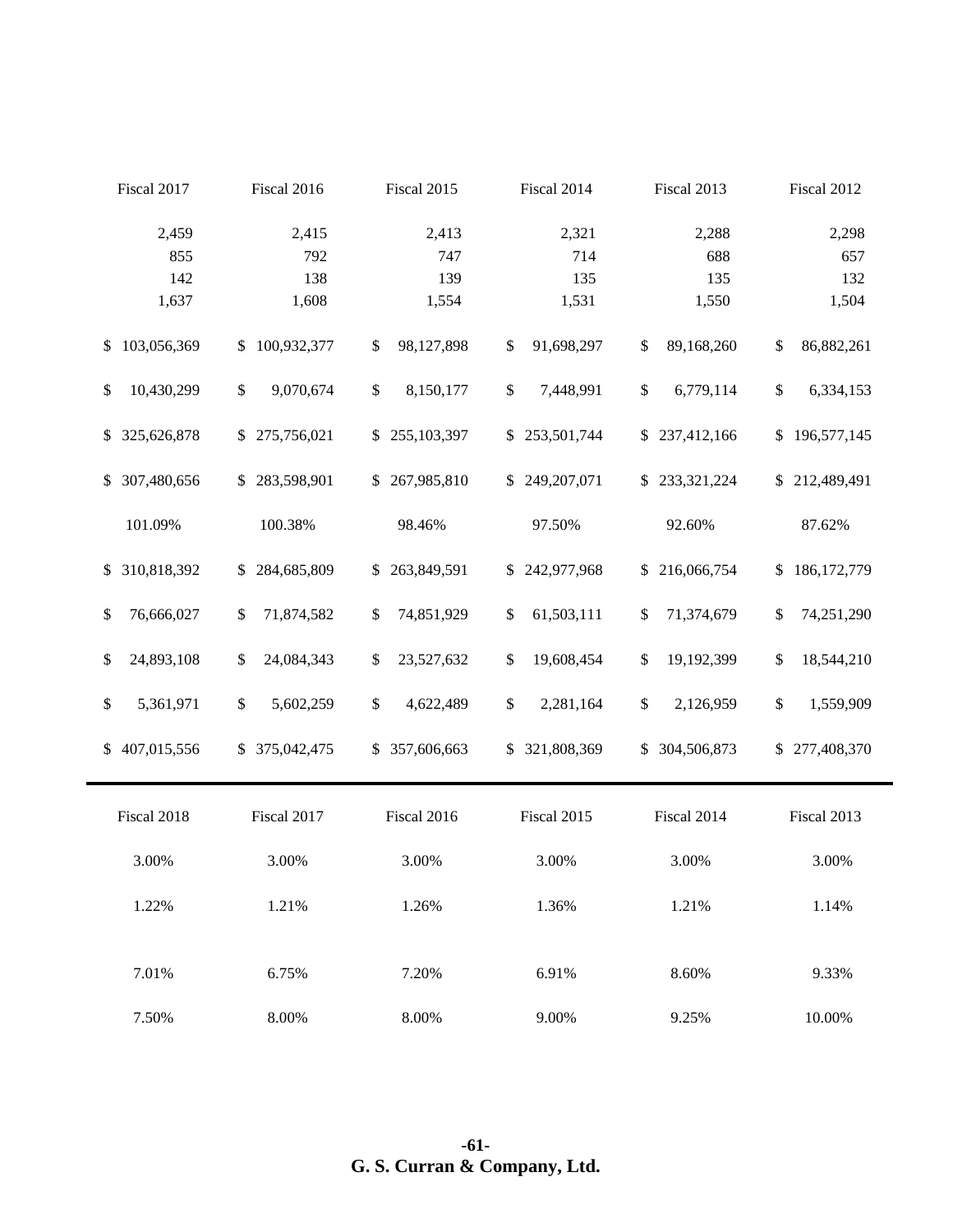### **SUMMARY OF PRINCIPAL PLAN PROVISIONS**

All members of the Parochial Employees' Retirement System are participants in either Plan A or Plan B according to the provisions of the agreement entered into by their employer. All employees of a participating employer must participate in the same plan. The principal provisions of each plan are given below. The following summary of plan provisions is for general informational purposes only and does not constitute a guarantee of benefits.

### **PLAN A PROVISIONS:**

CONTRIBUTION RATES – The Plan A fund is financed by employee contributions at a rate determined by the Board subject to the statutory range of 8% through 11% of each member's earnings and employer contributions as determined by the Public Retirement Systems' Actuarial Committee. In addition, each sheriff and ex-officio tax collector deducts one-fourth of one percent of the aggregate amount of the tax shown to be collected by the tax roll of each respective parish, excepting Orleans Parish and East Baton Rouge Parish, and remits the money to the system on an annual basis. The system also receives revenue sharing funds each year as appropriated by the legislature. In any fiscal year in which employer contribution rate as actuarially determined is scheduled to decrease, the Board of Trustees may elect to maintain the existing rate or any rate between the existing and minimum rates.

RETIREMENT BENEFITS – Members hired on or before December 31, 2006, with seven years of creditable service may retire at age sixty-five; ten years of creditable service may retire at age sixty; members with twenty-five years of service may retire at age fifty-five; members with thirty years of service may retire regardless of age. Members hired on or after January 1, 2007, with seven years of creditable service may retire at age sixty-seven; ten years of creditable service may retire at age sixtytwo; members with thirty years of service may retire at age fifty-five. The retirement allowance is equal to three percent of the member's final compensation multiplied by his years of creditable service; however, any employee who was a member of the supplemental plan only prior to the revision date has the benefit earned for service credited prior to the revision date on the basis of one percent of final compensation plus two dollars per month for each year of service credited prior to the revision date, and three percent of final compensation for each year of service credited after the revision date. All accumulated annual leave for which payment cannot be made in accordance with law and all unused sick leave accumulated at the time of retirement is included in the member's creditable service for retirement computation purposes. The retirement allowance may not exceed the greater of one hundred percent of member's final salary or final compensation. Final compensation for members hired before January 1, 2007 refers to the highest 36 months of consecutive or joined service; final compensation for members hired after December 31, 2006 refers to the highest 60 months of consecutive or joined service.

DISABILITY BENEFITS – Five years of creditable service are required in order to be eligible for disability benefits for members hired on or before December 31, 2006. Seven years of creditable service are required in order to be eligible for disability benefits for members hired on or after January 1, 2007. Disabled members receive a normal retirement allowance if eligible. Otherwise, the member receives the lesser of three percent of compensation multiplied by his years of service, not to be less than fifteen years, or the accrual percentage as defined for retirement benefits multiplied by final compensation multiplied by years of service assuming continued service to age sixty for members hired on or before December 31, 2006 or age sixty-two for members hired on or after January 1, 2007.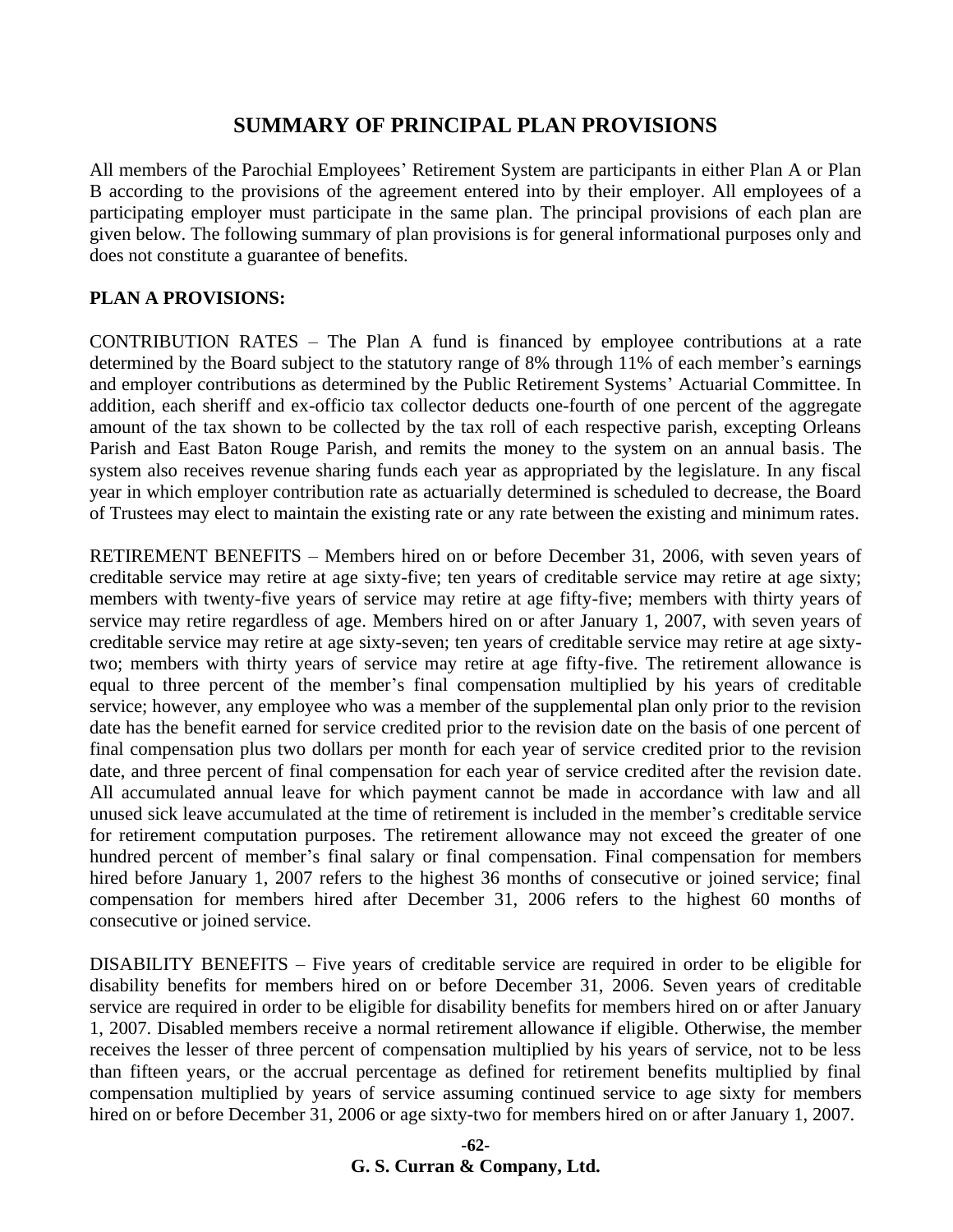SURVIVOR BENEFITS – Five years of creditable service is required in order to be eligible for survivor benefits. If a member is eligible for normal retirement at the time of death, the surviving spouse receives an automatic option 2 benefit. If the member was not eligible for a normal retirement, the surviving unmarried spouse with minor children receives sixty percent of final compensation. If the member was not eligible for a normal retirement, the surviving unmarried spouse with no minor children receives forty percent of final compensation payable upon the attainment of age sixty by the spouse, or upon becoming disabled. Minor children with no unmarried spouse receive thirty percent of final compensation each, not to exceed a total of sixty percent of final compensation.

CONTRIBUTION REFUNDS – Upon withdrawal from service, members not entitled to a retirement allowance are paid a refund of accumulated contributions upon request. Receipt of such a refund cancels all accrued rights in the system. If a member receives a refund of contributions and is subsequently rehired on or after January 1, 2007, the provisions applicable to members initially hired on or after January 1, 2007 will apply.

### **PLAN B PROVISIONS:**

CONTRIBUTION RATES – The Plan B fund is financed by employee contributions at a rate determined by the Board subject to the statutory range of 3% through 5% of each member's earnings and employer contributions as determined by the Public Retirement Systems' Actuarial Committee. In addition, each sheriff and ex officio tax collector deducts one-fourth of one percent of the aggregate amount of the tax shown to be collected by the tax roll of each respective parish excepting, Orleans Parish and East Baton Rouge Parish, and remits the money to the system on an annual basis. The system also receives revenue sharing funds each year as appropriated by the legislature. In any fiscal year in which the employer contribution rate as actuarially determined is scheduled to decrease, the Board of Trustees may elect to maintain the existing rate or any rate between the existing and minimum rates.

RETIREMENT BENEFITS: – Members hired on or before December 31, 2006, with seven years of creditable service may retire at age sixty-five; ten years of creditable service may retire at age sixty; members with thirty years of service may retire at age fifty-five. Members hired on or after January 1, 2007, with seven years of creditable service may retire at age sixty-seven; ten years of creditable service may retire at age sixty-two; members with thirty years of service may retire at age fifty-five. The retirement allowance is equal to two percent of the member's final compensation multiplied by the years of creditable service. All accumulated annual leave for which payment cannot be made in accordance with law and all unused sick leave accumulated at the time of retirement is included in the member's creditable service for retirement computation purposes. Final compensation for members hired before January 1, 2007 refers to the highest 36 months of consecutive or joined service; final compensation for members hired after December 31, 2006 refers to the highest 60 months of consecutive or joined service.

DISABILITY BENEFITS – Five years of creditable service is required in order to be eligible for disability benefits for members hired on or before December 31, 2006. Seven years of creditable service is required in order to be eligible for disability benefits for members hired on or after January 1, 2007. Disabled members receive a normal retirement allowance, if eligible. Otherwise, the member receives the lesser of two percent of compensation multiplied by the years of service, not to be less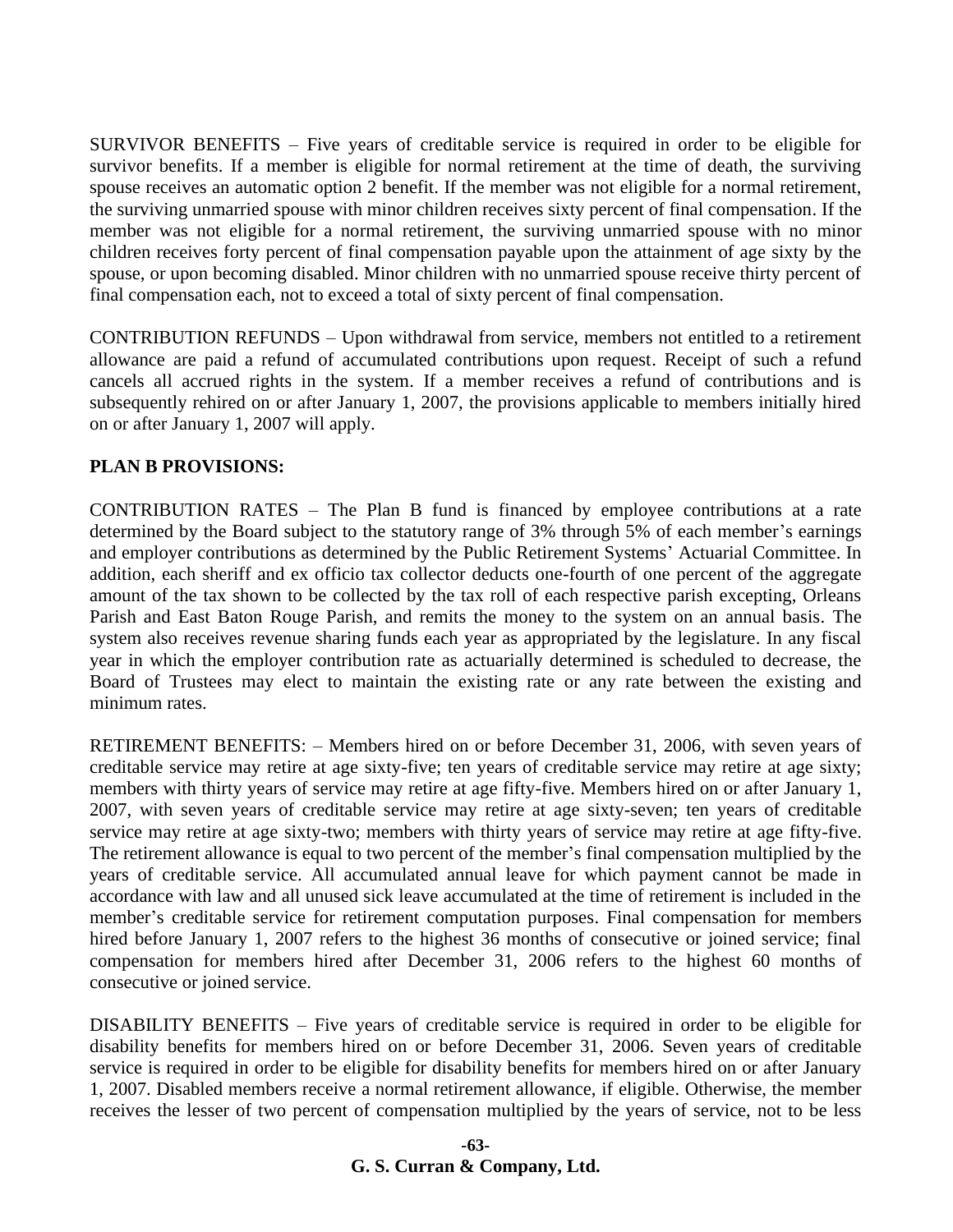than fifteen years, or two percent of final compensation multiplied by the years of service assuming continued service to age sixty for members hired on or before December 31, 2006 or age sixty-two for members hired on or after January 1, 2007.

SURVIVOR BENEFITS – The surviving spouse of a member who was eligible for normal retirement at the time of death receives an automatic option 2 benefit. The surviving spouse of a member with ten or more years of creditable service and not eligible for normal retirement at the time of death receives an option 2 benefit payable at attainment of age fifty by the spouse.

CONTRIBUTION REFUNDS – Upon withdrawal from service, members not entitled to a retirement allowance are paid a refund of accumulated contributions upon request. Receipt of such a refund cancels all accrued rights in the system. If a member receives a refund of contributions and is subsequently rehired on or after January 1, 2007, the provisions applicable to members initially hired on or after January 1, 2007 will apply.

### **PROVISIONS APPLICABLE TO BOTH PLAN A AND B:**

OPTIONAL ALLOWANCES – Upon application for retirement any member may elect to receive their benefit in a retirement allowance payable throughout their life, or he may elect at that time to receive the actuarial equivalent of their retirement allowance in a reduced retirement allowance payable throughout life. A retiree cannot change the designation of beneficiary.

**Option 2** – Upon retirement, the member receives a reduced benefit. Upon the member's death, the surviving spouse will continue to receive the same reduced benefit.

**Option 3** – Upon retirement, the member receives a reduced benefit. Upon the member's death, the surviving spouse will receive one-half of the member's reduced benefit.

**Option 4** – Upon retirement, the member may elect to receive a Board-approved benefit that is actuarially equivalent to the maximum benefit.

#### DEFERRED RETIREMENT OPTION PLAN:

In lieu of terminating employment and accepting a service retirement allowance, any member of Plan A or Plan B who is eligible for a normal retirement may elect to participate in the Deferred Retirement Option Plan (DROP) for up to three years and defer the receipt of benefits. In terms of DROP eligibility, any member whose service, when combined with service in any other state or statewide public retirement system exceeds thirty years will be eligible to include reciprocally recognized service credit. Upon commencement of participation in the plan, employer contributions are payable but employee contributions cease. The monthly retirement benefits that would have been payable, had the person elected to cease employment and receive a service retirement allowance, are paid into the DROP fund. This fund does earn interest once the member terminates participation in DROP but continues their employment. The interest rate is based upon the rate of return of a short-term U.S. Treasury security, a group of short-term U.S. Treasury Securities, or an index of short-term U.S. Treasury securities to be selected by the board of trustees. This interest is to be credited to the individual's account balance on an annual basis. Additionally, no cost-of-living increases are payable to the participants until employment which made them eligible to become members of the system has been terminated for at least one full year.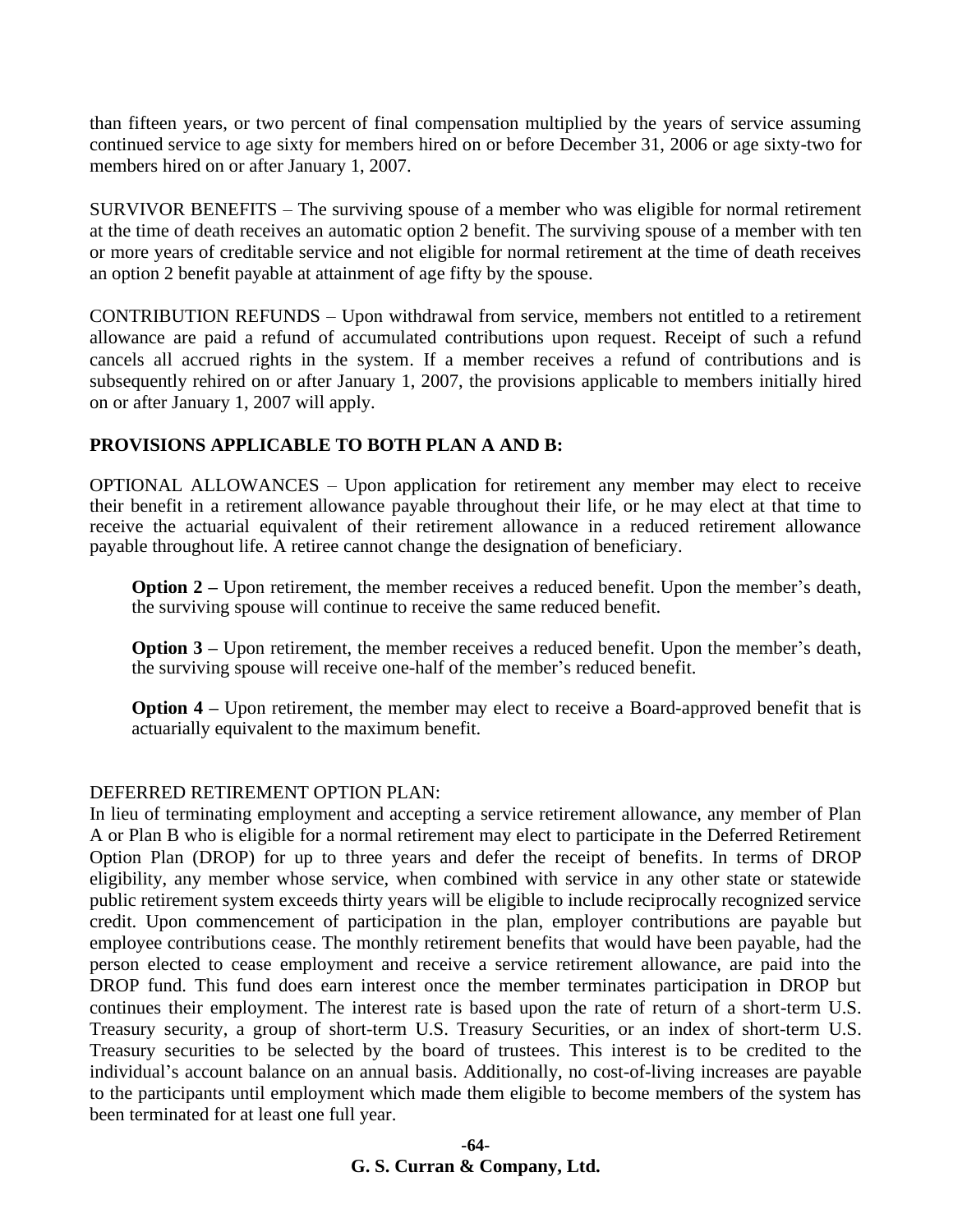Upon termination of employment prior to, or at the end of, the specified period of participation, a participant in the plan may receive, at his option, a lump sum from the account equal to the payments into the account, a true annuity based upon his account balance in that fund, or any other method of payment if approved by the board of trustees. The monthly benefits that were being paid into the Deferred Retirement Option Plan fund will begin to be paid to the retiree. If a participant dies during the participation in the plan, a lump sum equal to his account balance in the plan fund shall be paid to his named beneficiary or, if none, to his estate. If employment is not terminated at the end of the three years, payments into the plan fund cease and the person resumes active contributing membership in the system. Additional accrued benefits are based on final average compensation used to calculate the member's original benefit unless the additional period of service is at least thirty-six months for those individuals hired on or before December 31, 2006; or at least sixty months for those individuals hired on or after January 1, 2007.

COST OF LIVING INCREASES – Under R.S. 11:246, the Board of Trustees is authorized to grant retired members, and widows of members, who have been retired for at least one full year an annual cost of living increase of two percent of their original benefit and all retired members and widows who are sixty-five years of age and older a two percent increase in their original benefit (or their benefit as of October 1, 1977, if they retired prior to that time). Under R.S. 11:1937, the Board of Trustees is authorized to grant retired members and widows of members who have been retired for at least one full year an annual cost of living increase of up to two and one-half percent of the member's current benefit to those age sixty-two and over. In order for the Board to grant either of these increases the system must meet certain criteria detailed in the statute related to funding status and interest earnings on investments. In lieu of other cost of living increases the Board may grant an increase to retirees in the form " $X\times (A\&B)$ " where "A" is equal to the number of years of credited service accrued as retirement or death of the member or retiree and "B" is equal to the number of years since death of the member or retiree to June 30 of the initial year of increase and "X" is equal to any amount available for funding such increase up to a maximum of \$1.00.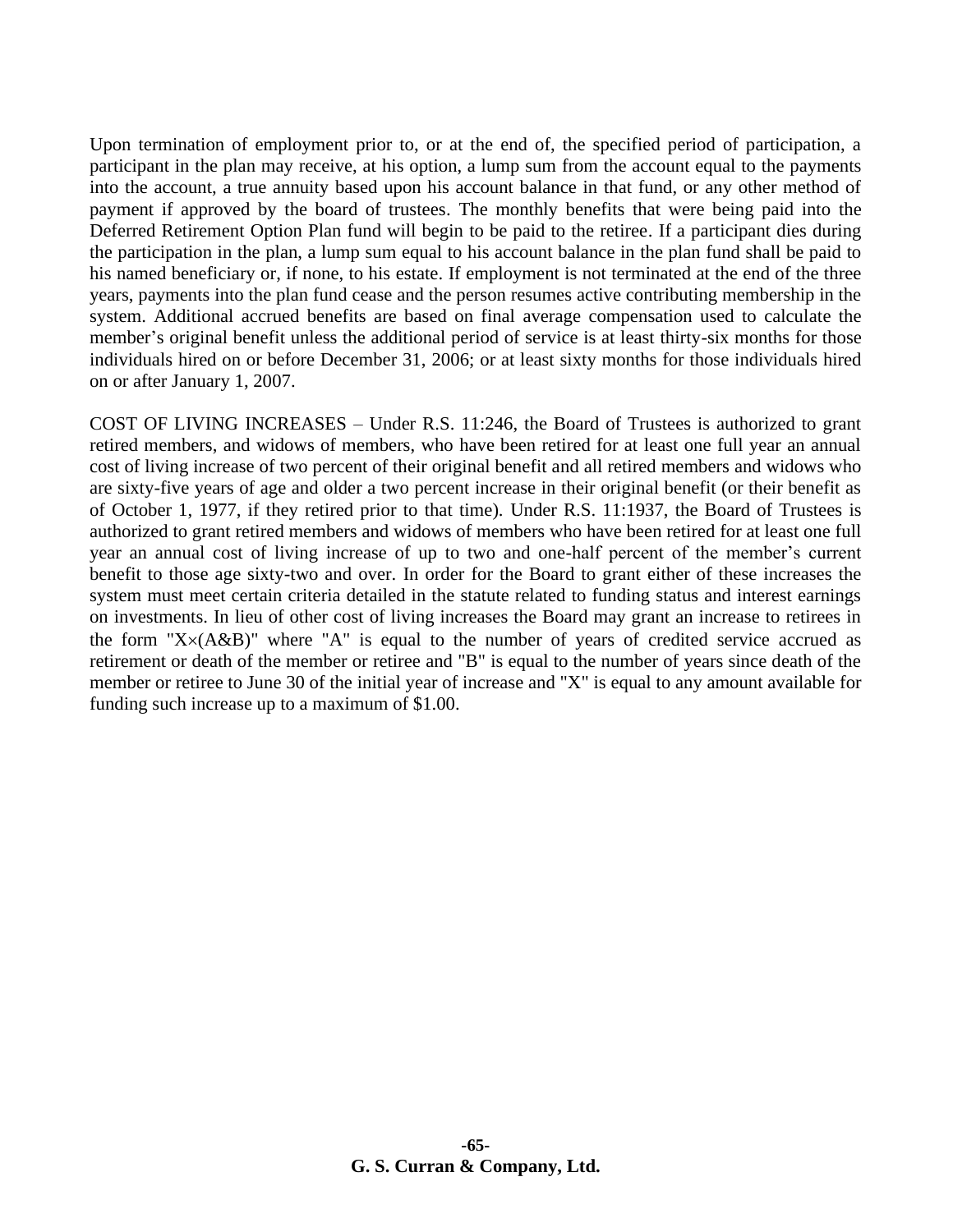### **ACTUARIAL ASSUMPTIONS**

In determining actuarial costs, certain assumptions must be made regarding future experience under the plan. These assumptions include the rate of investment return, mortality of plan members, rates of salary increase, rates of retirement, rates of termination, rates of disability, and various other factors that have an impact on the cost of the plan. To the extent that future experience varies from the assumptions selected for valuation, future costs will be either higher or lower than anticipated. The following chart illustrates the effect of emerging experience on the plan.

| Factor                          | Increase in Factor Results in |
|---------------------------------|-------------------------------|
| <b>Investment Earnings Rate</b> | Decrease in Cost              |
| Annual Rate of Salary Increase  | Increase in Cost              |
| <b>Rates of Retirement</b>      | Increase in Cost              |
| Rates of Termination            | Decrease in Cost              |
| <b>Rates of Disability</b>      | Increase in Cost              |
| <b>Rates of Mortality</b>       | Decrease in Cost              |

The following assumptions apply to both Plan A and Plan B unless stated otherwise.

| <b>ACTUARIAL COST METHOD:</b>   | Plan A: The Aggregate Actuarial Cost Method with<br>allocation based on earnings. The normal cost is interest<br>adjusted for midyear payment.                                                                                                                                                                                                                                                                                                                                                                                                                                                                                                                                                                                       |
|---------------------------------|--------------------------------------------------------------------------------------------------------------------------------------------------------------------------------------------------------------------------------------------------------------------------------------------------------------------------------------------------------------------------------------------------------------------------------------------------------------------------------------------------------------------------------------------------------------------------------------------------------------------------------------------------------------------------------------------------------------------------------------|
|                                 | Plan B: The Aggregate Actuarial Cost Method with<br>allocation based on earnings. The normal cost is interest<br>adjusted for midyear payment.                                                                                                                                                                                                                                                                                                                                                                                                                                                                                                                                                                                       |
| <b>ACTUARIAL ASSET VALUES:</b>  | Assets are valued at market value adjusted to defer four-<br>fifths of all earnings above or below the valuation<br>interest rate in the valuation year, three-fifths of all<br>earnings above or below the valuation interest rate in<br>the prior year, two-fifths of all earnings above or below<br>the valuation interest rate from two years prior, and<br>one-fifth of all earnings above or below the valuation<br>interest rate from three years prior. The resulting<br>smoothed values are subject to a corridor of 85% to<br>115% of the market value of assets. If the smoothed<br>value falls outside the corridor, the actuarial value is set<br>equal to the average of the corridor limit and the<br>smoothed value. |
| <b>VALUATION INTEREST RATE:</b> | 6.40%                                                                                                                                                                                                                                                                                                                                                                                                                                                                                                                                                                                                                                                                                                                                |

ANNUAL SALARY INCREASE RATE: 4.75% (2.45% Merit / 2.30% Inflation) for Plan A 4.25% (1.95% Merit / 2.30% Inflation) for Plan B

ACTIVE MEMBER MORTALITY: Pub-2010 Public Retirement Plans Mortality Table for General Employees multiplied by 130% for males and 125% for females, each with full generational projection using the MP2018 scale.

**-66-**

**G. S. Curran & Company, Ltd.**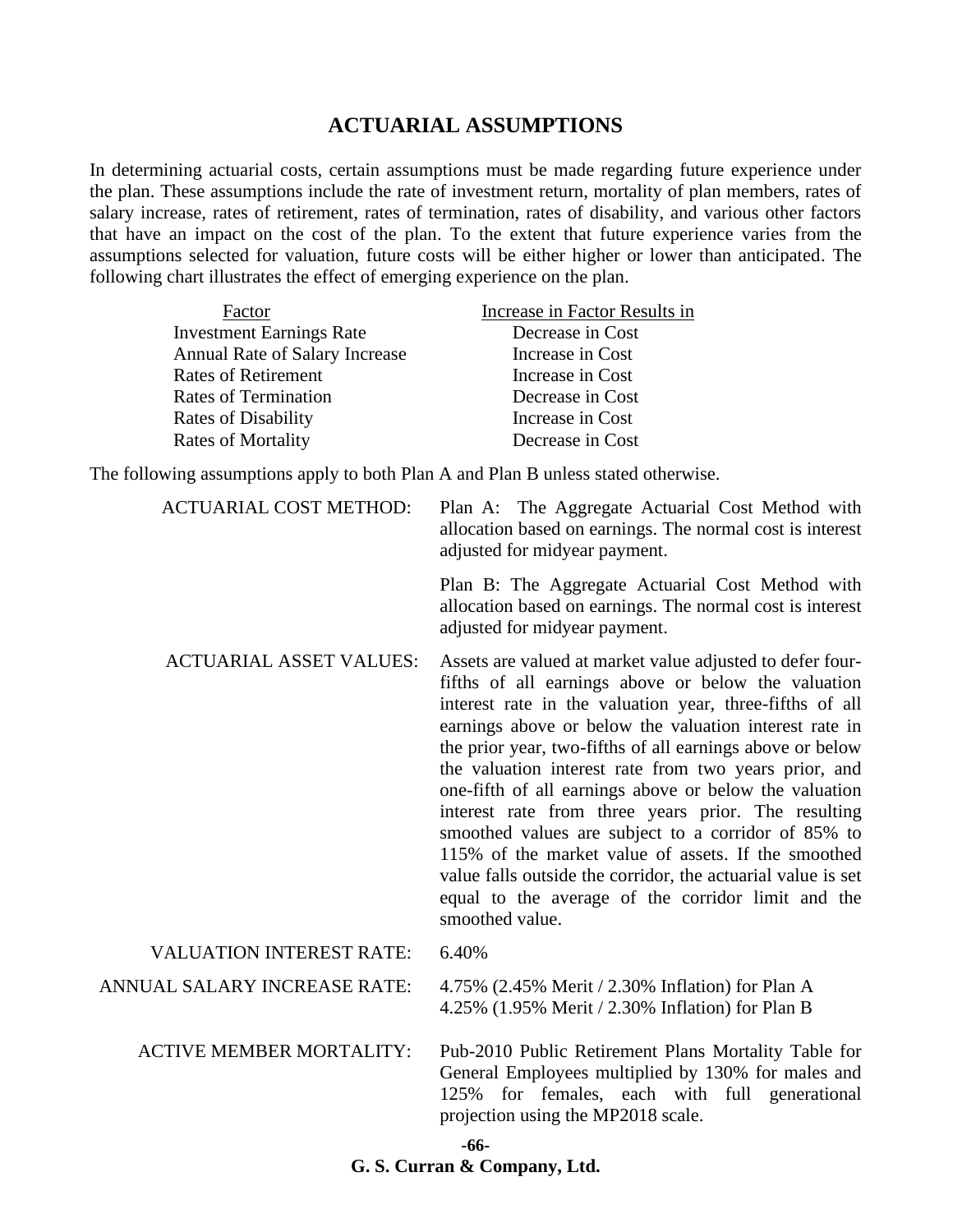| <b>ANNUITANT AND</b><br><b>BENEFICIARY MORTALITY</b> | Pub-2010 Public Retirement Plans Mortality Table for<br>General Healthy Retirees multiplied by 130% for males<br>and 125% for females, each with full generational<br>projection using the MP2018 scale                                                                                                   |
|------------------------------------------------------|-----------------------------------------------------------------------------------------------------------------------------------------------------------------------------------------------------------------------------------------------------------------------------------------------------------|
| DISABLED LIVES MORTALITY:                            | Pub-2010 Public Retirement Plans Mortality Table for<br>General Disabled Retirees multiplied by 130% for<br>males and 125% for females, each with full generational<br>projection using the MP2018 scale                                                                                                  |
| RETIREE COST OF LIVING INCREASE:                     | The present value of future retirement benefits is based<br>on benefits currently being paid by the system and<br>includes previously granted cost of living increases. The<br>present values do not include provisions for potential<br>future increases not yet authorized by the Board of<br>Trustees. |
| D A TEC AE DETIDEMENT.                               | The table of these rates is included later in the report                                                                                                                                                                                                                                                  |

### RATES OF RETIREMENT: The table of these rates is included later in the report. All eligible persons age 85 and over in both plans are assumed to retire immediately. These rates apply only to those individuals eligible to retire.

### RATES OF WITHDRAWAL: The rates of withdrawal are applied based upon completed years of service:

| PLAN A: | Service         |               | Service         |        |
|---------|-----------------|---------------|-----------------|--------|
|         | Duration $\leq$ | <b>Factor</b> | Duration $\leq$ | Factor |
|         | 1               | 0.21          | 17              | 0.02   |
|         | $\overline{2}$  | 0.18          | 18              | 0.02   |
|         | 3               | 0.16          | 19              | 0.02   |
|         | 4               | 0.13          | 20              | 0.02   |
|         | 5               | 0.11          | 21              | 0.01   |
|         | 6               | 0.09          | 22              | 0.01   |
|         | 7               | 0.08          | 23              | 0.01   |
|         | 8               | 0.07          | 24              | 0.02   |
|         | 9               | 0.06          | 25              | 0.02   |
|         | 10              | 0.05          | 26              | 0.02   |
|         | 11              | 0.04          | 27              | 0.01   |
|         | 12              | 0.04          | 28              | 0.01   |
|         | 13              | 0.04          | 29              | 0.01   |
|         | 14              | 0.03          | 30              | 0.01   |
|         | 15              | 0.03          | >30             | 0.01   |
|         | 16              | 0.03          |                 |        |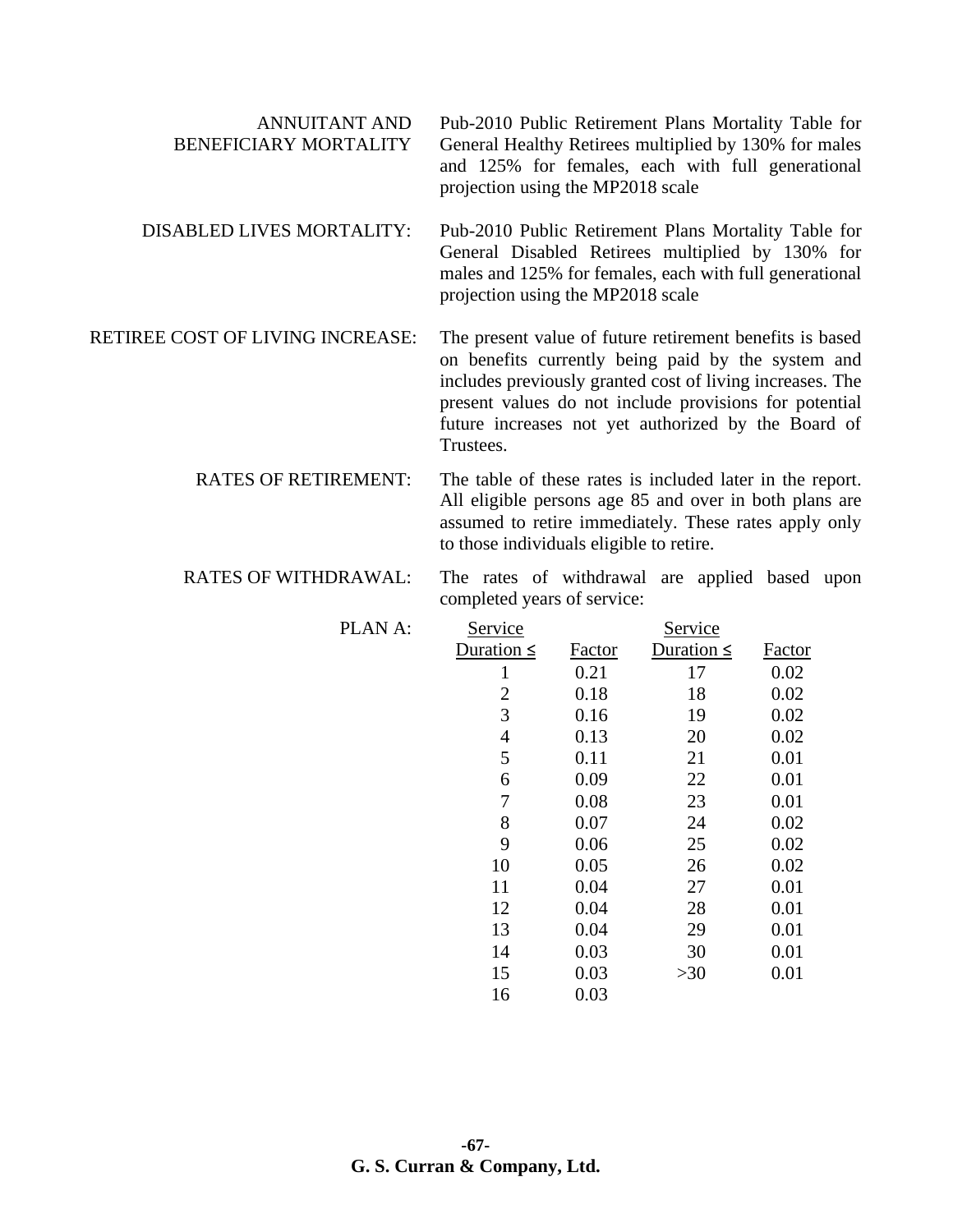| <b>PLANB</b>                        | Service                                                                                                                              |               | <b>Service</b>  |               |
|-------------------------------------|--------------------------------------------------------------------------------------------------------------------------------------|---------------|-----------------|---------------|
|                                     | Duration $\leq$                                                                                                                      | <b>Factor</b> | Duration $\leq$ | <b>Factor</b> |
|                                     | $\mathbf 1$                                                                                                                          | 0.21          | 17              | 0.02          |
|                                     | $\overline{c}$                                                                                                                       | 0.18          | 18              | 0.02          |
|                                     | 3                                                                                                                                    | 0.15          | 19              | 0.01          |
|                                     | $\overline{4}$                                                                                                                       | 0.13          | 20              | 0.01          |
|                                     | 5                                                                                                                                    | 0.10          | 21              | 0.01          |
|                                     | 6                                                                                                                                    | 0.08          | 22              | 0.01          |
|                                     | 7                                                                                                                                    | 0.07          | 23              | 0.01          |
|                                     | 8                                                                                                                                    | 0.06          | 24              | 0.01          |
|                                     | 9                                                                                                                                    | 0.05          | 25              | 0.02          |
|                                     | 10                                                                                                                                   | 0.05          | 26              | 0.02          |
|                                     | 11                                                                                                                                   | 0.04          | 27              | 0.02          |
|                                     | 12                                                                                                                                   | 0.04          | 28              | 0.02          |
|                                     | 13                                                                                                                                   | 0.04          | 29              | 0.01          |
|                                     | 14                                                                                                                                   | 0.03          | 30              | 0.01          |
|                                     | 15                                                                                                                                   | 0.03          | $>30$           | 0.01          |
|                                     | 16                                                                                                                                   | 0.02          |                 |               |
| Note:                               | The withdrawal rate for individuals eligible to retire is<br>assumed to be zero.                                                     |               |                 |               |
| <b>MARRIAGE STATISTICS:</b>         | 70% of the members are assumed to be married;<br>husbands are assumed to be three years older than<br>wives.                         |               |                 |               |
| <b>FAMILY STATISTICS:</b>           | Assumptions used in determining the cost of various<br>survivor benefits are listed below:                                           |               |                 |               |
|                                     | Age at                                                                                                                               | % with        | # of            | Average       |
|                                     | Death                                                                                                                                | Children      | Children        | <u>Age</u>    |
|                                     | 25                                                                                                                                   | 70%           | 1.84            | $\mathfrak s$ |
|                                     | 35                                                                                                                                   | 86%           | 2.13            | 9             |
|                                     | 45                                                                                                                                   | 75%           | 1.70            | 12            |
|                                     | 55                                                                                                                                   | 22%           | 1.42            | 14            |
|                                     | 65                                                                                                                                   | 4%            | 1.45            | 15            |
|                                     |                                                                                                                                      |               |                 |               |
| <b>VESTING ELECTING PERCENTAGE:</b> | The percent of those who are vested at termination and<br>elect deferred benefits in lieu of contribution refunds<br>are as follows: |               |                 |               |

| Plan A: | Under Age 40:   | 30% |
|---------|-----------------|-----|
|         | Age $40 - 49$ : | 45% |
|         | Above Age 49:   | 60% |
| Plan B: | Under Age 40:   | 45% |
|         | Age $40 - 49$ : | 45% |
|         | Above Age 49:   | 55% |

**-68- G. S. Curran & Company, Ltd.**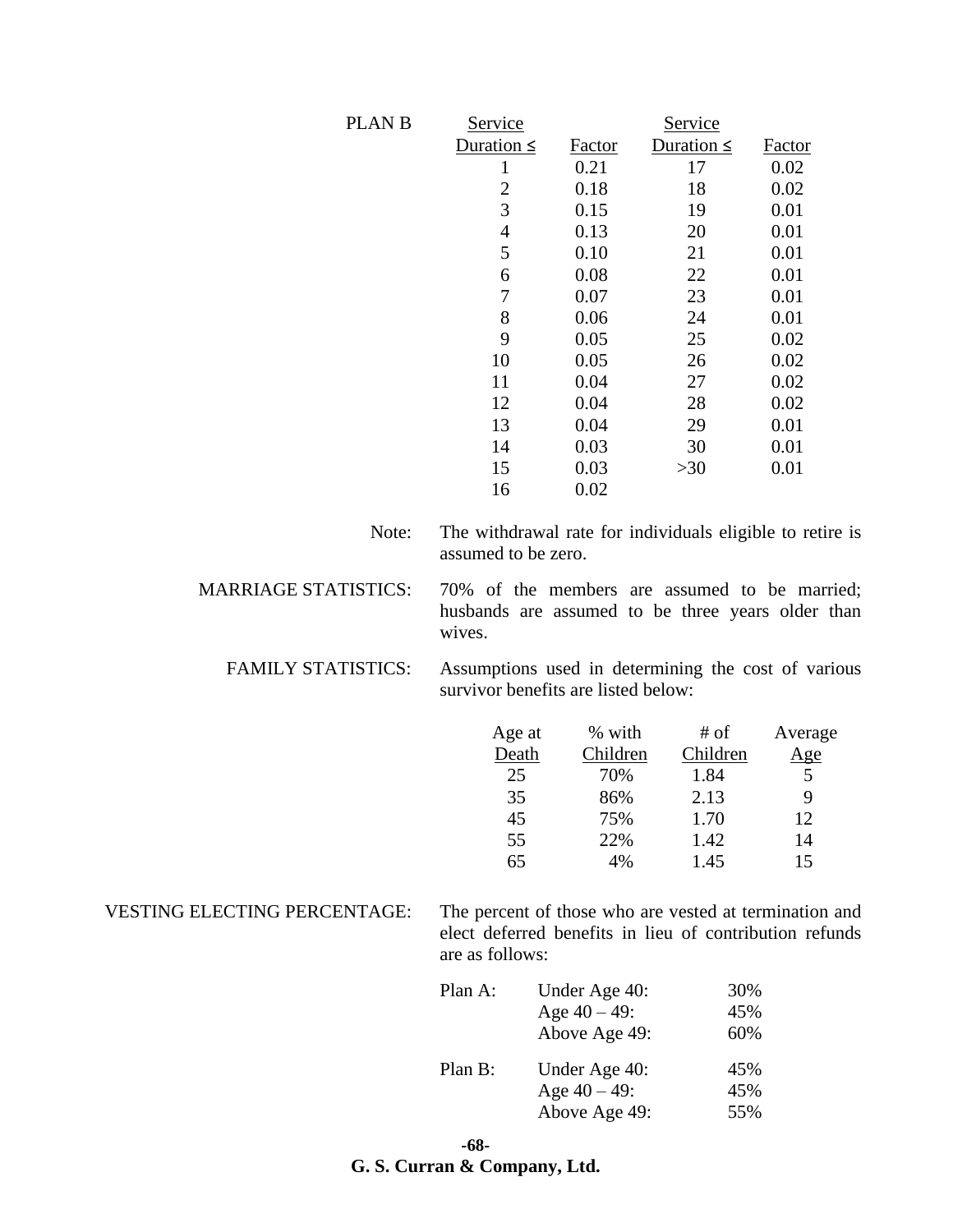| <b>SICK AND ANNUAL LEAVE:</b><br>(Tier 1 members)       | Retirees were assumed to convert 1.44 months for Plan<br>A and 0.6 months for Plan B of sick and annual leave to<br>retirement credit for each ten years of service credit.                                                                                                                                                                                                    |
|---------------------------------------------------------|--------------------------------------------------------------------------------------------------------------------------------------------------------------------------------------------------------------------------------------------------------------------------------------------------------------------------------------------------------------------------------|
| <b>RATES OF DROP ENTRY:</b>                             | The table of these rates is included later in the report.<br>These rates apply only to those individuals eligible to<br>enter the DROP plan.                                                                                                                                                                                                                                   |
| <b>DROP PARTICIPATION:</b>                              | All members who enter the DROP plan are assumed to<br>participate for the full 3 year period and 50% are<br>assumed to retire at the end of DROP participation with<br>50% assumed to work 2 years post DROP and then<br>retire.                                                                                                                                               |
| <b>DISABILITY RATES:</b>                                | 40% of the disability rates used for the 21st valuation of<br>the Railroad Retirement System for individuals with 10-<br>19 years of service for Plan A. 40% of the disability<br>rates used for the 21st valuation of the Railroad<br>Retirement System for individuals with 10-19 years of<br>service for Plan B. A table of these rates is included<br>later in the report. |
| RETIREMENT RATES FOR ACTIVE<br>FORMER DROP PARTICIPANTS | The table of these rates is included later in the report.<br>All eligible persons age 85 and over in both plans are<br>assumed to retire immediately. These rates only apply<br>to members who return to work after completing the<br>DROP plan and then subsequently retire.                                                                                                  |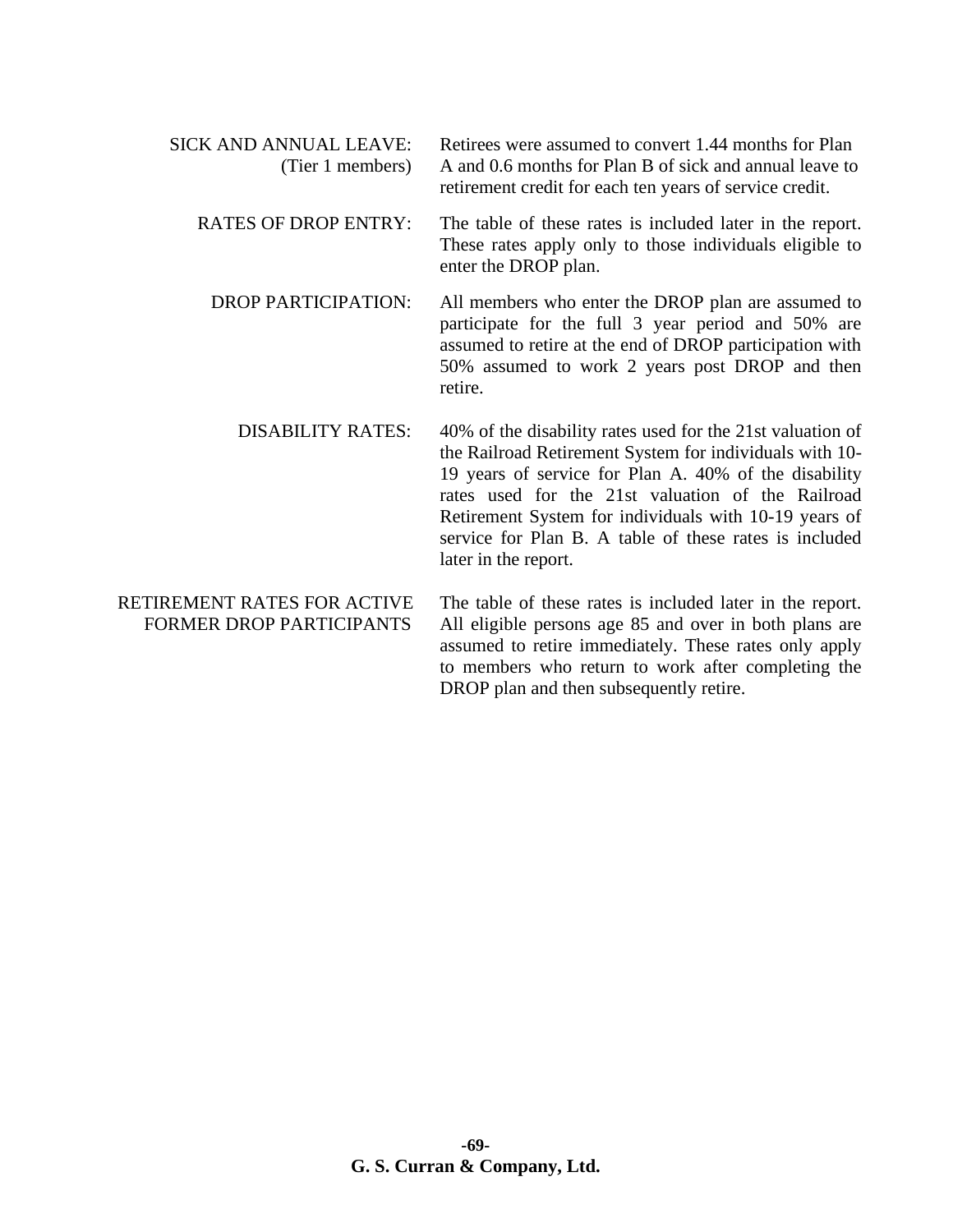|          |                    | Tier 1             | Tier 2             | Tier 1             | Tier 2             | <b>Post-DROP</b>   | <b>Base</b>       |
|----------|--------------------|--------------------|--------------------|--------------------|--------------------|--------------------|-------------------|
| Age      | Remarriage         | <b>Retirement</b>  | Retirement         | <b>DROP Entry</b>  | <b>DROP Entry</b>  | <b>Retirement</b>  | <b>Disability</b> |
|          | Rates              | <b>Rates</b>       | Rates              | Rates              | Rates              | Rates              | Rates             |
|          | 0.06124            | 0.00000            | 0.00000            | 0.00000            | 0.00000            | 0.00000            | 0.0015            |
| 18<br>19 | 0.06124            | 0.00000            | 0.00000            | 0.00000            | 0.00000            | 0.00000            | 0.0015            |
| $20\,$   | 0.06124            | 0.00000            | 0.00000            | 0.00000            | 0.00000            | 0.00000            | 0.0015            |
|          | 0.05818            | 0.00000            | 0.00000            | 0.00000            | 0.00000            | 0.00000            | 0.0015            |
| $21\,$   |                    |                    |                    |                    |                    |                    | 0.0015            |
| $22\,$   | 0.05524            | 0.00000            | 0.00000            | 0.00000            | 0.00000            | 0.00000            |                   |
| 23       | 0.05242            | 0.00000            | 0.00000            | 0.00000            | 0.00000            | 0.00000            | 0.0015            |
| 24       | 0.04971            | 0.00000            | 0.00000            | 0.00000            | 0.00000            | 0.00000            | 0.0015            |
| 25       | 0.04566            | 0.00000            | 0.00000            | 0.00000            | 0.00000            | 0.00000            | 0.0015            |
| 26       | 0.04335            | 0.00000            | 0.00000            | 0.00000            | 0.00000            | 0.00000            | 0.0015            |
| 27       | 0.04114            | 0.00000            | 0.00000            | 0.00000            | 0.00000            | 0.00000            | 0.0015            |
| 28       | 0.03902            | 0.00000            | 0.00000            | 0.00000            | 0.00000            | 0.00000            | 0.0015            |
| 29       | 0.03698            | 0.00000            | 0.00000            | 0.00000            | 0.00000            | 0.00000            | 0.0015            |
| 30       | 0.03502            | 0.00000            | 0.00000            | 0.00000            | 0.00000            | 0.00000            | 0.0015            |
| 31       | 0.03314            | 0.00000            | 0.00000            | 0.00000            | 0.00000            | 0.00000            | 0.0015            |
| 32       | 0.03134            | 0.00000            | 0.00000            | 0.00000            | 0.00000            | 0.00000            | 0.0015            |
| 33       | 0.02961            | 0.00000            | 0.00000            | 0.00000            | 0.00000            | 0.00000            | 0.0015            |
| 34       | 0.02795            | 0.00000            | 0.00000<br>0.00000 | 0.00000            | 0.00000            | 0.00000            | 0.0015            |
| 35       | 0.02636            | 0.00000            |                    | 0.00000            | 0.00000            | 0.00000            | 0.0017            |
| 36       | 0.02483            | 0.00000            | 0.00000<br>0.00000 | 0.00000            | 0.00000            | 0.00000            | 0.0019            |
| 37       | 0.02336            | 0.00000            |                    | 0.00000            | 0.00000            | 0.00000            | 0.0021            |
| 38       | 0.02195<br>0.02060 | 0.00000<br>0.00000 | 0.00000<br>0.00000 | 0.00000<br>0.00000 | 0.00000<br>0.00000 | 0.00000<br>0.00000 | 0.0024<br>0.0027  |
| 39<br>40 | 0.01930            | 0.00000            | 0.00000            | 0.00000            | 0.00000            | 0.00000            | 0.0031            |
|          |                    | 0.00000            | 0.00000            | 0.00000            |                    |                    | 0.0035            |
| 41       | 0.01805<br>0.01686 | 0.00000            | 0.00000            | 0.00000            | 0.00000<br>0.00000 | 0.00000<br>0.00000 | 0.0039            |
| 42       | 0.01571            | 0.00000            | 0.00000            | 0.00000            | 0.00000            | 0.00000            | 0.0044            |
| 43       | 0.01461            | 0.00000            | 0.00000            | 0.00000            | 0.00000            | 0.00000            | 0.0050            |
| 44<br>45 | 0.01355            | 0.00000            | 0.00000            | 0.00000            | 0.00000            | 0.00000            | 0.0057            |
| 46       | 0.01253            | 0.09000            | 0.00000            | 0.27000            | 0.00000            | 0.38000            | 0.0065            |
| 47       | 0.01156            | 0.09000            | 0.00000            | 0.27000            | 0.00000            | 0.38000            | 0.0073            |
| 48       | 0.01063            | 0.09000            | 0.00000            | 0.27000            | 0.00000            |                    | 0.0083            |
| 49       | 0.00973            | 0.08000            | 0.00000            | 0.45000            | 0.00000            | 0.38000<br>0.38000 | 0.0094            |
| 50       | 0.00887            | 0.07000            | 0.00000            | 0.47000            | 0.00000            | 0.38000            | 0.0107            |
| 51       | 0.00804            | 0.06000            | 0.00000            | 0.43000            | 0.00000            | 0.38000            | 0.0122            |
| 52       | 0.00725            | 0.08000            | 0.00000            | 0.42000            | 0.00000            | 0.38000            | 0.0138            |
| 53       | 0.00649            | 0.10000            | 0.00000            | 0.44000            | 0.00000            | 0.38000            | 0.0157            |
| 54       | 0.00576            | 0.12000            | 0.00000            | 0.41000            | 0.00000            | 0.38000            | 0.0178            |
| 55       | 0.00000            | 0.12000            | 0.12000            | 0.35000            | 0.35000            | 0.36000            | 0.0202            |
| 56       | 0.00000            | 0.10000            | 0.10000            | 0.28000            | 0.28000            | 0.33000            | 0.0230            |
| 57       | 0.00000            | 0.09000            | 0.09000            | 0.23000            | 0.23000            | 0.32000            | 0.0261            |
| 58       | 0.00000            | 0.08000            | 0.08000            | 0.19000            | 0.19000            | 0.32000            | 0.0296            |
| 59       | 0.00000            | 0.08000            | 0.08000            | 0.18000            | 0.18000            | 0.32000            | 0.0337            |
| 60       | 0.00000            | 0.08000            | 0.08000            | 0.17000            | 0.17000            | 0.31000            | 0.0488            |
| 61       | 0.00000            | 0.08000            | 0.08000            | 0.17000            | 0.17000            | 0.28000            | 0.0488            |
| 62       | 0.00000            | 0.08000            | 0.08000            | 0.16000            | 0.16000            | 0.25000            | 0.0488            |
| 63       | 0.00000            | 0.09000            | 0.09000            | 0.15000            | 0.15000            | 0.25000            | 0.0488            |
| 64       | 0.00000            | 0.11000            | 0.11000            | 0.14000            | 0.14000            | 0.26000            | 0.0488            |
| 65       | 0.00000            | 0.13000            | 0.14000            | 0.12000            | 0.12000            | 0.28000            | 0.0488            |
| 66       | 0.00000            | 0.15000            | 0.16000            | 0.10000            | 0.10000            | 0.27000            | 0.0488            |
| 67       | 0.00000            | 0.14000            | 0.15000            | 0.08000            | 0.08000            | 0.25000            | 0.0488            |
| 68       | 0.00000            | 0.13000            | 0.14000            | 0.08000            | 0.08000            | 0.23000            | 0.0488            |
| 69       | 0.00000            | 0.12000            | 0.13000            | 0.10000            | 0.09000            | 0.21000            | 0.0488            |
| 70       | 0.00000            | 0.12000            | 0.12000            | 0.12000            | 0.10000            | 0.22000            | 0.0488            |
| 71       | 0.00000            | 0.10000            | 0.11000            | 0.11000            | 0.11000            | 0.23000            | 0.0488            |
| 72       | 0.00000            | 0.08000            | 0.10000            | 0.10000            | 0.10000            | 0.22000            | 0.0488            |
| 73       | 0.00000            | 0.08000            | 0.11000            | 0.09000            | 0.09000            | 0.17000            | 0.0488            |
| 74       | 0.00000            | 0.10000            | 0.12000            | 0.07000            | 0.08000            | 0.13000            | 0.0488            |
| 75       | 0.00000            | 0.13000            | 0.14000            | 0.06000            | 0.06000            | 0.13000            | 0.0488            |

## **ACTUARIAL TABLES AND RATES – PLAN A**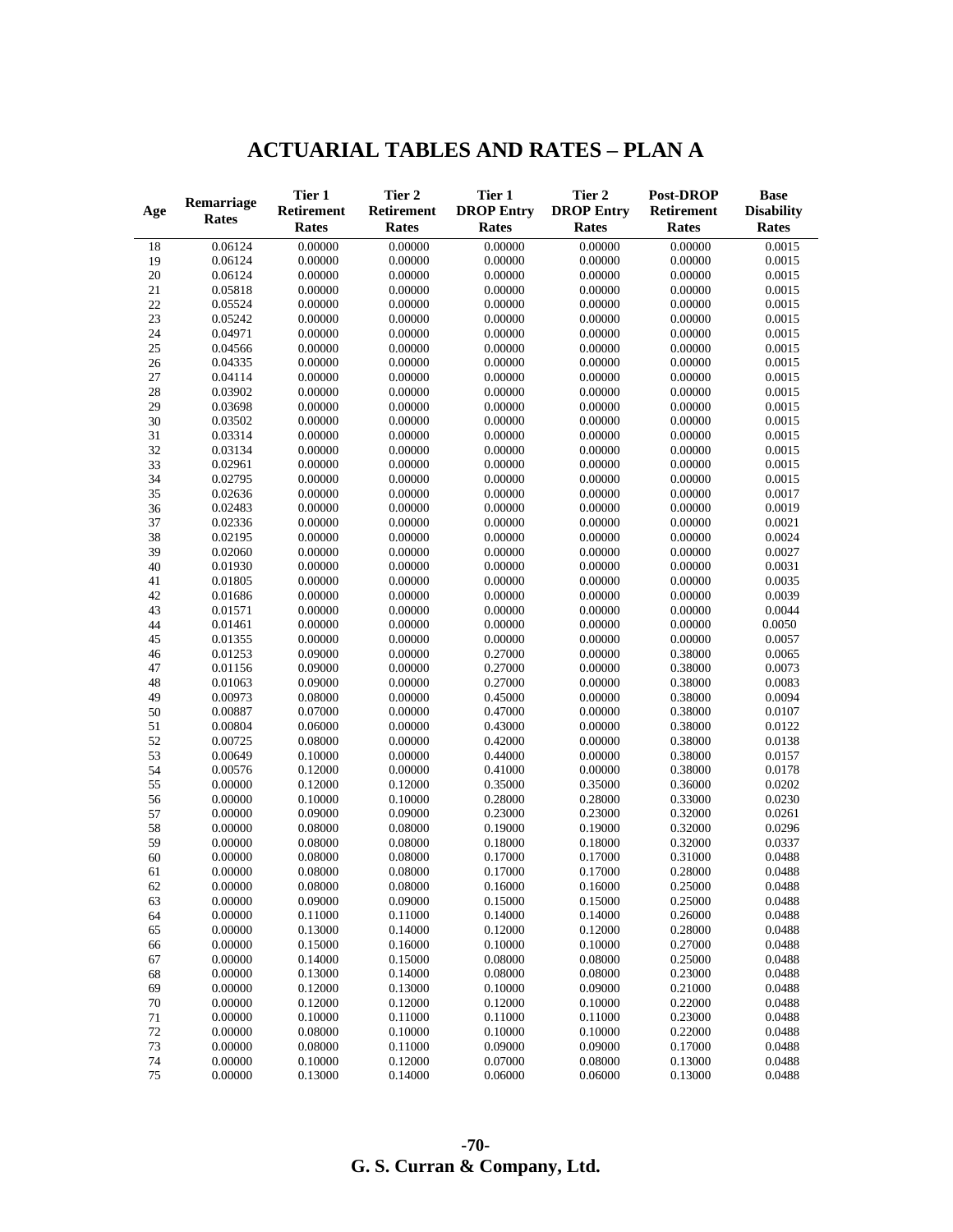| <b>ACTUARIAL TABLES AND RATES - PLAN B</b> |
|--------------------------------------------|
|--------------------------------------------|

|          | Remarriage<br><b>Rates</b> | Tier 1<br><b>Retirement</b><br>Rates | Tier 2<br>Retirement<br>Rates | Tier 1<br><b>DROP Entry</b><br>Rates | Tier 2<br><b>DROP Entry</b><br>Rates | <b>Post-DROP</b><br><b>Retirement</b><br>Rates | <b>Base</b><br><b>Disability</b><br>Rates |
|----------|----------------------------|--------------------------------------|-------------------------------|--------------------------------------|--------------------------------------|------------------------------------------------|-------------------------------------------|
| 18       | 0.06124                    | 0.00000                              | 0.00000                       | 0.00000                              | 0.00000                              | 0.00000                                        | 0.0015                                    |
| 19       | 0.06124                    | 0.00000                              | 0.00000                       | 0.00000                              | 0.00000                              | 0.00000                                        | 0.0015                                    |
| $20\,$   | 0.06124                    | 0.00000                              | 0.00000                       | 0.00000                              | 0.00000                              | 0.00000                                        | 0.0015                                    |
| 21       | 0.05818                    | 0.00000                              | 0.00000                       | 0.00000                              | 0.00000                              | 0.00000                                        | 0.0015                                    |
| 22       | 0.05524                    | 0.00000                              | 0.00000                       | 0.00000                              | 0.00000                              | 0.00000                                        | 0.0015                                    |
| 23       | 0.05242                    | 0.00000                              | 0.00000                       | 0.00000                              | 0.00000                              | 0.00000                                        | 0.0015                                    |
| 24       | 0.04971                    | 0.00000                              | 0.00000                       | 0.00000                              | 0.00000                              | 0.00000                                        | 0.0015                                    |
| $25\,$   | 0.04566                    | 0.00000                              | 0.00000                       | 0.00000                              | 0.00000                              | 0.00000                                        | 0.0015                                    |
| 26       | 0.04335                    | 0.00000                              | 0.00000                       | 0.00000                              | 0.00000                              | 0.00000                                        | 0.0015                                    |
| 27       | 0.04114                    | 0.00000                              | 0.00000                       | 0.00000                              | 0.00000                              | 0.00000                                        | 0.0015                                    |
| 28       | 0.03902                    | 0.00000                              | 0.00000                       | 0.00000                              | 0.00000                              | 0.00000                                        | 0.0015                                    |
| 29       | 0.03698                    | 0.00000                              | 0.00000                       | 0.00000                              | 0.00000                              | 0.00000                                        | 0.0015                                    |
| 30       | 0.03502                    | 0.00000                              | 0.00000                       | 0.00000                              | 0.00000                              | 0.00000                                        | 0.0015                                    |
| 31       | 0.03314                    | 0.00000                              | 0.00000                       | 0.00000                              | 0.00000                              | 0.00000                                        | 0.0015                                    |
| 32       | 0.03134                    | 0.00000                              | 0.00000                       | 0.00000                              | 0.00000                              | 0.00000                                        | 0.0015                                    |
| 33       | 0.02961                    | 0.00000                              | 0.00000                       | 0.00000                              | 0.00000                              | 0.00000                                        | 0.0015                                    |
| 34       | 0.02795                    | 0.00000                              | 0.00000                       | 0.00000                              | 0.00000                              | 0.00000                                        | 0.0015                                    |
| 35       | 0.02636                    | 0.00000                              | 0.00000                       | 0.00000                              | 0.00000                              | 0.00000                                        | 0.0017                                    |
| 36       | 0.02483                    | 0.00000                              | 0.00000                       | 0.00000                              | 0.00000                              | 0.00000                                        | 0.0019                                    |
| 37<br>38 | 0.02336<br>0.02195         | 0.00000<br>0.00000                   | 0.00000<br>0.00000            | 0.00000<br>0.00000                   | 0.00000<br>0.00000                   | 0.00000<br>0.00000                             | 0.0021<br>0.0024                          |
| 39       | 0.02060                    | 0.00000                              | 0.00000                       | 0.00000                              | 0.00000                              | 0.00000                                        | 0.0027                                    |
| 40       | 0.01930                    | 0.00000                              | 0.00000                       | 0.00000                              | 0.00000                              | 0.00000                                        | 0.0031                                    |
| 41       | 0.01805                    | 0.00000                              | 0.00000                       | 0.00000                              | 0.00000                              | 0.00000                                        | 0.0035                                    |
| 42       | 0.01686                    | 0.00000                              | 0.00000                       | 0.00000                              | 0.00000                              | 0.00000                                        | 0.0039                                    |
| 43       | 0.01571                    | 0.00000                              | 0.00000                       | 0.00000                              | 0.00000                              | 0.00000                                        | 0.0044                                    |
| 44       | 0.01461                    | 0.00000                              | 0.00000                       | 0.00000                              | 0.00000                              | 0.00000                                        | 0.0050                                    |
| 45       | 0.01355                    | 0.00000                              | 0.00000                       | 0.00000                              | 0.00000                              | 0.00000                                        | 0.0057                                    |
| 46       | 0.01253                    | 0.00000                              | 0.00000                       | 0.00000                              | 0.00000                              | 0.00000                                        | 0.0065                                    |
| 47       | 0.01156                    | 0.00000                              | 0.00000                       | 0.00000                              | 0.00000                              | 0.00000                                        | 0.0073                                    |
| 48       | 0.01063                    | 0.00000                              | 0.00000                       | 0.00000                              | 0.00000                              | 0.00000                                        | 0.0083                                    |
| 49       | 0.00973                    | 0.00000                              | 0.00000                       | 0.00000                              | 0.00000                              | 0.00000                                        | 0.0094                                    |
| 50       | 0.00887                    | 0.00000                              | 0.00000                       | 0.00000                              | 0.00000                              | 0.00000                                        | 0.0107                                    |
| 51       | 0.00804                    | 0.00000                              | 0.00000                       | 0.00000                              | 0.00000                              | 0.00000                                        | 0.0122                                    |
| 52       | 0.00725                    | 0.00000                              | 0.00000                       | 0.00000                              | 0.00000                              | 0.00000                                        | 0.0138                                    |
| 53       | 0.00649                    | 0.00000                              | 0.00000                       | 0.00000                              | 0.00000                              | 0.00000                                        | 0.0157                                    |
| 54       | 0.00576                    | 0.00000                              | 0.00000                       | 0.00000                              | 0.00000                              | 0.00000                                        | 0.0178                                    |
| 55       | 0.00000                    | 0.08000                              | 0.08000                       | 0.31000                              | 0.31000                              | 0.02000                                        | 0.0202                                    |
| 56       | 0.00000                    | 0.09000                              | 0.09000                       | 0.31000                              | 0.31000                              | 0.02000                                        | 0.0230                                    |
| 57       | 0.00000                    | 0.09000                              | 0.09000                       | 0.27000                              | 0.27000                              | 0.02000                                        | 0.0261                                    |
| 58       | 0.00000                    | 0.07000                              | 0.07000                       | 0.25000                              | 0.25000                              | 0.12000                                        | 0.0296                                    |
| 59       | 0.00000                    | 0.06000                              | 0.06000                       | 0.23000                              | 0.23000                              | 0.24000                                        | 0.0337                                    |
| 60<br>61 | 0.00000<br>0.00000         | 0.07000<br>0.09000                   | 0.07000<br>0.09000            | 0.20000<br>0.15000                   | 0.20000                              | 0.31000<br>0.33000                             | 0.0488<br>0.0488                          |
| 62       | 0.00000                    | 0.10000                              | 0.11000                       |                                      | 0.15000                              |                                                |                                           |
| 63       | 0.00000                    | 0.10000                              | 0.11000                       | 0.11000<br>0.10000                   | 0.11000<br>0.09000                   | 0.31000<br>0.26000                             | 0.0488<br>0.0488                          |
| 64       | 0.00000                    | 0.11000                              | 0.13000                       | 0.10000                              | 0.09000                              | 0.22000                                        | 0.0488                                    |
| 65       | 0.00000                    | 0.15000                              | 0.16000                       | 0.09000                              | 0.09000                              | 0.20000                                        | 0.0488                                    |
| 66       | 0.00000                    | 0.19000                              | 0.18000                       | 0.07000                              | 0.07000                              | 0.19000                                        | 0.0488                                    |
| 67       | 0.00000                    | 0.20000                              | 0.19000                       | 0.04000                              | 0.05000                              | 0.20000                                        | 0.0488                                    |
| 68       | 0.00000                    | 0.17000                              | 0.17000                       | 0.03000                              | 0.04000                              | 0.17000                                        | 0.0488                                    |
| 69       | 0.00000                    | 0.13000                              | 0.15000                       | 0.03000                              | 0.04000                              | 0.14000                                        | 0.0488                                    |
| 70       | 0.00000                    | 0.10000                              | 0.15000                       | 0.04000                              | 0.05000                              | 0.17000                                        | 0.0488                                    |
| 71       | 0.00000                    | 0.10000                              | 0.15000                       | 0.04000                              | 0.07000                              | 0.25000                                        | 0.0488                                    |
| $72\,$   | 0.00000                    | 0.12000                              | 0.15000                       | 0.05000                              | 0.08000                              | 0.31000                                        | 0.0488                                    |
| 73       | 0.00000                    | 0.15000                              | 0.16000                       | 0.04000                              | 0.08000                              | 0.29000                                        | 0.0488                                    |
| 74       | 0.00000                    | 0.19000                              | 0.16000                       | 0.02000                              | 0.05000                              | 0.22000                                        | 0.0488                                    |
| 75       | 0.00000                    | 0.21000                              | 0.17000                       | 0.01000                              | 0.01000                              | 0.21000                                        | 0.0488                                    |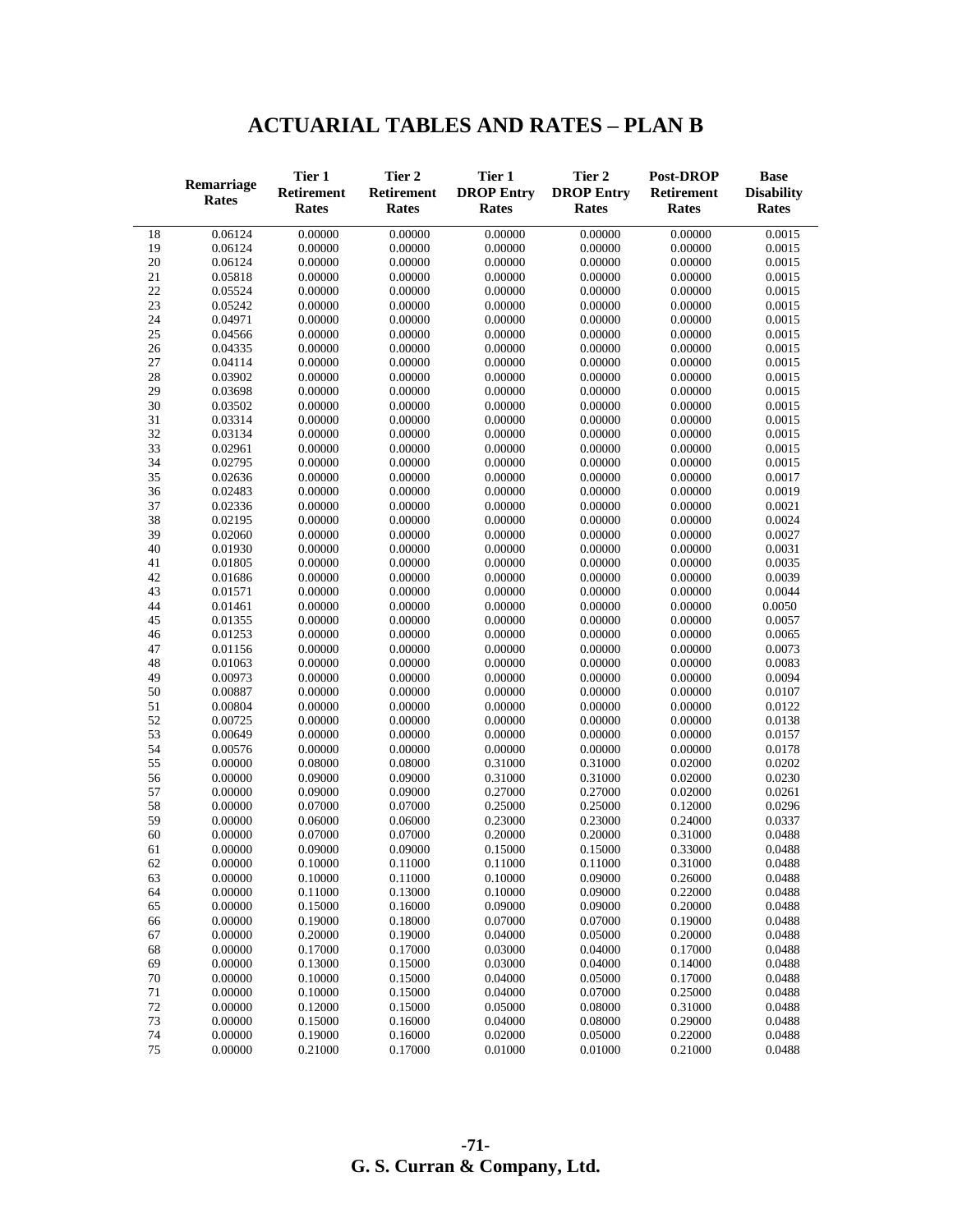## **GLOSSARY**

**Accrued Benefit** – The pension benefit that an individual has earned as of a specific dated based on the provisions of the plan and the individual's age, service, and salary as of that date.

**Actuarial Accrued Liability** – The actuarial present value of benefits payable to members of the fund less the present value of future normal costs attributable to the members.

**Actuarial Assumptions** – Assumptions as to the occurrence of future events affecting pension costs. These assumptions include rates of mortality, withdrawal, disablement, and retirement. Also included are rates of investment earnings, changes in compensation, as well as statistics related to marriage and family composition.

**Actuarial Cost Method** – A procedure for determining the portion of the cost of a pension plan to be allocated to each year. Each cost method allocates a certain portion of the actuarial present value of benefits between the actuarial accrued liability and future normal costs. Once this allocation is made, a determination of the normal cost attributable to a specific year can be made along with the payment to amortize any unfunded actuarial accrued liability. To the extent that a particular funding method allocates a greater (lesser) portion of the actual present value of benefits to the actuarial accrued liability it will allocate less (more) to future normal costs.

**Actuarial Equivalence** – Payments or receipts with equal actuarial value on a given date when valued using the same set of actuarial assumptions.

**Actuarial Gain (Loss)** – The financial effect on the fund of the difference between the expected and actual experience of the fund. The experience may be related to investment earnings above (or below) those expected or changes in the liability structure due to fewer (or greater) than the expected numbers of retirements, deaths, disabilities, or withdrawals. In addition, other factors such as pay increases above (or below) those forecast can result in actuarial gains or losses. The effect of such gains (or losses) is to decrease (or increase) future costs.

**Actuarial Present Value** – The value, as of a specified date, of an amount or series of amounts payable or receivable thereafter, with each amount adjusted to reflect the time value of money (through accrual of interest) and the probability of payments. For example: if \$600 invested today will be worth \$1,000 in 10 years and there is a 50% probability that a person will live 10 years, then the actuarial present value of \$1,000 payable to that person if he should survive 10 years is \$300.

**Actuarial Value of Assets** – The value of cash, investments, and other property belonging to the pension plan as used by the actuary for the purpose of the actuarial valuation. This may correspond to the book value, market value, or some modification involving either or both book and market value. Adjustments to market values are often made to reduce the volatility of asset values.

**Asset Gain (Loss)** – That portion of the actuarial gain attributable to investment performance above (below) the expected rate of return in the actuarial assumptions.

**Contribution Shortfall (Excess)** – The difference between contributions recommended in the prior valuation and the actual amount received.